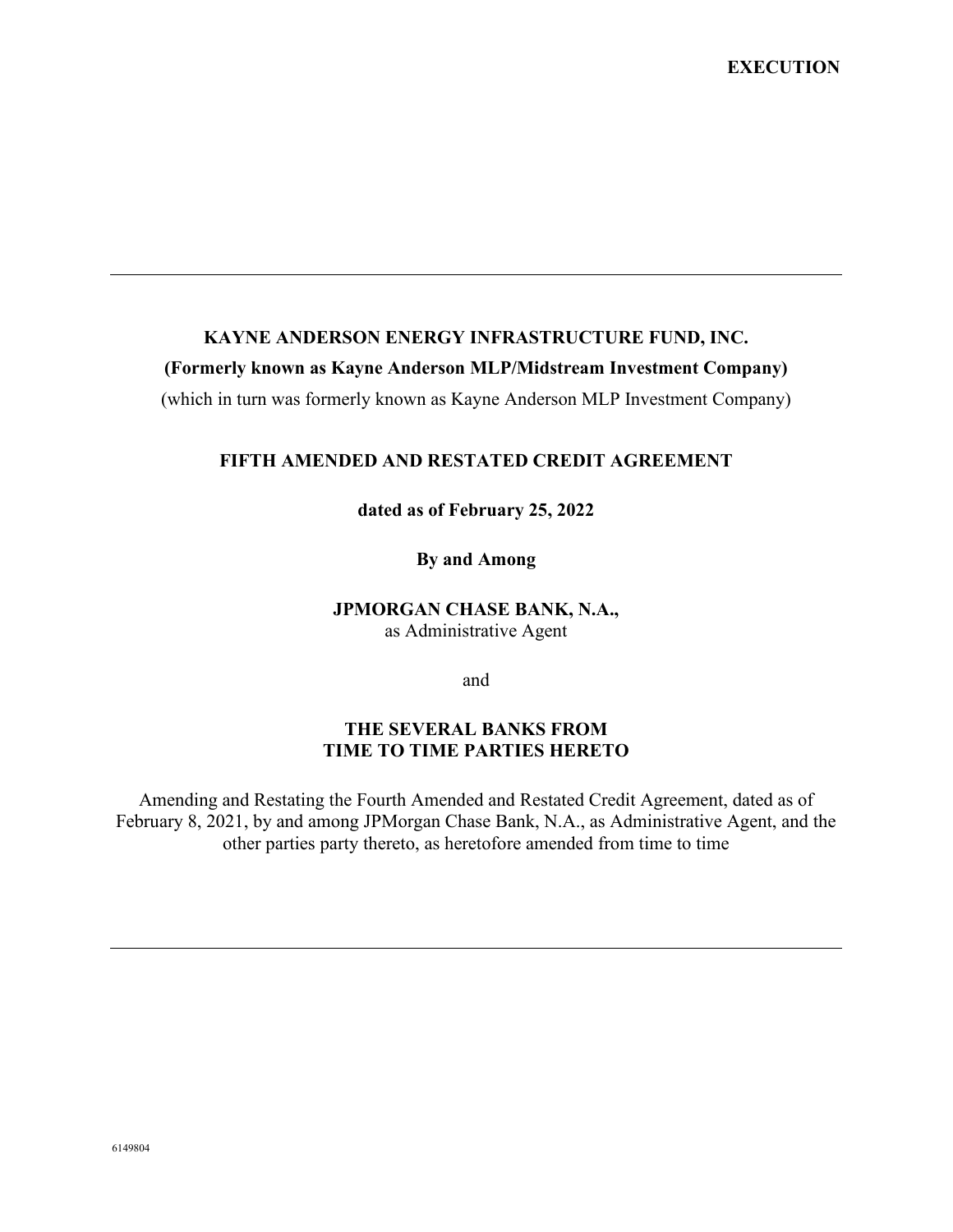# **Table of Contents**

| <b>SECTION 1.</b> |  |
|-------------------|--|
| 1.1               |  |
| 1.2               |  |
| 1.3               |  |
| <b>SECTION 2.</b> |  |
| 2.1               |  |
| 2.2               |  |
| 2.3               |  |
| 2.4               |  |
| 2.5               |  |
| 2.6               |  |
| 2.7               |  |
| 2.8               |  |
| 2.9               |  |
| 2.10              |  |
| 2.11              |  |
| 2.12              |  |
| 2.13              |  |
| 2.14              |  |
| 2.15              |  |
| 2.16              |  |
| <b>SECTION 3.</b> |  |
| 3.1               |  |
| 3.2               |  |
| 3.3               |  |
| 3.4               |  |
| 3.5               |  |
| 3.6               |  |
| 3.7               |  |
| 3.8               |  |
| 3.9               |  |
| 3.10              |  |
| 3.11              |  |
| 3.12              |  |
| 3.13              |  |
| 3.14              |  |
| 3.15              |  |
| 3.16              |  |
| 3.17              |  |
| 3.18              |  |
| 3.19              |  |
|                   |  |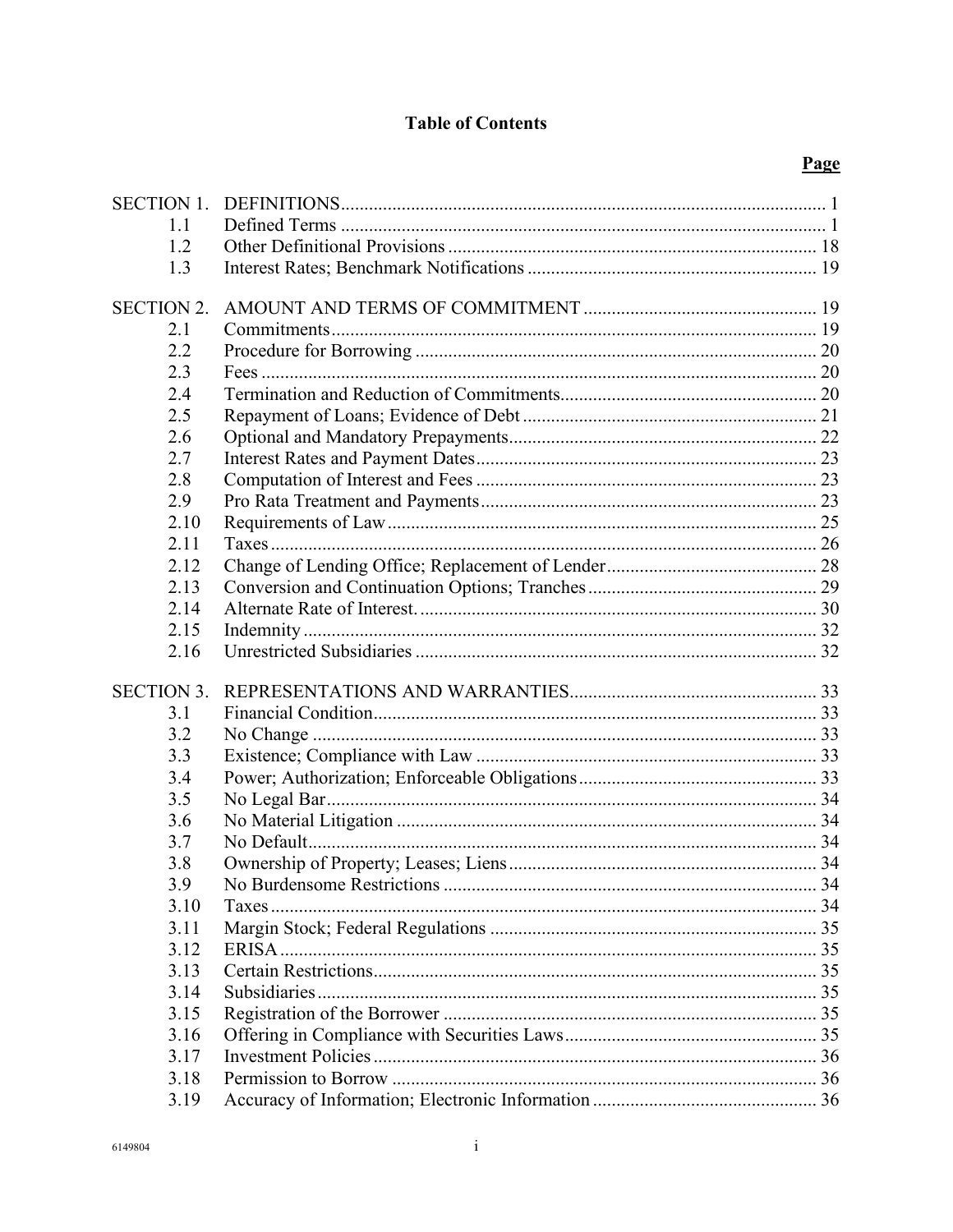|                   | 3.20       |                                                                         |  |
|-------------------|------------|-------------------------------------------------------------------------|--|
|                   | 3.21       |                                                                         |  |
|                   | 3.22       |                                                                         |  |
|                   | 3.23       |                                                                         |  |
|                   | 3.24       |                                                                         |  |
|                   | 3.25       |                                                                         |  |
| <b>SECTION 4.</b> |            |                                                                         |  |
|                   | 4.1        |                                                                         |  |
|                   | 4.2        |                                                                         |  |
| <b>SECTION 5.</b> |            |                                                                         |  |
|                   | 5.1        |                                                                         |  |
|                   | 5.2        |                                                                         |  |
|                   | 5.3        |                                                                         |  |
|                   | 5.4        | Conduct of Business; Maintenance of Existence and Investment Company    |  |
|                   |            | Status; Compliance with Law and Contractual Obligations; Maintenance of |  |
|                   | 5.5        |                                                                         |  |
|                   | 5.6        |                                                                         |  |
|                   | 5.7        |                                                                         |  |
|                   | 5.8        |                                                                         |  |
|                   | 5.9        |                                                                         |  |
|                   |            |                                                                         |  |
|                   |            |                                                                         |  |
| <b>SECTION 6.</b> |            |                                                                         |  |
|                   | 6.1        |                                                                         |  |
|                   | 6.2        |                                                                         |  |
|                   | 6.3        |                                                                         |  |
|                   | 6.4        |                                                                         |  |
|                   | 6.5<br>6.6 |                                                                         |  |
|                   | 6.7        |                                                                         |  |
|                   | 6.8        | Limitation on Investments, Loans and Advances; Subsidiaries  46         |  |
|                   | 6.9        |                                                                         |  |
|                   | 6.10       |                                                                         |  |
|                   | 6.11       |                                                                         |  |
|                   | 6.12       |                                                                         |  |
|                   | 6.13       |                                                                         |  |
|                   | 6.14       |                                                                         |  |
| <b>SECTION 7.</b> |            |                                                                         |  |
| <b>SECTION 8.</b> |            |                                                                         |  |
|                   | 8.1        |                                                                         |  |
|                   | 8.2        |                                                                         |  |
|                   | 8.3        |                                                                         |  |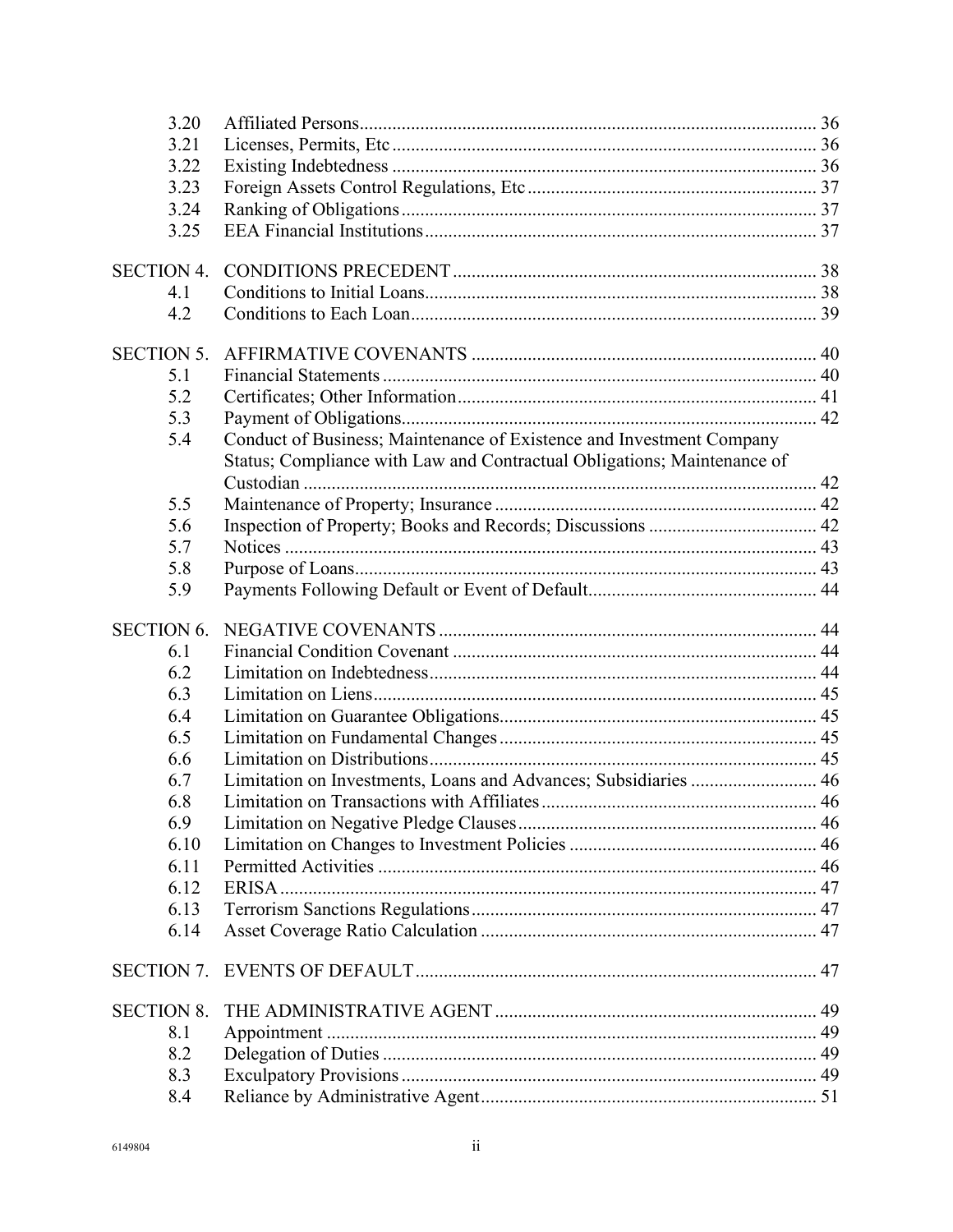| 8.5               |                                                                |  |
|-------------------|----------------------------------------------------------------|--|
| 8.6               |                                                                |  |
| 8.7               |                                                                |  |
| 8.8               |                                                                |  |
| 8.9               |                                                                |  |
| <b>SECTION 9.</b> |                                                                |  |
| 9.1               |                                                                |  |
| 9.2               |                                                                |  |
| 9.3               |                                                                |  |
| 9.4               |                                                                |  |
| 9.5               |                                                                |  |
| 9.6               |                                                                |  |
| 9.7               |                                                                |  |
| 9.8               |                                                                |  |
| 9.9               |                                                                |  |
| 9.10              |                                                                |  |
| 9.11              |                                                                |  |
| 9.12              |                                                                |  |
| 9.13              |                                                                |  |
| 9.14              |                                                                |  |
| 9.15              |                                                                |  |
| 9.16              |                                                                |  |
| 9.17              |                                                                |  |
| 9.18              | Acknowledgement and Consent to Bail-In of EEA and UK Financial |  |
|                   |                                                                |  |
| 9.19              |                                                                |  |

# **SCHEDULES:**

Commitments Schedule I

# **EXHIBITS:**

| Exhibit $2.5(e)$ | Form of Note                   |
|------------------|--------------------------------|
| Exhibit $9.6(c)$ | Form Assignment and Acceptance |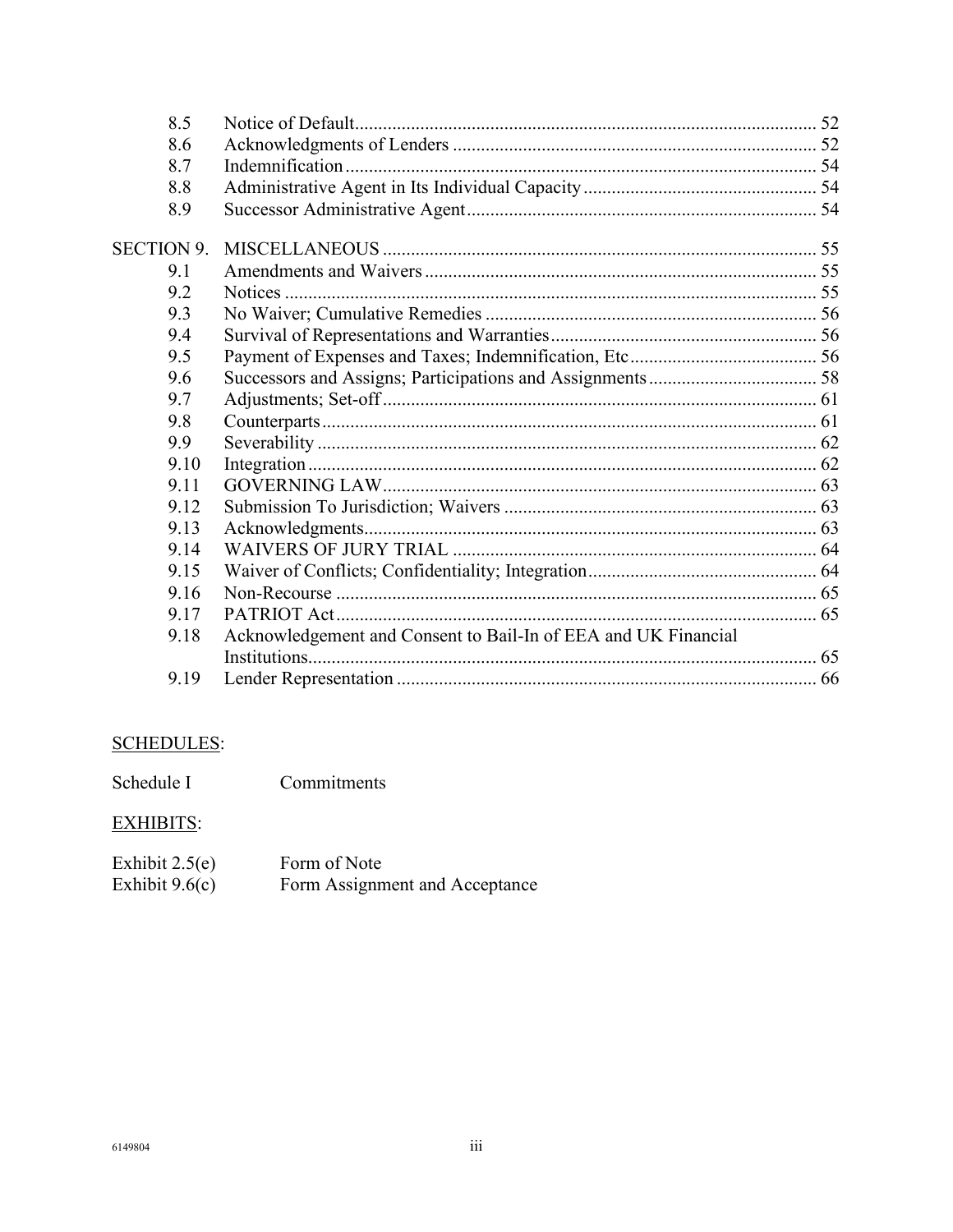**FIFTH AMENDED AND RESTATED CREDIT AGREEMENT** (as amended, restated, supplemented or otherwise modified from time to time, this "Agreement"), dated as of February 25, 2022 (the "Closing Date"), by and among (i) **KAYNE ANDERSON ENERGY INFRASTRUCTURE FUND, INC.,** formerly known as Kayne Anderson MLP/Midstream Investment Company, which in turn was formerly known as Kayne Anderson MLP Investment Company, a Maryland corporation, registered as a closed-end management investment company under the Investment Company Act of 1940, as amended (the "Borrower"); (ii) the several banks and other financial institutions from time to time parties to this Agreement (the "Lenders") and (iii) JPMORGAN CHASE BANK, N.A. ("JPMorgan"), as administrative agent for the Lenders hereunder (the "Administrative Agent"), amending and restating the Fourth Amended and Restated Credit Agreement, dated as of February 8, 2021, by and among JPMorgan Chase Bank, N.A., as Administrative Agent, and the other parties party thereto, as heretofore amended from time to time.

# **W I T N E S S E T H :**

WHEREAS, the Borrower is a closed-end registered management investment company under the Investment Company Act of 1940 for which KA Fund Advisors, LLC, a Delaware limited liability company (the "Investment Manager") acts as investment manager; and

WHEREAS, the Borrower has requested Lenders to make Loans (as hereinafter defined) to the Borrower and to make available to it a credit facility for the purposes and on the terms and conditions set forth herein.

**NOW, THEREFORE**, in consideration of the premises and mutual covenants herein contained, the parties hereto hereby agree as follows:

#### SECTION 1. DEFINITIONS

1.1 Defined Terms. As used in this Agreement, the following terms shall have the following meanings:

"ABR Loans": Loans made at a rate of interest based upon the Alternate Base Rate.

"Adjusted Daily Simple SOFR" means an interest rate per annum equal to (a) the Daily Simple SOFR, *plus* (b) 0.10%; *provided that* if the Adjusted Daily Simple SOFR Rate as so determined would be less than the Floor, such rate shall be deemed to be equal to the Floor for the purposes of this Agreement.

"Adjusted Term SOFR Rate": for any Interest Period, an interest rate per annum equal to (a) the Term SOFR Rate for such Interest Period, plus (b) 10 basis points (0.10%); provided that if the Adjusted Term SOFR Rate as so determined would be less than the Floor, such rate shall be deemed to be equal to the Floor for the purposes of the Credit Agreement.

"Adjusted Total Assets": as of any date, (a) Total Assets, minus (b) the excess, if any, of (i) the sum, without duplication, of  $(X)$  the book value of all Investments of the Borrower in Unrestricted Subsidiaries, plus (Y) the value of all Level 3 Assets of the Borrower, minus (ii) an amount equal to 20% of Total Assets. For purposes of this definition, "Level 3 Asset" means,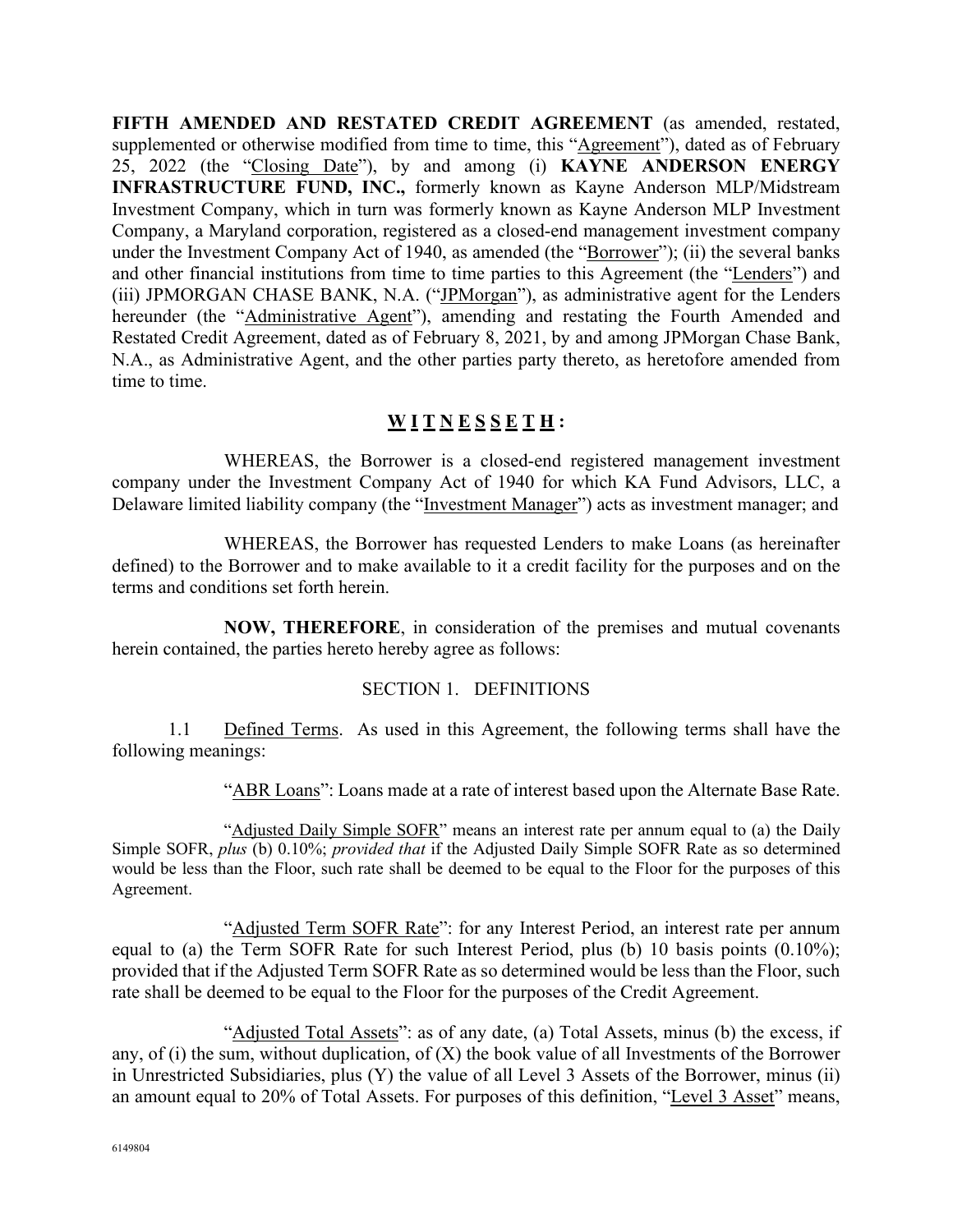at any time, any Investment of the Borrower (a) for which there are no Level 1 Inputs or Level 2 Inputs (in each case within the meaning of Topic ASC 820, *Fair Value Measurements and Disclosures*), or (b) the value of which is determined by reference to Level 3 Inputs (within the meaning of Topic ASC 820).

"Administrative Agent": JPMorgan, together with its permitted successors and assigns, as the administrative agent for the Lenders under this Agreement and the other Loan Documents.

"Advisers Act": the Investment Advisers Act of 1940, as amended from time to time, together with all rules and regulations promulgated from time to time thereunder.

"Affected Financial Institution": (a) any EEA Financial Institution or (b) any UK Financial Institution.

"Affiliate": as to any Person, any other Person which, directly or indirectly, is in control of, is controlled by, or is under common control with, such Person. For purposes of this definition, "control" of a Person means the power, directly or indirectly, either to (a) vote 10% or more of the securities having ordinary voting power for the election of directors of such Person or (b) direct or cause the direction of the management and policies of such Person, whether by contract or otherwise.

"Agent-Related Person": as defined in Section 9.5(d).

"Aggregate Commitment": the total of all Commitments of all Lenders, as may be reduced from time to time in accordance with the terms of this Agreement. As of the Closing Date, the Aggregate Commitment shall be \$200,000,000.

"Agreement": as defined in the preamble hereto.

"Alternate Base Rate": for any day, a rate per annum equal to the greatest of (a) the Prime Rate in effect on such day, (b) the NYFRB Rate in effect on such day plus  $\frac{1}{2}$  of 1% and (c) the Adjusted Term SOFR Rate for a one month Interest Period as published two U.S. Government Securities Business Days prior to such day (or if such day is not a Business Day (as defined in the Credit Agreement), the immediately preceding Business Day) plus 1%; provided that for the purpose of this definition, the Adjusted Term SOFR Rate for any day shall be based on the Term SOFR Reference Rate at approximately 5:00 a.m. Chicago time on such day (or any amended publication time for the Term SOFR Reference Rate, as specified by the CME Term SOFR Administrator in the Term SOFR Reference Rate methodology). Any change in the Alternate Base Rate due to a change in the Prime Rate, the NYFRB Rate or the Adjusted Term SOFR Rate shall be effective from and including the effective date of such change in the Prime Rate, the NYFRB Rate or the Adjusted Term SOFR Rate, respectively. If the Alternate Base Rate is being used as an alternate rate of interest pursuant to the Credit Agreement (for the avoidance of doubt, only until the Benchmark Replacement has been determined pursuant to the provisions of the Credit Agreement), then the Alternate Base Rate shall be the greater of clauses (a) and (b) above and shall be determined without reference to clause (c) above. For the avoidance of doubt, if the Alternate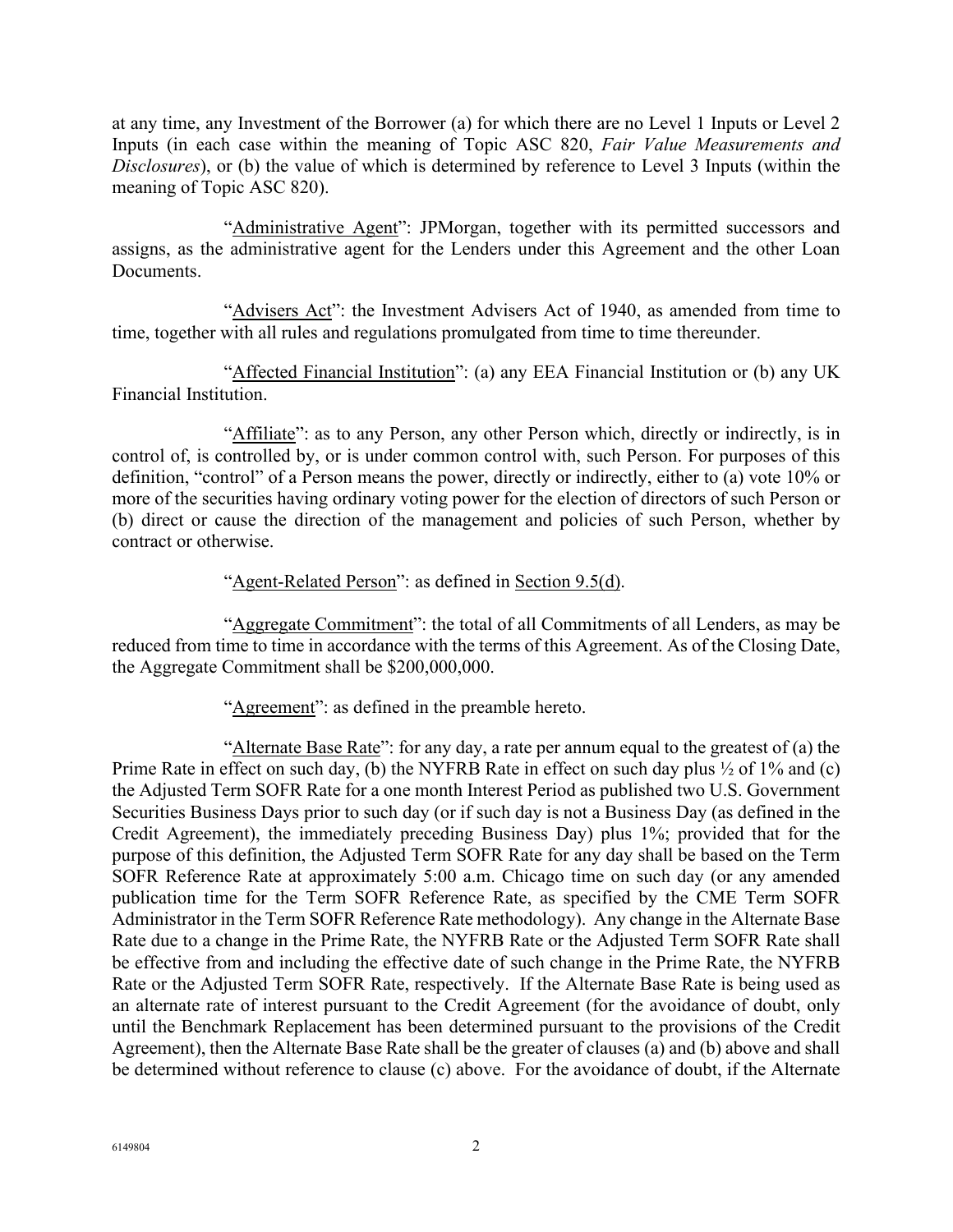Base Rate as determined pursuant to the foregoing would be less than 1%, such rate shall be deemed to be 1% for purposes of the Credit Agreement.

"Anti-Corruption Laws": all laws, rules, and regulations of any jurisdiction applicable to the Borrower or its Subsidiaries from time to time concerning or relating to bribery, money laundering or corruption.

"Anti-Terrorism Order": Executive Order No. 13224 of September 24, 2001, Blocking Property and Prohibiting Transactions with Persons Who Commit, Threaten to Commit or Support Terrorism, 66 U.S. Fed. Reg. 49, 079 (2001), as amended from time to time.

"Applicable Law": any law, treaty, rule or regulation or determination of an arbitrator or a court or other Governmental Authority, in each case applicable to or binding upon such Person or any of its property or to which such Person or any of its property is subject.

"Applicable Margin": at any time, with respect to each Type of Loan, the respective percentage per annum set forth below opposite the respective Asset Coverage Ratio as of the most recent weekly calculation thereof:

| <b>Asset Coverage Ratio</b>                                 | <b>Term</b><br>$\mathbf{Loans}^1$ | Applicable Margin for Applicable Margin for<br><b>Benchmark   ABR Loans<sup>1</sup></b> |
|-------------------------------------------------------------|-----------------------------------|-----------------------------------------------------------------------------------------|
| Greater than or equal to 350%                               | 130 bps                           | 30 bps                                                                                  |
| Greater than or equal to $325\%$ , but<br>less than $350\%$ | 180 bps                           | 80 bps                                                                                  |
| Less than $325%$                                            | $215$ bps                         | $115$ bps                                                                               |

1. *The Applicable Margin in each instance shall be increased by 50 bps for such time the actual Net Assets are less than the Minimum Net Assets.*

"Approved Electronic Platform": as defined in Section 8.3(b).

"Asset Coverage Ratio": with respect to the Borrower, the ratio which (i) the value of the Adjusted Total Assets of the Borrower less all liabilities and indebtedness of the Borrower and the Restricted Subsidiaries not represented by Senior Securities, bears to (ii) the aggregate amount of all Senior Securities representing Indebtedness of the Borrower and its Restricted Subsidiaries. For the purposes of calculating the Asset Coverage Ratio, the amount of any liability or indebtedness deducted from Adjusted Total Assets of the Borrower shall be equal to the greater of (x) the outstanding amount of such liability or indebtedness, or (y) the fair market value of all assets securing such liability or indebtedness of the Borrower; provided that with respect to the covered call programs undertaken by the Borrower, in which calls are written on securities owned by the Borrower, the amount of any liability or indebtedness deducted from Adjusted Total Assets of the Borrower shall be equal to the greater of  $(x)$  the outstanding liability represented by such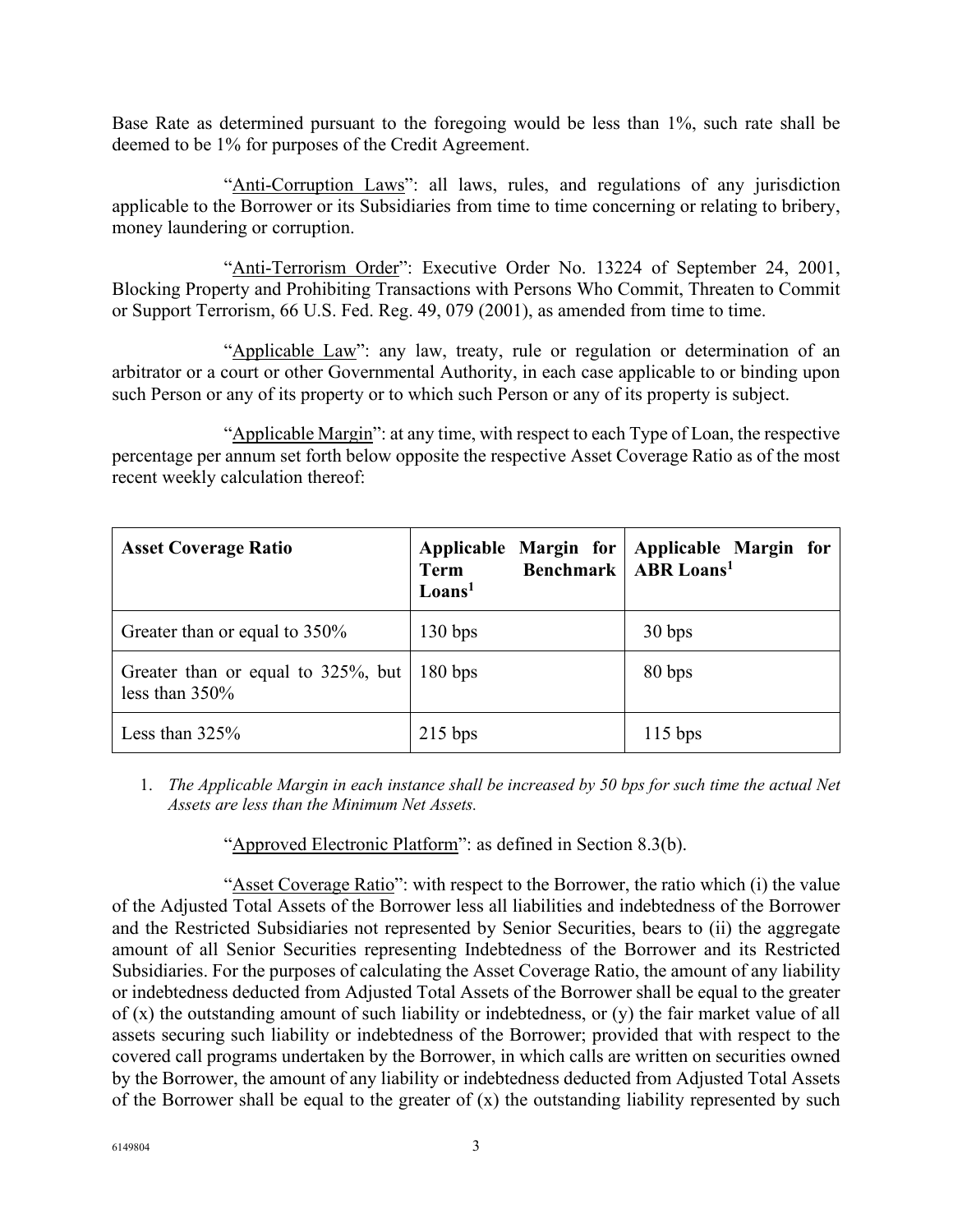covered calls, or (y) the sum of the fair market value of such owned securities up to the value of such outstanding liability plus the fair market value of all other assets securing such covered calls.

"Assignee": as defined in Section 9.6(c).

"Available Commitment": as to any Lender at any time, an amount equal to the excess, if any, of (a) the amount of such Lender's Commitment less (b) the aggregate principal amount of all Loans to the Borrower made by such Lender then outstanding; collectively, as to all the Lenders, the "Available Commitments."

"Available Tenor": as of any date of determination and with respect to the Benchmark, as applicable, any tenor for such Benchmark or payment period for interest calculated with reference to such Benchmark, as applicable, that is or may be used for determining the length of any interest period pursuant to this Agreement as of such date and not including, for the avoidance of doubt, any tenor for such Benchmark that is then-removed from the definition of "Interest Period" pursuant to clause (f) of Section 2.14.

"Bail-In Action": the exercise of any Write-Down and Conversion Powers by the applicable Resolution Authority in respect of any liability of an Affected Financial Institution.

"Bail-In Legislation": (a) with respect to any EEA Member Country implementing Article 55 of Directive 2014/59/EU of the European Parliament and of the Council of the European Union, the implementing law, regulation rule or requirement for such EEA Member Country from time to time which is described in the EU Bail-In Legislation Schedule and (b) with respect to the United Kingdom, Part I of the United Kingdom Banking Act 2009 (as amended from time to time) and any other law, regulation or rule applicable in the United Kingdom relating to the resolution of unsound or failing banks, investment firms or other financial institutions or their affiliates (other than through liquidation, administration or other insolvency proceedings).

"Bankruptcy Code": Title 11 of the United States Code, 11 U.S.C. §101 et seq., as amended.

"Bankruptcy Event": with respect to any Person, such Person becomes the subject of a bankruptcy or insolvency proceeding, or has had a receiver, conservator, trustee, administrator, custodian, assignee for the benefit of creditors or similar Person charged with the reorganization or liquidation of its business appointed for it, or, in the good faith determination of the Administrative Agent, has taken any action in furtherance of, or indicating its consent to, approval of, or acquiescence in, any such proceeding or appointment, provided that a Bankruptcy Event shall not result solely by virtue of any ownership interest, or the acquisition of any ownership interest, in such Person by a Governmental Authority or instrumentality thereof, provided, further, that such ownership interest does not result in or provide such Person with immunity from the jurisdiction of courts within the United States or from the enforcement of judgments or writs of attachment on its assets or permit such Person (or such Governmental Authority or instrumentality) to reject, repudiate, disavow or disaffirm any contracts or agreements made by such Person.

"Benchmark": initially, with respect to any Term Benchmark Loan, the Term SOFR Rate; *provided* that if a Benchmark Transition Event, and the related Benchmark Replacement Date have occurred with respect to the Term SOFR Rate, or the then-current Benchmark, then "Benchmark" means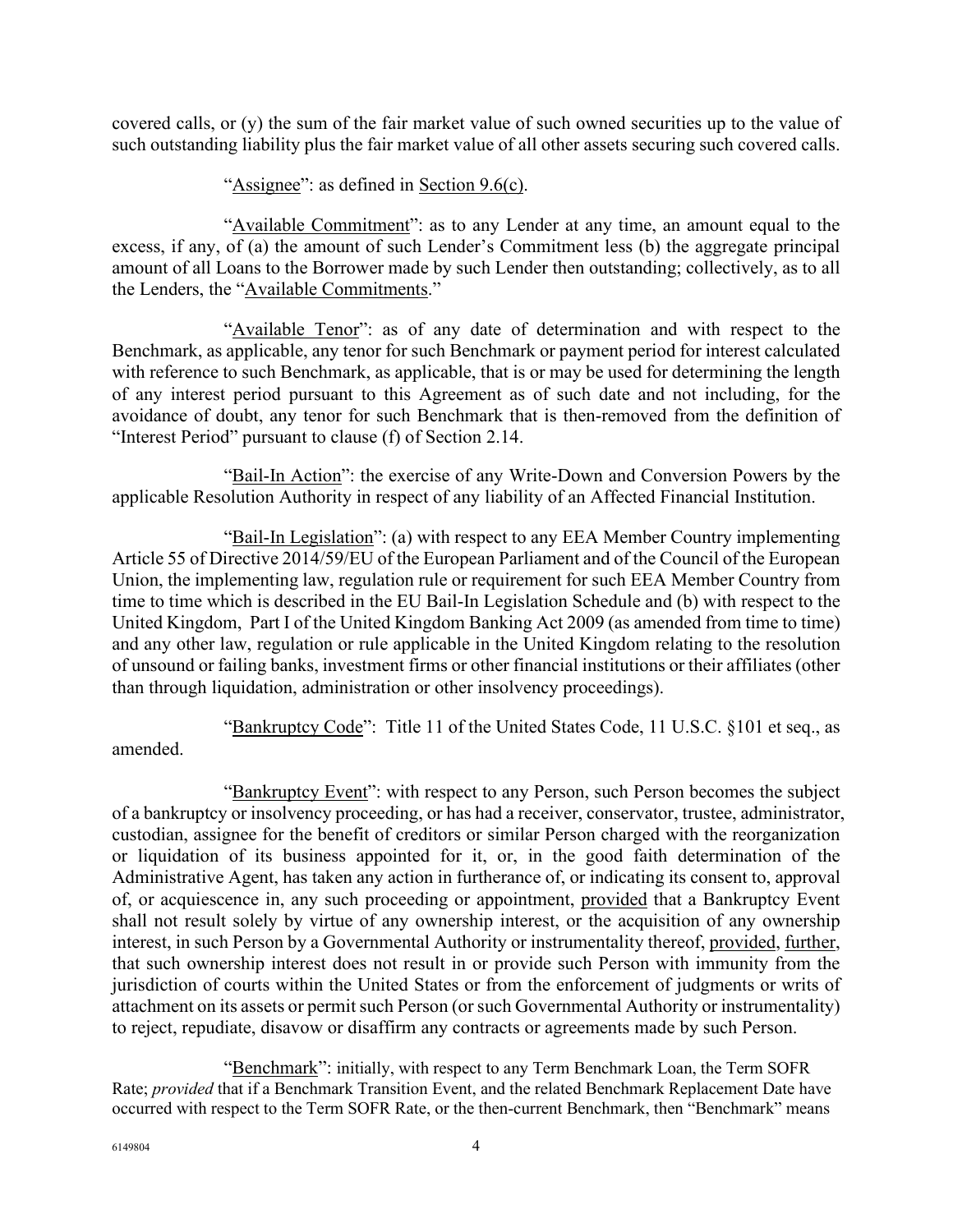the applicable Benchmark Replacement to the extent that such Benchmark Replacement has replaced such prior benchmark rate pursuant to clause (b) of Section 2.14.

"Benchmark Replacement": for any Available Tenor, the first alternative set forth in the order below that can be determined by the Administrative Agent for the applicable Benchmark Replacement Date:

(1) the Adjusted Daily Simple SOFR;

(2) the sum of: (a) the alternate benchmark rate that has been selected by the Administrative Agent and the Borrower as the replacement for the then-current Benchmark for the applicable Corresponding Tenor giving due consideration to (i) any selection or recommendation of a replacement benchmark rate or the mechanism for determining such a rate by the Relevant Governmental Body or (ii) any evolving or then-prevailing market convention for determining a benchmark rate as a replacement for the then-current Benchmark for dollar-denominated syndicated credit facilities at such time in the United States and (b) the related Benchmark Replacement Adjustment;

If the Benchmark Replacement as determined pursuant to clause (1) or (2) above would be less than the Floor, the Benchmark Replacement will be deemed to be the Floor for the purposes of this Agreement and the other Loan Documents.

"Benchmark Replacement Adjustment": with respect to any replacement of the then-current Benchmark with an Unadjusted Benchmark Replacement for any applicable Interest Period and Available Tenor for any setting of such Unadjusted Benchmark Replacement, the spread adjustment, or method for calculating or determining such spread adjustment, (which may be a positive or negative value or zero) that has been selected by the Administrative Agent and the Borrower for the applicable Corresponding Tenor giving due consideration to (i) any selection or recommendation of a spread adjustment, or method for calculating or determining such spread adjustment, for the replacement of such Benchmark with the applicable Unadjusted Benchmark Replacement by the Relevant Governmental Body on the applicable Benchmark Replacement Date and/or (ii) any evolving or then-prevailing market convention for determining a spread adjustment, or method for calculating or determining such spread adjustment, for the replacement of such Benchmark with the applicable Unadjusted Benchmark Replacement for dollar-denominated syndicated credit facilities at such time.

"Benchmark Replacement Conforming Changes": with respect to any Benchmark Replacement and/or any Term Benchmark Revolving Loan, any technical, administrative or operational changes (including changes to the definition of "Alternate Base Rate," the definition of "Business Day," the definition of "U.S. Government Securities Business Day," the definition of "Interest Period," timing and frequency of determining rates and making payments of interest, timing of borrowing requests or prepayment, conversion or continuation notices, length of lookback periods, the applicability of breakage provisions, and other technical, administrative or operational matters) that the Administrative Agent decides may be appropriate to reflect the adoption and implementation of such Benchmark and to permit the administration thereof by the Administrative Agent in a manner substantially consistent with market practice (or, if the Administrative Agent decides that adoption of any portion of such market practice is not administratively feasible or if the Administrative Agent determines that no market practice for the administration of such Benchmark exists, in such other manner of administration as the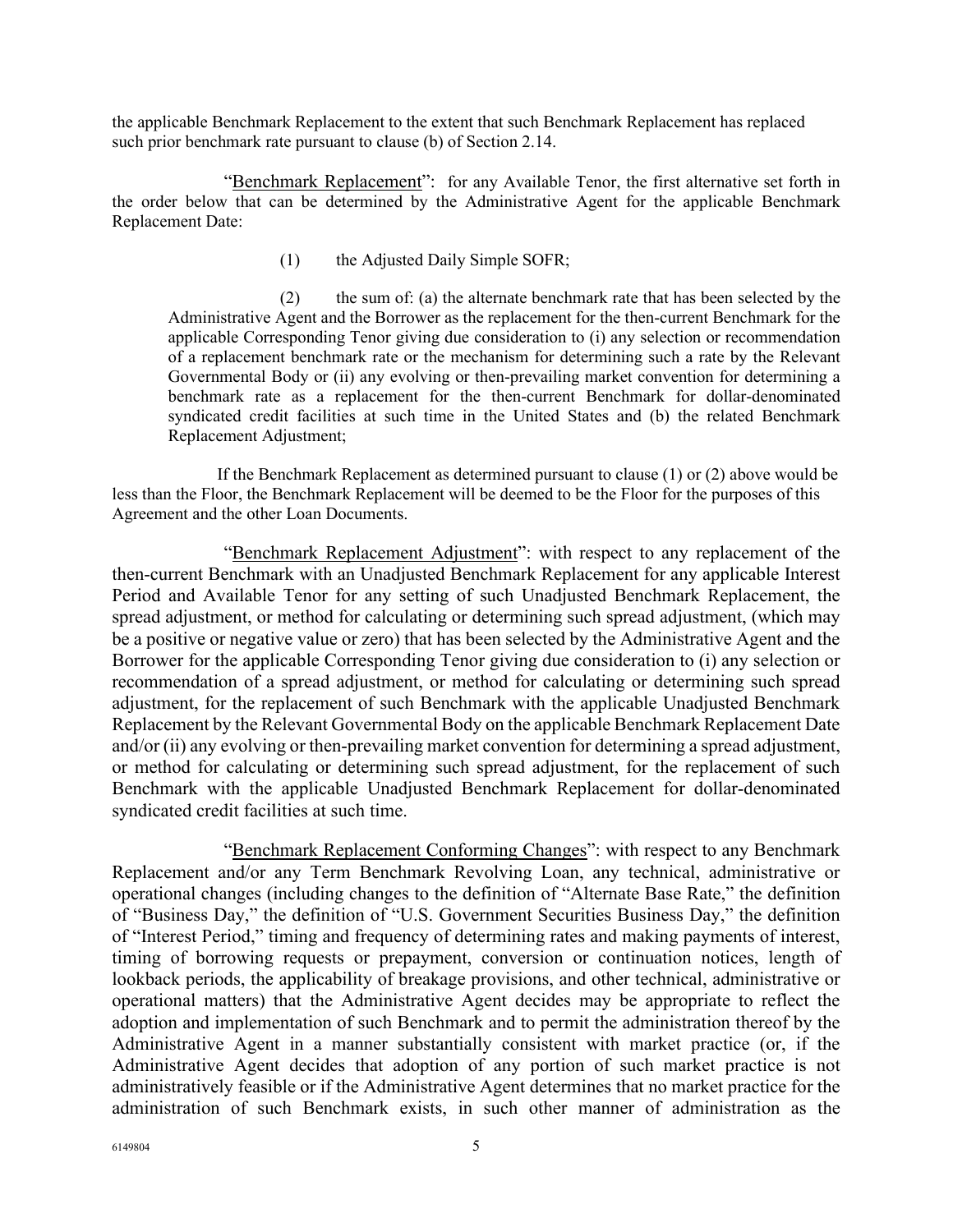Administrative Agent decides is reasonably necessary in connection with the administration of this Agreement and the other Loan Documents).

"Benchmark Replacement Date": with respect to any Benchmark, the earliest to occur of the following events with respect to such then-current Benchmark:

(1) in the case of clause (1) or (2) of the definition of "Benchmark Transition Event," the later of (a) the date of the public statement or publication of information referenced therein and (b) the date on which the administrator of such Benchmark (or the published component used in the calculation thereof) permanently or indefinitely ceases to provide all Available Tenors of such Benchmark (or such component thereof); or

(2) in the case of clause (3) of the definition of "Benchmark Transition Event," the first date on which such Benchmark (or the published component used in the calculation thereof) has been determined and announced by the regulatory supervisor for the administrator of such Benchmark (or such component thereof) to be no longer representative; provided, that such non-representativeness will be determined by reference to the most recent statement or publication referenced in such clause (c) and even if any Available Tenor of such Benchmark (or such component thereof) continues to be provided on such date.

For the avoidance of doubt, (i) if the event giving rise to the Benchmark Replacement Date occurs on the same day as, but earlier than, the Reference Time in respect of any determination, the Benchmark Replacement Date will be deemed to have occurred prior to the Reference Time for such determination and (ii) the "Benchmark Replacement Date" will be deemed to have occurred in the case of clause (1) or (2) with respect to any Benchmark upon the occurrence of the applicable event or events set forth therein with respect to all then-current Available Tenors of such Benchmark (or the published component used in the calculation thereof).

"Benchmark Transition Event": with respect to any Benchmark, the occurrence of one or more of the following events with respect to such then-current Benchmark:

(1) a public statement or publication of information by or on behalf of the administrator of such Benchmark (or the published component used in the calculation thereof) announcing that such administrator has ceased or will cease to provide all Available Tenors of such Benchmark (or such component thereof), permanently or indefinitely, provided that, at the time of such statement or publication, there is no successor administrator that will continue to provide any Available Tenor of such Benchmark (or such component thereof);

(2) a public statement or publication of information by the regulatory supervisor for the administrator of such Benchmark (or the published component used in the calculation thereof), the Federal Reserve Board, the NYFRB, the CME Term SOFR Administrator, an insolvency official with jurisdiction over the administrator for such Benchmark (or such component), a resolution authority with jurisdiction over the administrator for such Benchmark (or such component) or a court or an entity with similar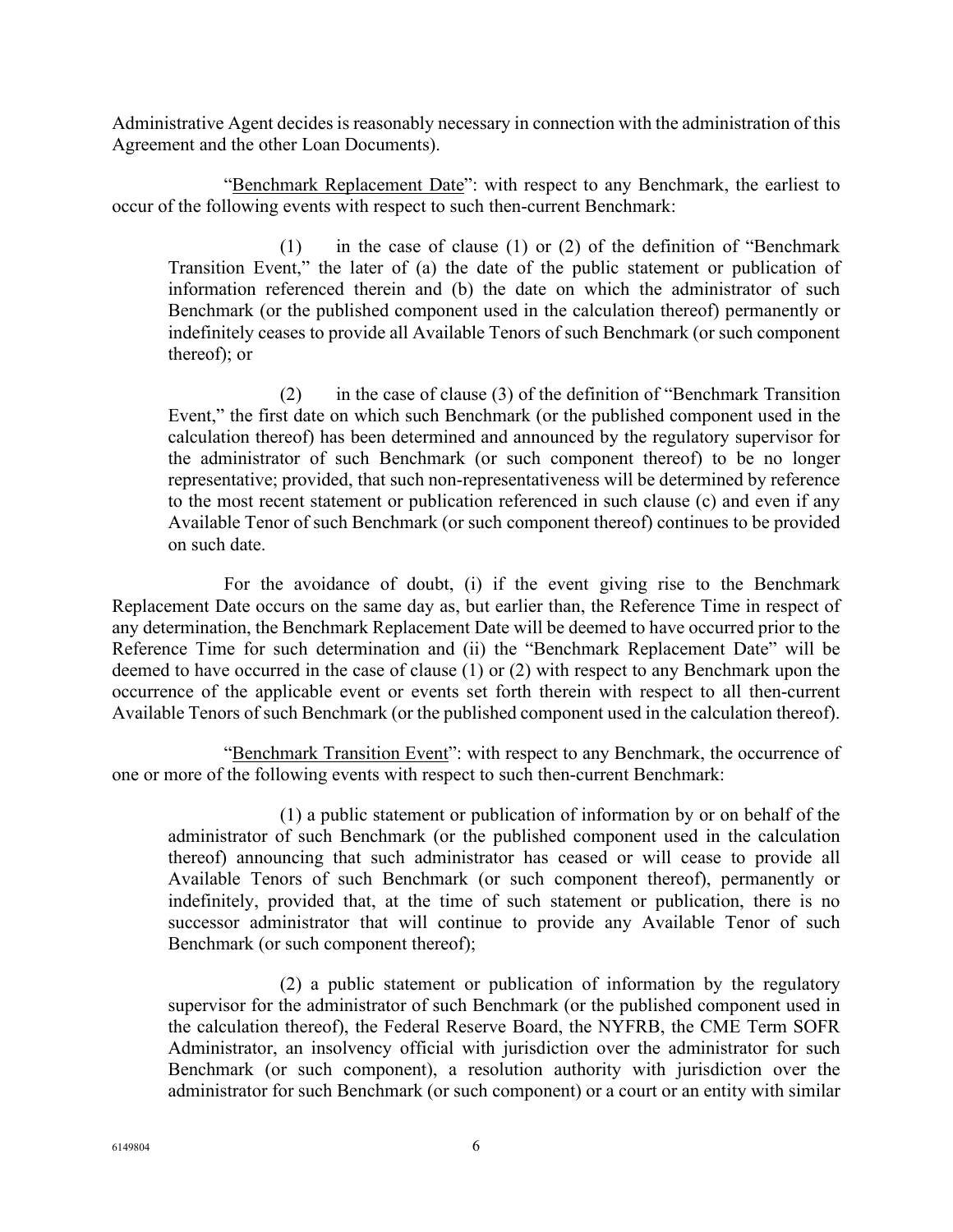insolvency or resolution authority over the administrator for such Benchmark (or such component), in each case, which states that the administrator of such Benchmark (or such component) has ceased or will cease to provide all Available Tenors of such Benchmark (or such component thereof) permanently or indefinitely; *provided* that, at the time of such statement or publication, there is no successor administrator that will continue to provide any Available Tenor of such Benchmark (or such component thereof); or

(3) a public statement or publication of information by the regulatory supervisor for the administrator of such Benchmark (or the published component used in the calculation thereof) announcing that all Available Tenors of such Benchmark (or such component thereof) are no longer, or as of a specified future date will no longer be, representative.

For the avoidance of doubt, a "Benchmark Transition Event" will be deemed to have occurred with respect to any Benchmark if a public statement or publication of information set forth above has occurred with respect to each then-current Available Tenor of such Benchmark (or the published component used in the calculation thereof).

"Benchmark Unavailability Period": with respect to any Benchmark, the period (if any) (x) beginning at the time that a Benchmark Replacement Date pursuant to clauses (1) or (2) of that definition has occurred if, at such time, no Benchmark Replacement has replaced such then-current Benchmark for all purposes hereunder and under any Loan Document in accordance with Section 2.14 and (y) ending at the time that a Benchmark Replacement has replaced such then-current Benchmark for all purposes hereunder and under any Loan Document in accordance with Section 2.14.

"Beneficial Ownership Certification": a certification regarding beneficial ownership required by the Beneficial Ownership Regulation.

"Beneficial Ownership Regulation": 31 C.F.R. § 1010.230.

"Benefited Lender": as defined in Section 9.7(a).

"Borrower": as defined in the preamble hereto.

"Borrowing Date": any Business Day specified in a Borrowing Notice pursuant to Section 2.2 as a date on which the Borrower requests the Lenders to make Loans hereunder.

"Borrowing Notice": as defined in Section 2.2.

"Business Day": a day other than a Saturday, Sunday or any other day on which commercial banks in New York City are authorized or required by law to close.

"Closing Date": February 25, 2022.

"Closing Date Net Assets": Net Assets as most recently calculated prior to the Closing Date (but in any event within 10 Days of the Closing Date).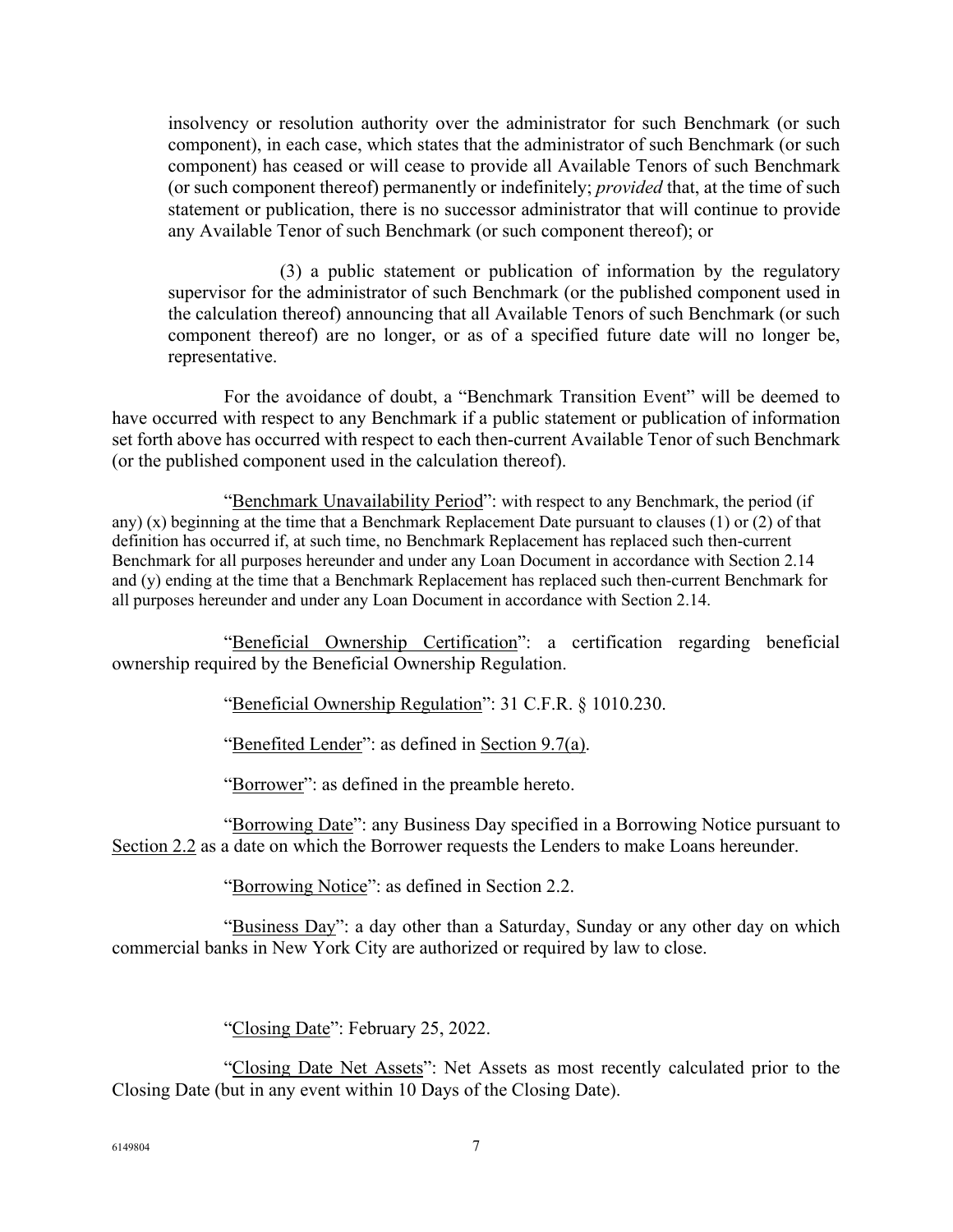"CME Term SOFR Administrator": CME Group Benchmark Administration Limited as administrator of the forward-looking term Secured Overnight Financing Rate (SOFR) (or a successor administrator).

"Code": the Internal Revenue Code of 1986, as amended from time to time, together with all rules and regulations promulgated from time to time thereunder.

"Commitment": as to any Lender, the obligation of such Lender to make Loans to the Borrower hereunder in an aggregate principal amount at any one time outstanding not to exceed the amount set forth opposite such Lender's name on Schedule I.

"Commitment Fee" and "Commitment Fees": as defined in Section 2.3.

"Commitment Percentage": as to any Lender at any time, the percentage which such Lender's Commitment then constitutes of the aggregate Commitments of all Lenders (or, at any time after the Commitments of all the Lenders shall have expired or terminated, the percentage which the aggregate principal amount of such Lender's Loans then outstanding constitutes of the aggregate principal amount of the Loans then outstanding).

"Commitment Period": the period from and including the date hereof to, but not including, the Termination Date.

"Commonly Controlled Entity": an entity, whether or not incorporated, which is under common control with the Borrower within the meaning of Section 4001 of ERISA or is part of a group which includes the Borrower and which is treated as a single employer under Section 414 of the Code.

"Contractual Obligation": as to any Person, any provision of any security issued by such Person or of any agreement, instrument or other undertaking to which such Person is a party or by which it or any of its property is bound.

"Controlled Portfolio Entities": Subsidiaries of the Borrower, of which the Borrower owns not less than 80% of the beneficial or equitable interests; all such Subsidiaries, other than Unrestricted Subsidiaries, being organized for the sole purpose of holding portfolio investments consistent with the Borrower's Investment Policies.

"Corresponding Tenor": with respect to any Available Tenor means, as applicable, either a tenor (including overnight) or an interest payment period having approximately the same length (disregarding business day adjustment) as such Available Tenor.

"Credit Party": the Administrative Agent and the Lenders.

"Daily Simple SOFR": for any day (a "SOFR Rate Day"), a rate per annum equal SOFR for the day (such day "SOFR Determination Date") that is five (5) U.S. Government Securities Business Day prior to (i) if such SOFR Rate Day is a U.S. Government Securities Business Day, such SOFR Rate Day or (ii) if such SOFR Rate Day is not a U.S. Government Securities Business Day, the U.S. Government Securities Business Day immediately preceding such SOFR Rate Day, in each case, as such SOFR is published by the SOFR Administrator on the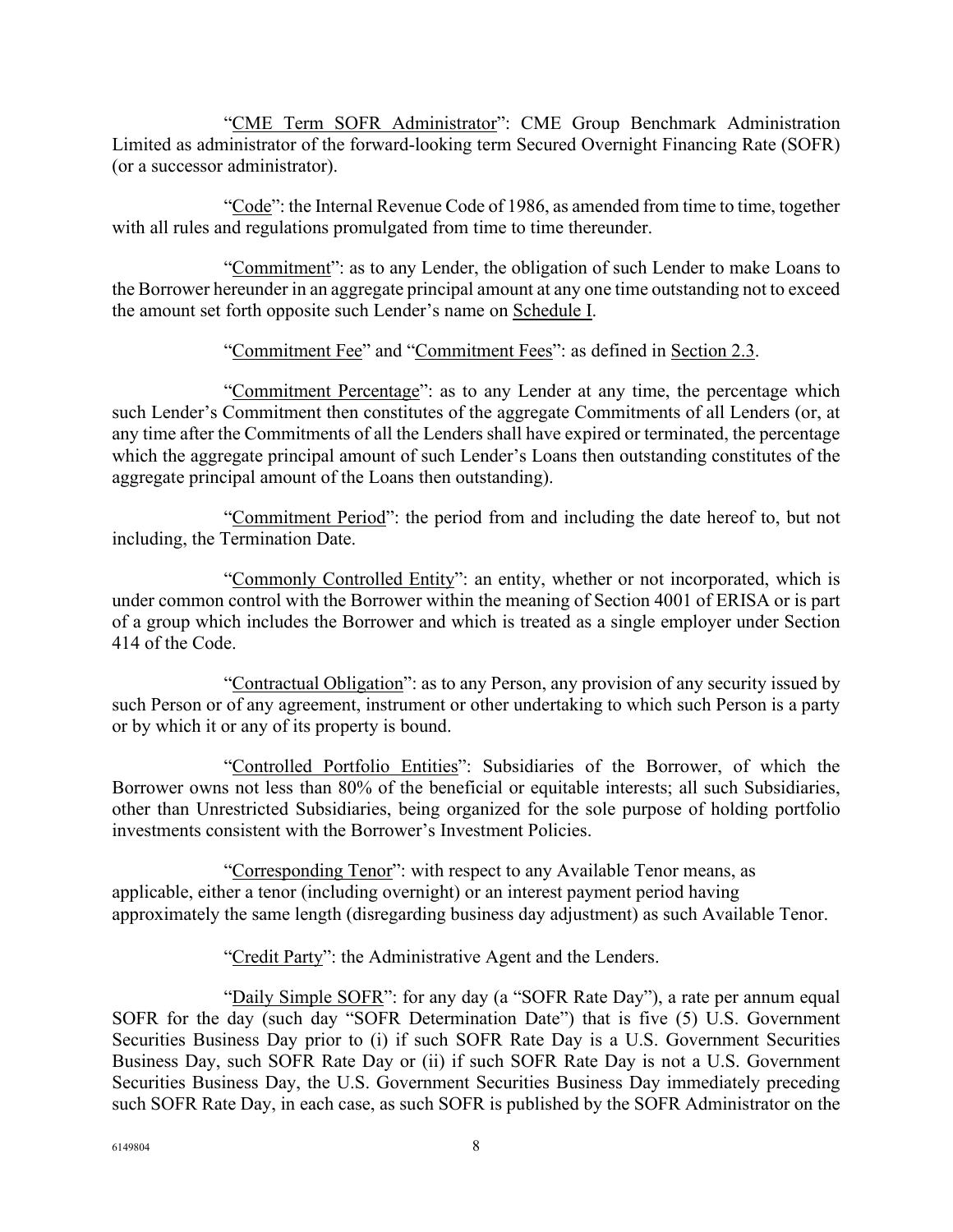SOFR Administrator's Website. Any change in Daily Simple SOFR due to a change in SOFR shall be effective from and including the effective date of such change in SOFR without notice to the Borrower.

"Default": any of the events specified in Section 7, whether or not any requirement for the giving of notice, the lapse of time, or both, or any other condition, has been satisfied.

"Defaulting Lender": any Lender that (a) has failed, within two Business Days of the date required to be funded or paid, to (i) fund any portion of its Loans, or (ii) pay over to any Credit Party any other amount required to be paid by it hereunder, unless, in the case of clause (i) above, such Lender notifies the Administrative Agent in writing that such failure is the result of such Lender's good faith determination that a condition precedent to funding (specifically identified and including the particular default, if any) has not been satisfied, (b) has notified the Borrower or any Credit Party in writing, or has made a public statement to the effect, that it does not intend or expect to comply with any of its funding obligations under this Agreement (unless such writing or public statement indicates that such position is based on such Lender's good faith determination that a condition precedent (specifically identified and including the particular default, if any) to funding a loan under this Agreement cannot be satisfied) or generally under other agreements in which it commits to extend credit, (c) has failed, within three Business Days after request by a Credit Party, acting in good faith, to provide a certification in writing from an authorized officer of such Lender that it will comply with its obligations (and is financially able to meet such obligations) to fund prospective Loans under this Agreement, provided that such Lender shall cease to be a Defaulting Lender pursuant to this clause (c) upon such Credit Party's receipt of such certification in form and substance satisfactory to it and the Administrative Agent, or (d) has become the subject of (A) a Bankruptcy Event or (B) a Bail-In Action.

"Dollars" and " $\mathcal{S}$ ": dollars in lawful currency of the United States of America.

"EEA Financial Institution": (a) any institution established in any EEA Member Country which is subject to the supervision of an EEA Resolution Authority, (b) any entity established in an EEA Member Country which is a parent of an institution described in clause (a) of this definition, or (c) any institution established in an EEA Member Country which is a subsidiary of an institution described in clauses (a) or (b) of this definition and is subject to consolidated supervision with its parent.

"EEA Member Country": any of the member states of the European Union, Iceland, Liechtenstein, and Norway.

"EEA Resolution Authority": any public administrative authority or any Person entrusted with public administrative authority of any EEA Member Country (including any delegee) having responsibility for the resolution of any EEA Financial Institution.

"Electronic Signature": an electronic sound, symbol, or process attached to, or associated with, a contract or other record and adopted by a Person with the intent to sign, authenticate or accept such contract or record.

"Eligible Lender": an entity that is a "Bank" (as defined in the 1940 Act) and is not otherwise prohibited by Section 17 of the 1940 Act from lending to the Borrower.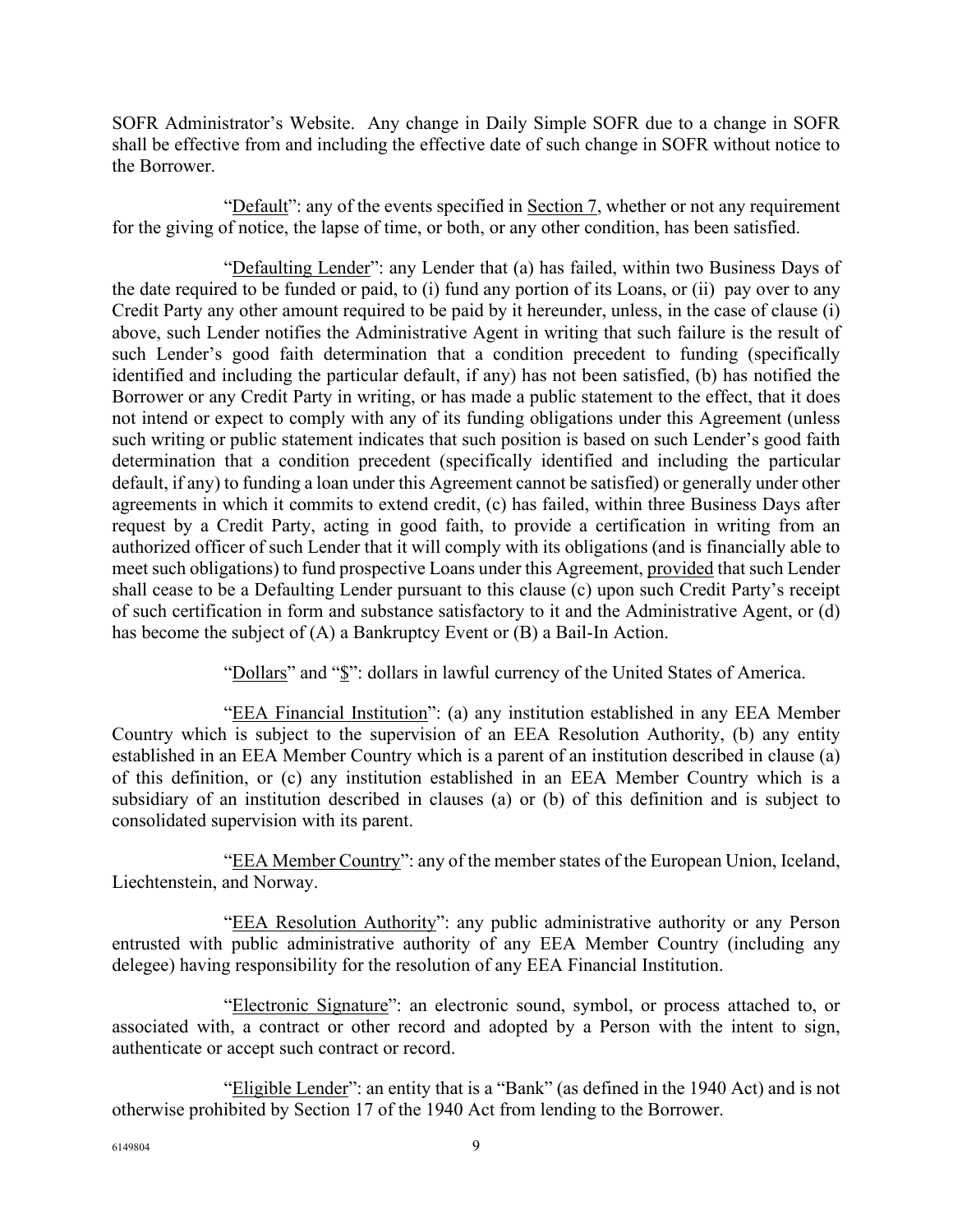"ERISA": the Employee Retirement Income Security Act of 1974, as amended from time to time, together with all rules and regulations promulgated from time to time thereunder.

"ERISA Affiliate": any trade or business (whether or not incorporated) that is treated as a single employer together with the Borrower under Section 414 of the Code.

"EU Bail-In Legislation Schedule": the EU Bail-In Legislation Schedule published by the Loan Market Association (or any successor Person), as in effect from time to time.

"Event of Default": any of the events specified in Section 7, provided that any requirement for the giving of notice, the lapse of time, or both, or any other condition, has been satisfied.

"FATCA": Sections 1471 through 1474 of the Code, as of the Closing Date (or any amended or successor version that is substantively comparable and not materially more onerous to comply with), or any Treasury regulations promulgated thereunder or official administrative interpretations thereof and any agreements entered into pursuant to Section 1471(b)(1) of the Code or any fiscal or regulatory legislation, rules or practices adopted pursuant to any intergovernmental agreement entered into in connection with the implementation of such Sections of the Code.

"Federal Funds Effective Rate": means, for any day, the rate calculated by the NYFRB based on such day's federal funds transactions by depositary institutions, as determined in such manner as shall be set forth on the NYFRB's Website from time to time, and published on the next succeeding Business Day by the NYFRB as the effective federal funds rate; provided that if the Federal Funds Effective Rate as so determined would be less than 0%, such rate shall be deemed to be 0% for the purposes of this Agreement.

"Federal Reserve Board": the Board of Governors of the Federal Reserve System of the United States of America.

"Fee Letter": that certain letter agreement dated as of January 19, 2022 between JPMorgan Chase Bank, N.A. and the Borrower.

"Financing Lease": any lease of property, real or personal, the obligations of the lessee in respect of which are required in accordance with GAAP to be capitalized on a balance sheet of the lessee.

"Floor": zero percent  $(0)$ %.

"GAAP": generally accepted accounting principles in the United States of America in effect from time to time.

"Governmental Authority": any nation or government, any state or other political subdivision thereof and any entity exercising executive, legislative, judicial, regulatory or administrative functions of or pertaining to government.

"Guarantee Obligation": as to any Person (the "guaranteeing person"), any obligation of (a) the guaranteeing person or (b) another Person (including, without limitation, any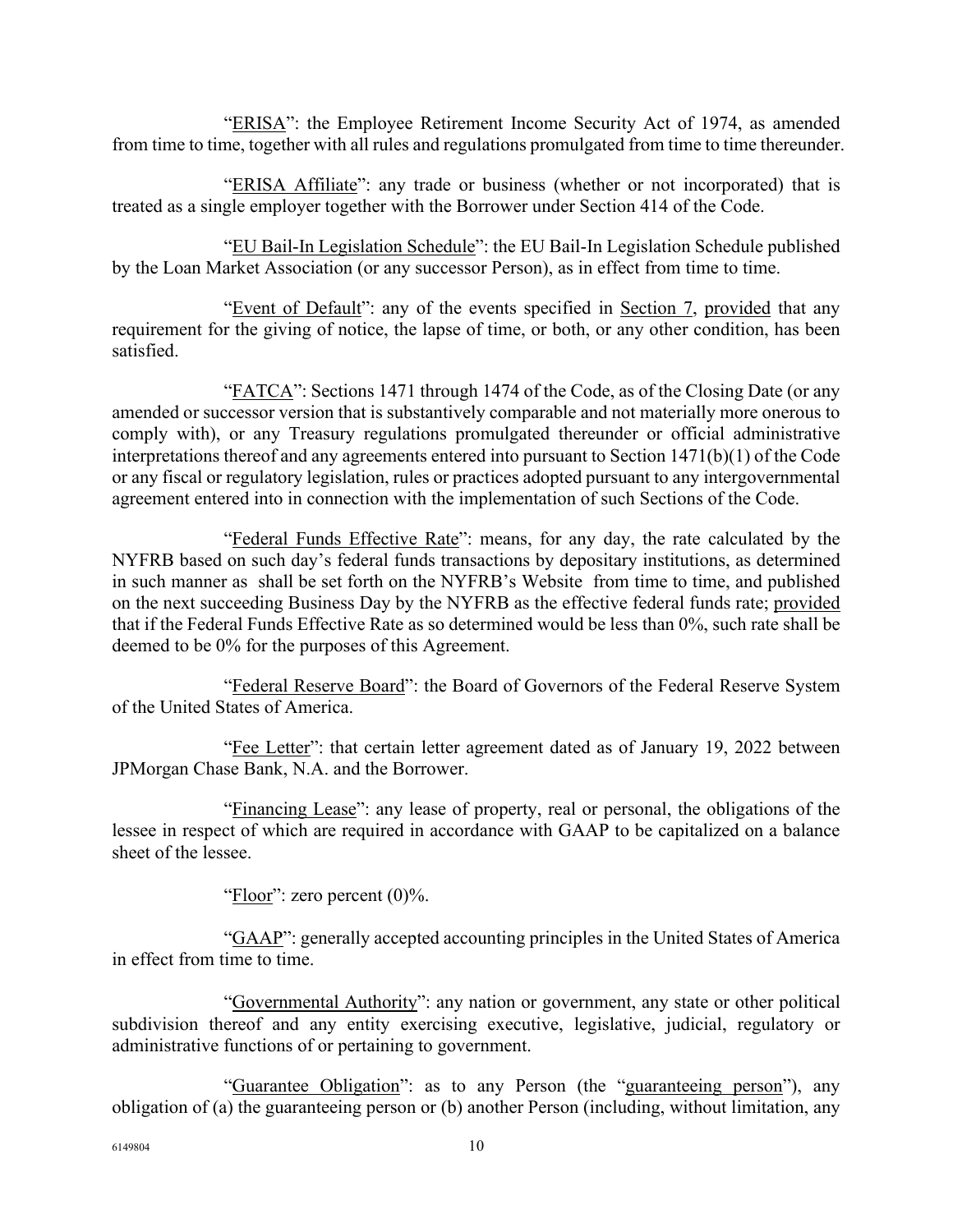bank under any letter of credit) to induce the creation of which the guaranteeing person has issued a reimbursement, counterindemnity or similar obligation, in either case guaranteeing or in effect guaranteeing any Indebtedness, leases, dividends or other obligations (the "primary obligations") of any other third Person (the "primary obligor") in any manner, whether directly or indirectly, including, without limitation, any obligation of the guaranteeing person, whether or not contingent, (i) to purchase any such primary obligation or any property constituting direct or indirect security therefor, (ii) to advance or supply funds (A) for the purchase or payment of any such primary obligation or (B) to maintain working capital or equity capital of the primary obligor or otherwise to maintain the net worth or solvency of the primary obligor, (iii) to purchase property, securities or services primarily for the purpose of assuring the owner of any such primary obligation of the ability of the primary obligor to make payment of such primary obligation or (iv) otherwise to assure or hold harmless the owner of any such primary obligation against loss in respect thereof; provided, however, that the term Guarantee Obligation shall not include endorsements of instruments for deposit or collection in the ordinary course of business. The amount of any Guarantee Obligation of any guaranteeing person shall be deemed to be the lower of (a) an amount equal to the stated or determinable amount of the primary obligation in respect of which such Guarantee Obligation is made and (b) the maximum amount for which such guaranteeing person may be liable pursuant to the terms of the instrument embodying such Guarantee Obligation, unless such primary obligation and the maximum amount for which such guaranteeing person may be liable are not stated or determinable, in which case the amount of such Guarantee Obligation shall be such guaranteeing person's maximum reasonably anticipated liability in respect thereof as determined by such guaranteeing person in good faith.

"Indebtedness": of any Person at any date, (a) all indebtedness of such Person for borrowed money or for the deferred purchase price of property or services (other than current trade liabilities incurred in the ordinary course of business and payable in accordance with customary practices), (b) any other indebtedness of such Person which is evidenced by a note, bond, debenture or similar debt instrument, (c) all obligations of such Person under Financing Leases or Interest Rate Agreements or Swap Obligations as calculated daily on a marked-to-market basis in accordance with GAAP, (d) all obligations of such Person in respect of acceptances (as defined in Section 3-410 of the UCC) issued or created for the account of such Person, (e) all reimbursement obligations of such Person arising out of any letters of credit, (f) all liabilities secured by any Lien on any property owned by such Person even though such Person has not assumed or otherwise become liable for the payment thereof, and (g) all guaranties and sureties of obligations stated in clauses (a) through (f) above; provided however, "Indebtedness" shall not include obligations under Swap Obligations or Interest Rate Agreements to the extent such obligations do not constitute "indebtedness" under the 1940 Act or otherwise consistent with the regulatory guidance provided by the staff of the Securities Exchange Commission.

#### "Indemnified Parties": as defined in Section 9.5(c).

"Interest Payment Date": (a) with respect to any ABR Loan, the last day of each calendar month in which such loan is outstanding, the date of repayment, and the maturity date of such Loan (being the earlier of thirty (30) days after the date of borrowing of such Loan and the Maturity Date) and (b) with respect to any Term Benchmark Loan, the last day of each Interest Period applicable to such Loan and, in the case of a Term Benchmark Loan with an Interest Period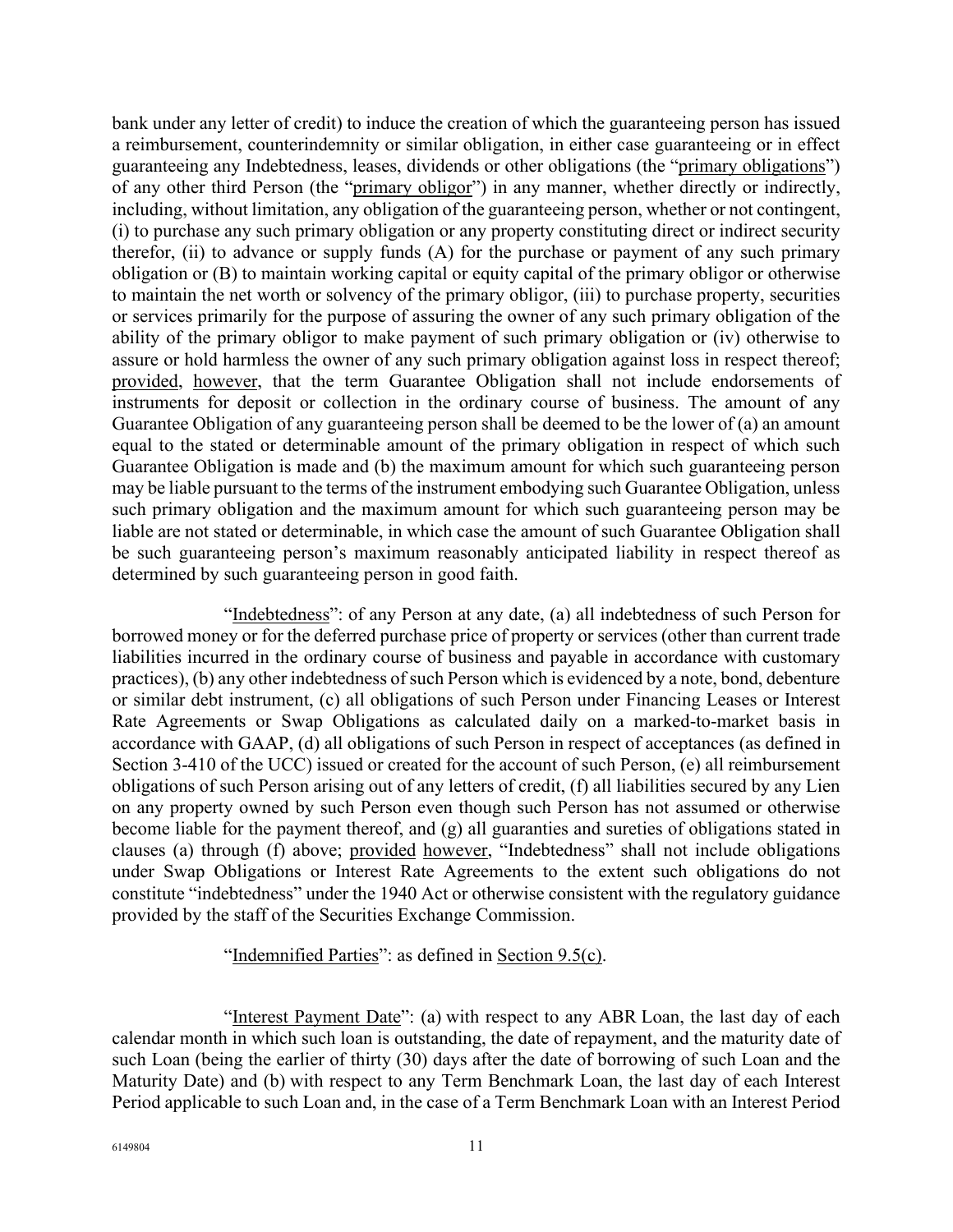of more than three months' duration, each day prior to the last day of such Interest Period that occurs at intervals of three months' duration after the first day of such Interest Period, and the Maturity Date.

"Interest Period": with respect to any Term Benchmark Loan, the period commencing on the date of such Loan and ending on the numerically corresponding day in the calendar month that is one, three or six months thereafter (in each case, subject to the availability for the Benchmark applicable to the relevant Loan), as the Borrower may elect; provided, that (i) if any Interest Period would end on a day other than a Business Day, such Interest Period shall be extended to the next succeeding Business Day unless such next succeeding Business Day would fall in the next calendar month, in which case such Interest Period shall end on the next preceding Business Day, and (ii) any Interest Period that commences on the last Business Day of a calendar month (or on a day for which there is no numerically corresponding day in the last calendar month of such Interest Period) shall end on the last Business Day of the last calendar month of such Interest Period.

"Interest Rate Agreement": any interest rate protection agreement, interest rate future, interest rate option, interest rate swap, interest rate cap of other interest rate hedge or arrangement under which the Borrower is a party or a beneficiary.

"Investment": has the meaning given in Section 6.7 hereof.

"Investment Manager": as defined in the recitals hereto.

"Investment Policies": as to the Borrower, the policies and objectives for, and limits and restrictions on, investing by the Borrower set forth in the Borrower's registration statement or Prospectus.

"ISDA Definitions": the 2006 ISDA Definitions published by the International Swaps and Derivatives Association, Inc. or any successor thereto, as amended or supplemented from time to time, or any successor definitional booklet for interest rate derivatives published from time to time by the International Swaps and Derivatives Association, Inc. or such successor thereto.

"JPMorgan": as defined in the preamble hereto.

"Lender-Related Person": as defined in Section 9.5(b).

"Lenders": as defined in the preamble hereto.

"Liabilities": any losses, claims (including intraparty claims), demands, damages or liabilities of any kind.

"Lien": any mortgage, pledge, hypothecation, assignment, deposit arrangement, encumbrance, lien (statutory or other), charge or other security interest or any preference, priority or other security agreement or preferential arrangement of any kind or nature whatsoever (including, without limitation, any conditional sale or other title retention agreement and any Financing Lease having substantially the same economic effect as any of the foregoing).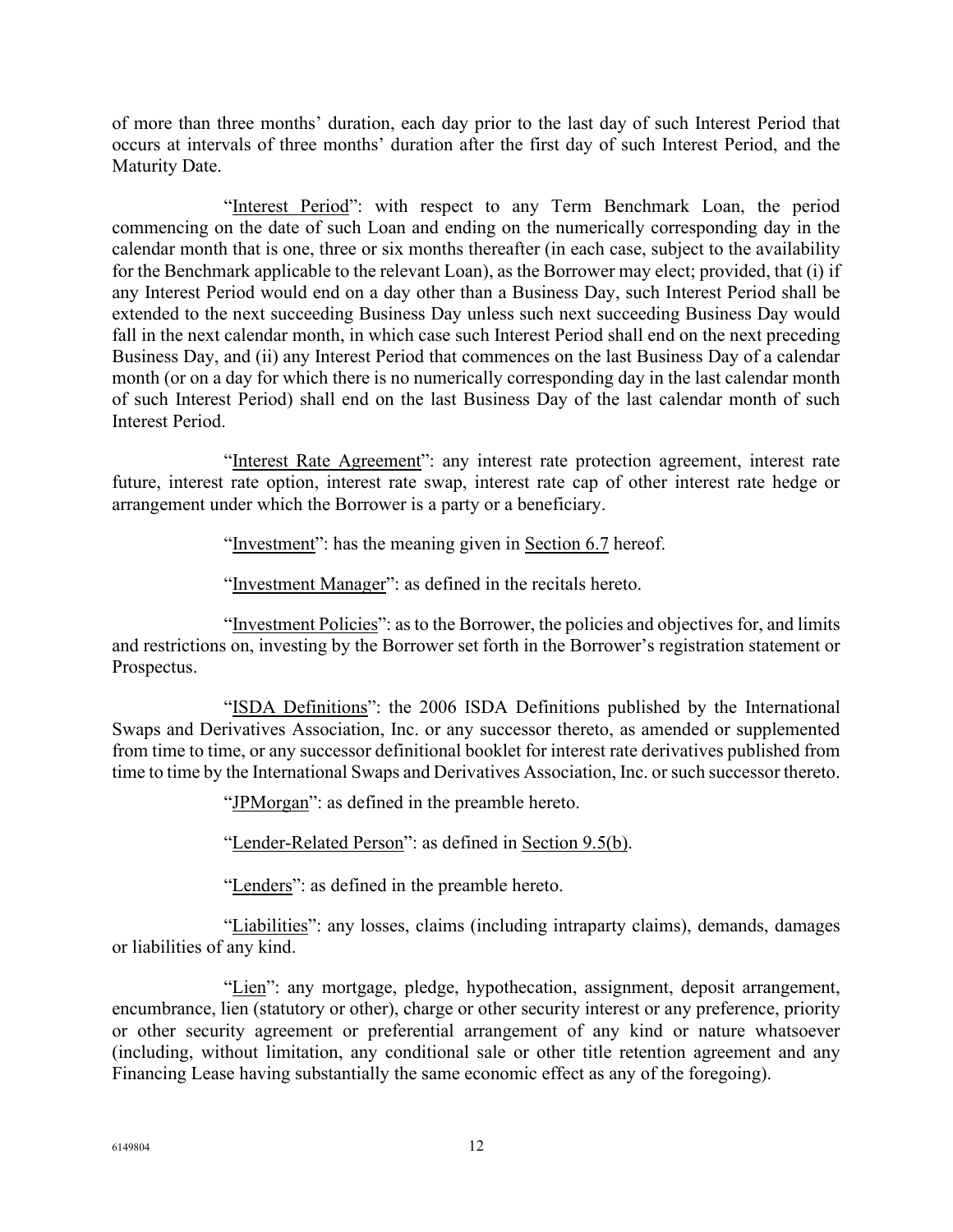"Loan Documents": this Agreement and the Notes, and each amendment thereto.

"Loans": all loans made pursuant to this Agreement; individually, a "Loan".

"Margin Stock": as defined in Regulation U.

"Material Adverse Effect": a material adverse effect on (a) the business, financial condition or ability to timely perform any of its material obligations under the Loan Documents of the Borrower or (b) the legality, validity, or enforceability of any Loan Document or the rights or remedies of the Administrative Agent or any Lender hereunder or thereunder.

"Maturity Date": (i) as to each ABR Loan, the date which is the earliest of (a) 30 days after the Borrowing Date for such Loan, (b) the Termination Date and (c) the date on which such Loan is paid in full; and (ii) as to all Term Benchmark Loans, the date which is the earlier of (a) the Termination Date, and (b) the date on which such Loan is paid in full.

"Minimum Net Assets": The sum of  $(x)$  50% of Closing Date Net Assets, plus  $(y)$ 25% of net proceeds from each common stock equity issuance of the Borrower subsequent to the date of calculation of Closing Date Net Assets.

"Minimum Permitted Ratio": 300%.

"Moody's": Moody's Investor Service, Inc.

"Net Assets": Net Assets applicable to common stockholders of the Borrower, as calculated by the Borrower consistent with past practices in accordance with GAAP, and consistently stated on the balance sheets of the Borrower.

"1940 Act": the Investment Company Act of 1940, as amended from time to time, together with all rules and regulations promulgated from time to time thereunder.

"1933 Act": the Securities Act of 1933, as amended from time to time, together with all rules and regulations promulgated from time to time thereunder.

"Non-Excluded Taxes": as defined in Section 2.11.

"Non-Recourse Person": as defined in Section 9.16.

"Note": each Revolving Credit Note.

"Note Purchase Agreement": collectively, those note purchase agreements among the Borrower and those certain purchasers party thereto with respect to certain senior unsecured notes as outstanding on the Closing Date.

"NYFRB": the Federal Reserve Bank of New York.

"NYFRB Rate": for any day, the greater of (a) the Federal Funds Effective Rate in effect on such day and (b) the Overnight Bank Funding Rate in effect on such day (or for any day that is not a Business Day, for the immediately preceding Business Day); provided that if none of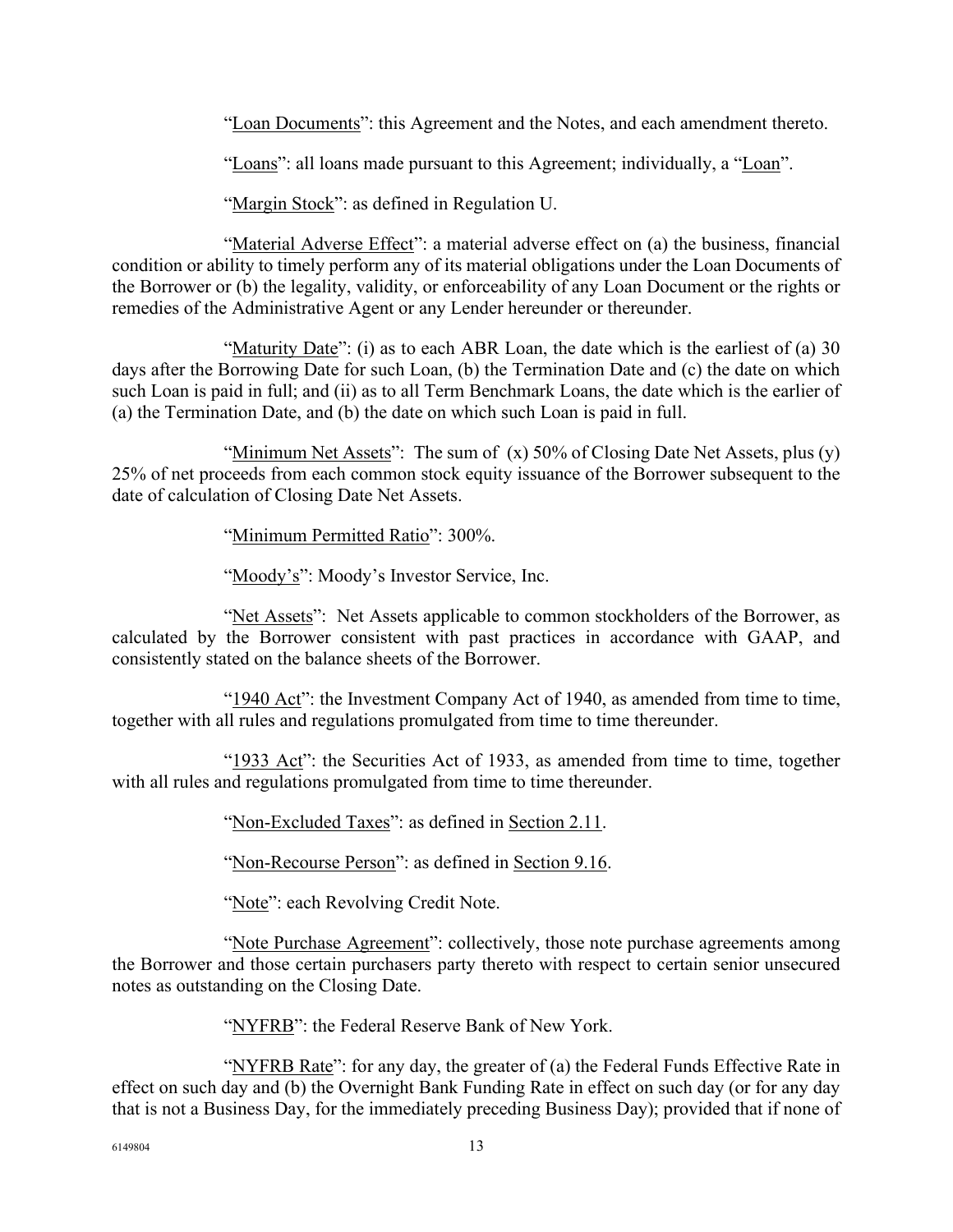such rates are published for any day that is a Business Day, the term "NYFRB Rate" means the rate for a federal funds transaction quoted at 11:00 a.m. on such day received by the Administrative Agent from a federal funds broker of recognized standing selected by it; provided, further, that if any of the aforesaid rates as so determined be less than 0%, such rate shall be deemed to be 0% for purposes of this Agreement.

"NYFRB's Website": the website of the NYFRB at http://www.newyorkfed.org, or any successor source.

"Overnight Bank Funding Rate": for any day, the rate comprised of both overnight federal funds and overnight eurodollar transactions denominated in Dollars by U.S.-managed banking offices of depository institutions, as such composite rate shall be determined by the NYFRB as set forth on the NYFRB's Website from time to time, and published on the next succeeding Business Day by the NYFRB as an overnight bank funding rate.

"Patriot Act": United State Public Law 107-56, Uniting and Strengthening America by Providing Appropriate Tools Required to Intercept and Obstruct Terrorism (USA PATRIOT ACT) Act of 2001, as amended from time to time, together with all rules and regulations promulgated from time to time thereunder.

### "Participant": as defined in Section 9.6(b).

"Person": an individual, partnership, corporation, business trust, joint stock company, limited liability company, trust, unincorporated association, joint venture, Governmental Authority or other entity of whatever nature.

### "Permitted Secured Indebtedness": as defined in Section 6.2(e).

"Plan": at a particular time, any employee benefit plan covered by ERISA which the Borrower maintains.

"Prime Rate": the rate of interest last quoted by The Wall Street Journal as the "Prime Rate" in the U.S. or, if The Wall Street Journal ceases to quote such rate, the highest per annum interest rate published by the Federal Reserve Board in Federal Reserve Statistical Release H.15 (519) (Selected Interest Rates) as the "bank prime loan" rate or, if such rate is no longer quoted therein, any similar rate quoted therein (as determined by the Administrative Agent) or any similar release by the Federal Reserve Board (as determined by the Administrative Agent). Each change in the Prime Rate shall be effective from and including the date such change is publicly announced or quoted as being effective.

### "Prospective Lenders": as defined in Section 2.1(c).

"Prospectus": as to the Borrower at a particular time, shall mean the currently effective prospectus and statement of additional information of the Borrower.

"Reference Time": with respect to any setting of the then-current Benchmark means (1) if such Benchmark is the Term SOFR Rate, 5:00 a.m. (Chicago time) on the day that is two Business Days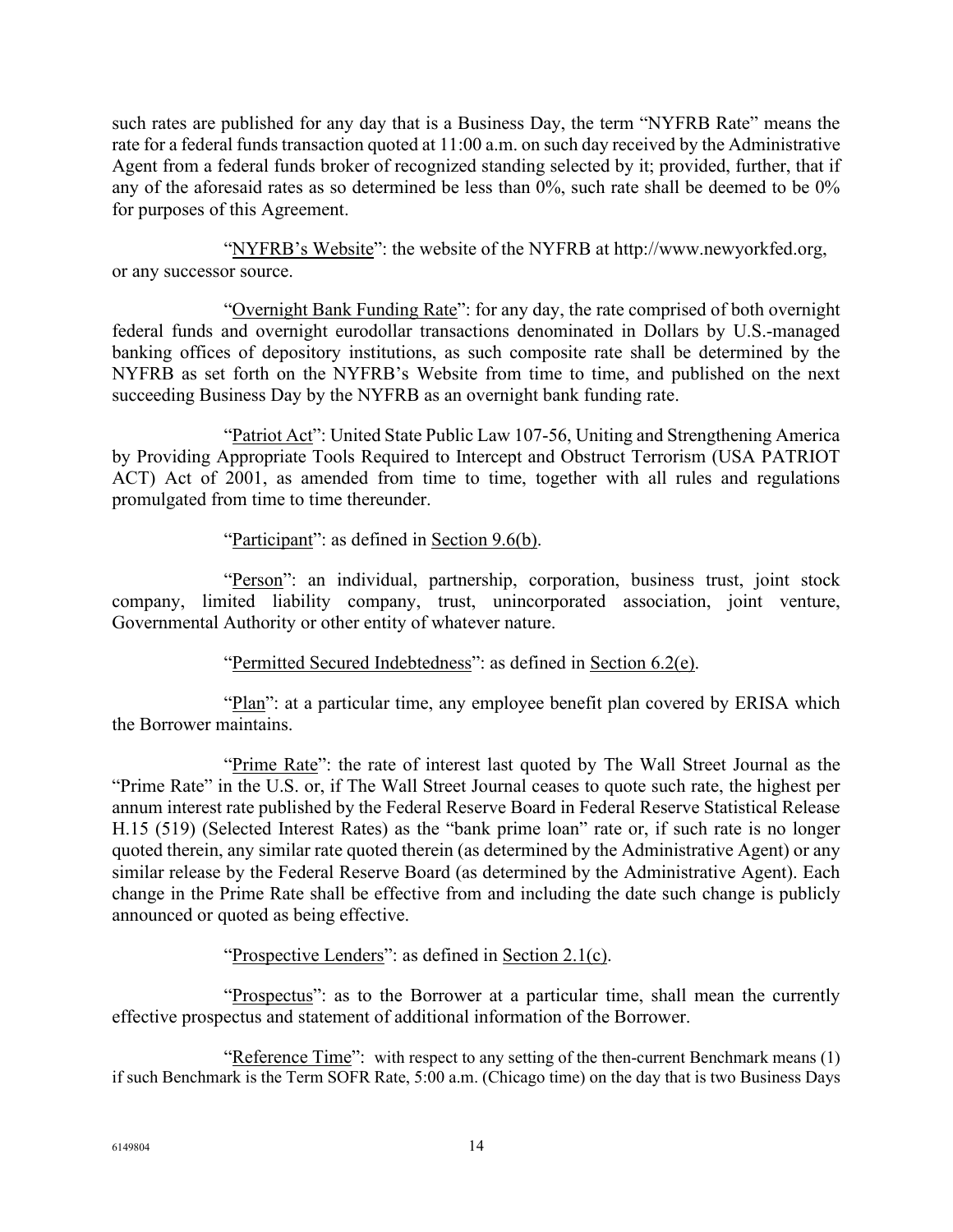preceding the date of such setting, or (2) if such Benchmark is not the Term SOFR Rate, the time determined by the Administrative Agent in its reasonable discretion.

"Register": as defined in Section 9.6(d).

"Regulation T": Regulation T of the Board of Governors of the Federal Reserve System as in effect from time to time.

"Regulation U": Regulation U of the Board of Governors of the Federal Reserve System as in effect from time to time.

"Regulation X": Regulation X of the Board of Governors of the Federal Reserve System as in effect from time to time.

"Related Parties": with respect to any specified Person, such Person's Affiliates and the respective directors, officers, employees, agents and advisors of such Person and such Person's Affiliates.

"Relevant Governmental Body": the Federal Reserve Board or the NYFRB, or a committee officially endorsed or convened by the Federal Reserve Board or the NYFRB, or any successor thereto.

"Relevant Rate": with respect to any Term Benchmark Borrowing, the Adjusted Term SOFR Rate.

"Required Lenders": at any time, Lenders the Commitment Percentages of which aggregate more than 50%.

"Requirement of Law": as to any Person, the certificate of incorporation, by-laws, partnership agreement, or other organizational or governing documents of such Person, and any Applicable Law.

"Resolution Authority": an EEA Resolution Authority or, with respect to any UK Financial Institution, a UK Resolution Authority.

"Responsible Officer": any duly appointed officer of the Borrower whose title appears on a list of "Responsible Officers" provided from time to time by the Borrower to the Administrative Agent, and accepted by the Administrative Agent in its reasonable discretion.

"Restricted Subsidiary": as of any date, any Subsidiary that is not an Unrestricted Subsidiary.

"Revolving Credit Note": as defined in Section 2.5(e).

"Sanctioned Country": at any time, a country, region or territory which is itself the subject or target of any Sanctions (at the time of the Closing Date, Cuba, Iran, North Korea, Sudan, Syria and Crimea).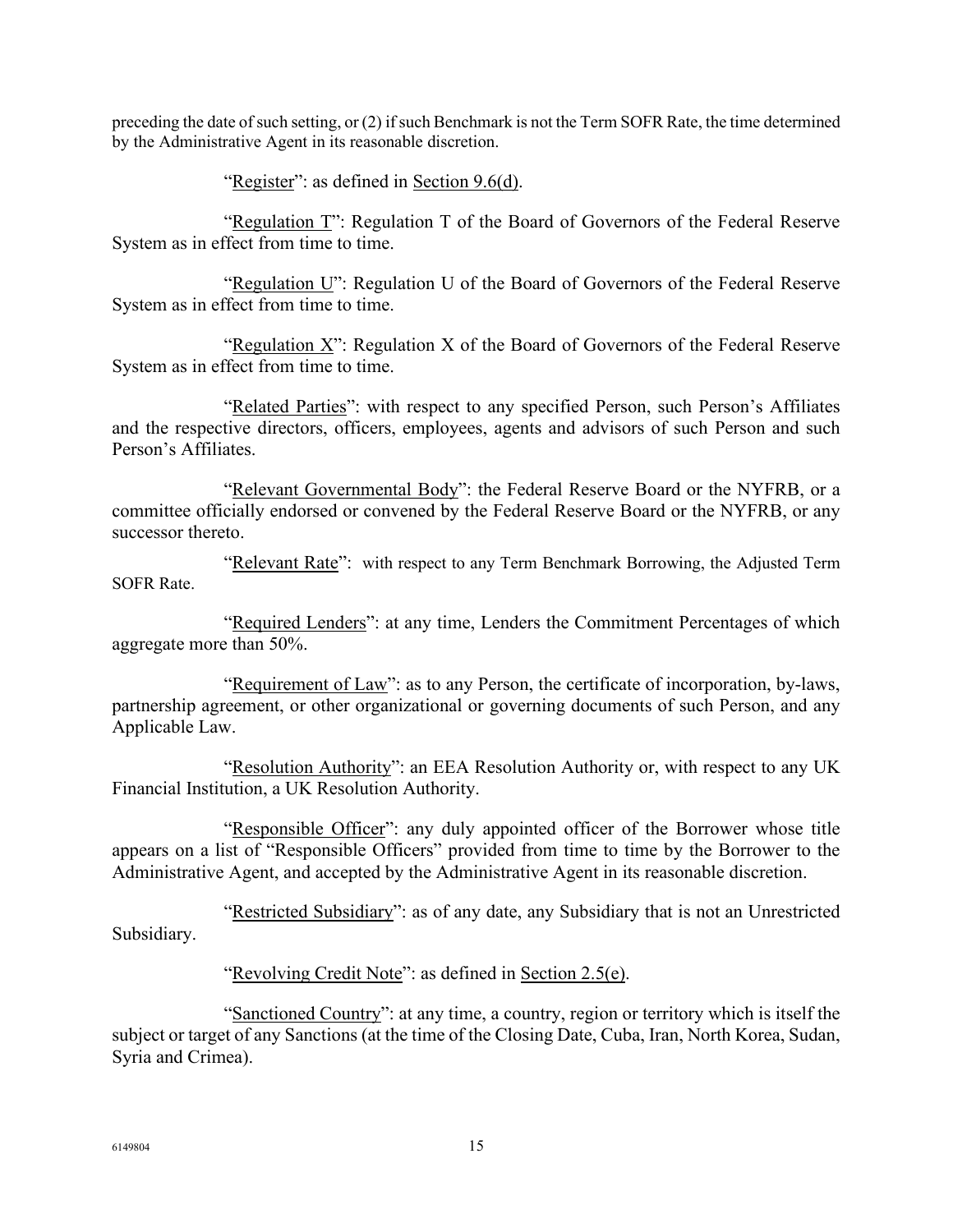"Sanctioned Person": at any time, (a) any Person listed in any Sanctions-related list of designated Persons maintained by the Office of Foreign Assets Control of the U.S. Department of the Treasury or the U.S. Department of State, (b) any Person operating, organized or resident in a Sanctioned Country or (c) any Person owned or controlled by any such Person or Persons described in the foregoing clauses (a) or (b).

"Sanctions": economic or financial sanctions or trade embargoes imposed, administered or enforced from time to time by the U.S. government, including those administered by the Office of Foreign Assets Control of the U.S. Department of the Treasury or the U.S. Department of State.

"S&P": Standard & Poor's Financial Services LLC, a subsidiary of The McGraw-Hill Companies.

"Senior Security": any security classified as a Senior Security under the 1940 Act, including, without limitation, any bond, debenture, note or similar obligation or instrument constituting a security and evidencing indebtedness (including, without, limitation all Loans under this Agreement), and any share of beneficial interest of the Borrower of a class having priority over any other class of shares of the Borrower as to distribution of assets or payment of dividends, including without limitation preferred stock; provided however, that Senior Security shall not include obligations under Swap Obligations or Interest Rate Agreements to the extent not constituting a Senior Security under the 1940 Act or otherwise consistent with the regulatory guidance provided by the staff of the Securities Exchange Commission.

"Senior Securities Representing Indebtedness" and "Senior Securities representing Indebtedness": any Senior Security other than stock, preferred stock or other equity security.

"SOFR": a rate equal to the secured overnight financing rate as administered by the SOFR Administrator.

"SOFR Administrator": the NYFRB (or a successor administrator of the secured overnight financing rate).

"SOFR Administrator's Website": the NYFRB's website, currently at http://www.newyorkfed.org, or any successor source for the secured overnight financing rate identified as such by the SOFR Administrator from time to time.

"SOFR-Based Rate": SOFR.

"Subsidiary": as to any Person, a corporation, partnership or other entity (including without limitation Controlled Portfolio Entities) of which shares of stock or other ownership interests having ordinary voting power (other than stock or such other ownership interests having such power only by reason of the happening of a contingency) to elect a majority of the board of directors or other managers of such corporation, partnership or other entity are at the time owned, or the management of which is otherwise controlled, directly or indirectly through one or more intermediaries, or both, by such Person, except if such shares of stock or other ownership interests are held, or where such management is controlled by such Person acting, solely in a fiduciary capacity entered into in the ordinary course of business.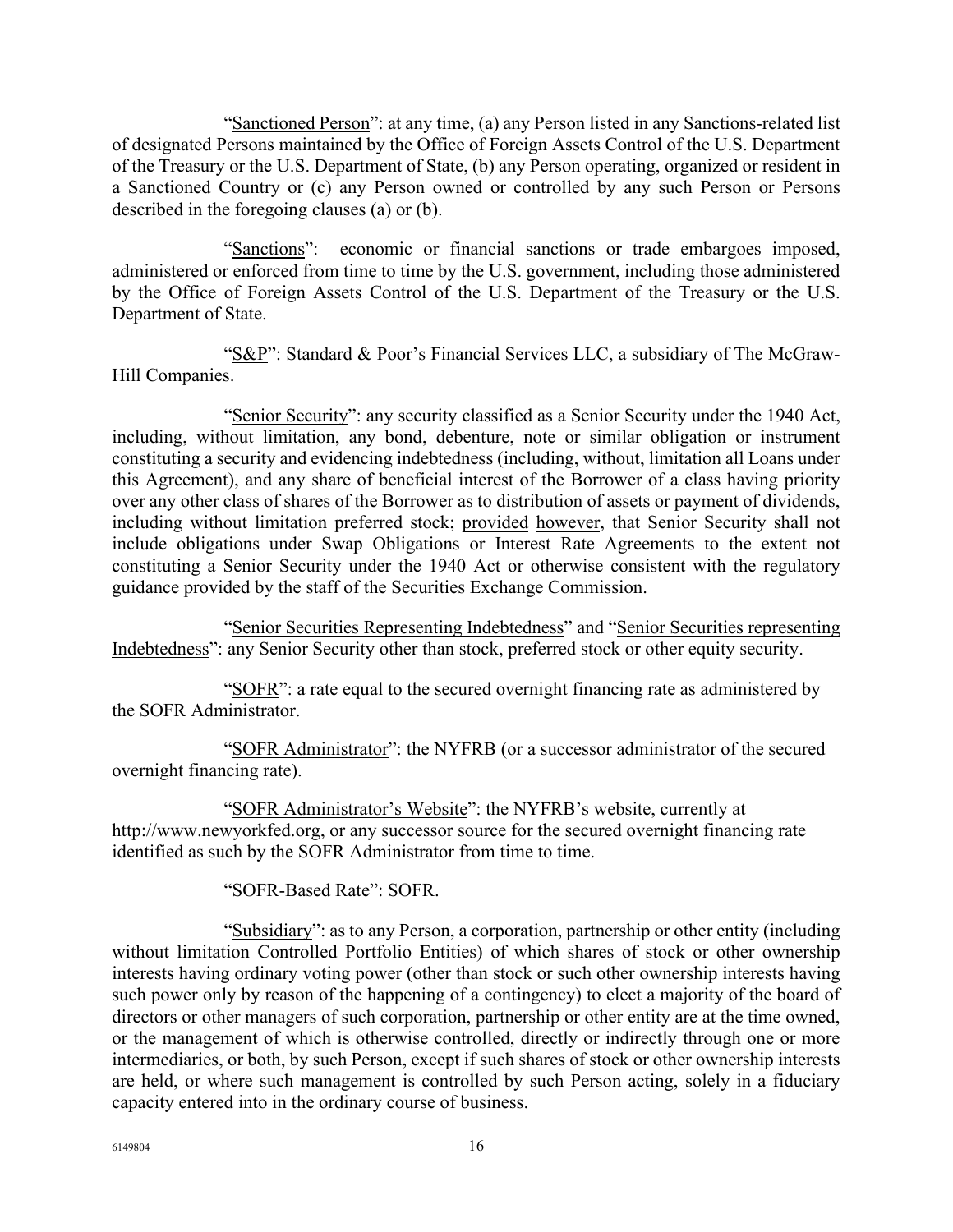"Swap Obligation": as to any person, any net obligation of such person arising out of (i) any "swap agreement" (as defined in Section 101(53B) of the Bankruptcy Code), (ii) any equity derivative transactions such as swap, floor, collar, or cap transactions, (iii) any forward contracts, including foreign exchange transactions, (iv) any option to enter into any of the foregoing or (v) any combination of the foregoing.

"Term Benchmark Loan": when used in reference to any Loan, refers to such Loan bearing interest at a rate determined by reference to the Adjusted Term SOFR Rate.

"Term SOFR Rate": with respect to any Term Benchmark Loan and for any tenor comparable to the applicable Interest Period, the Term SOFR Reference Rate at approximately 5:00 a.m., Chicago time, two U.S. Government Securities Business Days prior to the commencement of such tenor comparable to the applicable Interest Period, as such rate is published by the CME Term SOFR Administrator.

"Term SOFR Reference Rate": for any day and time (such day, the "Term SOFR Determination Day"), with respect to any Term Benchmark Loan and for any tenor comparable to the applicable Interest Period, the rate per annum determined by the Administrative Agent as the forward-looking term rate based on SOFR.

"Termination Date": February 24, 2023, or such earlier date on which the Commitments shall terminate as provided herein.

"Total Assets": at any time, all assets of the Borrower which in accordance with GAAP would be classified as assets on a balance sheet of the Borrower prepared as of such time; provided, however, that the term Total Assets shall not include (a) equipment, (b) debt or preferred securities owned by the Borrower which are in default, and (c) deferred organizational and offering expenses in the aggregate amount in excess of \$14,000,000.

"Tranche": the collective reference to Term Benchmark Loans, the Interest Periods of which begin on the same date and end on the same later date (whether or not such Term Benchmark Loans shall originally have been made on the same day).

"Transferee": as defined in Section 9.6(f).

"Type": when used in reference to any Loan, refers to whether the rate of interest on such Loan is determined by reference to the Adjusted Term SOFR Rate or the Alternate Base Rate.

"Unadjusted Benchmark Replacement": the Benchmark Replacement excluding the Benchmark Replacement Adjustment; provided that, if the Unadjusted Benchmark Replacement as so determined would be less than zero, the Unadjusted Benchmark Replacement will be deemed to be zero for the purposes of this Agreement.

"UCC": the Uniform Commercial Code as from time to time in effect in the State of New York.

"UK Financial Institutions": any BRRD Undertaking (as such term is defined under the PRA Rulebook (as amended from time to time) promulgated by the United Kingdom Prudential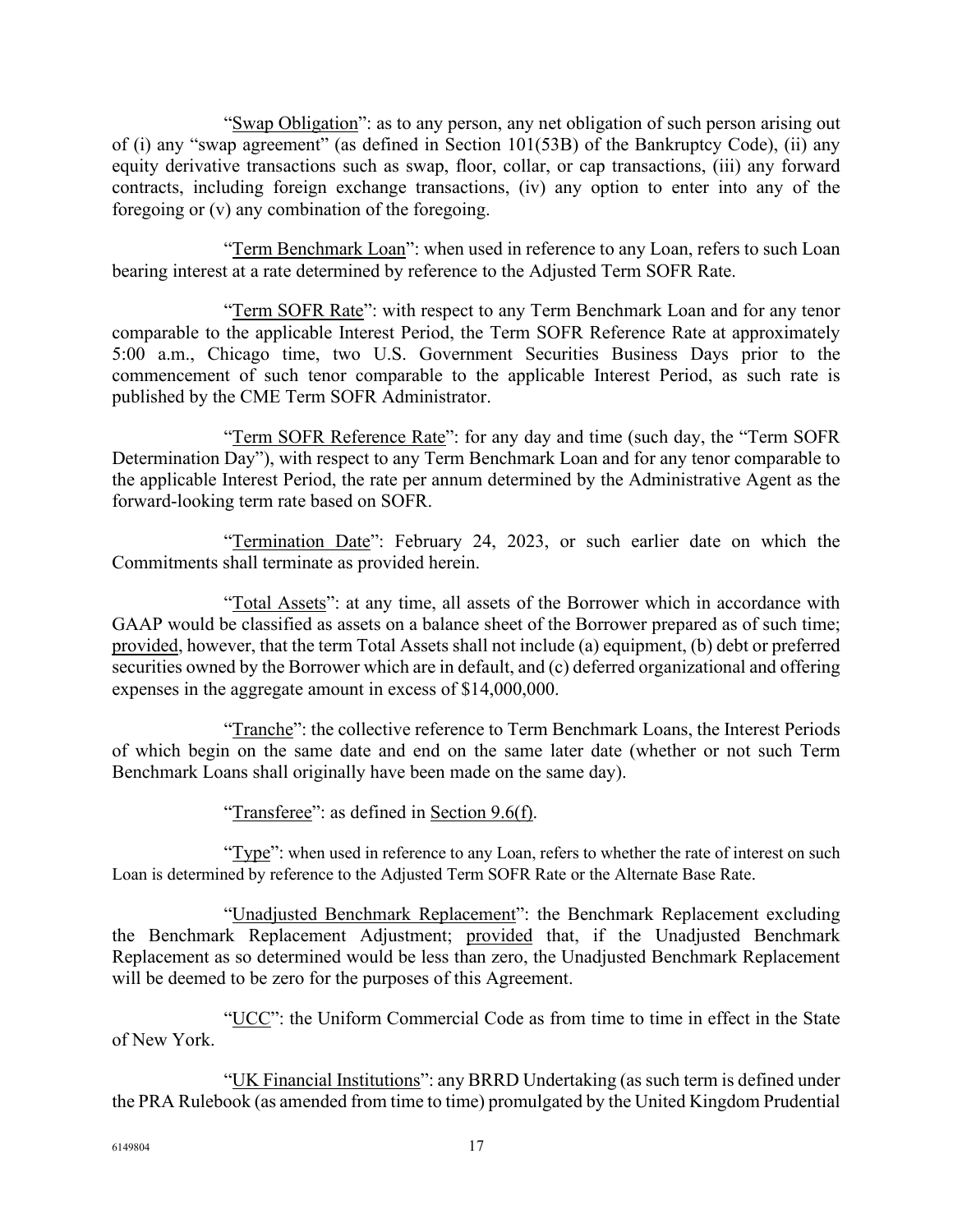Regulation Authority) or any person falling within IFPRU 11.6 of the FCA Handbook (as amended from time to time) promulgated by the United Kingdom Financial Conduct Authority, which includes certain credit institutions and investment firms, and certain affiliates of such credit institutions or investment firms.

"UK Resolution Authority": the Bank of England or any other public administrative authority having responsibility for the resolution of any UK Financial Institution.

"Unrestricted Subsidiaries": as of any date, (a) each Controlled Portfolio Entity that has become, and remains, an "Unrestricted Subsidiary" pursuant to Section 2.16, and (b) each Subsidiary of each Person described in clause (a) hereof.

"U.S. Government Securities Business Day" means any day except for (i) a Saturday, (ii) a Sunday or (iii) a day on which the Securities Industry and Financial Markets Association recommends that the fixed income departments of its members be closed for the entire day for purposes of trading in United States government securities.

"Write-Down and Conversion Powers": (a) with respect to any EEA Resolution Authority, the write-down and conversion powers of such EEA Resolution Authority from time to time under the Bail-In Legislation for the applicable EEA Member Country, which write-down and conversion powers are described in the EU Bail-In Legislation Schedule, and (b) with respect to the United Kingdom, any powers of the applicable Resolution Authority under the Bail-In Legislation to cancel, reduce, modify or change the form of a liability of any UK Financial Institution or any contract or instrument under which that liability arises, to convert all or part of that liability into shares, securities or obligations of that person or any other person, to provide that any such contract or instrument is to have effect as if a right had been exercised under it or to suspend any obligation in respect of that liability or any of the powers under that Bail-In Legislation that are related to or ancillary to any of those powers.

# 1.2 Other Definitional Provisions.

(a) Unless otherwise specified therein, all terms defined in this Agreement shall have the defined meanings when used in any Notes or any certificate or other document made or delivered pursuant hereto.

(b) As used herein and in any other Loan Document, and any certificate or other document made or delivered pursuant hereto, accounting terms relating to the Borrower not defined in Section 1.1 and accounting terms partly defined in Section 1.1, to the extent not defined, shall have the respective meanings given to them under GAAP (as consistently applied).

(c) The words "hereof", "herein" and "hereunder" and words of similar import when used in this Agreement shall refer to this Agreement as a whole and not to any particular provision of this Agreement, and Section, subsection, Schedule and Exhibit references are to this Agreement unless otherwise specified.

(d) The meanings given to terms defined herein shall be equally applicable to both the singular and plural forms of such terms.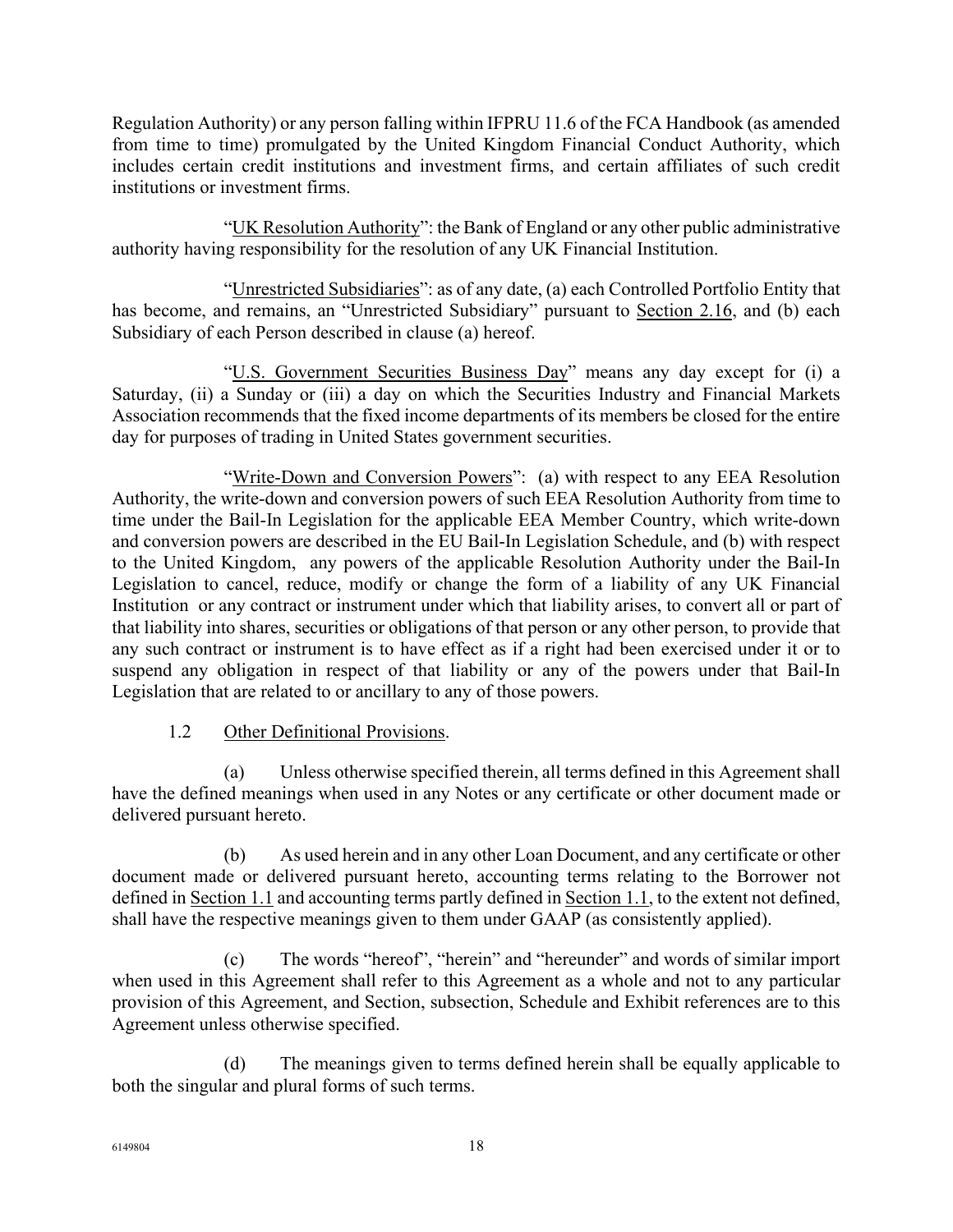1.3 Interest Rates; Benchmark Notifications. The interest rate on a Loan denominated in dollars may be derived from an interest rate benchmark that may be discontinued or is, or may in the future become, the subject of regulatory reform. Upon the occurrence of a Benchmark Transition Event, Section 2.14(b) provides a mechanism for determining an alternative rate of interest. The Administrative Agent does not warrant or accept any responsibility for, and shall not have any liability with respect to, the administration, submission, performance or any other matter related to any interest rate used in this Agreement, or with respect to any alternative or successor rate thereto, or replacement rate thereof, including without limitation, whether the composition or characteristics of any such alternative, successor or replacement reference rate will be similar to, or produce the same value or economic equivalence of, the existing interest rate being replaced or have the same volume or liquidity as did any existing interest rate prior to its discontinuance or unavailability. The Administrative Agent and its affiliates and/or other related entities may engage in transactions that affect the calculation of any interest rate used in this Agreement or any alternative, successor or alternative rate (including any Benchmark Replacement) and/or any relevant adjustments thereto, in each case, in a manner adverse to the Borrower. The Administrative Agent may select information sources or services in its reasonable discretion to ascertain any interest rate used in this Agreement, any component thereof, or rates referenced in the definition thereof, in each case pursuant to the terms of this Agreement, and shall have no liability to the Borrower, any Lender or any other person or entity for damages of any kind, including direct or indirect, special, punitive, incidental or consequential damages, costs, losses or expenses (whether in tort, contract or otherwise and whether at law or in equity), for any error or calculation of any such rate (or component thereof) provided by any such information source or service.

### SECTION 2. AMOUNT AND TERMS OF COMMITMENT

### 2.1 Commitments.

(a) Subject to the terms and conditions hereof, each Lender severally agrees to make revolving credit loans ("Revolving Credit Loans") to the Borrower, from time to time during the Commitment Period, in an aggregate principal amount at any one time outstanding in Dollars not to exceed the amount of such Lender's Commitment. During the Commitment Period, the Borrower may use the Commitments by borrowing, prepaying Loans in whole or in part, and reborrowing, all in accordance with the terms and conditions hereof; provided that at no time may the aggregate principal amount outstanding of Revolving Credit Loans to the Borrower exceed the Aggregate Commitment.

(b) The Loans may from time to time be (i) Term Benchmark Loans, (ii) ABR Loans or (iii) a combination thereof, as determined by the Borrower and notified to the Administrative Agent in accordance with Sections 2.2 and 2.7, provided that no Loan shall be made as a Term Benchmark Loan after the day that is one month prior to the Termination Date, and provided further that should the Administrative Agent determine in good faith that it is generally illegal for the Lenders to make Term Benchmark Loans, then the Administrative Agent shall promptly notify the Borrower of such determination in writing and upon receipt of such notice, the Borrower shall not request that any Loans borrowed after receipt of such notice shall be Term Benchmark Loans until such time as the Administrative Agent determines that it is generally legal for the Lenders to make Term Benchmark Loans.

(c) The Borrower may request an increase in the amount of the Aggregate Commitment by offering to the Lenders or to other prospective Eligible Lenders acceptable to the Administrative Agent ("Prospective Lenders") the opportunity to increase their Commitments or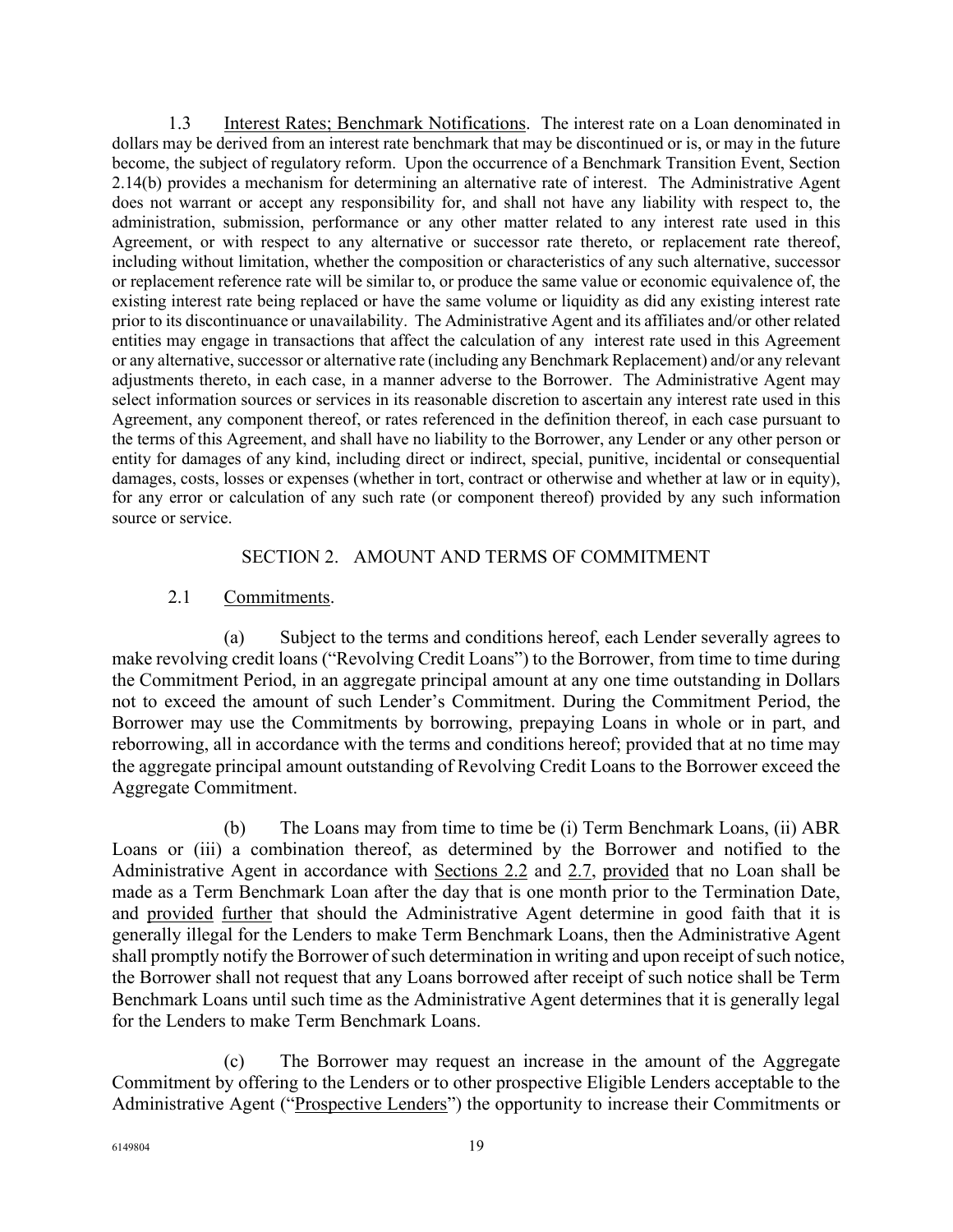to extend Commitments hereunder, which request may be accepted or declined in the sole discretion of such Lenders or other Prospective Lenders; provided, that such increase shall be offered first to then existing Lenders by the Administrative Agent and the existing Lenders will have ten (10) Business Days to accept or decline such offer (and any Lender that does not accept or decline such offer during such ten-day period shall be deemed to have declined such offer), and the Borrower shall only be entitled to offer the declined portion of such increase to prospective eligible Lenders, and provided further, however, that the Borrower shall not request an increase that would cause the Aggregate Commitment after giving effect to such increase to exceed \$360,000,000, and any such requested increase shall be in integral multiples of \$5,000,000.

2.2 Procedure for Borrowing. Subject to Section 4, the Borrower may borrow under the Commitments during the Commitment Period on any Business Day, with respect to Term Benchmark Loans, or any Business Day, with respect to ABR Loans, provided that the Borrower shall give the Administrative Agent irrevocable notice (a "Borrowing Notice")(which Borrowing Notice must be received by the Administrative Agent prior to 11:00 A.M., New York City time, three Business Days prior to the requested Borrowing Date for a Term Benchmark Loan, and 11:00 a.m. on the requested Borrowing Date for an ABR Loan), specifying (i) the aggregate amount to be borrowed and the aggregate amount outstanding after giving effect to such borrowing, (ii) the Type of each Loan requested, (iii) the requested Borrowing Date and (iv) with respect to any Term Benchmark Loan, the lengths of the initial Interest Periods therefor. The aggregate amount of each borrowing by the Borrower under the Commitments on any Borrowing Date shall be in an amount equal to (i) as to each ABR Loan, \$1,000,000 or a whole multiple of \$500,000 in excess thereof (or, if the then Available Commitments are less than \$1,000,000, such lesser amount); (ii) as to each Term Benchmark Loan, \$1,000,000 or a whole multiple of \$500,000 in excess thereof (or, if the then Available Commitments are less than \$1,000,000, such lesser amount). Upon receipt of any such Borrowing Notice from the Borrower, the Administrative Agent shall promptly notify each Lender thereof. Each Lender will make the amount of its pro rata share of each borrowing available to the Administrative Agent for the account of the Borrower at the office of the Administrative Agent specified in Section 9.2 prior to 4:00 P.M., New York City time, on the Borrowing Date requested by the Borrower in funds immediately available to the Administrative Agent. Such borrowing will then be made available to the Borrower on such Borrowing Date by the Administrative Agent transferring by wire to the custodian of and for the account of the Borrower the aggregate of the amounts made available to the Administrative Agent by the Lenders and in like funds as received by the Administrative Agent.

2.3 Fees. The Borrower agrees to pay to the Administrative Agent for the account of each Lender a commitment fee (the "Commitment Fee" and collectively, the "Commitment Fees") during the period which shall begin on the first day of the Commitment Period and shall extend to the Termination Date, which Commitment Fee shall be a quarterly fee, computed at the rate of 0.20% per annum on the average daily amount of the Available Commitments of all Lenders (other than a Defaulting Lender) in the aggregate during each calendar quarter. Such Commitment Fees accrued through and including the last day of March, June, September and December of each year shall be payable in arrears on the fifteenth day following such last day and on the Termination Date, commencing on the first of such dates to occur after the date hereof.

2.4 Termination and Reduction of Commitments.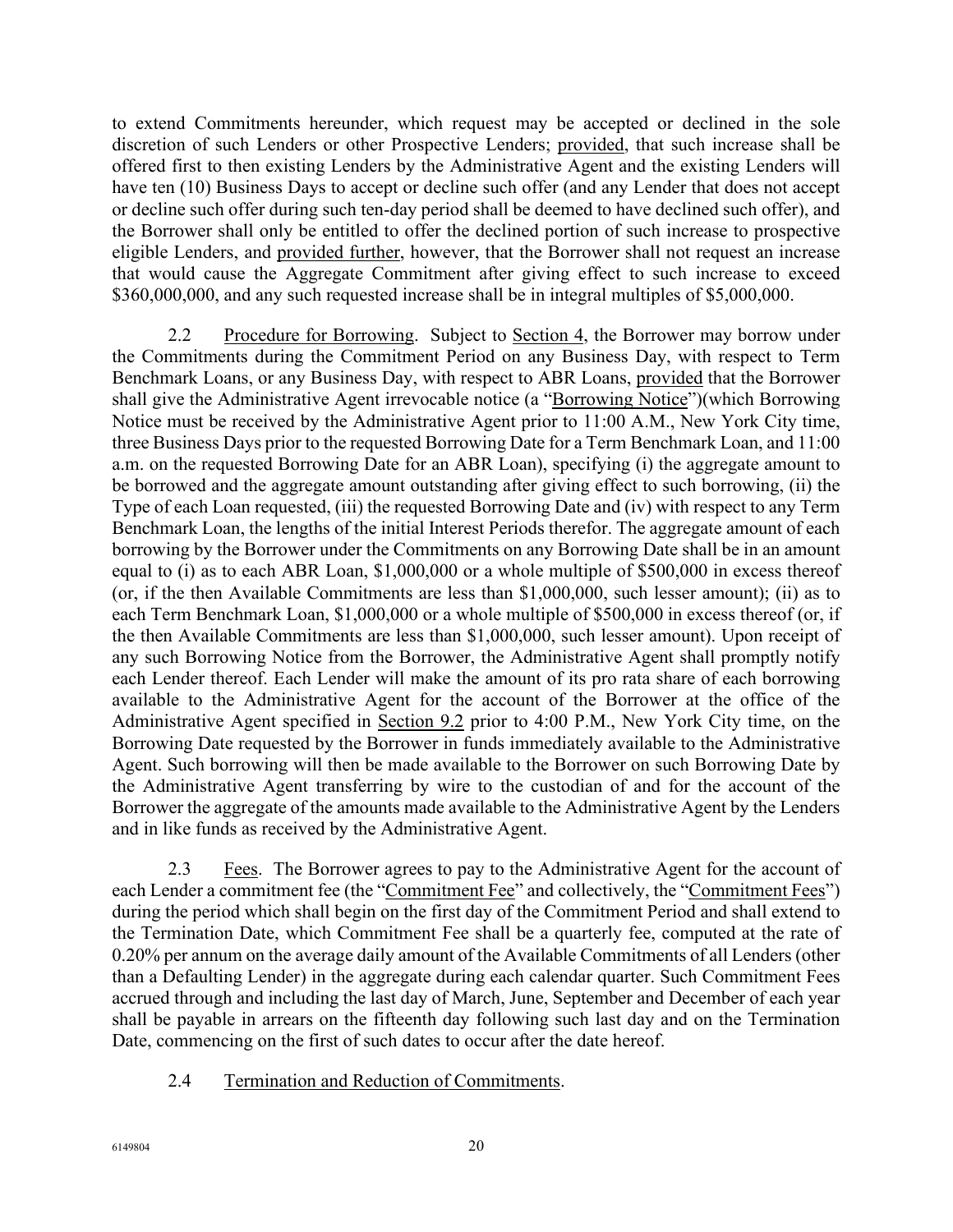(a) The Borrower shall have the right, upon not less than three Business Days' notice to the Administrative Agent, to terminate all Commitments and this Agreement, except with respect to provisions which by their terms are expressly stated to survive such termination. Any termination of all Commitments, and this Agreement (whether occurring pursuant to the preceding sentence (a "Voluntary Termination") or upon the exercise of Lenders' remedies following an Event of Default (an "Involuntary Termination")) shall be accompanied by prepayment in full of the Loans to the Borrower then outstanding, and payment of (i) any accrued Commitment Fees payable by the Borrower hereunder and (ii) any other accrued fees, expenses or indemnified liabilities payable by the Borrower hereunder.

(b) Interest accrued on the amount of any prepayment relating to such termination and any unpaid Commitment Fee accrued hereunder shall be paid on the date of such termination.

(c) The Borrower shall have the right, upon not less than three (3) Business Days' notice to the Administrative Agent, to reduce the Aggregate Commitment in minimum increments of \$1,000,000, provided that the Aggregate Commitment may not be reduced to lower than \$1,000,000. Any such reduction shall be accompanied by prepayment in full of the Loans to the Borrower then outstanding that are in excess of the Aggregate Commitment as reduced.

(d) The Administrative Agent shall provide each Lender with prompt notice of any Commitment changes pursuant to this Section 2.4.

## 2.5 Repayment of Loans; Evidence of Debt.

(a) The Borrower hereby unconditionally promises to pay to the Administrative Agent for the account of each Lender the then unpaid principal amount of each Loan of such Lender to the Borrower on the Maturity Date for such Loan (or such earlier date on which the Loans become due and payable pursuant to Section 2.6(b) or Section 7). The Borrower hereby further agrees to pay to the Administrative Agent for the account of each Lender interest on the unpaid principal amount of the Loans to the Borrower from time to time outstanding from the date hereof until payment in full thereof at the rates per annum, and on the dates, set forth in Section 2.7.

(b) Each Lender shall maintain in accordance with its usual practice an account or accounts evidencing indebtedness of the Borrower to such Lender resulting from each Loan of such Lender from time to time, including the amounts of principal and interest payable and paid to such Lender from time to time under this Agreement.

(c) The Administrative Agent shall maintain the Register pursuant to Section  $9.6(d)$ , and a subaccount therein for each Lender, in which shall be recorded (i) the amount of each Loan made hereunder, (ii) the amount of any principal or interest due and payable or to become due and payable from the Borrower to each Lender hereunder and (iii) both the amount of any sum received by the Administrative Agent hereunder from the Borrower and each Lender's share thereof. The Administrative Agent shall provide a copy of the Register to the Borrower and each Lender upon request.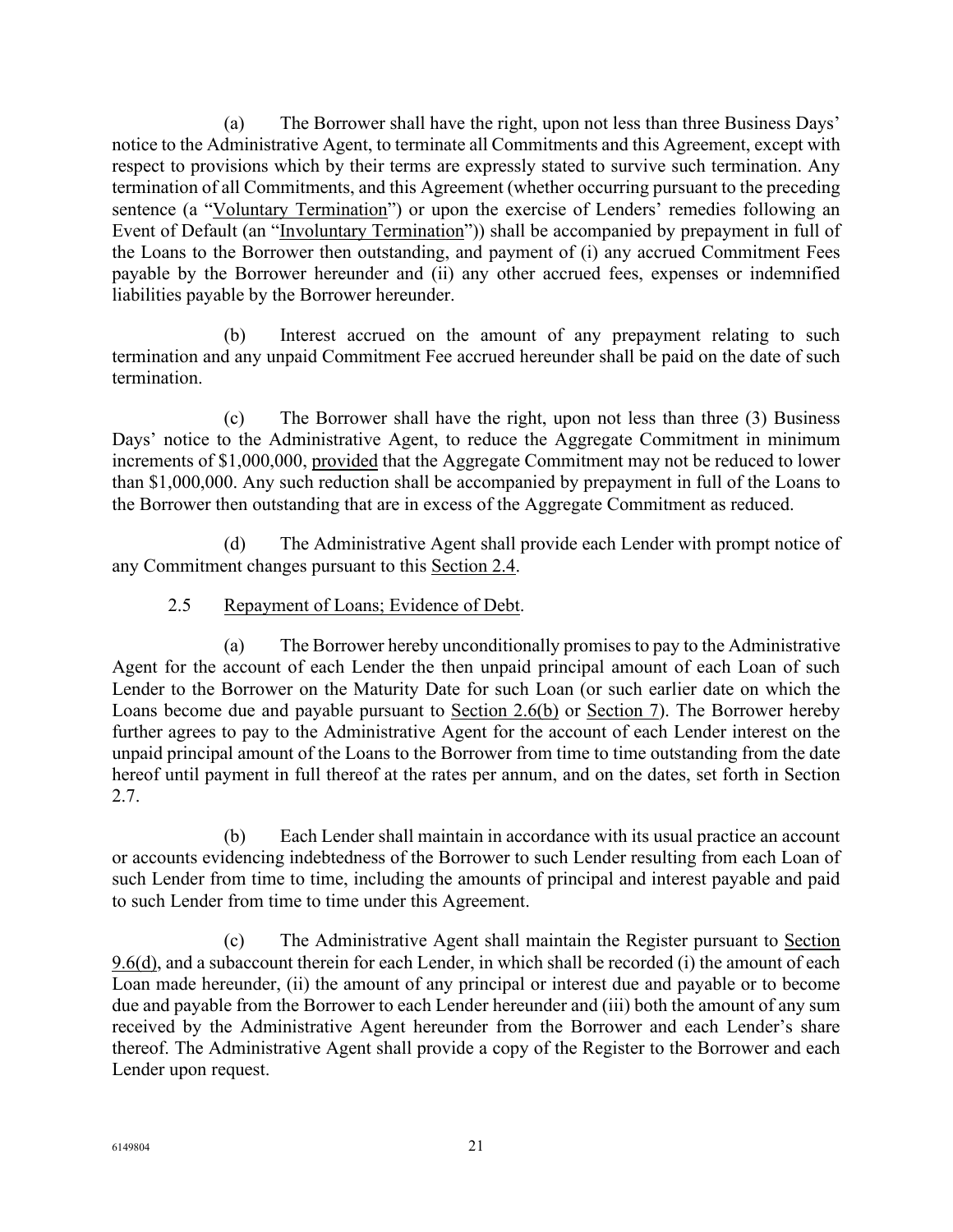(d) The entries made in the Register and the accounts of each Lender maintained pursuant to Section 2.5(b) shall, to the extent permitted by Applicable Law, be prima facie evidence of the existence and amounts of the obligations of the Borrower therein recorded, provided, however, that the failure of any Lender or the Administrative Agent to maintain the Register or any such account, or any error therein, shall not in any manner affect the obligation of the Borrower to repay (with applicable interest) the Loans made to the Borrower by such Lender in accordance with the terms of this Agreement. In the event of a conflict between the Register and such accounts, the Register shall be rebuttably presumed to be correct.

(e) The Borrower agrees that, upon the request of any Lender through the Administrative Agent, it will execute and deliver to such Lender a promissory note evidencing the Loans of such Lender to the Borrower, substantially in the form of Exhibit 2.5(e) with appropriate insertions as to date and principal amount (a "Revolving Credit Note").

## 2.6 Optional and Mandatory Prepayments.

(a) The Borrower may, at any time and from time to time, prepay the Loans, in whole or in part, without premium or penalty, except as set forth in Section 2.6(c), upon at least three Business Days' irrevocable notice (in the case of Term Benchmark Loans) and one Business Day's irrevocable notice (in the case of ABR Loans), in each case to the Administrative Agent, specifying the date and amount of prepayment, and whether the prepayment is of Term Benchmark Loans, ABR Loans or a combination thereof, and, if a combination thereof, the amount allocable to each. The Administrative Agent shall promptly notify each Lender of such prepayment and such Lender's ratable share thereof (based on its Commitment Percentage). If any such notice is given, the amount specified in such notice shall be due and payable by the Borrower on the date specified therein, together with accrued interest to such date on the amount prepaid. Partial prepayments shall be in an aggregate principal amount of \$1,000,000 or a whole multiple of \$500,000 in excess thereof and may only be made, if after giving effect thereto, Section 2.9 shall not have been contravened.

(b) (i) If, at any time, either (A) the Asset Coverage Ratio of the Borrower shall be less than the Minimum Permitted Ratio, or (B) the aggregate amount of all Indebtedness of the Borrower (including, without limitation, the Loans made to the Borrower) then outstanding exceeds the limits provided in the Borrower's Prospectus, then, in each case within thirty-five (35) calendar days thereafter, the Borrower shall repay Loans to the extent necessary to ensure that (x) the Borrower's Asset Coverage Ratio after such payments is in compliance with applicable covenants concerning the minimum Asset Coverage Ratio set forth in this Agreement or (y) the aggregate amount of all Indebtedness of the Borrower then outstanding does not after such payments exceed such limits provided in the Borrower's Prospectus, as the case may be.

(ii) If any Loan is made in contravention of Section 4.2(c) (without the Borrower having received prior written consent from the Required Lenders), then the Borrower shall immediately prepay the full amount of such Loan.

(c) In the event that any prepayment of a Term Benchmark Loan is required or permitted on a date other than the last day of the then current Interest Period with respect thereto, Borrower shall indemnify Lender therefor in accordance with Section 2.15 hereof.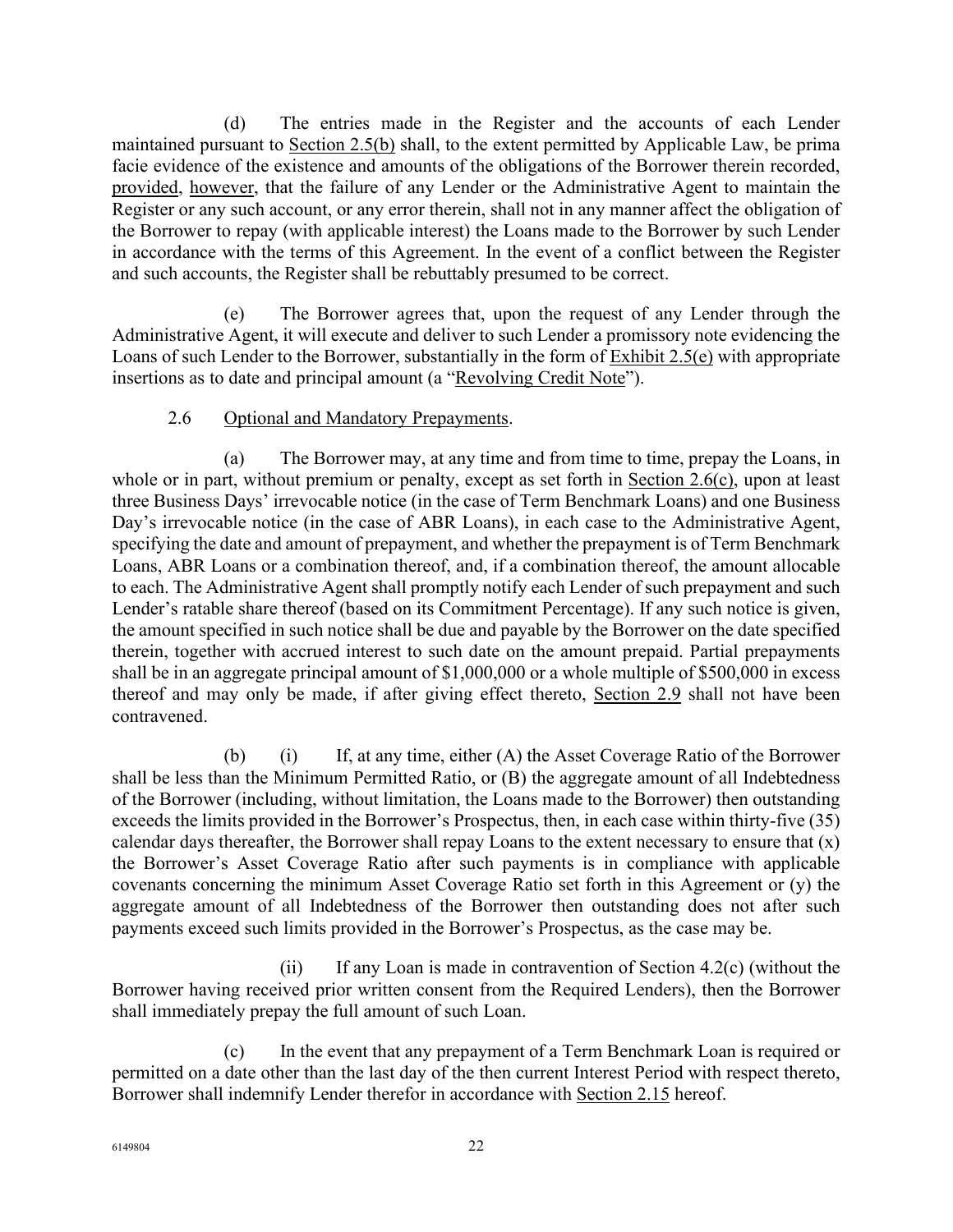### 2.7 Interest Rates and Payment Dates.

Subject to Section 2.14:

(a) Each ABR Loan shall bear interest at a rate per annum equal to the Alternate Base Rate plus the Applicable Margin.

(b) Each Term Benchmark Loan shall bear interest at a rate per annum equal to the Adjusted Term SOFR Rate for the Interest Period in effect for such Loan plus the Applicable Margin.

(c) Upon (i) the occurrence and continuance of any Event of Default specified in Section 7(e) or (ii) notice given by the Administrative Agent to the Borrower of any other Event of Default (following the occurrence and during the continuance of such Event of Default), all Loans outstanding to the Borrower shall bear interest at a rate per annum which is the rate that would otherwise be applicable thereto pursuant to the provisions of Section 2.7(a) or (b), as applicable, plus 2% per annum. If all or a portion of (i) the principal amount of any Loan, (ii) any interest payable thereon or (iii) any Commitment Fee or other amount payable hereunder or under any other Loan Document shall not be paid when due (whether at the stated maturity, by acceleration or otherwise), such overdue amount shall bear interest at a rate per annum which is (x) in the case of overdue principal to the last day of any Interest Period then applicable thereto, the rate that would otherwise be applicable thereto pursuant to the foregoing provisions of this Section plus 2% or (y) otherwise, the rate described in paragraph (b) of this Section 2.7 plus 2%, in each case from the date of such non-payment until such amount is paid in full (as well after as before judgment).

(d) Interest on Loans shall be payable in arrears on each Interest Payment Date, provided that interest accruing pursuant to the second sentence of paragraph (c) of this Section 2.7 shall be payable from time to time on demand.

### 2.8 Computation of Interest and Fees.

(a) Commitment Fees and interest shall be calculated on the basis of a 360-day year for the actual days elapsed; provided that interest on ABR Loans that are based on the Prime Rate shall be calculated on the basis of a 365/366-day year for the actual days elapsed. Any change in the interest rate on a Loan resulting from a change in the ABR Rate shall become effective as of the opening of business on the day on which such change becomes effective. The Administrative Agent shall as soon as practicable notify the Borrower and the Lenders of the effective date and the amount of each such change in interest rate.

(b) Each determination of an interest rate by the Administrative Agent pursuant to any provision of this Agreement shall be conclusive and binding on the Borrower and the Lenders in the absence of manifest error. The Administrative Agent shall, at the request of the Borrower, deliver to the Borrower a statement showing the quotations used by the Administrative Agent in determining any interest rate pursuant to Section 2.7(a).

2.9 Pro Rata Treatment and Payments.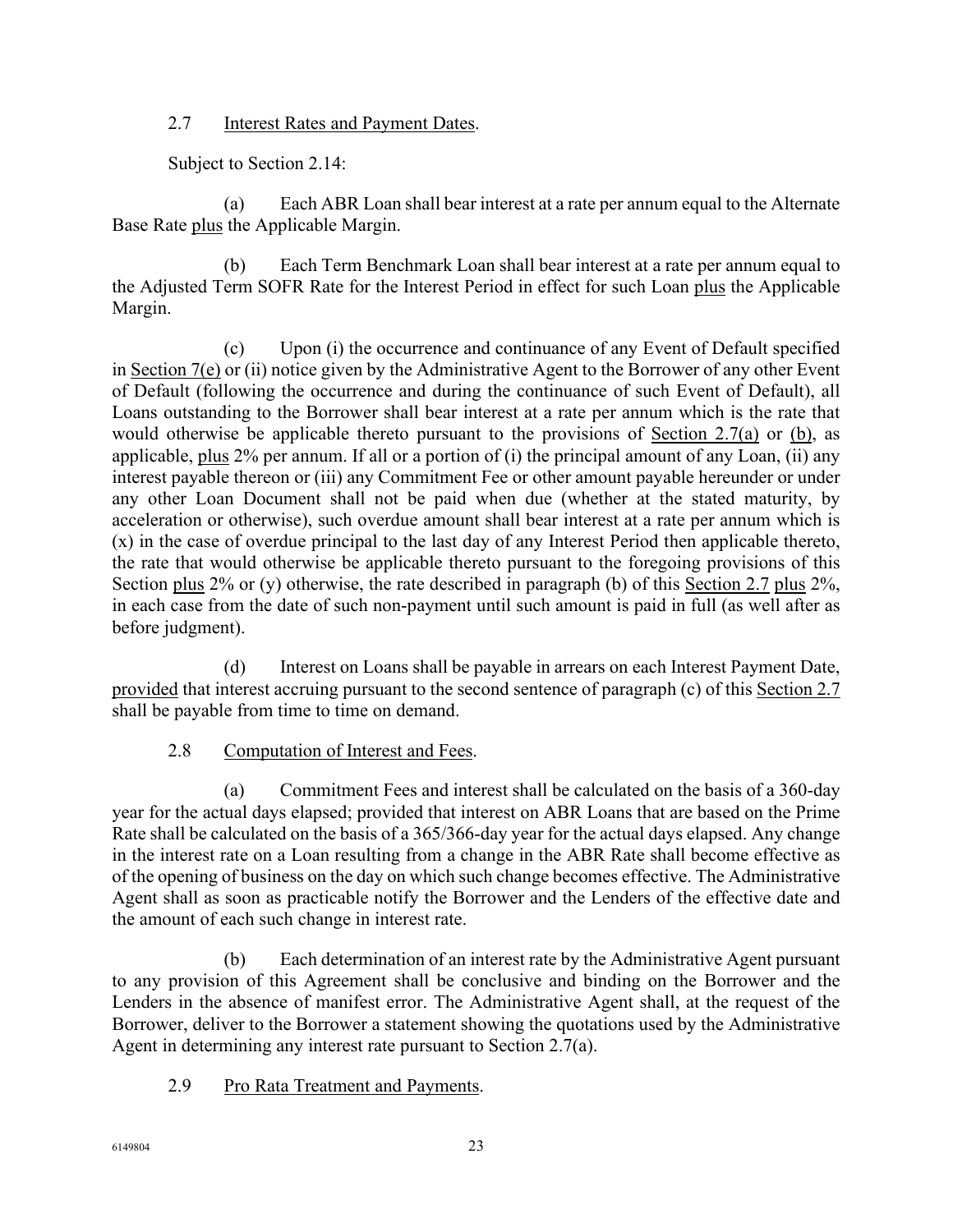(a) Subject to Section 2.12(b), each borrowing by the Borrower from the Lenders hereunder and any reduction of the Commitments of the Lenders shall be made pro rata according to the respective Commitment Percentages of the Lenders. Each payment (including each prepayment) by the Borrower on account of principal of and interest on the Loans shall be made pro rata according to the respective outstanding principal amounts of the Loans of the Borrower then held by the Lenders. Each payment of commitment fee shall be made to the account of the Lenders pro rata according to the amounts of their respective unutilized Commitments. All payments (including prepayments) to be made by the Borrower hereunder, whether on account of principal, interest, fees or otherwise, shall be made without set off or counterclaim and shall be made no later than 3:00 P.M., New York City time, on the due date therefor to the Administrative Agent, for the account of the Lenders, at the Administrative Agent's office specified in Section 9.2 hereof, in Dollars and in immediately available funds. The Administrative Agent shall distribute such payments to the Lenders, pro rata except as otherwise provided for herein, promptly upon receipt in like funds as received. If any payment hereunder becomes due and payable on a day other than a Business Day, such payment shall be extended to the next succeeding Business Day, and, with respect to payments of principal, interest thereon shall be payable at the then applicable rate during such extension.

(b) Unless the Administrative Agent shall have been notified in writing by any Lender prior to a borrowing that such Lender will not make the amount that would constitute its Commitment Percentage of such borrowing available to the Administrative Agent, the Administrative Agent may assume that such Lender is making such amount available to the Administrative Agent, and the Administrative Agent may, in reliance upon such assumption, make available to the Borrower a corresponding amount. Subject to the provisions concerning Defaulting Lenders in this Agreement and to clause 2.9(c) below, with respect to a Lender which is not a Defaulting Lender, if such amount is not made available to the Administrative Agent by the required time on the Borrowing Date therefor, such Lender shall pay to the Administrative Agent, on demand, such amount with interest thereon at a rate equal to the greater of the applicable daily Federal Funds Effective Rate and a rate determined by the Administrative Agent in accordance with applicable banking industry rules on interbank compensation for the period commencing with such Borrowing Date until such Lender makes such amount immediately available to the Administrative Agent. A certificate of the Administrative Agent (it being understood the Borrower shall not be obligated to repay any such interest paid by the non-funding Lender) submitted to any Lender with respect to any amounts owing under this Section shall be conclusive in the absence of manifest error.

(c) Notwithstanding any provision of this Agreement to the contrary, if any Lender becomes a Defaulting Lender, then the following provisions shall apply for so long as such Lender is a Defaulting Lender:

(i) fees shall cease to accrue on the unfunded portion of the Commitment of such Defaulting Lender pursuant to Section 2.3;

(ii) the Commitment of such Defaulting Lender shall not be included in determining whether the Required Lenders have taken or may take any action hereunder (including any consent to any amendment, waiver or other modification pursuant to Section 9.1); provided, that this clause (ii) shall not apply to the vote of a Defaulting Lender in the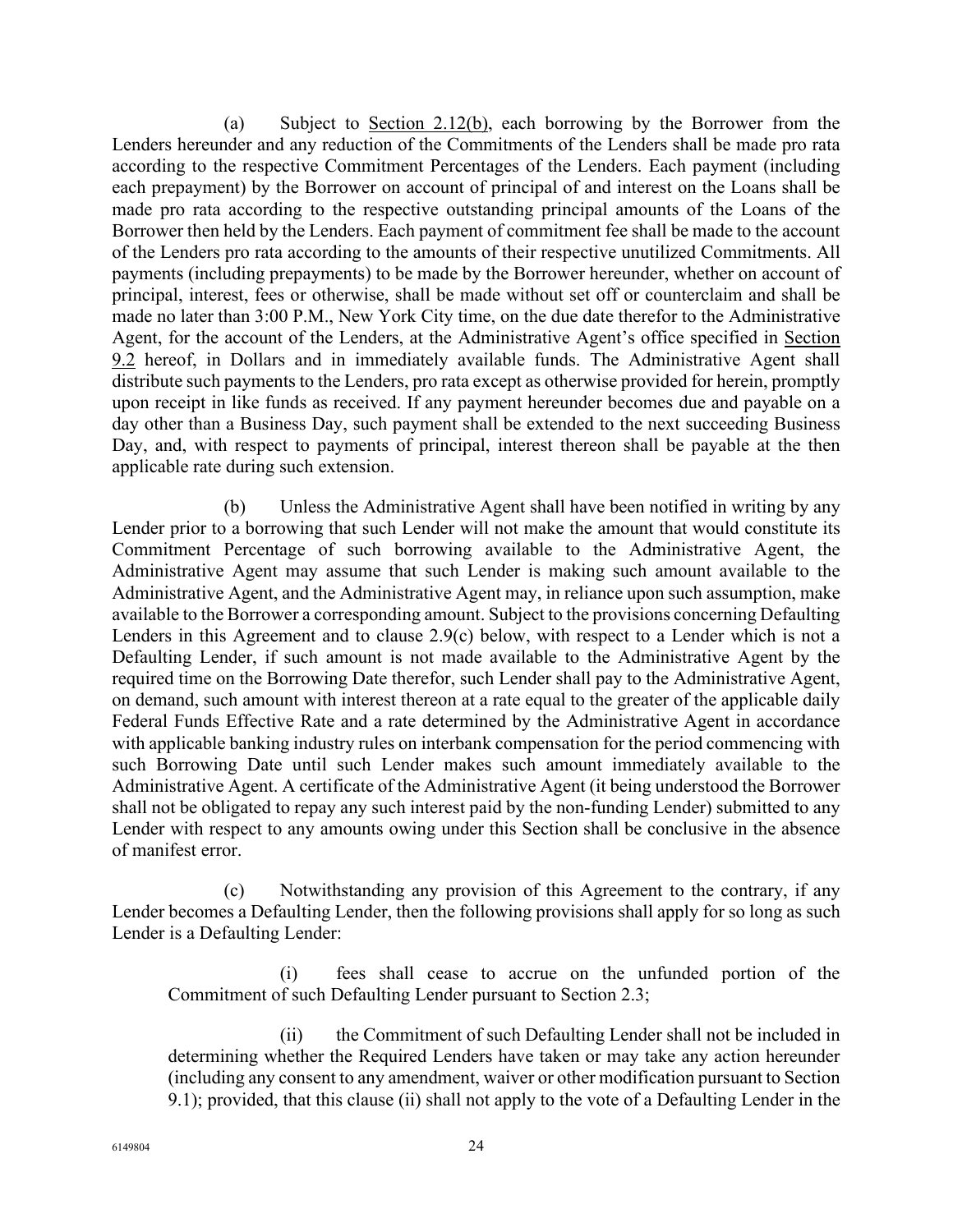case of an amendment, waiver or other modification requiring the consent of such Defaulting Lender or each Lender affected thereby as stated in Section 9.1;

(iii) In the event that the Administrative Agent and the Borrower each agree that a Defaulting Lender has adequately remedied all matters that caused such Lender to be a Defaulting Lender, then on such date such remedied Lender shall purchase at par such of the Loans of the other Lenders as the Administrative Agent shall determine may be necessary in order for such remedied Lender to hold such Loans in accordance with its portion of the Aggregate Commitments.

(d) If any Lender shall fail to make any payment required to be made by it under this Agreement to the Administrative Agent, including without limitation pursuant to Section 2.9(b) or 8.7, then the Administrative Agent may, in its discretion and notwithstanding any contrary provision hereof, (i) apply any amounts thereafter received by the Administrative Agent for the account of such Lender for the benefit of the Administrative Agent to satisfy such Lender's obligations to it under the applicable Section until all such unsatisfied obligations are fully paid, and/or (ii) hold any such amounts in a segregated account as cash collateral for, and application to, any future funding obligations of such Lender under any such applicable Section, in the case of each of clauses (i) and (ii) above, in any order as determined by the Administrative Agent in its discretion.

#### 2.10 Requirements of Law.

(a) If any Lender shall have determined that the adoption of or any change in any Requirement of Law (in each case after the date hereof) of any Governmental Authority regarding capital adequacy or liquidity or in the interpretation or application thereof or compliance by such Lender or any corporation controlling such Lender with any request or directive regarding capital adequacy or liquidity (whether or not having the force of law) from any Governmental Authority made subsequent to the date hereof shall have the effect of reducing the rate of return on such Lender's or such corporation's capital or liquidity as a consequence of its obligations hereunder to a level below that which such Lender or such corporation could have achieved but for such adoption, change or compliance (taking into consideration such Lender's or such corporation's policies with respect to capital adequacy or liquidity) by an amount determined by such Lender to be material, then from time to time, the Borrower shall promptly, and in any event within ten Business Days of receipt of notice thereof from the Administrative Agent or such Lender, pay to such Lender such additional amount or amounts as will compensate such Lender for such reduction. Notwithstanding anything herein to the contrary, (i) the Dodd-Frank Wall Street Reform and Consumer Protection Act and all requests, rules, guidelines or directives thereunder or issued in connection therewith shall be deemed to be a "change in any Requirement of Law", regardless of the date enacted, adopted or issued, and (ii) all requests, rules, guidelines, requirements and directives promulgated by the Bank for International Settlements, the Basel Committee on Banking Supervision (or any successor or similar authority) or the United States or foreign regulatory authorities, in each case pursuant to Basel III, shall in each case be deemed to be a "change in any Requirement of Law" regardless of the date enacted, adopted, issued or implemented.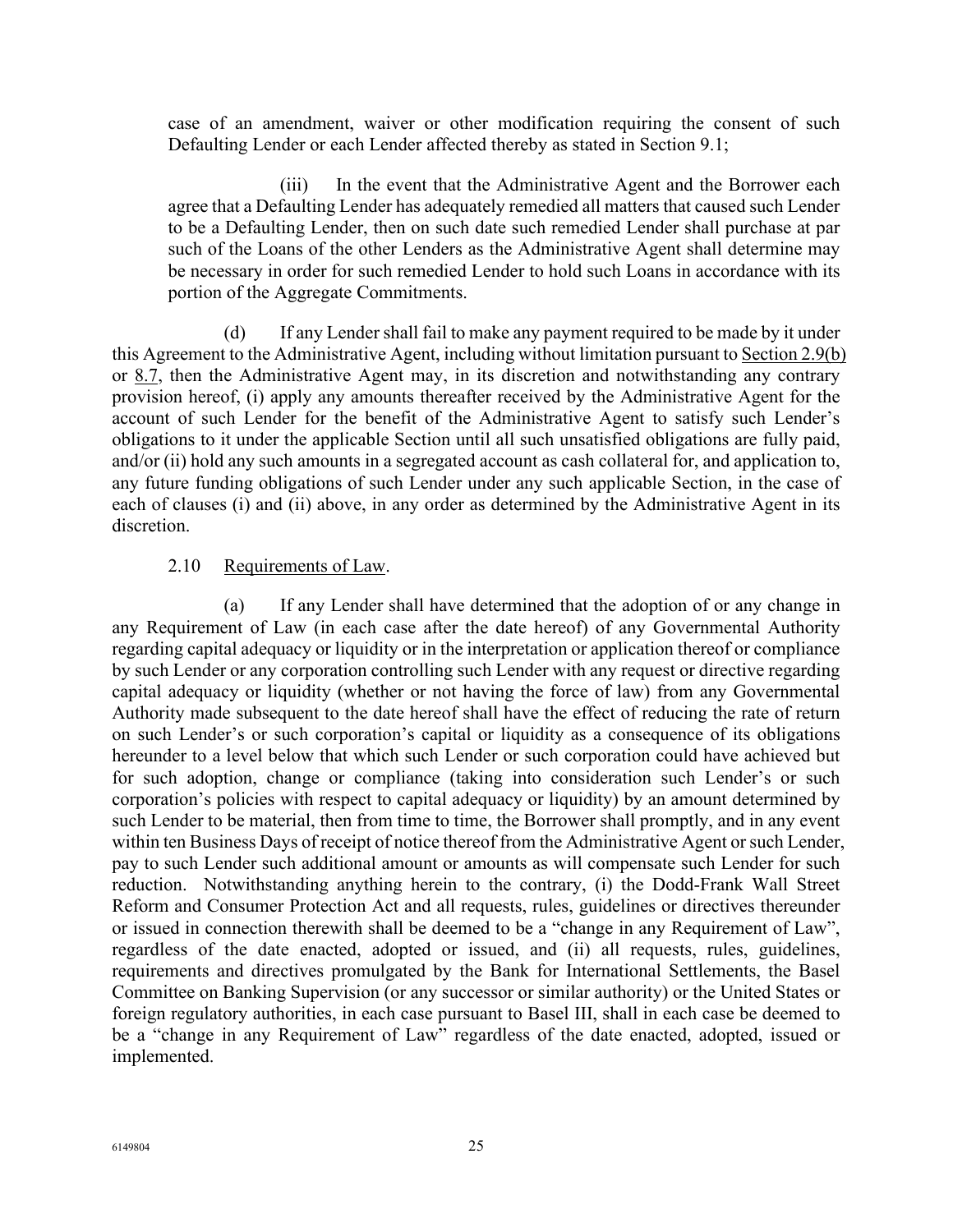(b) If any Lender becomes entitled to claim any additional amounts pursuant to this Section, it shall promptly notify the Borrower (with a copy to the Administrative Agent) of the event by reason of which it has become so entitled by providing a certificate setting forth in reasonable detail the basis for the claim for additional amounts, the amounts required to be paid by the Borrower to such Lender, and the computations made by such Lender to determine the amounts; provided that such Lender shall not be required to disclose any confidential information. Such certificate as to any additional amounts payable pursuant to this Section submitted by such Lender to the Borrower (with a copy to the Administrative Agent) shall be conclusive in the absence of manifest error. The agreements in this Section shall survive the termination of this Agreement and the payment of the Loans and all other amounts payable hereunder.

(c) Failure or delay on the part of any Lender to demand compensation pursuant to this Section shall not constitute a waiver of such Lender's right to demand such compensation; provided that the Borrower shall not be required to compensate a Lender pursuant to this Section for any increased costs or reductions incurred more than 270 days prior to the date that such Lender notifies the Borrower of the change in the Requirement of Law giving rise to such increased costs or reductions and of such Lender's intention to claim compensation therefor; provided further that, if the change in the Requirement of Law giving rise to such increased costs or reductions is retroactive, then the 270-day period referred to above shall be extended to include the period of retroactive effect thereof, to a maximum additional period of one year.

(d) Each Lender agrees that, upon the occurrence of any event giving rise to the operation of Section 2.10(a) with respect to such Lender, it will, if requested by the Borrower, use reasonable efforts (subject to overall policy considerations of such Lender and in Lender's sole discretion) to avoid or mitigate any additional amounts payable to the greatest extent practicable (including transferring the Loans affected by such event to another lending office), unless in the sole opinion of such Lender, such efforts would result in such Lender (or its lending office) suffering an economic, legal or regulatory disadvantage. Nothing in this clause (d) shall affect or postpone any of the obligations of the Borrower or the rights of any Lender provided in this Section 2.10.

(e) The agreements in this Section shall survive termination of the Commitments and repayment of the Loans and all amounts payable hereunder.

2.11 Taxes.

(a) All payments made by the Borrower under this Agreement and any Notes shall be made free and clear of, and without deduction or withholding for or on account of, any present or future income, stamp or other taxes, levies, imposts, duties, charges, fees, deductions or withholdings, now or hereafter imposed, levied, collected, withheld or assessed by any Governmental Authority, excluding all present and future income taxes and franchise taxes (imposed in lieu of net income taxes) imposed on the Administrative Agent or any Lender as a result of a present or former connection between the Administrative Agent or such Lender and the jurisdiction of the Governmental Authority imposing such tax or any political subdivision or taxing authority thereof or therein (other than any such connection arising solely from the Administrative Agent or such Lender having executed, delivered or performed its obligations or received a payment under, or enforced, this Agreement or any Note), and any U.S. federal withholding taxes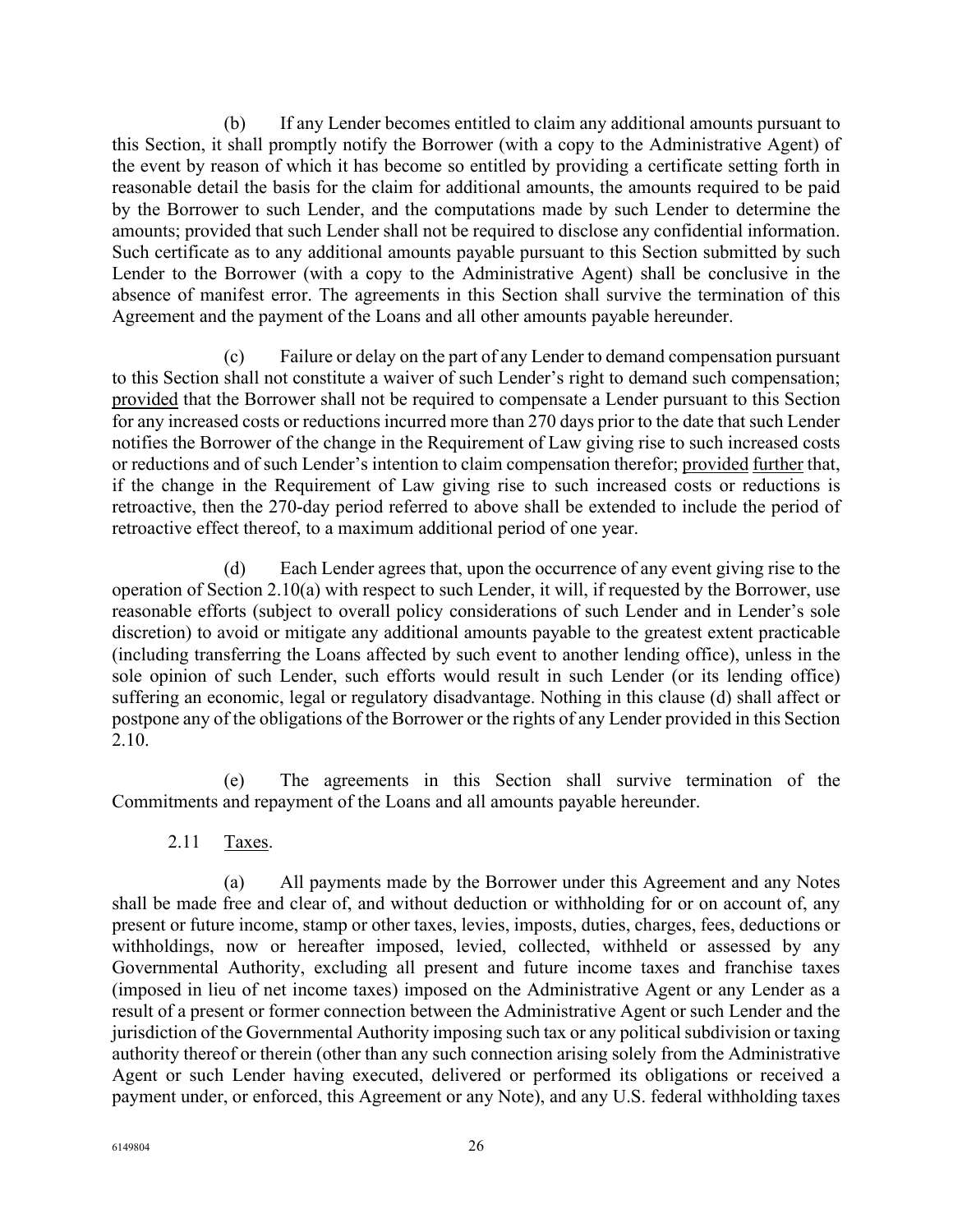imposed under FATCA. If any such non-excluded taxes, levies, imposts, duties, charges, fees deductions or withholdings ("Non-Excluded Taxes") are required to be withheld from any amounts payable to the Administrative Agent or any Lender hereunder or under any Note, the amounts so payable to the Administrative Agent or such Lender shall be increased to the extent necessary to yield to the Administrative Agent or such Lender (after payment of all Non-¬Excluded Taxes) interest or any such other amounts payable hereunder at the rates or in the amounts specified in this Agreement, provided, however, that the Borrower shall not be required to increase any such amounts payable to any Lender that is organized under the laws of a jurisdiction outside the United States of America if such Lender fails to comply with the requirements of paragraph (b) of this Section. Whenever any Non-Excluded Taxes are payable by the Borrower, as promptly as possible thereafter the Borrower shall send to the Administrative Agent for its own account or for the account of such Lender, as the case may be, a certified copy of an original official receipt received by the Borrower showing payment thereof. If the Borrower fails to pay any Non-Excluded Taxes when due to the appropriate taxing authority or fails to remit to the Administrative Agent the required receipts or other required documentary evidence, the Borrower shall indemnify the Administrative Agent and the Lenders for any incremental taxes, interest or penalties that may become payable by the Administrative Agent or any Lender as a result of any such failure.

(b) Each Lender shall:

(i) deliver to the Borrower and the Administrative Agent prior to any payments being made under this Agreement or the Notes (A) if such Lender is organized under the laws of a jurisdiction outside the United States of America, two duly completed copies of United States Internal Revenue Service Form W-8BEN, Form W-8IMY or Form W-8ECI, or successor applicable forms, appropriate for such Lender, or (B) if such Lender is organized under the laws of a jurisdiction within the United States of America, an Internal Revenue Service Form or W-9, or successor form;

(ii) deliver to the Borrower and the Administrative Agent two further properly completed copies of any such form or certification on or before the date that any such form or certification expires or becomes obsolete and after the occurrence of any event requiring a change in the most recent form previously delivered by it to Borrower; and

(iii) obtain such extensions of time for filing and complete such forms or certifications as may reasonably be requested by Borrower or the Administrative Agent;

unless in any such case an event (including, without limitation, any change in treaty, law or regulation) has occurred prior to the date on which any such delivery would otherwise be required which renders all such forms inapplicable or which would prevent such Lender from lawfully completing and delivering any such form with respect to it and such Lender so advises the Borrower and the Administrative Agent. Such Lender shall certify (A) in the case of a Form W-8BEN, Form W-8IMY or Form W-8ECI, that it is entitled to receive payments under this Agreement without deduction or withholding of any United States federal income taxes and (B) in the case of a Form W-9, that it is entitled to an exemption from United States backup withholding tax. Each Person that shall become a Lender or a Participant pursuant to Section 9.6 shall, upon the effectiveness of the related transfer, be required to provide all of the forms and statements required pursuant to this Section, provided that in the case of a Participant such Participant shall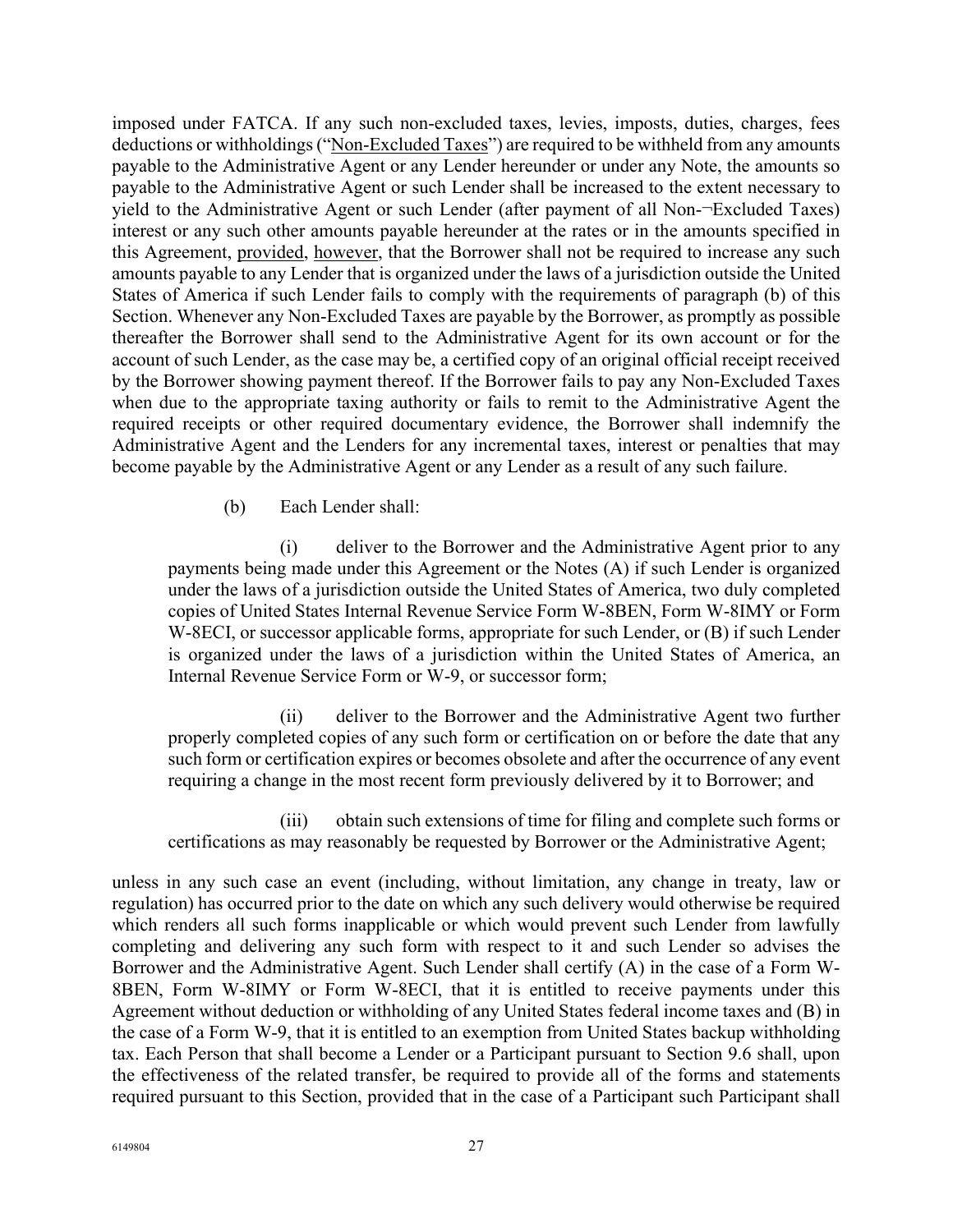furnish all such required forms and statements to the Lender from which the related participation shall have been purchased.

(c) If a payment made to any Lender or the Administrative Agent under this Agreement or any Notes would be subject to U.S. federal withholding tax imposed by FATCA if such Lender or Administrative Agent were to fail to comply with the applicable reporting requirements of FATCA (including those contained in Section 1471(b) or 1472(b) of the Code, as applicable), such Lender or Administrative Agent shall deliver to the Borrower and the Administrative Agent at the time or times prescribed by law and at such time or times reasonably requested by the Borrower or the Administrative Agent such documentation prescribed by applicable law (including as prescribed by Section  $1471(b)(3)(C)(i)$  of the Code) and such additional documentation reasonably requested by the Borrower or the Administrative Agent as may be necessary for the Borrower and the Administrative Agent to comply with their obligations under FATCA, to determine whether such Lender has or has not complied with such Lender's obligations under FATCA or to determine the amount, if any, to deduct and withhold from such payment. Solely for purposes of this Section 2.11(c), "FATCA" shall include any amendments made to FATCA after the Effective Date.

(d) Each Lender shall severally indemnify the Administrative Agent, within 10 days after demand therefor, for (i) any Non-Excluded Taxes attributable to such Lender (but only to the extent that the Borrower has not already indemnified the Administrative Agent for such Non-Excluded Taxes and without limiting any obligation of the Borrower to do so), (ii) any taxes attributable to such Lender's failure to comply with the provisions of Section 2.11(b), and (iii) any taxes attributable to such Lender, in each case, that are payable or paid by the Administrative Agent in connection with any Loan Document, and any reasonable expenses arising therefrom or with respect thereto, whether or not such taxes were correctly or legally imposed or asserted by the relevant Governmental Authority. A certificate as to the amount of such payment or liability delivered to any Lender by the Administrative Agent shall be conclusive absent manifest error. Each Lender hereby authorizes the Administrative Agent to set off and apply any and all amounts at any time owing to such Lender under any Loan Document or otherwise payable by the Administrative Agent to the Lender from any other source against any amount due to the Administrative Agent under this paragraph (d).

(e) The agreements in this Section shall survive termination of the Commitments and repayment of the Loans and all amounts payable hereunder.

# 2.12 Change of Lending Office; Replacement of Lender.

(a) If any Lender requests compensation under Section 2.10, or if the Borrower is required to pay any additional amount to any Lender or any Governmental Authority for the account of any Lender pursuant to Section 2.11, then such Lender shall use reasonable efforts to designate a different lending office for funding or booking its Loans hereunder or to assign its rights and obligations hereunder to another of its offices, branches or affiliates, if, in the judgment of such Lender, such designation or assignment (i) would eliminate or reduce amounts payable pursuant to Section 2.10 or 2.11, as the case may be, in the future and (ii) would not subject such Lender to any unreimbursed cost or expense and would not otherwise be disadvantageous to such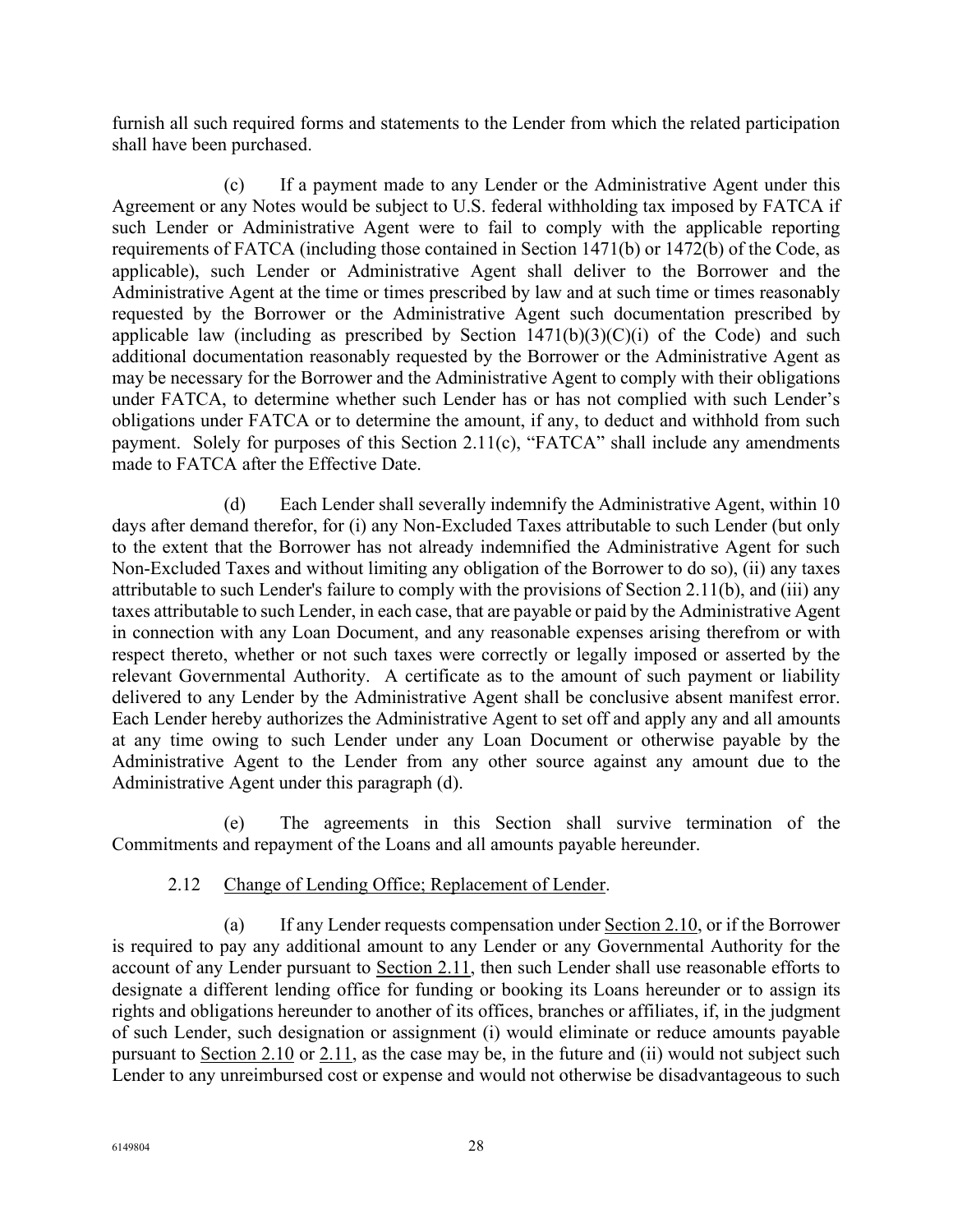Lender. The Borrower hereby agrees to pay all reasonable costs and expenses incurred by any Lender in connection with any such designation or assignment.

(b) If any Lender requests compensation under  $Section 2.10$ , or if the Borrower is required to pay any additional amount to any Lender or any Governmental Authority for the account of any Lender pursuant to Section 2.11, or if any Lender becomes a Defaulting Lender, then the Borrower may, at its sole expense and effort, upon notice to such Lender and the Administrative Agent, require such Lender to assign and delegate, without recourse (in accordance with and subject to the restrictions contained in Section 9.6), all its interests, rights and obligations under this Agreement to an assignee that shall assume such obligations (which assignee may be another Lender, if a Lender accepts such assignment); provided that (i) the Borrower shall have received the prior written consent of the Administrative Agent, which consent shall not unreasonably be withheld, (ii) such Lender shall have received payment of an amount equal to the outstanding principal of its Loans, accrued interest thereon, accrued fees and all other amounts payable to it hereunder, from the assignee (to the extent of such outstanding principal and accrued interest and fees) or the Borrower (in the case of all other amounts) and (iii) in the case of any such assignment resulting from a claim for compensation under Section 2.10 or payments required to be made pursuant to Section 2.11, such assignment will result in a reduction in such compensation or payments. A Lender shall not be required to make any such assignment and delegation if, prior thereto, as a result of a waiver by such Lender or otherwise, the circumstances entitling the Borrower to require such assignment and delegation cease to apply.

## 2.13 Conversion and Continuation Options; Tranches.

(a) Each Term Benchmark Loan may be converted to an ABR Loan by giving the Administrative Agent notice of such election not later than the third Business Day prior to the last day of such Interest Period, unless there shall have occurred and be continuing a Default or Event of Default, provided that such conversion of Term Benchmark Loans may only be made on the last day of an Interest Period with respect thereto. Each ABR Loan may be converted to a Term Benchmark Loan by giving the Administrative Agent notice of such election not later than the third Business Day prior to the date of such conversion, unless there shall have occurred and be continuing a Default or Event of Default. No conversion may be made pursuant to this Section 2.13(a) if, after giving effect thereto, Section 2.13(c) shall be contravened. The Administrative Agent shall promptly notify each Lender of any such conversions and the new rate of interest with respect thereto.

(b) All Term Benchmark Loans shall be continued as such upon the expiration of the then current Interest Period with respect thereto in accordance with the applicable provisions of the term "Interest Period" set forth in Section 1.1, provided that no Term Benchmark Loan may be continued as such (i) if, after giving effect thereto, Section 2.13(c) would be contravened or (ii) after the date that is one month prior to the Termination Date.

(c) All borrowings, conversions and continuations of Loans hereunder and all selections of Interest Periods hereunder shall be in such amounts and be made pursuant to such elections so that, after giving effect thereto, the aggregate principal amount of the Loans comprising each Tranche shall be equal to \$1,000,000 or a whole multiple of \$500,000 in excess thereof. There shall be no more than ten (10) Tranches outstanding at any one time.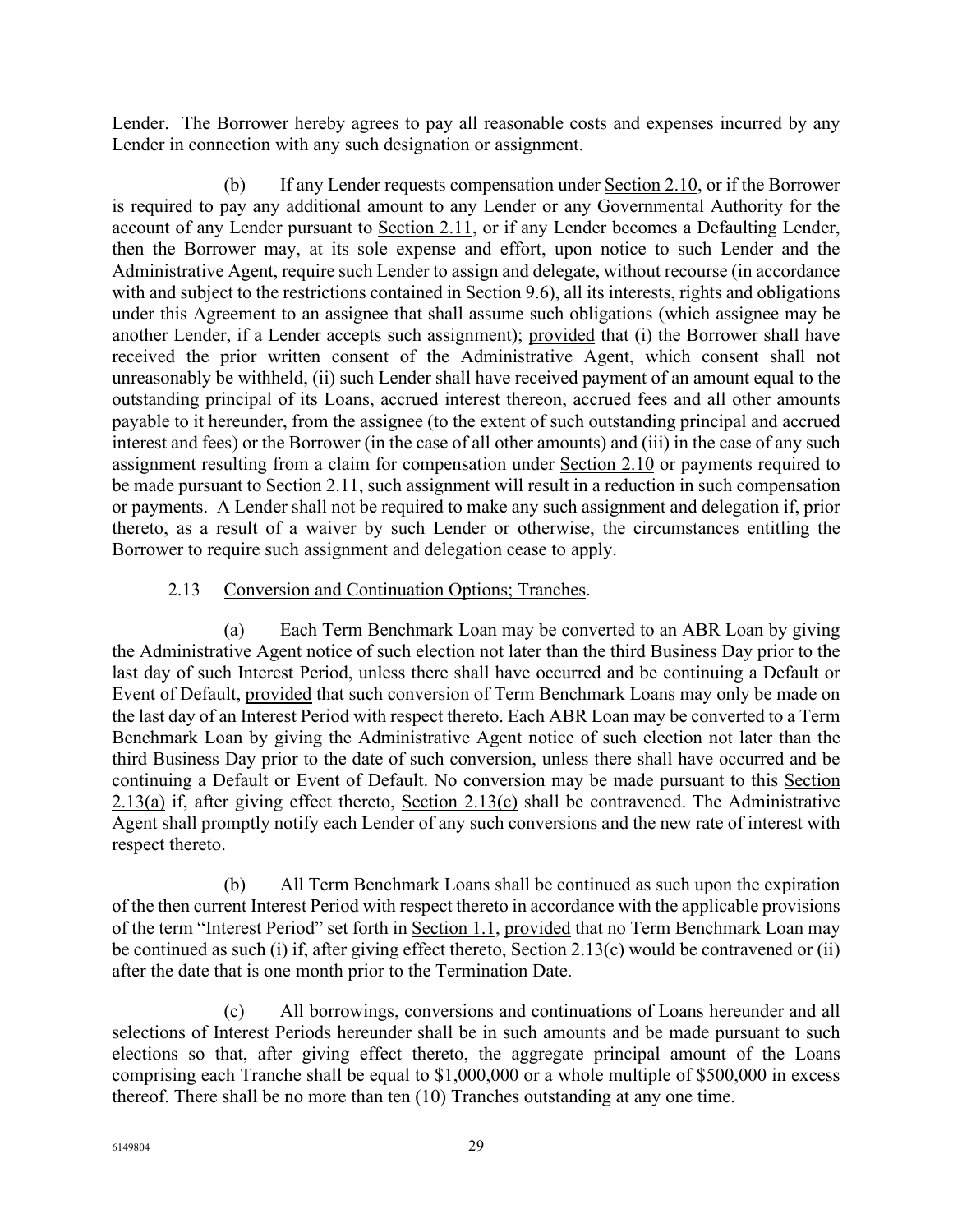#### 2.14 Alternate Rate of Interest.

(a) Subject to clauses (b), (c), (d), (e) and (f) of this Section 2.14, if:

(i) the Administrative Agent determines (which determination shall be conclusive absent manifest error) prior to the commencement of any Interest Period for a Term Benchmark Loan, that adequate and reasonable means do not exist for ascertaining the Adjusted Term SOFR Rate or the Term SOFR Rate (including because the Term SOFR Reference Rate is not available or published on a current basis), for such Interest Period; or

(ii) the Administrative Agent is advised by the Required Lenders that prior to the commencement of any Interest Period for a Term Benchmark Loan, the Adjusted Term SOFR Rate for such Interest Period will not adequately and fairly reflect the cost to such Lenders (or Lender) of making or maintaining their Loans (or its Loan) for such Interest Period;

then the Administrative Agent shall give notice thereof to the Borrower and the Lenders by telephone, telecopy or electronic mail as promptly as practicable thereafter and, until (x) the Administrative Agent notifies the Borrower and the Lenders that the circumstances giving rise to such notice no longer exist with respect to the relevant Benchmark and (y) the Borrower delivers a new Borrowing Notice in accordance with the terms of Section 2.2, any Borrowing Notice that requests a Term Benchmark Loan shall instead be deemed to be a Borrowing Notice, as applicable, for an ABR Borrowing; provided that if the circumstances giving rise to such notice affect only one Type of Borrowings, then all other Types of Borrowings shall be permitted. Furthermore, if any Term Benchmark Loan is outstanding on the date of the Borrower's receipt of the notice from the Administrative Agent referred to in this Section 2.14 with respect to a Relevant Rate applicable to such Term Benchmark Loan, then until (x) the Administrative Agent notifies the Borrower and the Lenders that the circumstances giving rise to such notice no longer exist with respect to the relevant Benchmark and (y) the Borrower delivers a new Borrowing Notice in accordance with the terms of Section 2.2, (1) any Term Benchmark Loan shall on the last day of the Interest Period applicable to such Loan (or the next succeeding Business Day if such day is not a Business Day), be converted by the Administrative Agent to, and shall constitute, an ABR Loan.

(b) Notwithstanding anything to the contrary herein or in any other Loan Document, if a Benchmark Transition Event and its related Benchmark Replacement Date have occurred prior to the Reference Time in respect of any setting of the then-current Benchmark, then (x) if a Benchmark Replacement is determined in accordance with clause (1) of the definition of "Benchmark Replacement" for such Benchmark Replacement Date, such Benchmark Replacement will replace such Benchmark for all purposes hereunder and under any Loan Document in respect of such Benchmark setting and subsequent Benchmark settings without any amendment to, or further action or consent of any other party to, this Agreement or any other Loan Document and (y) if a Benchmark Replacement is determined in accordance with clause (2) of the definition of "Benchmark Replacement" for such Benchmark Replacement Date, such Benchmark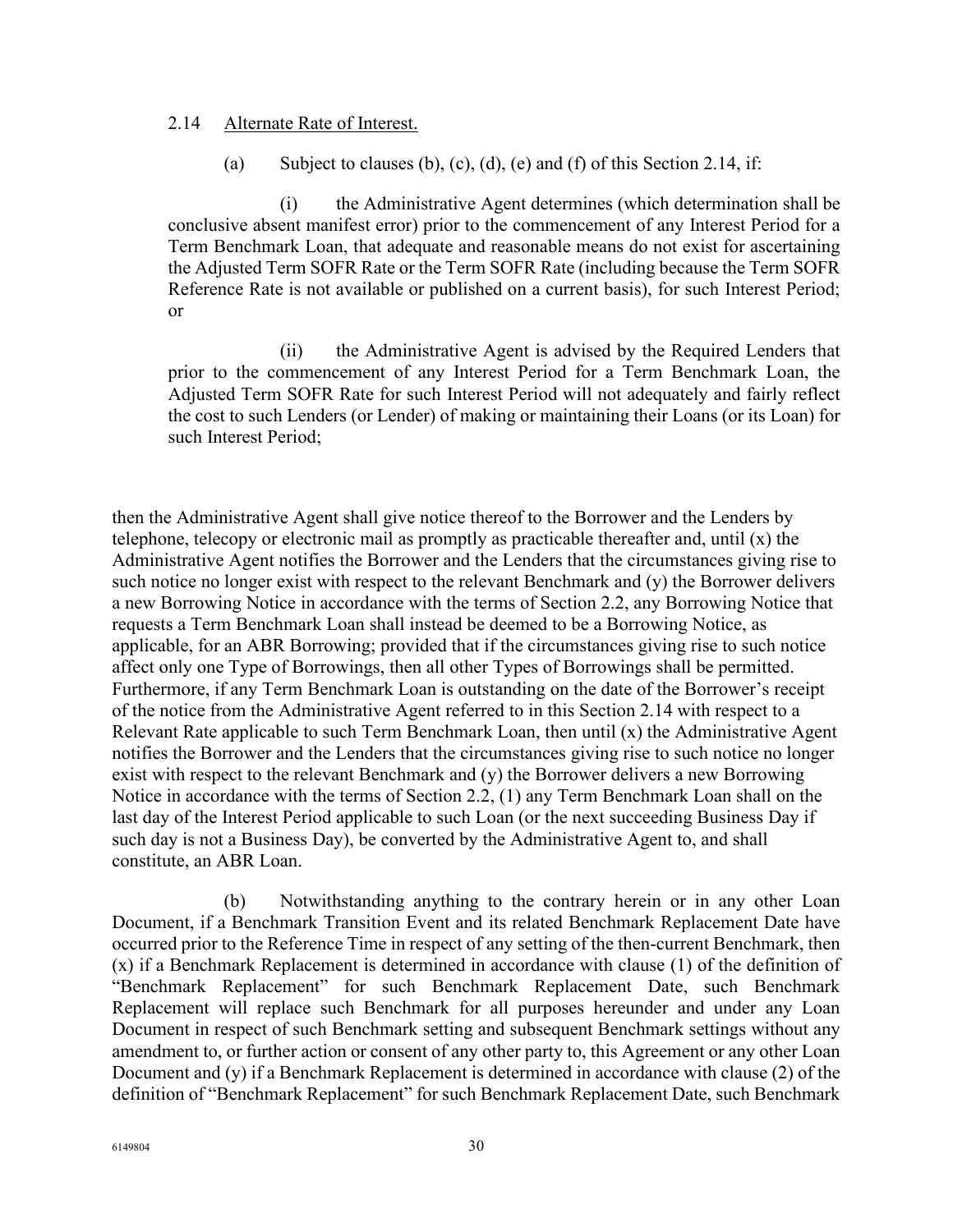Replacement will replace such Benchmark for all purposes hereunder and under any Loan Document in respect of any Benchmark setting at or after 5:00 p.m. (New York City time) on the fifth (5th) Business Day after the date notice of such Benchmark Replacement is provided to the Lenders without any amendment to, or further action or consent of any other party to, this Agreement or any other Loan Document so long as the Administrative Agent has not received, by such time, written notice of objection to such Benchmark Replacement from Lenders comprising the Required Lenders.

(c) Notwithstanding anything to the contrary herein or in any other Loan Document, the Administrative Agent will have the right to make Benchmark Replacement Conforming Changes from time to time and, notwithstanding anything to the contrary herein or in any other Loan Document, any amendments implementing such Benchmark Replacement Conforming Changes will become effective without any further action or consent of any other party to this Agreement or any other Loan Document.

(d) The Administrative Agent will promptly notify the Borrower and the Lenders of (i) any occurrence of a Benchmark Transition Event, (ii) the implementation of any Benchmark Replacement, (iii) the effectiveness of any Benchmark Replacement Conforming Changes, (iv) the removal or reinstatement of any tenor of a Benchmark pursuant to clause (f) below and (v) the commencement or conclusion of any Benchmark Unavailability Period. Any determination, decision or election that may be made by the Administrative Agent or, if applicable, any Lender (or group of Lenders) pursuant to this Section 2.14, including any determination with respect to a tenor, rate or adjustment or of the occurrence or non-occurrence of an event, circumstance or date and any decision to take or refrain from taking any action or any selection, will be conclusive and binding absent manifest error and may be made in its or their sole discretion and without consent from any other party to this Agreement or any other Loan Document, except, in each case, as expressly required pursuant to this Section 2.14.

(e) Notwithstanding anything to the contrary herein or in any other Loan Document, at any time (including in connection with the implementation of a Benchmark Replacement), (i) if the then-current Benchmark is a term rate (including the Term SOFR Rate) and either (1) any tenor for such Benchmark is not displayed on a screen or other information service that publishes such rate from time to time as selected by the Administrative Agent in its reasonable discretion or (2) the regulatory supervisor for the administrator of such Benchmark has provided a public statement or publication of information announcing that any tenor for such Benchmark is or will be no longer representative, then the Administrative Agent may modify the definition of "Interest Period" for any Benchmark settings at or after such time to remove such unavailable or non-representative tenor and (ii) if a tenor that was removed pursuant to clause (i) above either (1) is subsequently displayed on a screen or information service for a Benchmark (including a Benchmark Replacement) or (2) is not, or is no longer, subject to an announcement that it is or will no longer be representative for a Benchmark (including a Benchmark Replacement), then the Administrative Agent may modify the definition of "Interest Period" for all Benchmark settings at or after such time to reinstate such previously removed tenor.

(f) Upon the Borrower's receipt of notice of the commencement of a Benchmark Unavailability Period, the Borrower may revoke any Borrowing Notice for a Term Benchmark Loan to be made or continued during any Benchmark Unavailability Period and,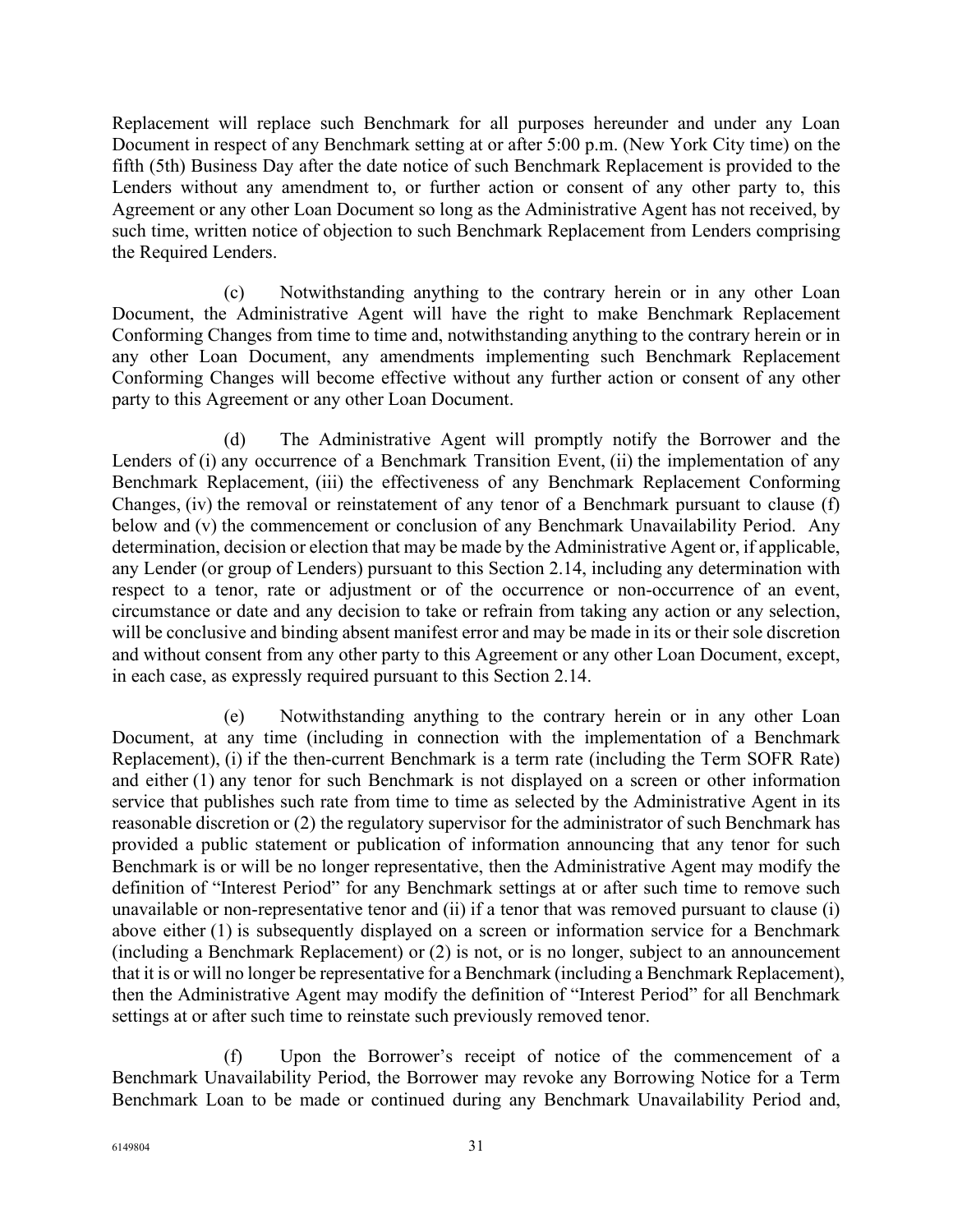failing that, the Borrower will be deemed to have converted any Borrowing Notice for a Term Benchmark Loan into a request for a Borrowing of an ABR Borrowing. During any Benchmark Unavailability Period or at any time that a tenor for the then-current Benchmark is not an Available Tenor, the component of ABR based upon the then-current Benchmark or such tenor for such Benchmark, as applicable, will not be used in any determination of ABR. Furthermore, if any Term Benchmark Loan is outstanding on the date of the Borrower's receipt of notice of the commencement of a Benchmark Unavailability Period with respect to a Relevant Rate applicable to such Term Benchmark Loan, then until such time as a Benchmark Replacement is implemented pursuant to this Section 2.14, (1) any Term Benchmark Loan shall on the last day of the Interest Period applicable to such Loan (or the next succeeding Business Day if such day is not a Business Day), be converted by the Administrative Agent to, and shall constitute, an ABR Loan.

### 2.15 Indemnity.

(a) The Borrower agrees to indemnify each Lender and to hold each Lender harmless from any loss or expense which such Lender may sustain or incur as a consequence of (i) default by the Borrower in payment when due of the principal amount of or interest on any Term Benchmark Loan, (ii) default by the Borrower in making a borrowing of, or continuation of Term Benchmark Loans after the Borrower has given a notice requesting the same in accordance with the provisions of this Agreement, (iii) default by the Borrower in making any prepayment after the Borrower has given a notice thereof in accordance with the provisions of this Agreement, (iv) the making by the Borrower of a prepayment (whether such prepayment is voluntary, optional, mandatory or upon acceleration of such Loans) of Term Benchmark Loans on a day which is not the last day of an Interest Period with respect thereto, or (v) the prepayment of Term Benchmark Loans on a day which is not the last day of an Interest Period with respect thereto, which prepayment is made in connection with the replacement of such Lender under Section 2.12(b), in each case above including, without limitation, any such loss or expense arising from the reemployment of funds obtained by it or from fees payable to terminate the deposits from which such funds were obtained. This covenant shall survive the termination of this Agreement and the payment of the Notes and all other amounts payable hereunder for one year.

(b) When demanding payment pursuant to this Section, the demanding Lender shall provide to the Borrower (with a copy to the Administrative Agent) a certificate, signed by an officer of such Lender, setting forth in accordance with the standard practice of such Lender the amount required to be paid by Borrower to such Lender. Such certificate shall be conclusive in the absence of manifest error.

### 2.16 Unrestricted Subsidiaries. The Borrower may:

(a) At any time and from time to time designate any Controlled Portfolio Entity as an Unrestricted Subsidiary by delivery to the Administrative Agent of a notice therefor in form and substance reasonably satisfactory to the Administrative Agent, which notice shall set forth the effective date of such designation (which effective date shall be not less than five (5) Business Days after the receipt of such notice by the Administrative Agent), and provided that on such effective date no Default shall have occurred or would result from such designation, such designation shall be and become effective; and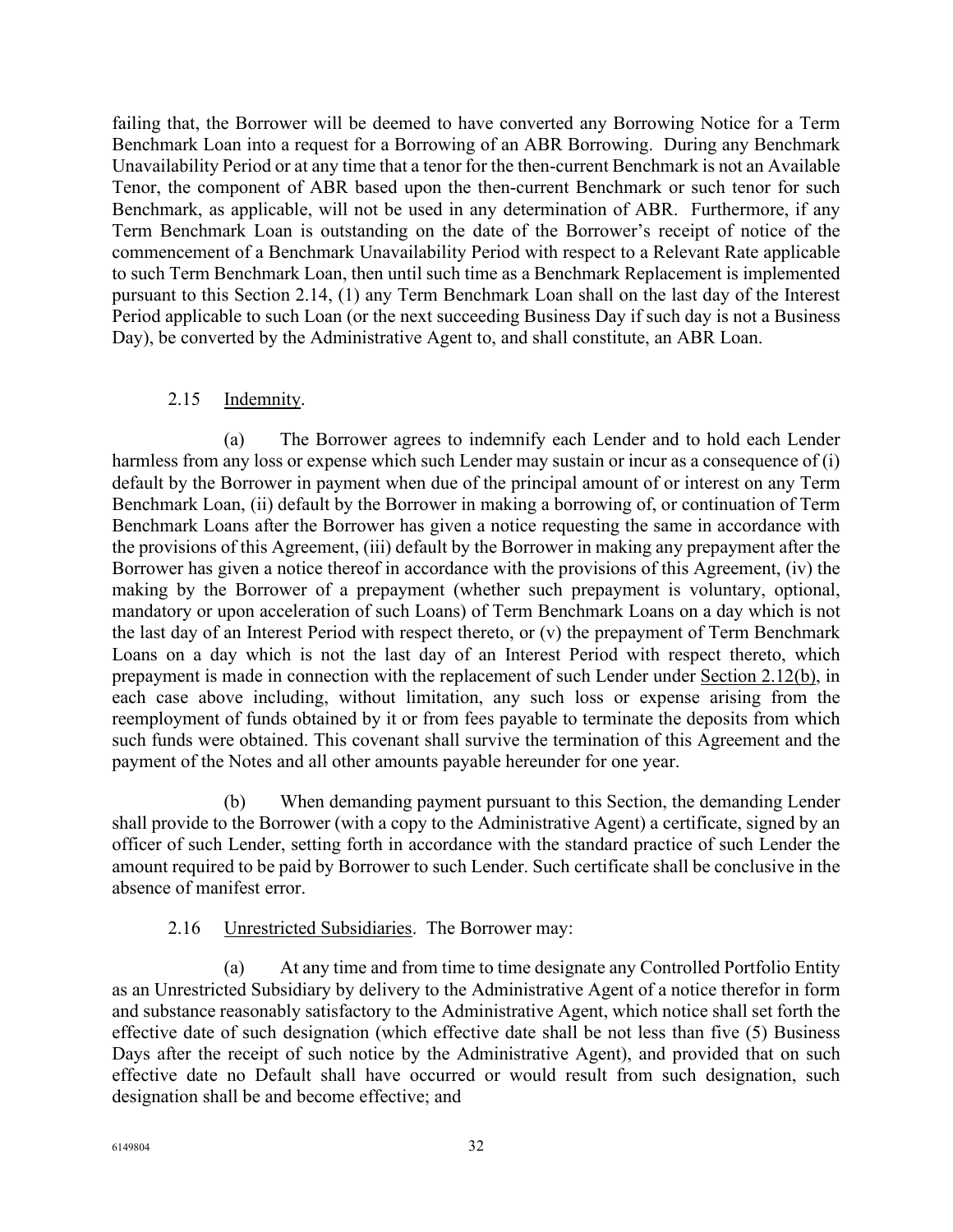(b) At any time and from time to time withdraw the designation of any Controlled Portfolio Entity as an Unrestricted Subsidiary by delivery to the Administrative Agent of a notice therefor in form and substance reasonably satisfactory to the Administrative Agent, which notice shall (i) set forth the effective date of such withdrawal (which effective date shall be not less than five (5) Business Days after the receipt of such notice by the Administrative Agent) and shall (ii) state that each of the representations and warranties made by the Borrower in or pursuant to the Loan Documents shall be true and correct in all material respects on and as of such date as if made on and as of such effective date, and provided that on such effective date no Default shall have occurred or would result from such withdrawal, such withdrawal shall be and become effective.

## SECTION 3. REPRESENTATIONS AND WARRANTIES

To induce the Administrative Agent and the Lenders to enter into this Agreement and to make the Loans, the Borrower hereby represents and warrants to the Administrative Agent and each Lender that:

3.1 Financial Condition. The statement of assets and liabilities as of the Borrower's most recently ended fiscal year for which annual reports have been prepared and the related statements of operations and of changes in net assets for the fiscal year ended on such date, copies of which financial statements, certified by the independent public accountants for the Borrower, have heretofore been delivered to each Lender, fairly present, in all material respects, the financial position of the Borrower as of such date and the results of its operations for such period, in conformity with GAAP (as consistently applied).

3.2 No Change. Since the date of the statement of assets and liabilities for the most recently ended fiscal year for which annual reports have been prepared for the Borrower, there has been no development or event which has had or could reasonably be expected to have a Material Adverse Effect.

3.3 Existence; Compliance with Law. The Borrower and each of its Restricted Subsidiaries is (a) an organization duly formed, validly existing and in good standing under the laws of the jurisdiction of its organization, (b) has the power and authority and the legal right to own its property and to conduct the business in which it is currently engaged, (c) is duly qualified as a foreign entity and is in good standing under the laws of each jurisdiction where its ownership of property or the conduct of its business requires such qualification except where the failure to so qualify could not reasonably be expected to have a Material Adverse Effect and (d) is in compliance with all Requirements of Law (including, without limitation, the 1940 Act and the 1933 Act) except to the extent that the failure to comply therewith could not, in the aggregate, reasonably be expected to have a Material Adverse Effect. The shares of the Borrower have been validly authorized.

3.4 Power; Authorization; Enforceable Obligations. The Borrower has the power and authority and the legal right, to execute, deliver and perform the Loan Documents to which it is a party and to borrow hereunder and has taken all necessary action to authorize the borrowings on the terms and conditions of this Agreement and any Notes and to authorize the execution, delivery and performance of the Loan Documents to which it is a party including, without limitation,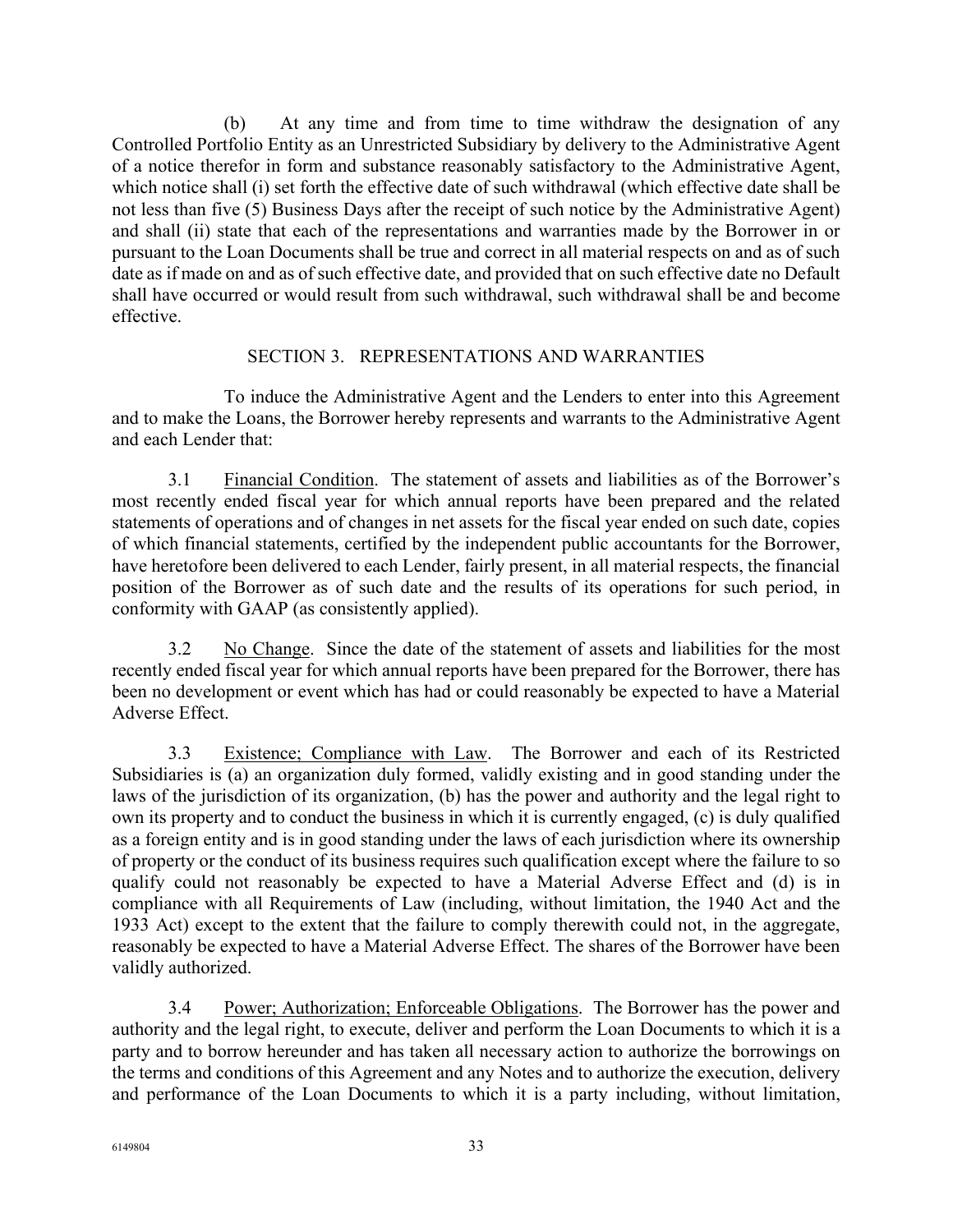receiving the approval of the majority of the independent members of the Board of Trustees or board of directors of the Borrower as to entering into the transactions contemplated hereby. No consent or authorization of, filing with, notice to or other act by or in respect of, any Governmental Authority or any other Person is required in connection with the borrowings hereunder or with the execution, delivery, performance, validity or enforceability of the Loan Documents to which the Borrower is a party other than those that have been obtained. This Agreement has been, and each other Loan Document to which it is a party will be, duly executed and delivered by the Borrower. This Agreement constitutes, and each other Loan Document to which it is a party when executed and delivered will constitute, a legal, valid and binding obligation of the Borrower, enforceable against the Borrower in accordance with its terms, except as enforceability may be limited by applicable bankruptcy, insolvency, reorganization, moratorium or similar laws affecting the enforcement of creditors' rights generally and by general equitable principles (whether enforcement is sought by proceedings in equity or at law).

3.5 No Legal Bar. The execution, delivery and performance of the Loan Documents to which the Borrower is a party, the borrowings hereunder and the use of the proceeds thereof will not violate any material Requirement of Law (including, without limitation, the 1940 Act) or Contractual Obligation of the Borrower or any of its Restricted Subsidiaries and will not result in, or require, the creation or imposition of any material Lien on any of their respective properties or revenues pursuant to any such Requirement of Law or Contractual Obligation.

3.6 No Material Litigation. No litigation, investigation or proceeding of or before any arbitrator or Governmental Authority is pending or, to the knowledge of the Borrower, threatened by or against the Borrower or against any of its properties or revenues, including, without limitation, against any of its Subsidiaries, (i) with respect to the authorization, legality, validity, or enforceability of any Loan Document or the rights or remedies of the Administrative Agent or any Lender hereunder or thereunder, or (ii) that, individually or in the aggregate, could reasonably be expected to have a Material Adverse Effect.

3.7 No Default. Neither the Borrower nor any of its Subsidiaries is in default under or with respect to any Requirement of Law or Contractual Obligations in any respect that, individually or in the aggregate, could reasonably be expected to have a Material Adverse Effect. No Default or Event of Default has occurred and is continuing.

3.8 Ownership of Property; Leases; Liens. Each of the Borrower and its Restricted Subsidiaries has good title to all its property except for defects which could not reasonably be expected to result in a Material Adverse Effect, and its property is not subject to any Lien except as permitted by Section 6.3. All material leases of the Borrower and each of its Restricted Subsidiaries are valid and subsisting and are in full force and effect in all material respects.

3.9 No Burdensome Restrictions. No Requirement of Law applicable to, or Contractual Obligation of, the Borrower or any of its Subsidiaries could reasonably be expected to have a Material Adverse Effect.

3.10 Taxes. The Borrower and each of its Subsidiaries (other than any Unrestricted Subsidiary that is not consolidated into the Borrower's tax returns) has filed all tax returns which, to the knowledge of the Borrower, are required to be filed and has paid all taxes shown to be due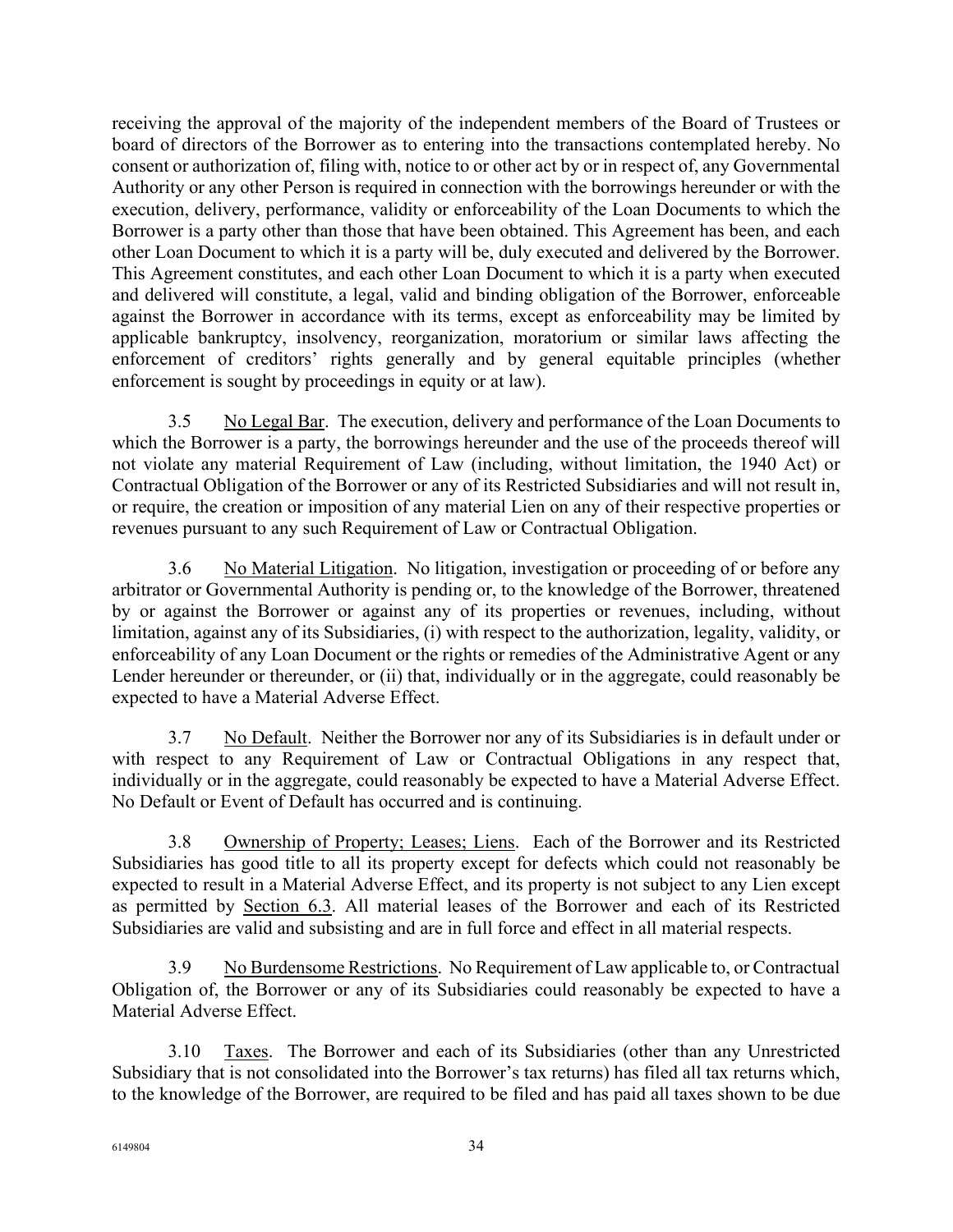and payable on said returns or on any assessments made against it or any of its property and all other taxes, fees or other charges imposed on it or any of its property by any Governmental Authority (other than any the amount or validity of which are currently being contested in good faith by appropriate proceedings and with respect to which reserves in conformity with GAAP have been provided on the books of the Borrower); as of the date hereof, the Borrower is not subject to a Federal income tax audit; as of the date hereof, no tax Lien or Liens have been filed which at any one time aggregate in excess of One Hundred Thousand (\$100,000) Dollars, and, to the knowledge of the Borrower, as of the date hereof, no claim is being asserted, with respect to any such tax, fee or other charge.

3.11 Margin Stock; Federal Regulations. If requested by any Lender or the Administrative Agent from time to time, the Borrower will furnish to the Administrative Agent and each Lender a statement and current list of the assets of the Borrower in conformity with the requirements of Form FR U-1 referred to in said Regulation U. Other than the furnishing of such statement and such list, no filing or other action is required under the provisions of Regulations T, U or X in connection with the execution and delivery of this Agreement and the making of the Loans hereunder, and such execution and delivery of this Agreement and making of the Loans is in compliance therewith.

3.12 ERISA. Neither the Borrower nor any ERISA Affiliate is currently or has at any time maintained or established a Plan. Neither the Borrower nor any ERISA Affiliate is currently or has at any time been a "party in interest" (as defined in Section 3(14) of ERISA) or a "disqualified person" (as defined in Section 4975 of the Code) with respect to a Plan.

3.13 Certain Restrictions. The Borrower is not subject to regulation under any Federal or State statute or regulation (other than Regulation X of the Board of Governors of the Federal Reserve System and the 1940 Act) which limits its ability to incur Indebtedness. The Borrower is not party to, or otherwise subject to any provision contained in, any instrument evidencing Indebtedness of the Borrower, any agreement relating thereto or any other agreement (including, without limitation, its charter or other organizational document) (other than the Note Purchase Agreement, or any agreement evidencing Indebtedness incurred pursuant to and in accordance with Section 6.2(d)), which limits its ability to incur Indebtedness.

3.14 Subsidiaries. The Borrower has no direct Subsidiaries (other than Controlled Portfolio Entities and Subsidiaries of Unrestricted Subsidiaries), and no equity investment or interest in any other Person, other than investments made or interests purchased in the ordinary course of business.

3.15 Registration of the Borrower. The Borrower is registered as a non-diversified, closed-end, management investment company under the 1940 Act. The Investment Manager is registered as an investment adviser under the Advisers Act, and is the Borrower's investment manager.

3.16 Offering in Compliance with Securities Laws. The Borrower has issued all of its securities pursuant to an effective registration statement on Form N-2 or otherwise in accordance with all Federal and State securities laws applicable thereto in all material respects.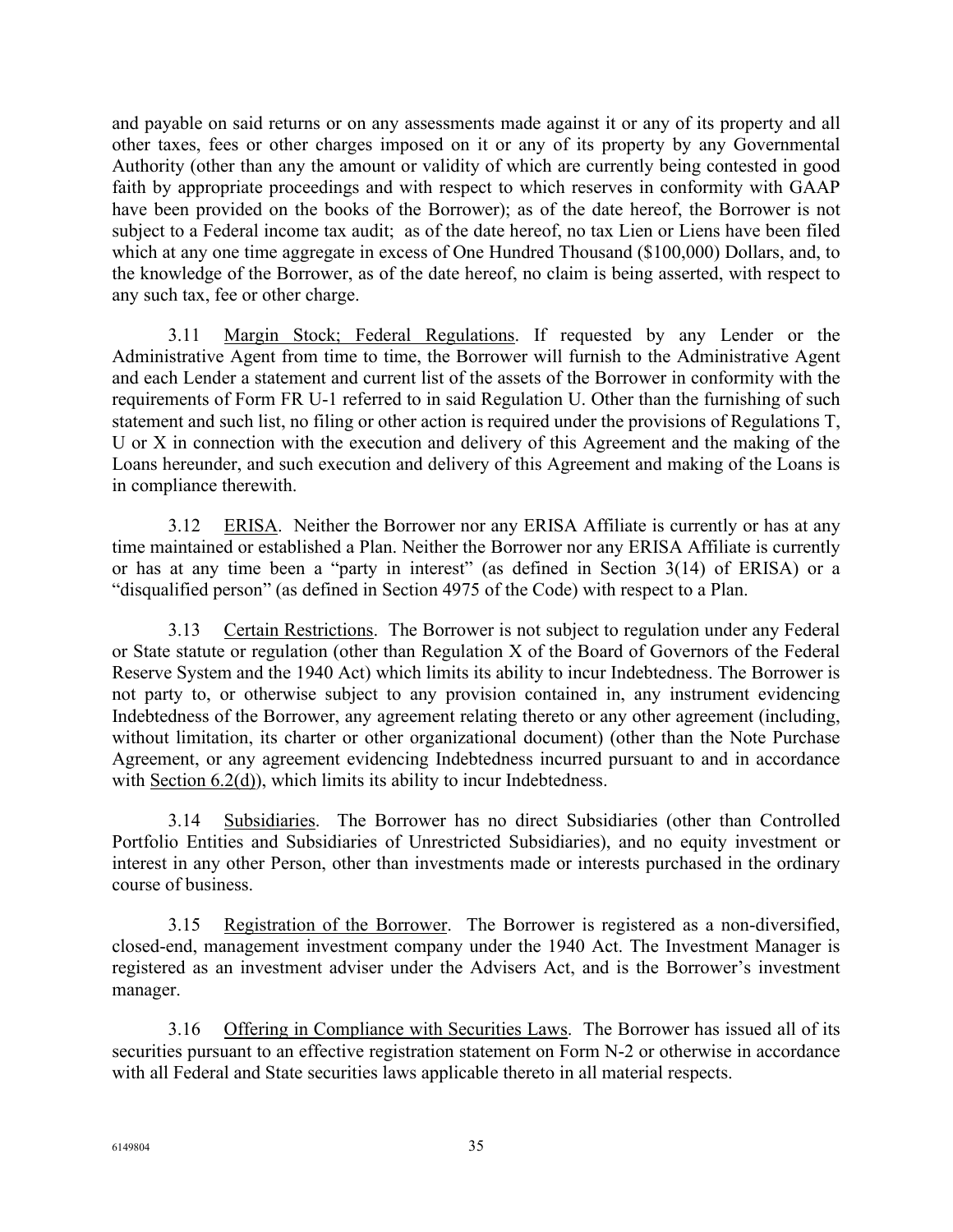3.17 Investment Policies. The Borrower is in compliance in all material respects with all of its fundamental Investment Policies.

Permission to Borrow. The Borrower is permitted to borrow hereunder pursuant to the limits and restrictions set forth in its Prospectus and registration statement.

3.19 Accuracy of Information; Electronic Information. (a) (i) All factual information furnished on or prior to the date hereof by or on behalf of the Borrower or any Subsidiary in writing to the Administrative Agent or any Lender for purposes of or in connection with this Agreement or any transaction contemplated hereby (in each case, as amended, superseded, supplemented or otherwise modified with the knowledge of the Administrative Agent or such Lender) is, and all other such factual information hereafter furnished by or on behalf of the Borrower or any Subsidiary to the Administrative Agent or any Lender (in each case, as amended, superseded, supplemented or otherwise modified with the knowledge of the Administrative Agent or such Lender) will be, true and accurate in every material respect on the date as of which such information is dated or certified, and to the extent such information was furnished to the Administrative Agent or such Lender on or prior to the date hereof, as of the date of execution and delivery of this Agreement by the Administrative Agent or such Lender, and such information is not, or shall not be, as the case may be, incomplete by omitting to state any material fact necessary to make such information not misleading; provided, however, that, with respect to projected financial information, the Borrower represents only that such information was prepared in good faith based upon assumptions believed to be reasonable at the time.

(ii) The information included in any Beneficial Ownership Certification provided to any Lender in connection with this Agreement is true and correct in all respects.

(b) The Borrower agrees that neither the Administrative Agent nor any Lender shall be liable to the Borrower for any damages arising from its use of information or other materials obtained through electronic transmission systems which is incorrect or incomplete because of an electronic transmission error.

3.20 Affiliated Persons. To the best knowledge of the Borrower, the Borrower, together with its respective Affiliates, is not an "Affiliated Person" (as defined in the 1940 Act) of the Administrative Agent or any Lender.

3.21 Licenses, Permits, Etc. Each of the Borrower and its Restricted Subsidiaries owns or possess all material licenses, permits, franchises, authorizations, patents, copyrights, proprietary software, service marks, trademarks and trade names, or rights thereto, without known conflict with the rights or others, except for those conflicts that, individually or in the aggregate, could not reasonably have a Material Adverse Effect.

3.22 Existing Indebtedness. Neither the Borrower nor any of its Restricted Subsidiaries is in default, which has not been waived or cured, in the payment of any principal or interest on any Indebtedness of the Borrower or such Restricted Subsidiary, and no event or condition exists with respect to any Indebtedness of the Borrower or any of its Restricted Subsidiaries the outstanding principal amount of which exceeds \$10,000,000 that would permit (or that with notice or the lapse of time, or both, would permit) one or more Persons to cause such Indebtedness to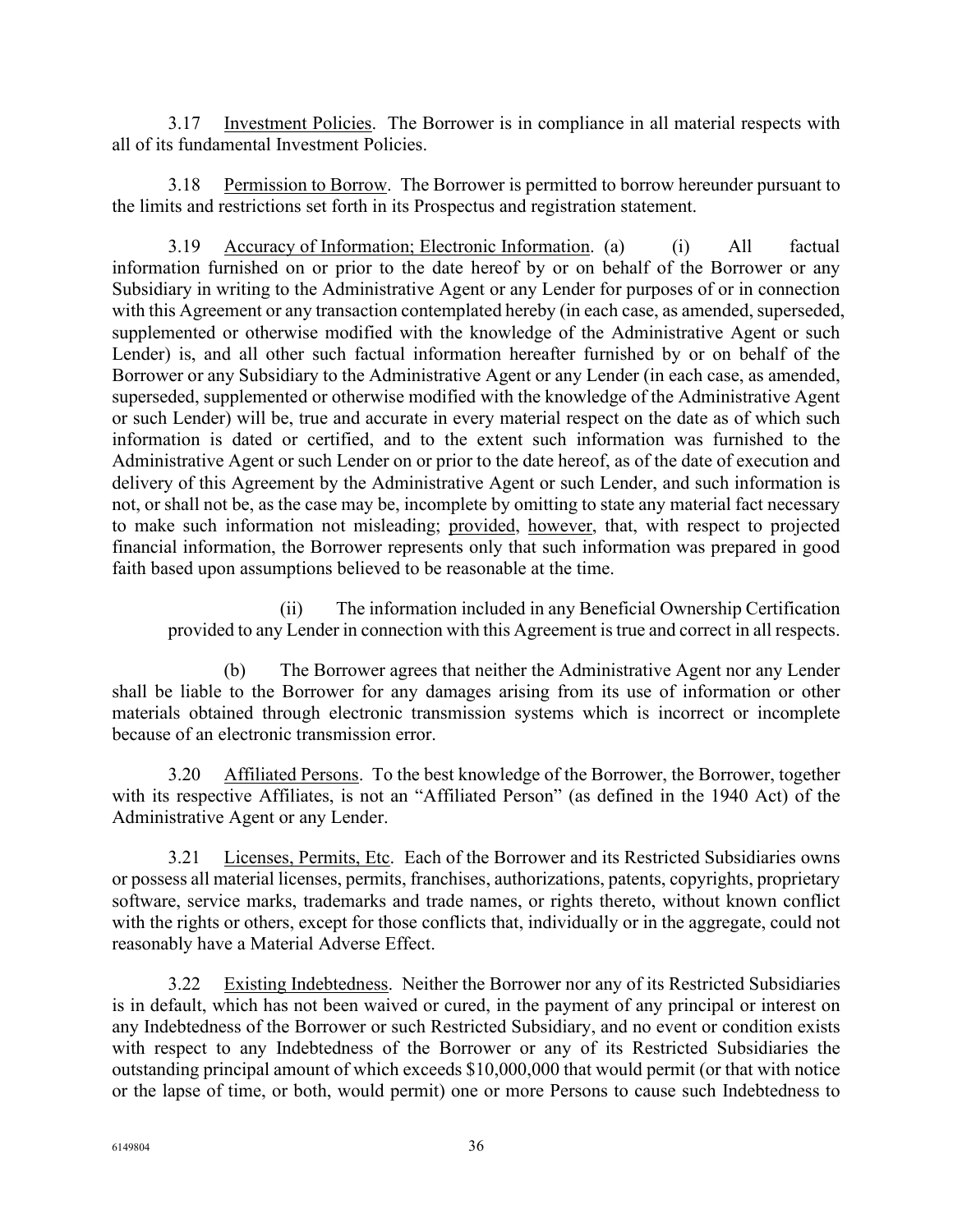become due and payable before its stated maturity or before its regularly scheduled dates of payment.

# 3.23 Foreign Assets Control Regulations, Etc.

(a) None of the execution, delivery or performance of any Loan Document, the issuance of any Notes, or the use of proceeds of the Loans will violate the Trading with the Enemy Act, as amended, or any of the foreign assets control regulations of the United States Treasury Department (31 CFR, Subtitle B, Chapter V, as amended) or any enabling or successor legislation or executive order relating thereto.

(b) Neither the Borrower nor any of its Subsidiaries, nor, to the knowledge of the Borrower or such Subsidiary, any of their respective directors, officers or employees, nor to the knowledge of the Borrower, any agent of the Borrower or any Subsidiary that will act in any capacity in connection with or benefit from the credit facility established hereby, (i) is a Sanctioned Person, including a Person described or designated in the Specially Designated Nationals and Blocked Persons List of the Office of Foreign Assets Control or in Section 1 of the Anti-Terrorism Order and (ii) engages in any dealings or transactions with any such Sanctioned Person including a Person described or designated in the Specially Designated Nationals and Blocked Persons List of the Office of Foreign Assets Control or in Section 1 of the Anti-Terrorism Order. Each of the Borrower and its Subsidiaries is in compliance, in all material respects, with the Patriot Act.

(c) No part of the proceeds from any of the Loans hereunder will be used, directly or indirectly, for any payments to any governmental official or employee, political party, official of a political party, candidate for political office, or anyone else acting in an official capacity, in order to obtain, retain or direct business or obtain any improper advantage, in violation of the United States Foreign Corrupt Practices Act of 1977, as amended, or any enabling or successor legislation or executive order relating thereto, assuming in all cases that such Act, legislation or executive order applies to the Borrower.

(d) The Borrower has implemented and maintains in effect policies and procedures designed to ensure compliance by the Borrower, its Subsidiaries and their respective directors, officers, employees and agents with all laws, rules, and regulations of any jurisdiction applicable to the Borrower or any of its Subsidiaries from time to time concerning or relating to Anti-Corruption Laws and applicable Sanctions, and the Borrower, its Subsidiaries and their respective officers and employees and, to the knowledge of the Borrower its directors and agents, are in compliance with such laws, rules, and regulations concerning or relating to Anti-Corruption Laws and applicable Sanctions in all material respects.

3.24 Ranking of Obligations. The Borrower's payment obligations under this Agreement and the Notes will, upon issuance of the Notes, rank pari passu, without preference or priority, with all other unsecured and unsubordinated Indebtedness of the Borrower.

3.25 EEA Financial Institutions. Neither the Borrower nor any of its Restricted Subsidiaries is an EEA Financial Institution.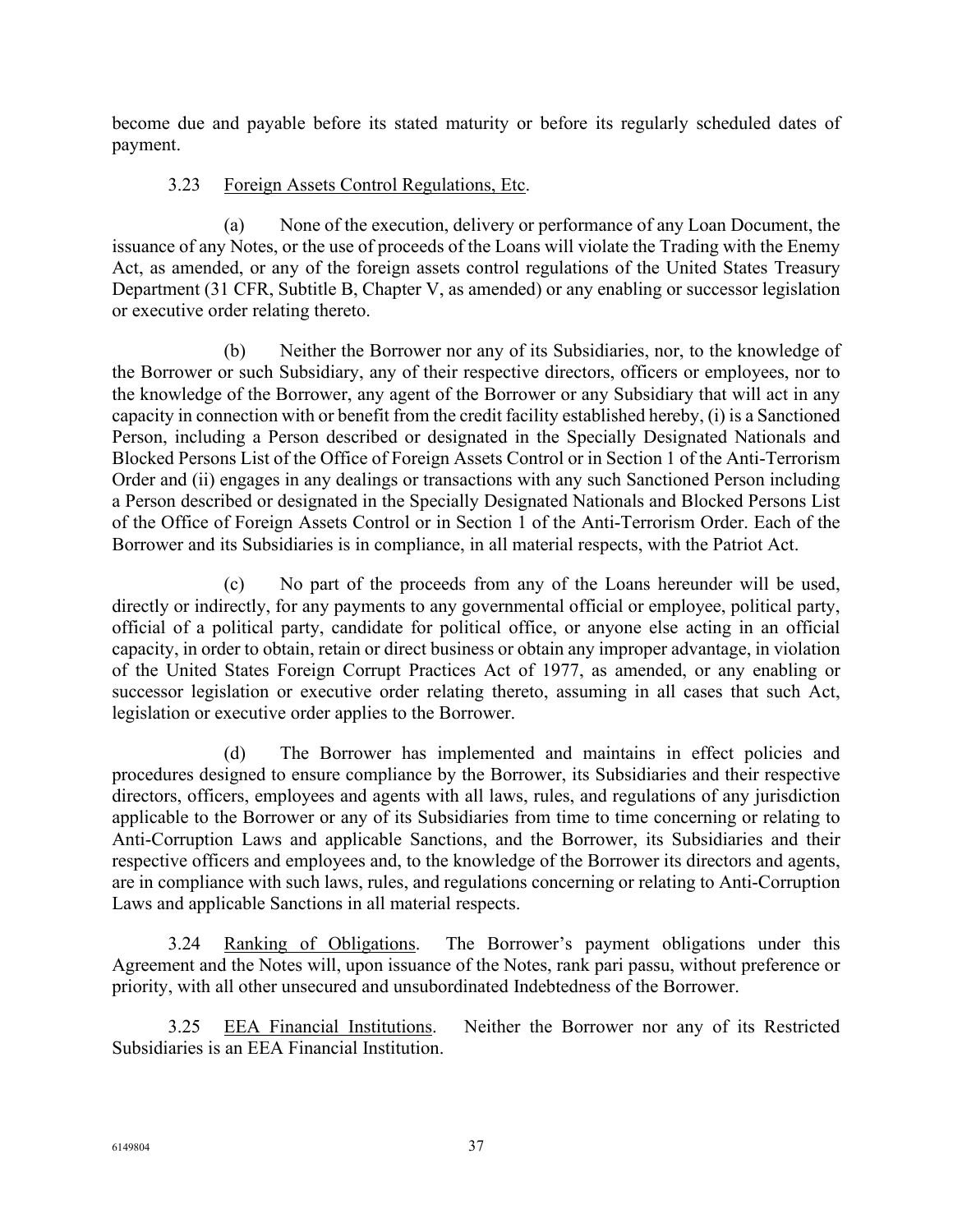### SECTION 4. CONDITIONS PRECEDENT

4.1 Conditions to Initial Loans. The agreement of each Lender to make Loans hereunder and the effectiveness of this Agreement is subject to the satisfaction, prior to or on the Closing Date, of the following conditions precedent, which conditions precedent apply to and shall be satisfied by the Borrower:

(a) Executed Agreement; Fees. The Administrative Agent shall have received this Agreement fully executed and delivered by all other parties thereto, including, without limitation, by a duly authorized officer of the Borrower, with a counterpart for each Lender. JPMorgan shall have received a fully executed Fee Letter and the payment of all fees described therein.

(b) Notes. The Administrative Agent shall have received Notes for each Lender that has requested Notes pursuant to Section 2.5(e), executed and delivered by a duly authorized officer of the Borrower.

(c) Related Agreements. The Administrative Agent shall have received, with a copy for each Lender, true, correct and complete copies, certified as to authenticity by the Borrower, of (i) the Borrower's most recent Prospectus, Investment Advisory Agreement, Custody Agreement, Administration Agreement and Transfer Agency Agreement, (ii) the Borrower's most recent annual and semi-annual financial reports, (iii) the Note Purchase Agreement and all documents, opinions, instruments or agreements executed or delivered in connection therewith or pursuant thereto and (iv) such other documents or instruments as may be reasonably requested by the Administrative Agent, including, without limitation, a copy of any debt instrument, security agreement or other material contract to which the Borrower may be a party.

(d) Proceedings of the Borrower. The Administrative Agent shall have received a copy of the resolutions, in form and substance satisfactory to the Administrative Agent, of the board of directors of the Borrower authorizing (i) the execution, delivery and performance of the Loan Documents and (ii) the borrowings contemplated hereunder, certified by the Secretary or an Assistant Secretary of the Borrower as of the Closing Date, which certificate shall be in form and substance satisfactory to the Administrative Agent and shall state that the resolutions thereby certified have not been amended, modified, revoked or rescinded and are in full force and effect.

(e) Incumbency Certificate. The Administrative Agent shall have received a certificate of the Borrower, dated the Closing Date, as to the incumbency and signature of the officers of the Borrower executing any Loan Document, executed by the Secretary or any Assistant Secretary of the Borrower, satisfactory in form and substance to the Administrative Agent.

(f) Organizational Documents. The Administrative Agent shall have received true, correct and complete copies of the charter or certificate, as the case may be, and by-laws of the Borrower, certified as of the Closing Date as true, correct and complete copies thereof by the Secretary or an Assistant Secretary of the Borrower.

(g) Legal Opinions. The Administrative Agent shall have received, with a counterpart for each Lender, the executed legal opinion of counsel to the Borrower (which shall not be an "Accord" opinion) in form and substance satisfactory to the Administrative Agent and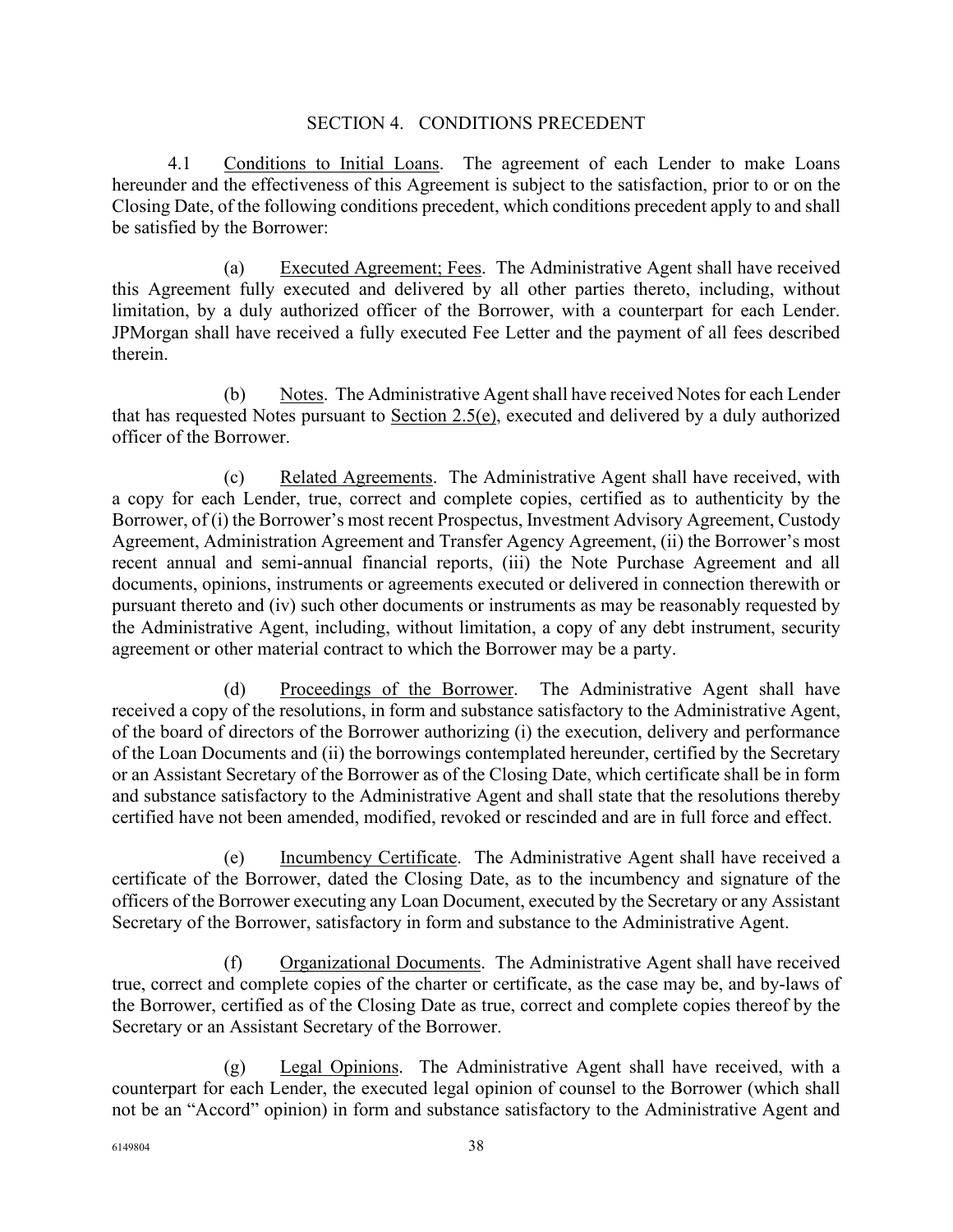its counsel. Such legal opinion shall cover such matters incident to the transactions contemplated by this Agreement as the Administrative Agent or any Lender may reasonably require.

(h) Financial Information. The Administrative Agent shall have received the most recent publicly available financial information (which includes a list of portfolio securities) for the Borrower.

(i) Know Your Customer. Each Lender will have received the documents reasonably requested by it to satisfy its know-your-customer obligations with respect to its execution and delivery of this Agreement and the performance of its obligations hereunder.

(j) Beneficial Ownership Certification. At least five (5) days prior to the Closing Date, if the Borrower qualifies as a "legal entity customer" under the Beneficial Ownership Regulation, it shall have delivered, to each Lender that had so requested, a Beneficial Ownership Certification in relation to such Borrower.

4.2 Conditions to Each Loan. The agreement of each Lender to make any Loan requested by the Borrower to be made by it on any date (including, without limitation, its initial Loan) is subject to the satisfaction of the following conditions precedent:

(a) Representations and Warranties. Each of the representations and warranties made by the Borrower in or pursuant to the Loan Documents shall be true and correct in all material respects on and as of such date as if made on and as of such date.

(b) No Default. No Default or Event of Default shall have occurred and be continuing on such date or after giving effect to the Loans requested to be made on such date.

(c) Maximum Borrowing Limitation. Immediately prior to and immediately after giving effect to the proposed Loans to be made, the Borrower's Asset Coverage Ratio shall not be less than 325% and the Borrower shall provide the Administrative Agent with a pro forma calculation of the Asset Coverage Ratio taking into effect the proposed Loans (using Net Asset values as calculated within 10 Days of the Borrowing Date); and in each case the Borrower shall not have violated any Requirements of Law or exceeded the borrowing limits set forth in its Prospectus or registration statement.

(d) Regulation U; Forms U-1. The Lenders shall be satisfied that the Loans and the use of proceeds thereof comply in all respects with Regulation U. To the extent required by Regulation U, the Administrative Agent shall have received a copy of either (i) Form FR U-1, duly executed and delivered by the Borrower and completed for delivery to each Lender, in form acceptable to the Administrative Agent, or (ii) a current list of the assets of the Borrower (including all Margin Stock from the Borrower), in form acceptable to the Administrative Agent and in compliance with Section 221.3(c)(2) of Regulation U.

(e) Net Assets. The Net Assets of the Borrower most recently calculated prior to the Borrowing Date (but in any event within 10 Days of the Borrowing Date) shall be greater than or equal to the Minimum Net Assets, and the Borrower shall provide the Administrative Agent with a statement of said Net Assets and Minimum Net Assets (calculated within 10 Days of the Borrowing Date).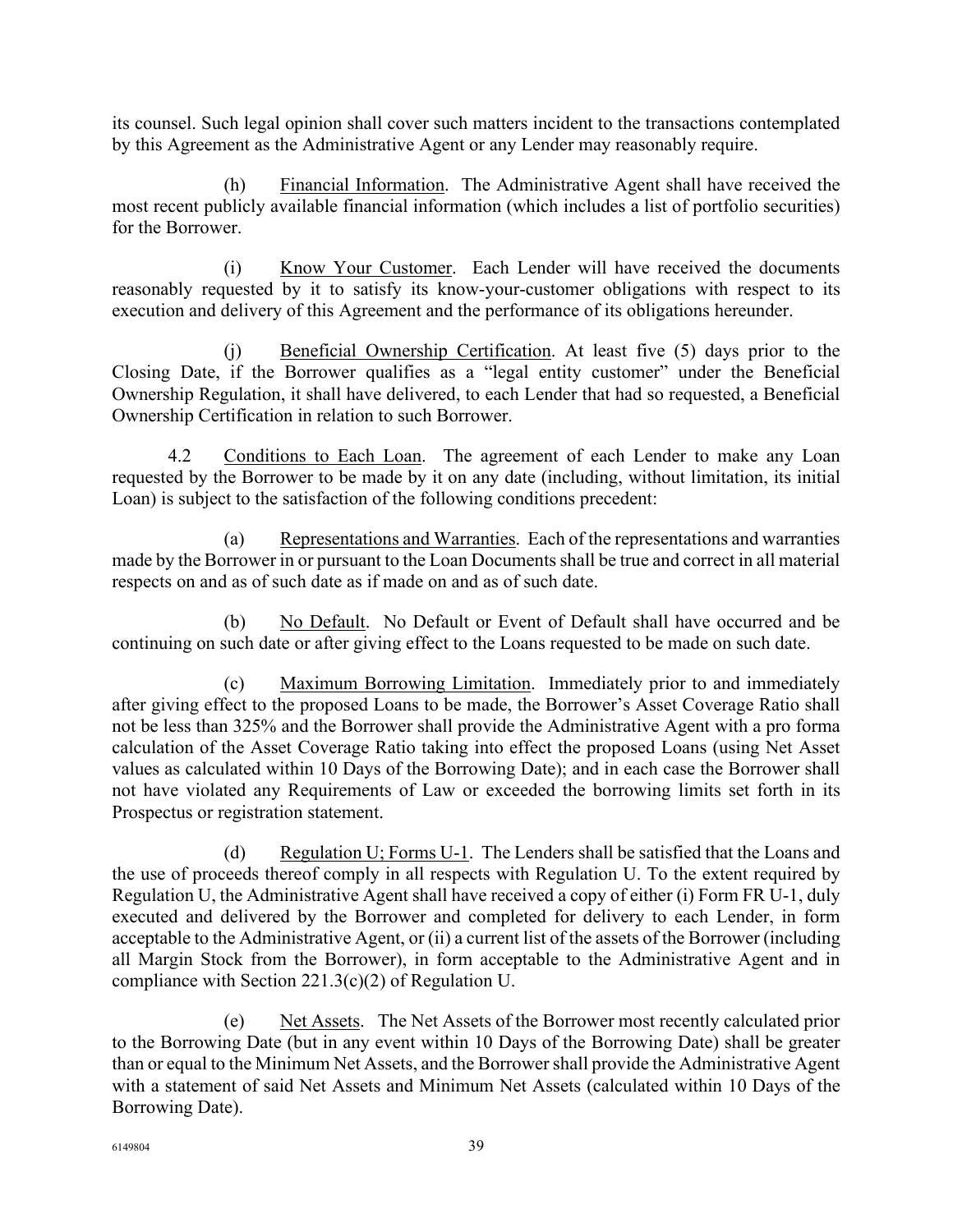(f) Additional Matters. All corporate and other proceedings, and all documents, instruments and other legal matters in connection with the transactions contemplated by this Agreement and the other Loan Documents shall be satisfactory in form and substance to the Administrative Agent, and the Administrative Agent shall have received such other documents and legal opinions in respect of any aspect or consequence of the transactions contemplated hereby or thereby as it shall reasonably request.

Each borrowing by the Borrower hereunder shall constitute a representation and warranty by the Borrower as of the date thereof that the conditions contained in this Section 4.2 have been satisfied with respect to the Borrower.

# SECTION 5. AFFIRMATIVE COVENANTS

The Borrower hereby agrees that, so long as (i) the Commitments remain in effect or (ii) any amount is owing by it to any Lender or the Administrative Agent hereunder or under any other Loan Document, it shall:

5.1 Financial Statements. Furnish to the Administrative Agent (with copies for each Lender):

(a) as soon as available and in any event within 60 days after the end of each fiscal year of the Borrower, a statement of assets and liabilities of the Borrower as at the end of such fiscal year, a statement of operations for such fiscal year, a statement of changes in net assets for such fiscal year and the preceding fiscal year, a statement of portfolio of investments as at the end of such fiscal year and the per share and other data for such fiscal year prepared in accordance with GAAP (as consistently applied) and all regulatory requirements, and all presented in a manner acceptable to the Securities and Exchange Commission or any successor or analogous Governmental Authority and accompanied by an opinion thereon of PricewaterhouseCoopers or any other independent certified public accountants of recognized standing, which opinion shall state that such financial statements present fairly, in all material respects, the financial position of the companies being reported upon and that their results of operations have been prepared in conformity with GAAP, consistently applied.

(b) as soon as available and in any event within 60 days after the close of the first six-month period of each fiscal year of the Borrower, a statement of assets and liabilities as at the end of such six-month period, a statement of operations for such six-month period, a statement of changes in net assets for such six-month period and a portfolio of investments as at the end of such six-month period, all prepared in accordance with regulatory requirements and GAAP (subject to normal year-end adjustments and consistently applied) and certified by a Responsible Officer that such statements are prepared in accordance with GAAP consistently applied;

(c) as soon as available and in any event within 60 days after the close of each fiscal quarter of the Borrower, a statement of assets and liabilities as at the end of such quarter, a statement of operations for the year-to-date period for such quarter, a statement of changes in net assets for the year-to-date period for such quarter and a portfolio of investments as at the end of such quarter, all prepared in accordance with regulatory requirements and GAAP (subject to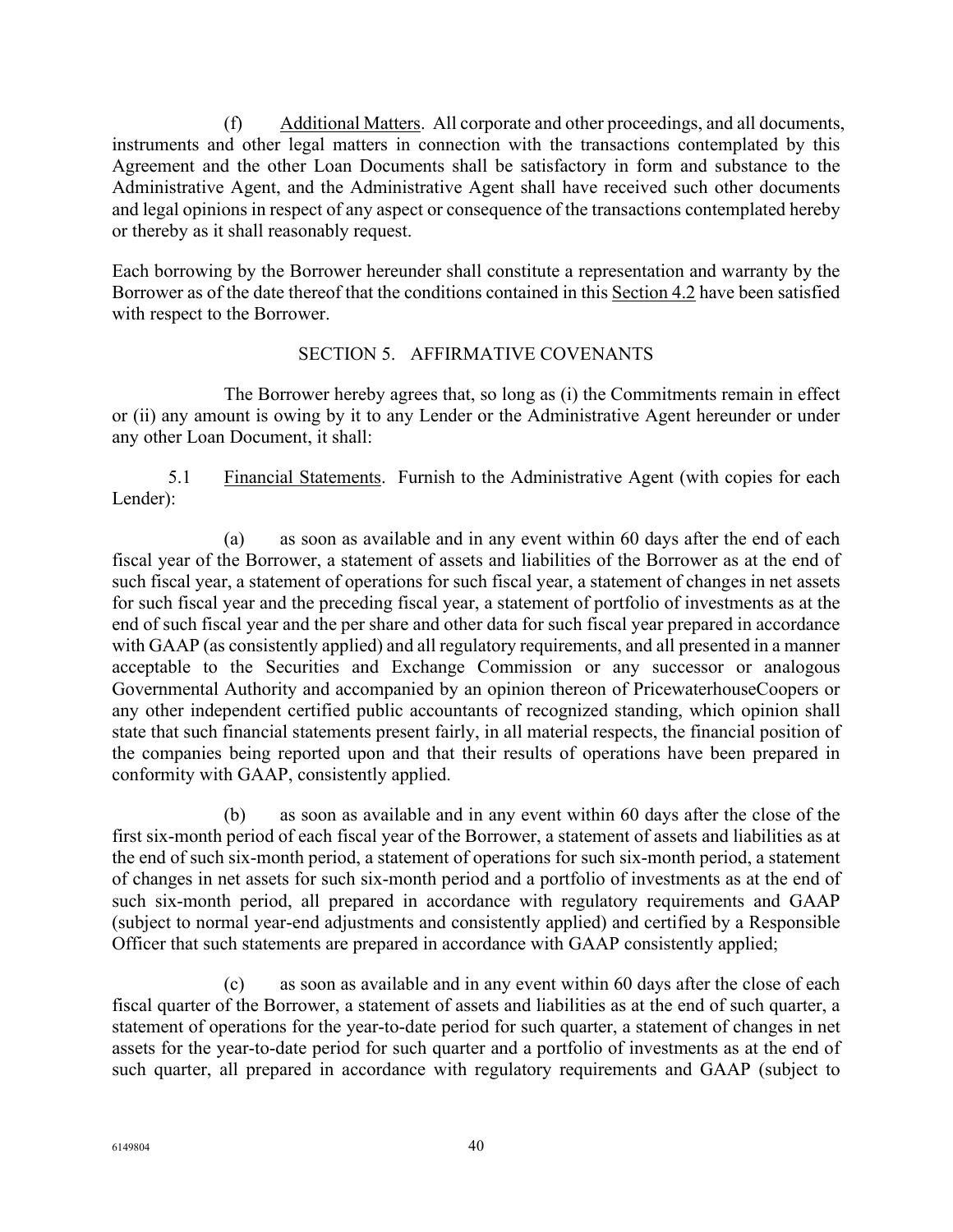normal year-end adjustments and consistently applied) and certified by a Responsible Officer that such statements are prepared in accordance with GAAP consistently applied; and

(d) as soon as available, but in any event not later than 10 days after the end of each month of each fiscal year of the Borrower, the net asset value sheet of the Borrower as at the end of such month, in the form and detail similar to those customarily prepared by the Borrower's management for internal use and reasonably satisfactory to the Administrative Agent, certified by a Responsible Officer as being fairly stated in all material respects;

all such financial statements shall be complete and correct in all material respects and shall be prepared in reasonable detail and in accordance with GAAP applied consistently throughout the periods reflected therein and with prior periods (except as approved by such accountants or officer, as the case may be, and disclosed therein).

5.2 Certificates; Other Information. Furnish to the Administrative Agent (with copies if requested for each Lender):

(a) concurrently with the delivery of the financial statements and information referred to in Sections 5.1(a), (b) and (c), a certificate of a Responsible Officer stating that (i) to the best of such Officer's knowledge, the Borrower during such period has observed or performed all of its covenants and other agreements, and satisfied every condition, contained in this Agreement and the other Loan Documents to be observed, performed or satisfied by it, and (ii) no Default or Event of Default has occurred and is continuing except as specified in such certificate;

(b) within fifteen days after the same are sent, copies of all financial statements and reports which the Borrower sends to its investors, and within five Business Days after the same are filed, copies of all financial statements and reports which the Borrower may make to, or file with, the Securities and Exchange Commission or any successor or analogous Governmental Authority other than those filings otherwise required to be delivered under Section 5.1 hereof;

(c) as soon as available, but in any event not later than ten days after the end of each quarter, a certificate of a Responsible Officer showing in reasonable detail the calculations supporting the Borrower's compliance with Section 6.1 and Section 6.7(b);

(d) as soon as available, but in any event not later than one day after such calculation is made, a certificate of a Responsible Officer showing in reasonable detail calculation of the Borrower's Asset Coverage Ratio, including without limitation showing in reasonable detail the calculation of Adjusted Total Assets. The Borrower shall calculate its Asset Coverage Ratio on a weekly basis;

(e) promptly following the execution thereof, copies of any amendments, restatements, supplements or other modifications to the Note Purchase Agreement or any document, opinion, instrument or agreement executed or delivered in connection therewith or pursuant thereto; and

(f) promptly, such additional financial and other information as Administrative Agent or any Lender may from time to time reasonably request, including, without limitation, copies of all changes to the Prospectus and registration statement, and organizational documents,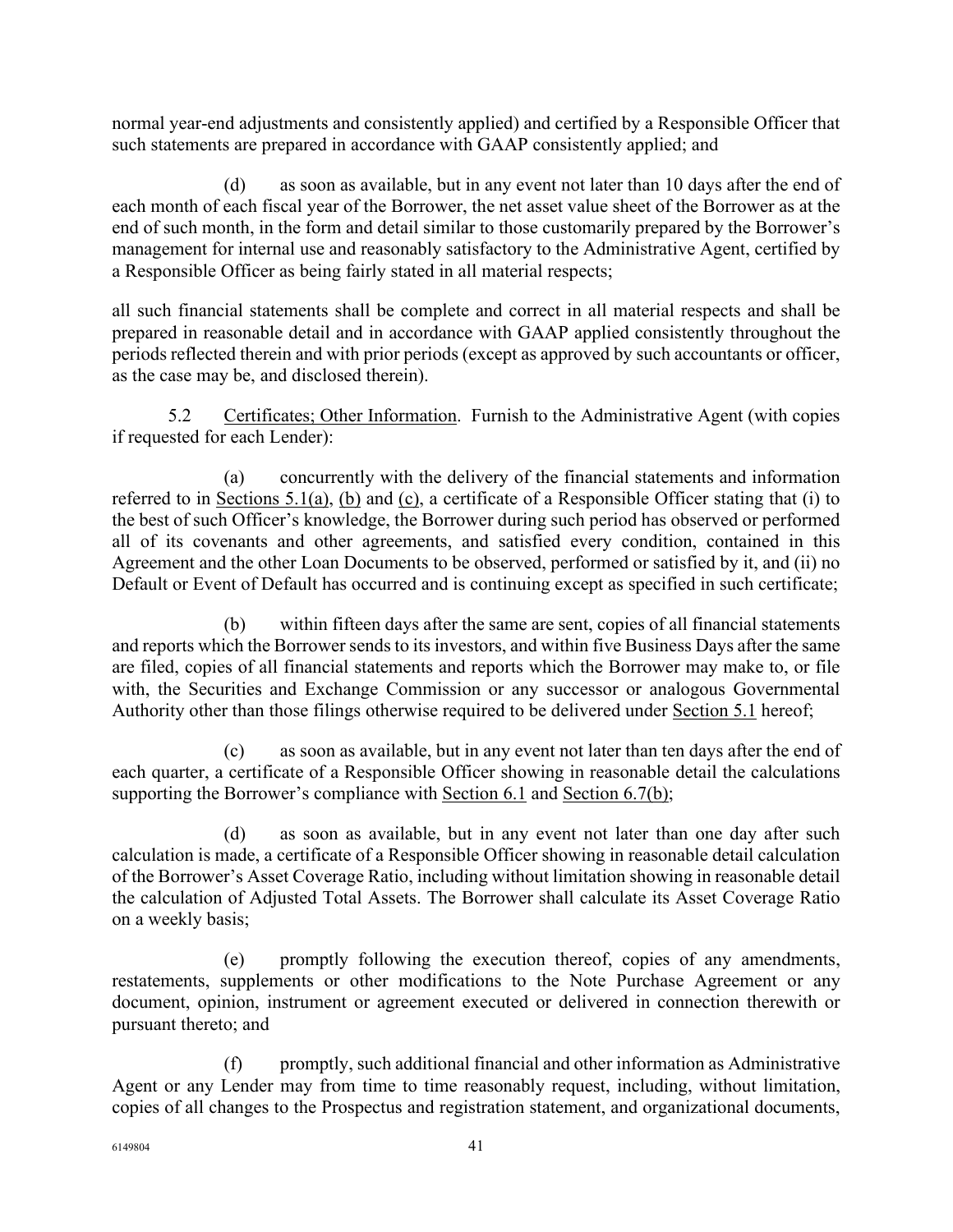and information about the Borrower's Subsidiaries, provided that in the case of Unrestricted Subsidiaries which is obtainable by the Borrower using commercially reasonable efforts.

For the avoidance of doubt, any certifications required to be made by a Responsible Officer pursuant to Section 5.1 or this Section 5.2 that are required to be delivered on the same day may, but need not, be delivered by incorporating such certifications into a single certificate. In addition, to the extent two or more subsections of Section 5.1 or this Section 5.2 require delivery of the same certification, information or other deliverable, the delivery of one copy of such certification, information or other deliverable shall satisfy the requirements of all such subsections.

5.3 Payment of Obligations. Pay, discharge or otherwise satisfy, and cause each of its Restricted Subsidiaries to pay discharge or otherwise satisfy, at or before maturity or before they become delinquent, as the case may be, all its obligations of whatever nature, except where the amount or validity thereof is currently being contested in good faith by appropriate proceedings and reserves in conformity with GAAP with respect thereto have been provided on the books of the Borrower.

5.4 Conduct of Business; Maintenance of Existence and Investment Company Status; Compliance with Law and Contractual Obligations; Maintenance of Custodian. Continue to engage in its investment business in accordance with its Investment Policies, Prospectus and registration statement, as such may be supplemented or amended from time to time, and preserve, renew and keep in full force and effect its and its Restricted Subsidiaries' existence, and take all reasonable action to maintain all of its and its Restricted Subsidiaries' licenses, certificates, permits, rights, privileges and franchises necessary or desirable in the normal conduct of its or its respective Restricted Subsidiary's business; comply with, and cause its Subsidiaries to comply with, all Contractual Obligations and Requirements of Law (including, without limitation, Regulations U and X and other applicable regulations of the Board of Governors of the Federal Reserve System) except to the extent that failure to comply therewith could not, in the aggregate, be reasonably expected to have a Material Adverse Effect; maintain at all times its status as non-diversified, closed-end an investment company registered under the 1940 Act; maintain at all times a custodian which is a bank or trust company organized under the laws of the United States or a political subdivision thereof having assets of at least \$10,000,000,000 and a long-term debt or deposit rating of at least A from S&P or A2 from Moody's.

5.5 Maintenance of Property; Insurance. Keep, and cause its Restricted Subsidiaries to keep, all property useful and necessary in its business, if any, in good working order and condition, normal wear and tear excepted; maintain for itself and its Restricted Subsidiaries with financially sound and reputable insurance companies insurance on all its property in at least such amounts and against at least such risks as are customarily insured against in the same general area by entities engaged in the same or similar business or as may otherwise be required by the Securities and Exchange Commission or any successor or analogous Governmental Authority (including, without limitation, (i) fidelity bond coverage as shall be required by Rule 17g-1 promulgated under the 1940 Act or any successor provision and (ii) errors and omissions insurance); and furnish to each Lender, upon written request, full information as to the insurance carried.

5.6 Inspection of Property; Books and Records; Discussions. Keep, and cause each of its Subsidiaries to keep, proper books of records and account in which full, true and correct entries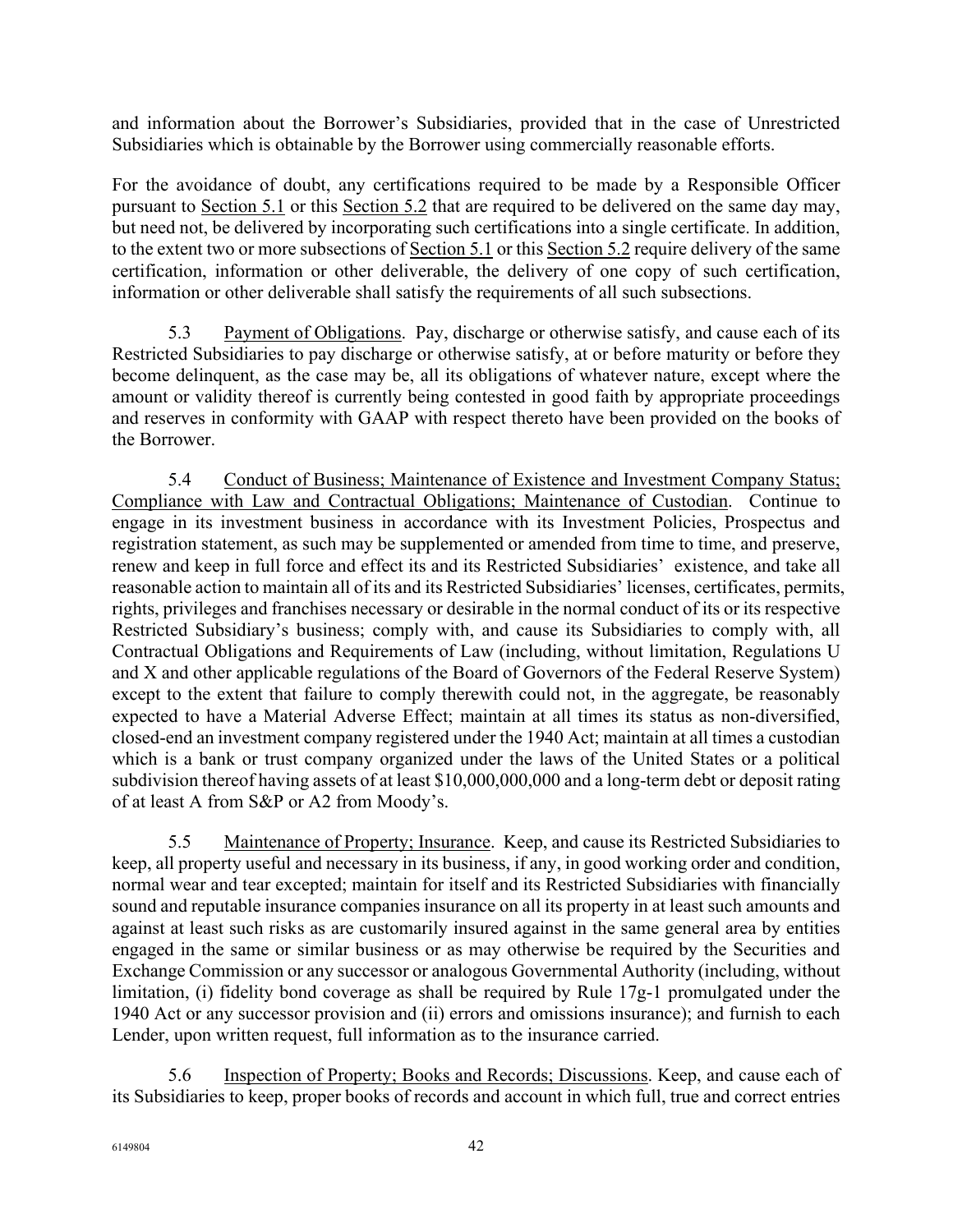in conformity with GAAP and all material Requirements of Law shall be made of all dealings and transactions in relation to its business and activities; and permit representatives of (i) the Administrative Agent, upon its own discretion or at the reasonable request of any Lender, and (ii) upon the occurrence and during the continuance of an Event of Default, any Lender, to visit and inspect any of the Borrower's properties and examine and make abstracts from any of its books and records during normal business hours and to discuss the business, operations, properties and financial and other condition of the Borrower with officers and employees of the Borrower and with its independent certified public accountants; provided that, unless a Default or an Event of Default shall have occurred and be continuing, the Administrative Agent shall provide the Borrower with five (5) Business Days' prior notice of such visits and shall only conduct such visit at most twice a year.

5.7 Notices. Promptly give notice to the Administrative Agent and each Lender of:

(a) the occurrence of any Default or Event of Default;

(b) any (i) default or event of default under any Contractual Obligation of the Borrower or any of its Restricted Subsidiaries or (ii) litigation, investigation or proceeding which may exist at any time between the Borrower or any of its Subsidiaries and any Governmental Authority, which in either case, if not cured or if adversely determined, as the case may be, could reasonably be expected to have a Material Adverse Effect;

(c) any litigation or proceeding affecting the Borrower or any of its Restricted Subsidiaries in which the amount reasonably determined to be at risk is more than 5% of the Borrower's net assets and not covered by insurance or in which injunctive or similar relief is sought;

(d) any change in the Borrower's Prospectus or registration statement involving Investment Policies;

(e) any development or event which could reasonably be expected to have a Material Adverse Effect on the Borrower;

(f) any amendments, restatements, supplements or other modification to the Note Purchase Agreement or any document, opinion, instrument or agreement executed or delivered in connection therewith or pursuant thereto; and

(g) any change in the Borrower's custodian.

Each notice pursuant to this Section shall be accompanied by a statement of a Responsible Officer setting forth details of the occurrence referred to therein and stating what action the Borrower proposes to take with respect thereto.

5.8 Purpose of Loans. Use the proceeds of the Loans for general corporate purposes of the Borrower as an investment company registered under the 1940 Act. Without limiting the foregoing, the Borrower will not, directly or indirectly, use any part of such proceeds for any purpose which would violate any provision of its registration statement or any applicable statute, regulation, order or restriction.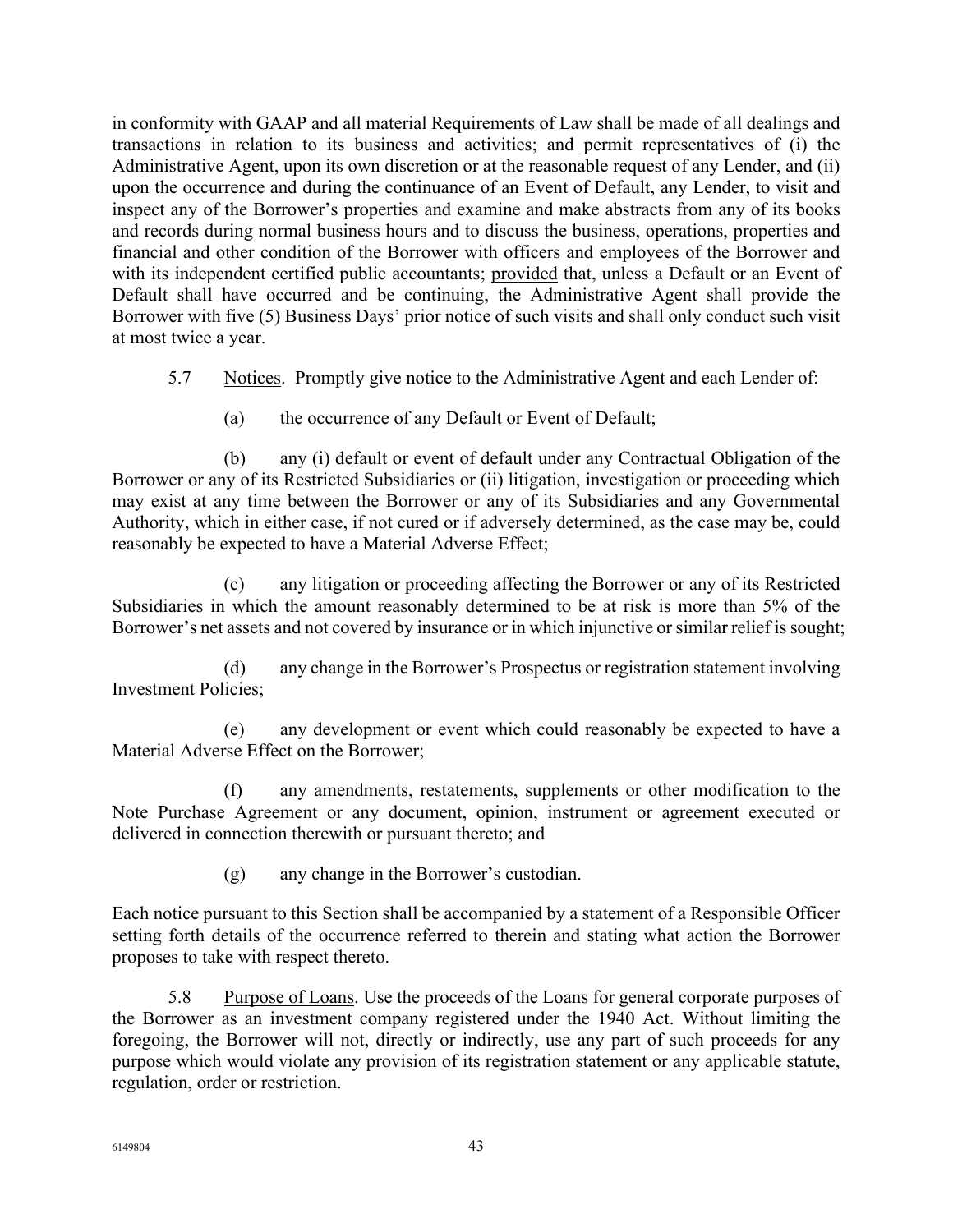5.9 Payments Following Default or Event of Default. During the continuation of any Default or Event of Default, the Borrower shall make payments with respect to the Loans and other amounts outstanding under this Agreement not less than pro rata with payments of all principal amounts of any unsecured borrowings of the Borrower, calculated in accordance with principal amounts outstanding.

## SECTION 6. NEGATIVE COVENANTS

The Borrower hereby agrees that, so long as (i) the Commitments remain in effect or (ii) any amount is owing by it to any Lender or the Administrative Agent hereunder or under any other Loan Document, it shall not, without the prior written consent of the Required Lenders, directly or indirectly:

6.1 Financial Condition Covenant. Permit the Asset Coverage Ratio to be less than the Minimum Permitted Ratio; or in each case allow Indebtedness of the Borrower to exceed the limits set forth in the Borrower's Prospectus or registration statement or allow Indebtedness to exceed the requirements of the 1940 Act.

6.2 Limitation on Indebtedness. Create, incur, assume or suffer to exist any Indebtedness of the Borrower or any of its Restricted Subsidiaries, except Indebtedness of the Borrower or such Restricted Subsidiary incurred: (a) under the Loan Documents, (b) in the form of reverse repurchase transactions, Swap Obligations, Interest Rate Agreements, derivatives, or other transactions that constitute "Indebtedness" entered into primarily for investment purposes which have the effect of borrowing; provided, the notional value of all such reverse repurchase transactions, Swap Obligations, Interest Rate Agreements, derivatives, or other transactions that constitute "Indebtedness" entered into primarily for investment purposes which have the effect of borrowing shall not exceed \$50 million at any time; and provided further that reverse repurchase transactions, Swap Obligations, Interest Rate Agreements, derivatives, or other transactions that do not constitute "Indebtedness" shall be marked to market on a daily basis with any assets or liabilities, as applicable, resulting therefor added or deducted, as applicable, from Adjusted Total Assets and thereby reflected in the Asset Coverage ratio, (c) pursuant to the Note Purchase Agreement, (d) any additional unsecured Indebtedness that the Borrower may issue from time to time provided that the Asset Coverage Ratio is greater than 350% at the time of issue taking into account such issuance, and no Default or Event of Default is then existing or would be caused thereby and Borrower has certified the same to Lenders and Agent, and provided further that the net proceeds (after payment of premium, fees and expenses) of such issuances not used to refinance then existing unsecured indebtedness shall be used to repay the Loans and other amounts due under this Agreement until paid in full, provided such 350% condition precedent and use of proceeds requirement may be waived with Required Lenders' consent, or (e) secured Indebtedness the aggregate principal amount of which is not outstanding for more than 60 days and which does not exceed five percent (5%) of the Borrower's Total Assets at the time of incurrence of such Indebtedness ("Permitted Secured Indebtedness"); and, in each case, which is not otherwise prohibited by law, is in the ordinary course of business, and is not in contravention of the Borrower's Prospectus and in the case of 6.2(a), (c), (d) and (e) is reflected properly as Senior Securities representing Indebtedness of the Borrower in the calculation of the Asset Coverage Ratio. Notwithstanding anything to the contrary contained in this Agreement, no Indebtedness of Unrestricted Subsidiaries shall be recourse to the Borrower or Restricted Subsidiaries.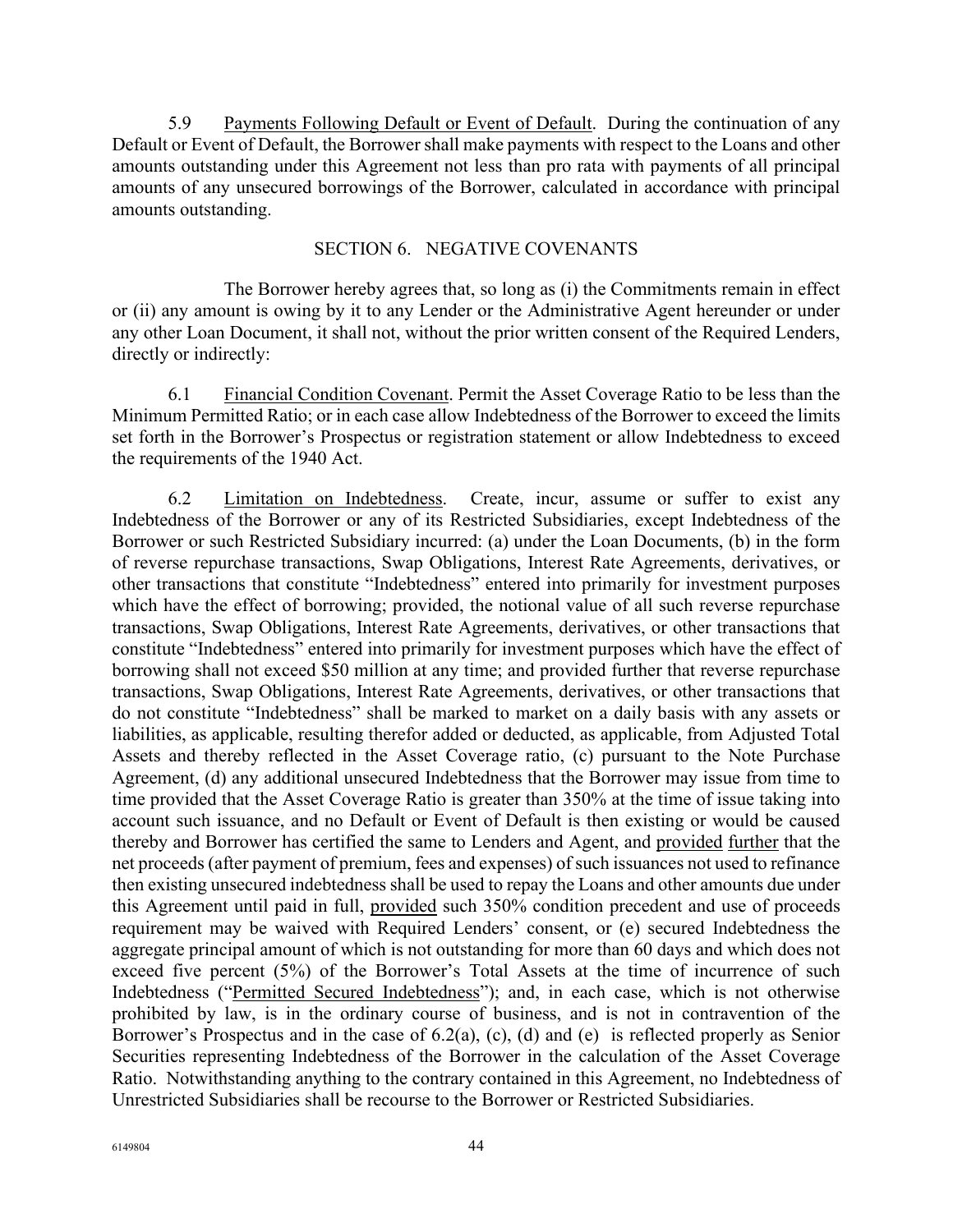6.3 Limitation on Liens. Create, incur, assume or suffer to exist any Lien upon any of the property, assets or revenues of the Borrower or any of its Restricted Subsidiaries, whether now owned or hereafter acquired, except for (i) Liens securing Permitted Secured Indebtedness, which Liens are upon specific identified assets of the Borrower which are placed in a segregated account and are generally representative of the assets of the Borrower taken as a whole in credit quality, and, (ii) Liens for taxes not yet due or which are being contested in good faith by appropriate proceedings, provided that adequate reserves with respect thereto are maintained on the books of the Borrower or such Restricted Subsidiary in conformity with GAAP, (iii) Liens arising in connection with claims for customary fees and expenses, and for advances made by or payments due to the custodian, under the Borrower's Custody Agreement, (iv) Liens created, incurred, assumed or suffered to exist in compliance with the Prospectus and registration statement of the Borrower in the ordinary course of the Borrower's business, (v) liens upon collateral valued at up to \$50 million at any time granted in connection with reverse repurchase transactions, Swap Obligations, Interest Rate Agreements, derivatives, or other transactions that constitute "Indebtedness" entered into primarily for investment purposes which have the effect of borrowing, or (vi) Liens created under any of the Loan Documents.

6.4 Limitation on Guarantee Obligations. Create, incur, assume or suffer to exist (a) any material Guarantee Obligation of the Borrower or any of its Restricted Subsidiaries, except as may occur in the ordinary course of the Borrower's or such Restricted Subsidiary's business and which is not otherwise prohibited by any Requirements of Law, or (b) any Guarantee Obligation of the Borrower or any of its Restricted Subsidiaries in respect of Indebtedness of Unrestricted Subsidiaries.

6.5 Limitation on Fundamental Changes. Enter into any merger, consolidation or amalgamation, unless no Default or Event of Default shall have occurred and be continuing or be caused by such merger, consolidation or amalgamation, the Borrower is the surviving entity of such merger, consolidation or amalgamation and the Investment Manager remains the investment manager of the Borrower; liquidate, wind up or dissolve (or suffer any liquidation or dissolution); convey, sell, lease, assign, transfer or otherwise dispose of all of the property, business or assets of the Borrower in a single transaction or in related transactions; or make any material change in its present method of conducting business.

6.6 Limitation on Distributions. Make or set apart for payment any distribution or dividend (other than a dividend or distribution paid in shares of, or options, warrants, or rights to subscribe for, or purchase, common shares or other shares of capital stock of the Borrower) to the shareholders of the Borrower, whether now or hereafter existing, either directly or indirectly, whether in cash or property or in obligations of the Borrower if after giving effect to such distribution or dividend a Default or Event of Default would then exist; provided however, that dividends may be paid to preferred shareholders of the Borrower if (x) the Loans and any other Senior Securities Representing Indebtedness have an asset coverage (as determined in accordance with Section 18h of the 1940 Act as in effect as of the Closing Date) of at least 200% at the time the dividend is set apart for payment after deducting the amount of such dividend and (y) the amount of dividends set apart for payment during the cure period does not exceed \$250,000 (asset coverage ratios for this Section 6.6 may be calculated on the basis of values calculated as of a time within 48 hours next preceding the time of such determination). Notwithstanding the foregoing sentence, during the occurrence and continuation of an Event of Default specified in paragraphs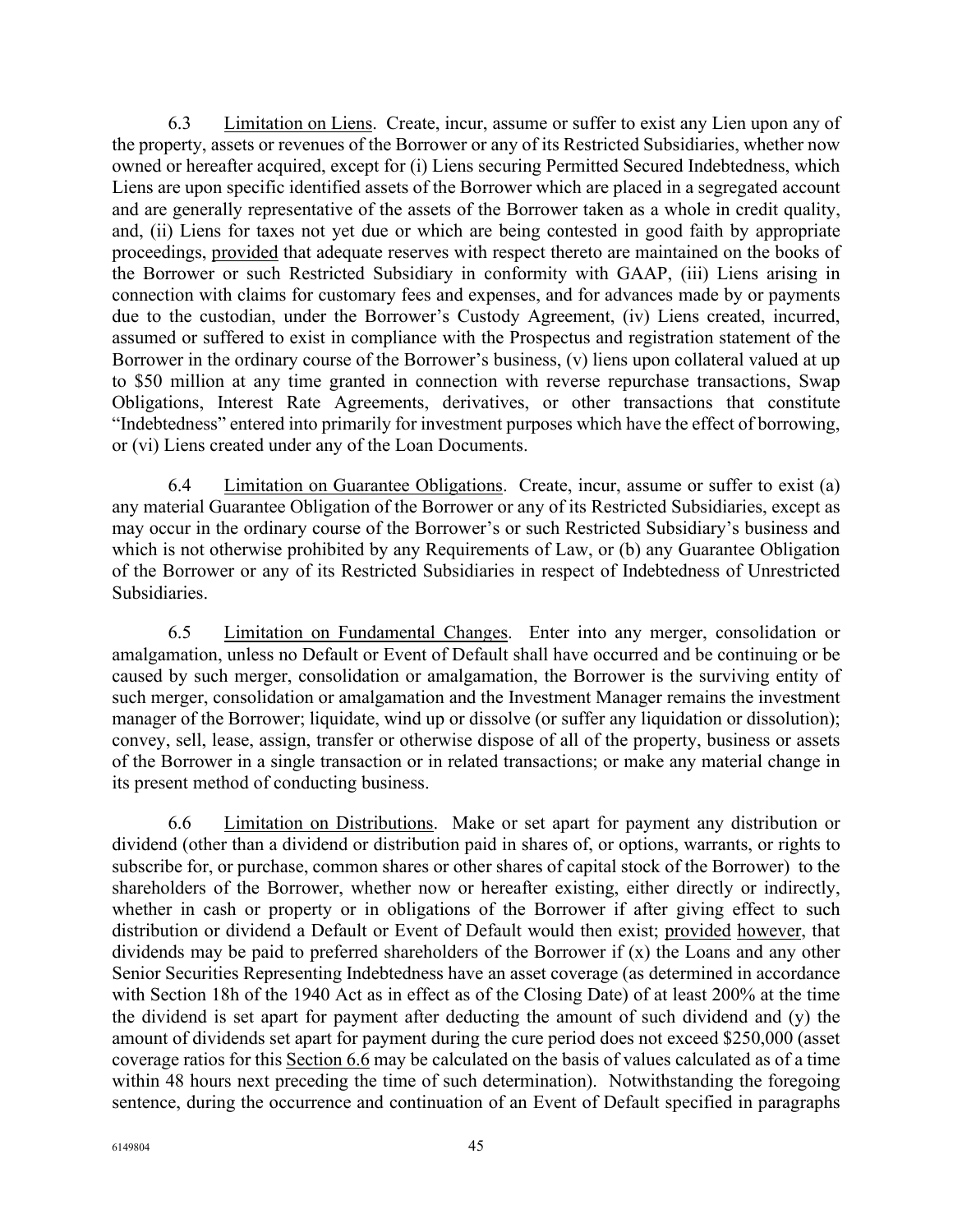(a) or (e) of Section 7, including without limitation arising due to any failure to make a mandatory prepayment due pursuant to the provisions of Section 2.6(b), the Borrower shall not make any distribution or dividend to the shareholders of the Borrower, whether now or hereafter existing, either directly or indirectly, whether in cash or property or in obligations of the Borrower. Notwithstanding the foregoing, nothing herein shall prevent the Borrower from making distributions that are required by any Requirement of Law.

6.7 Limitation on Investments, Loans and Advances; Subsidiaries. (a) Make, or permit any of its Restricted Subsidiaries to make, any advance, loan, extension of credit or capital contribution to, or purchase any stock, bonds, notes, debentures or other securities of or any assets constituting a business unit of or make any other investment (each such advance, loan, extension, contribution, purchase or investment, an "Investment") in, any Person, except those not inconsistent with the Borrower's Investment Policies.

(b) Notwithstanding any other provision hereof to the contrary, make, or permit any of its Restricted Subsidiaries to make, any Investment in any Person (including, without limitation, a single master limited partnership) if the aggregate amount of all Investments in such Person exceeds, at the time of such Investment, fifteen percent (15%) of the Borrower's Total Assets.

6.8 Limitation on Transactions with Affiliates. Enter into, or permit any of its Restricted Subsidiaries to enter into, any transaction, including, without limitation, any purchase, sale, lease or exchange of property or the rendering of any service, with any Affiliate unless such transaction is (a) not otherwise prohibited under this Agreement and not in violation of the 1940 Act, and (b) in the ordinary course of the Borrower's or such Restricted Subsidiary's business.

6.9 Limitation on Negative Pledge Clauses. Enter into, or permit any of its Restricted Subsidiaries to enter into, with any Person any agreement which prohibits or limits the ability of the Borrower or such Restricted Subsidiary to create, incur, assume or suffer to exist any Lien upon any of its property, assets or revenues, whether now owned or hereafter acquired, other than (i) the Loan Documents, (ii) the Note Purchase Agreements, (iii) the provisions of certain series of mandatory redeemable preferred shares issued by the Borrower, (iv) the Institutional Account Agreement for Introduced Accounts, dated as of September 27, 2004 between the Borrower and Bear, Sterns Securities Corp. (the successor of which is an Affiliate of JPMorgan) and any other similar prime brokerage, margin lending or custody agreements entered into in the ordinary course of the Borrower's business, (v) except as may occur in the ordinary course of the Borrower's or such Restricted Subsidiary's business and which is not otherwise prohibited by any Requirements of Law, or (vi) in connection with Indebtedness permitted by the provisos of Section 6.2(d) hereof.

6.10 Limitation on Changes to Investment Policies. Except as may be required by law, make any amendment to the Prospectus or registration statement of the Borrower relating to changes in the Borrower's fundamental Investment Policies without the consent of the Required Lenders, which consent shall not be unreasonably withheld or delayed.

6.11 Permitted Activities. Permit any of its Restricted Subsidiaries to engage in any business or activity other than holding portfolio investments consistent with the Borrower's Investment Policies.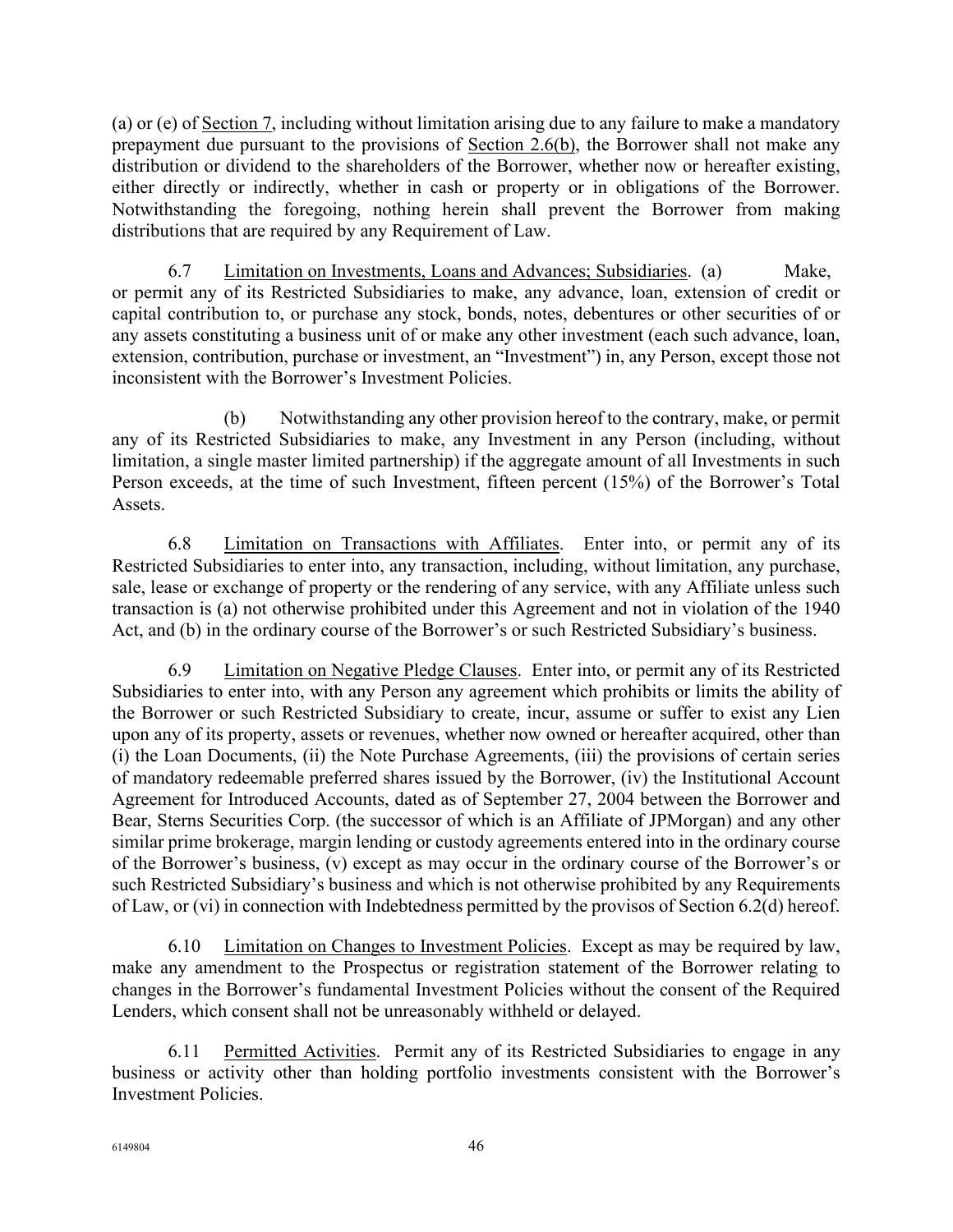6.12 ERISA. Establish, maintain or be obligated, or permit any ERISA Affiliate to establish, maintain or be obligated, in respect of a Plan.

6.13 Terrorism Sanctions Regulations. Become, or permit any of its Subsidiaries to become, a Sanctioned Person, including a Person described or designated in the Specially Designated Nationals and Blocked Persons List of the Office of Foreign Assets Control or in Section 1 of the Anti-Terrorism Order, or engage, or permit any of its Subsidiaries to engage, in any dealings or transactions with any such Sanctioned Person, including a Person described or designated in the Specially Designated Nationals and Blocked Persons List of the Office of Foreign Assets Control or in Section 1 of the Anti-Terrorism Order, or use the proceeds of any Loan or other transaction contemplated by this Agreement in violation of Anti-Corruption Laws or applicable Sanctions.

6.14 Asset Coverage Ratio Calculation. Change the frequency with which it calculates or publishes its Asset Coverage Ratio, except if it is to increase the frequency.

## SECTION 7. EVENTS OF DEFAULT

If any of the following events shall occur and be continuing (each an "Event of Default":

(a) The Borrower shall fail to pay any principal of any Loan when due in accordance with the terms thereof or hereof, including, without limitation, any failure to make a mandatory prepayment due pursuant to the provisions of Section 2.6(b); or the Borrower shall fail to pay any interest on any Loan, or any other amount payable hereunder, within five (5) days after any such interest or other amount becomes due in accordance with the terms thereof or hereof; or

(b) Any representation or warranty made or deemed made by the Borrower herein or in any other Loan Document or which is contained in any certificate, document or financial or other statement furnished by it at any time under or in connection with this Agreement or any such other Loan Document shall prove to have been incorrect in any material respect on or as of the date made or deemed made; or

(c) The Borrower shall default in the observance or performance of any other agreement contained in this Agreement or any other Loan Document (other than as provided in paragraphs (a) and (b) of this Section), and such default shall continue unremedied for a period of 30 days or, solely in the case of such default arising under Sections 5.4, 5.7, 5.8, 6.5 or 6.7 hereof, five (5) Business Days, provided for such defaults arising under Sections 6.11, 6.12 and 6.13 hereof, there shall be no period of remedy; or

(d) The Borrower or any of its Restricted Subsidiaries shall (i) default in any payment of principal of or interest on any Indebtedness (other than the Loans), Swap Obligation or in the payment of any Guarantee Obligation, beyond the grace period (not to exceed 30 days), if any, provided in the instrument or agreement under which such Indebtedness, Swap Obligation or Guarantee Obligation was created; or (ii) after the satisfaction or expiration of any notice requirement and grace period pertaining thereto, default in the observance or performance of any other agreement or condition relating to any such Indebtedness, Swap Obligation or Guarantee Obligation or contained in any instrument or agreement evidencing, securing or relating thereto,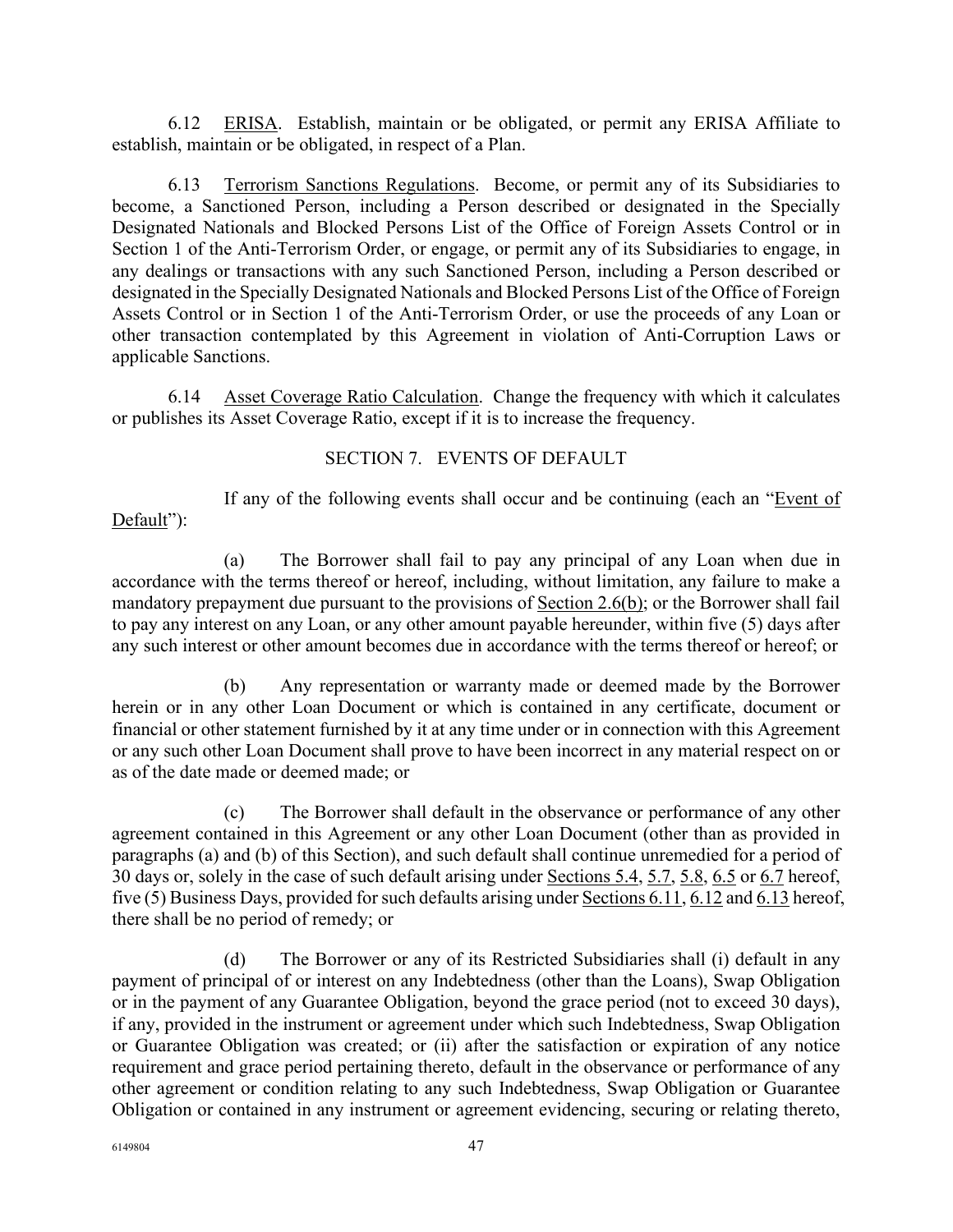or any other event shall occur or condition exist, the effect of which default or other event or condition is to cause, or to permit the holder or holders of such Indebtedness or beneficiary or beneficiaries of such Guarantee Obligation or Swap Obligation (or a Trust or agent on behalf of such holder or holders or beneficiary or beneficiaries) to cause such Indebtedness or Swap Obligation to become due prior to its stated maturity or such Guarantee Obligation to become payable; provided that no Event of Default shall occur under this Section 7(d) if the aggregate liability in respect of such Indebtedness, Swap Obligation or Guaranty Obligation is less than \$5,000,000; or

(e) (i) The Borrower or any of its Restricted Subsidiaries shall commence any case, proceeding or other action with respect to itself (A) under any then Applicable Law of any jurisdiction, domestic or foreign, relating to bankruptcy, insolvency, reorganization or relief of debtors, seeking to have an order for relief entered with respect to it, or seeking to adjudicate it a bankrupt or insolvent, or seeking reorganization, arrangement, adjustment, winding-up, liquidation, dissolution, composition or other relief with respect to it or its debts, or (B) seeking appointment of a receiver, trustee, custodian, conservator or other similar official for it or for all or any substantial part of its assets, or the Borrower or any of its Restricted Subsidiaries shall make a general assignment for the benefit of its creditors; or (ii) there shall be commenced against the Borrower or any of its Restricted Subsidiaries any case, proceeding or other action of a nature referred to in clause (i) above which (A) results in the entry of an order for relief or any such adjudication or appointment or (B) remains unvacated, undischarged, unstayed or unbonded pending appeal within 60 days from the entry thereof; or (iii) there shall be commenced against the Borrower or any of its Restricted Subsidiaries any case, proceeding or other action seeking issuance of a warrant of attachment, execution, distraint or similar process against all or any substantial part of its assets which results in the entry of an order for any such relief which shall not have been vacated, discharged, or stayed or bonded pending appeal within 60 days from the entry thereof; or (iv) the Borrower or any of its Restricted Subsidiaries shall take any action in furtherance of, or indicating its consent to, approval of, or acquiescence in, any of the acts set forth in clause (i), (ii), or (iii) above; or (v) the Borrower or any of its Restricted Subsidiaries shall generally not, or shall be unable to, or shall admit in writing its inability to, pay its debts as they become due; or

(f) Either the Borrower or any Commonly Controlled Entity of the Borrower incurs any liability to any Plan which would reasonably be expected to have a Material Adverse Effect on the Borrower; or

(g) One or more final judgments or decrees shall be entered against the Borrower of any of its Restricted Subsidiaries involving in the aggregate a liability (not fully covered by insurance or otherwise paid or discharged) equal to or exceeding \$5,000,000, which judgment(s) remain unsatisfied for at least 60 days; or

(h) Either the Investment Manager or an Affiliate thereof shall no longer act as investment manager for the Borrower; or

(i) The Borrower shall cease to be registered under the 1940 Act (or proceedings for such purpose shall have been instituted); or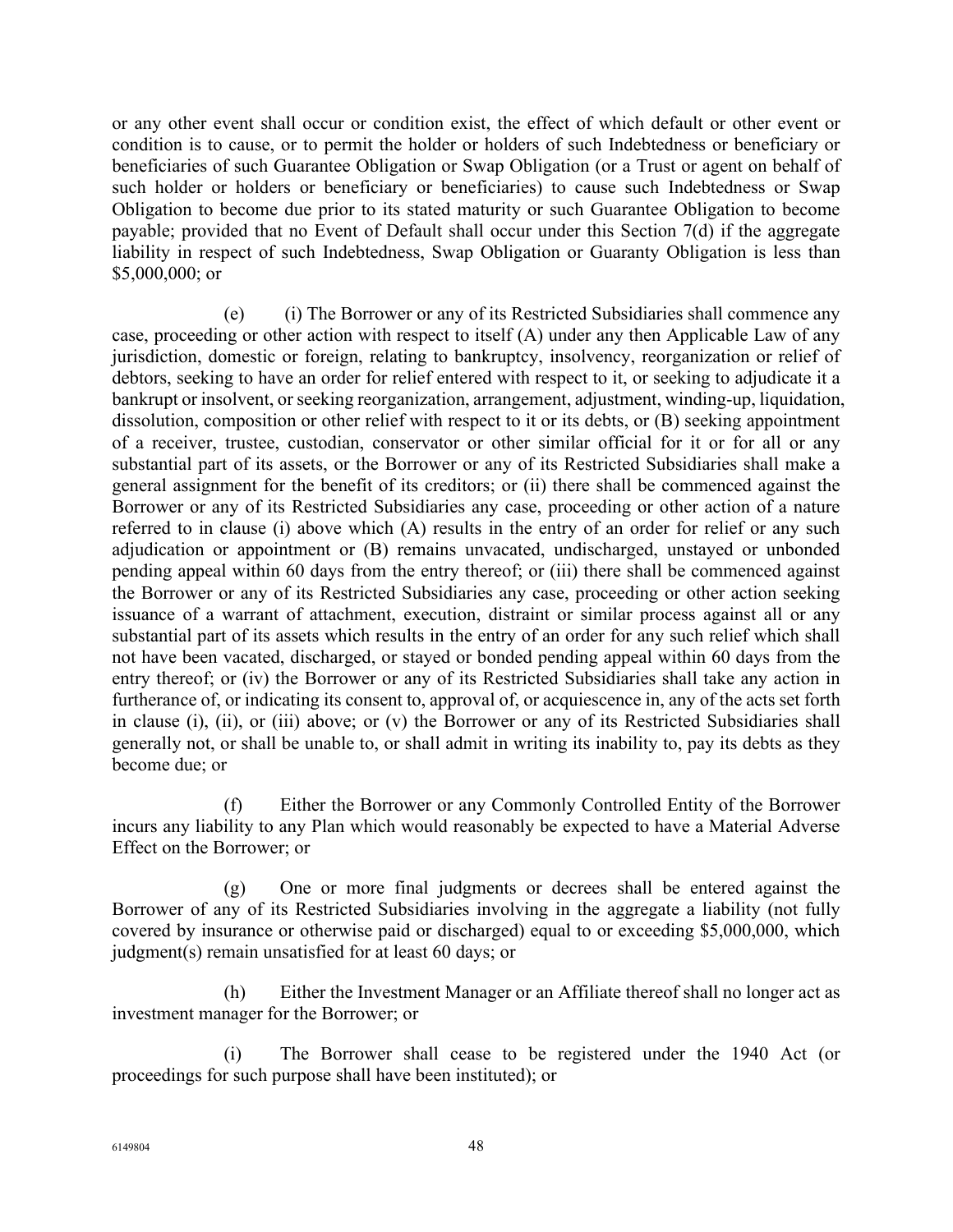(j) The Borrower shall fail to materially comply with its fundamental Investment Policies in a manner which the Required Lenders, in their sole discretion, determine could reasonably be expected to have a Material Adverse Effect; or

- (k) The Borrower shall fail to materially comply with the 1940 Act; or
- (l) The Borrower's Asset Coverage Ratio shall at any time be less than 200%;

then, and in any such event, (A) if such event is an Event of Default specified in paragraph (e) of this Section with respect to the Borrower, automatically the Commitments available to the Borrower shall immediately terminate and the Loans hereunder made to the Borrower (with accrued interest thereon) and all other amounts owing under this Agreement by the Borrower shall immediately become due and payable, and (B) if such event is any other Event of Default with respect to the Borrower, any or all of the following actions may be taken: (i) with the consent of the Required Lenders, the Administrative Agent may, or upon the request of the Required Lenders, the Administrative Agent shall, by notice to the Borrower declare the Commitments available to the Borrower to be terminated forthwith, whereupon such Commitments shall immediately terminate; and (ii) with the consent of the Required Lenders, the Administrative Agent may, or upon the request of the Required Lenders, the Administrative Agent shall, by notice to the Borrower, declare the Loans hereunder (with accrued interest thereon) and all other amounts owing under this Agreement by the Borrower to be due and payable forthwith, whereupon the same shall immediately become due and payable. Except as expressly provided above in this Section, presentment, demand, protest and all other notices of any kind are hereby expressly waived.

# SECTION 8. THE ADMINISTRATIVE AGENT

8.1 Appointment. Each Lender hereby irrevocably designates and appoints the Administrative Agent as the agent of such Lender under this Agreement and the other Loan Documents, and each such Lender irrevocably authorizes the Administrative Agent, in such capacity, to take such action on its behalf under the provisions of this Agreement and the other Loan Documents and to exercise such powers and perform such duties as are expressly delegated to the Administrative Agent by the terms of this Agreement and the other Loan Documents, together with such other powers as are reasonably incidental thereto. Notwithstanding any provision to the contrary elsewhere in this Agreement, the Administrative Agent shall not have any duties or responsibilities, except those expressly set forth herein, or any fiduciary relationship with any Lender, and no implied covenants, functions, responsibilities, duties, obligations or liabilities shall be read into this Agreement or any other Loan Document or otherwise exist against the Administrative Agent.

8.2 Delegation of Duties. The Administrative Agent may execute any of its duties under this Agreement and the other Loan Documents by or through agents or attorneys-in-fact and shall be entitled to advice of counsel concerning all matters pertaining to such duties. The Administrative Agent shall not be responsible for the negligence, willful misfeasance, bad faith or misconduct of any agents or attorneys in-fact selected by it with reasonable care.

8.3 Exculpatory Provisions. (a) Neither the Administrative Agent nor any of its officers, directors, employees, agents, attorneys-in-fact or Affiliates shall be (i) liable for any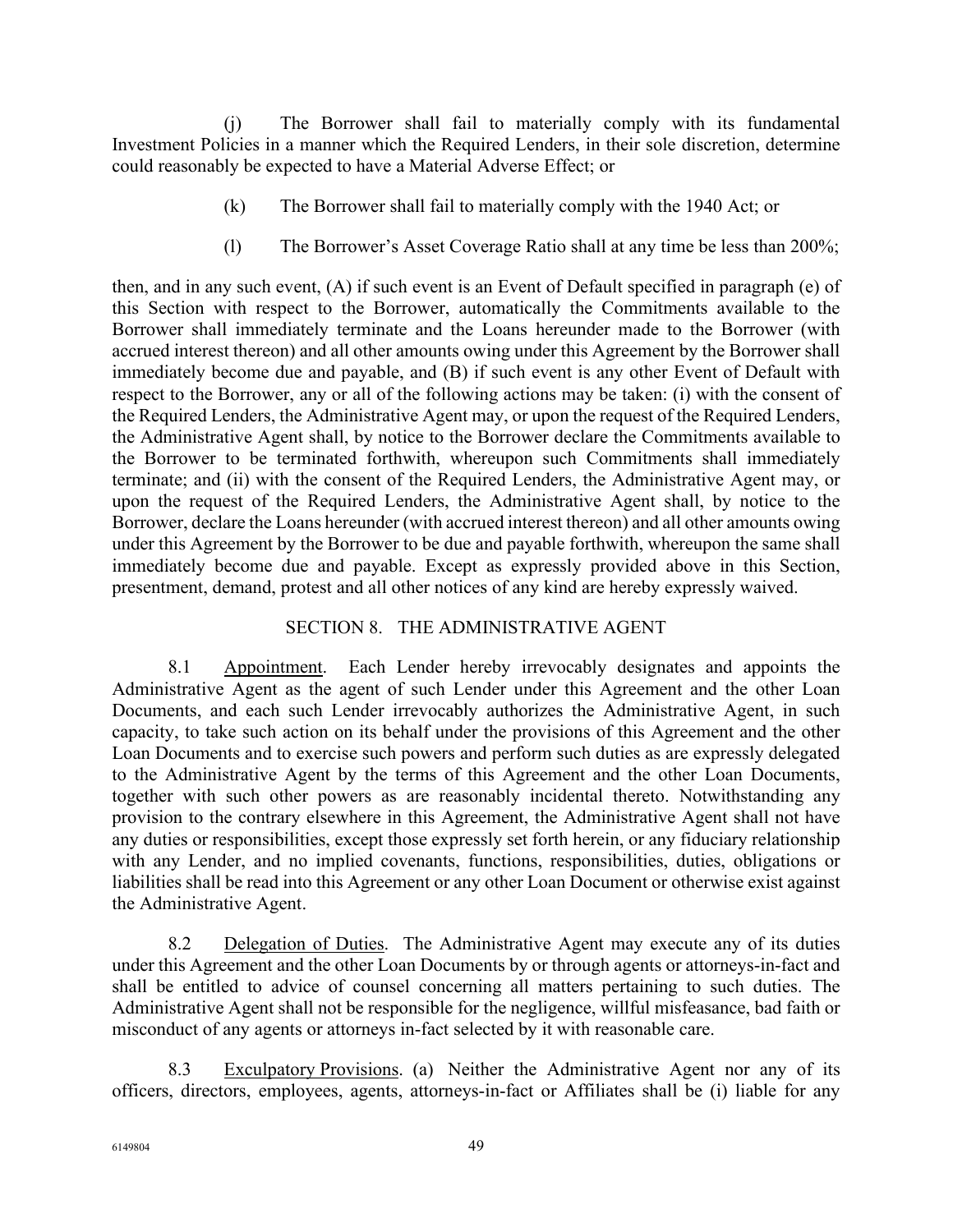action lawfully taken or omitted to be taken by it or such Person under or in connection with this Agreement or any other Loan Document (except for its or such Person's own gross negligence or willful misconduct) or (ii) responsible in any manner to any of the Lenders for any recitals, statements, representations or warranties made by the Borrower or any officer thereof contained in this Agreement or any other Loan Document or in any certificate, report, statement or other document referred to or provided for in, or received by the Administrative Agent under or in connection with, this Agreement or any other Loan Document or for the value, validity, effectiveness, genuineness, enforceability or sufficiency of this Agreement or any other Loan Document (including, for the avoidance of doubt, in connection with the Administrative Agent's reliance on any Electronic Signature transmitted by telecopy, emailed pdf. or any other electronic means that reproduces an image of an actual executed signature page) or for any failure of the Borrower to perform its obligations hereunder or thereunder. The Administrative Agent shall not be under any obligation to any Lender to ascertain or to inquire as to the observance or performance of any of the agreements contained in, or conditions of, this Agreement or any other Loan Document, or to inspect the properties, books or records of the Borrower.

(b) The Borrower agrees that the Administrative Agent may, but shall not be obligated to, make any Communications (as defined below) available to the Lenders by posting the Communications on IntraLinks™, DebtDomain, SyndTrak, ClearPar or any other electronic platform chosen by the Administrative Agent to be its electronic transmission system (the "Approved Electronic Platform").

(c) Although the Approved Electronic Platform and its primary web portal are secured with generally-applicable security procedures and policies implemented or modified by the Administrative Agent from time to time (including, a user ID/password authorization system) and the Approved Electronic Platform is secured through a per-deal authorization method whereby each user may access the Approved Electronic Platform only on a deal-by-deal basis, each of the Lenders and the Borrower acknowledges and agrees that the distribution of material through an electronic medium is not necessarily secure, that the Administrative Agent is not responsible for approving or vetting the representatives or contacts of any Lender that are added to the Approved Electronic Platform, and that there may be confidentiality and other risks associated with such distribution. Each of the Lenders and the Borrower hereby approves distribution of the Communications through the Approved Electronic Platform and understands and assumes the risks of such distribution.

(d) THE APPROVED ELECTRONIC PLATFORM AND THE COMMUNICATIONS ARE PROVIDED "AS IS" AND "AS AVAILABLE". THE APPLICABLE PARTIES (AS DEFINED BELOW) DO NOT WARRANT THE ACCURACY OR COMPLETENESS OF THE COMMUNICATIONS, OR THE ADEQUACY OF THE APPROVED ELECTRONIC PLATFORM AND EXPRESSLY DISCLAIM LIABILITY FOR ERRORS OR OMISSIONS IN THE APPROVED ELECTRONIC PLATFORM AND THE COMMUNICATIONS. NO WARRANTY OF ANY KIND, EXPRESS, IMPLIED OR STATUTORY, INCLUDING ANY WARRANTY OF MERCHANTABILITY, FITNESS FOR A PARTICULAR PURPOSE, NON-INFRINGEMENT OF THIRD PARTY RIGHTS OR FREEDOM FROM VIRUSES OR OTHER CODE DEFECTS, IS MADE BY THE APPLICABLE PARTIES IN CONNECTION WITH THE COMMUNICATIONS OR THE APPROVED ELECTRONIC PLATFORM. IN NO EVENT SHALL THE ADMINISTRATIVE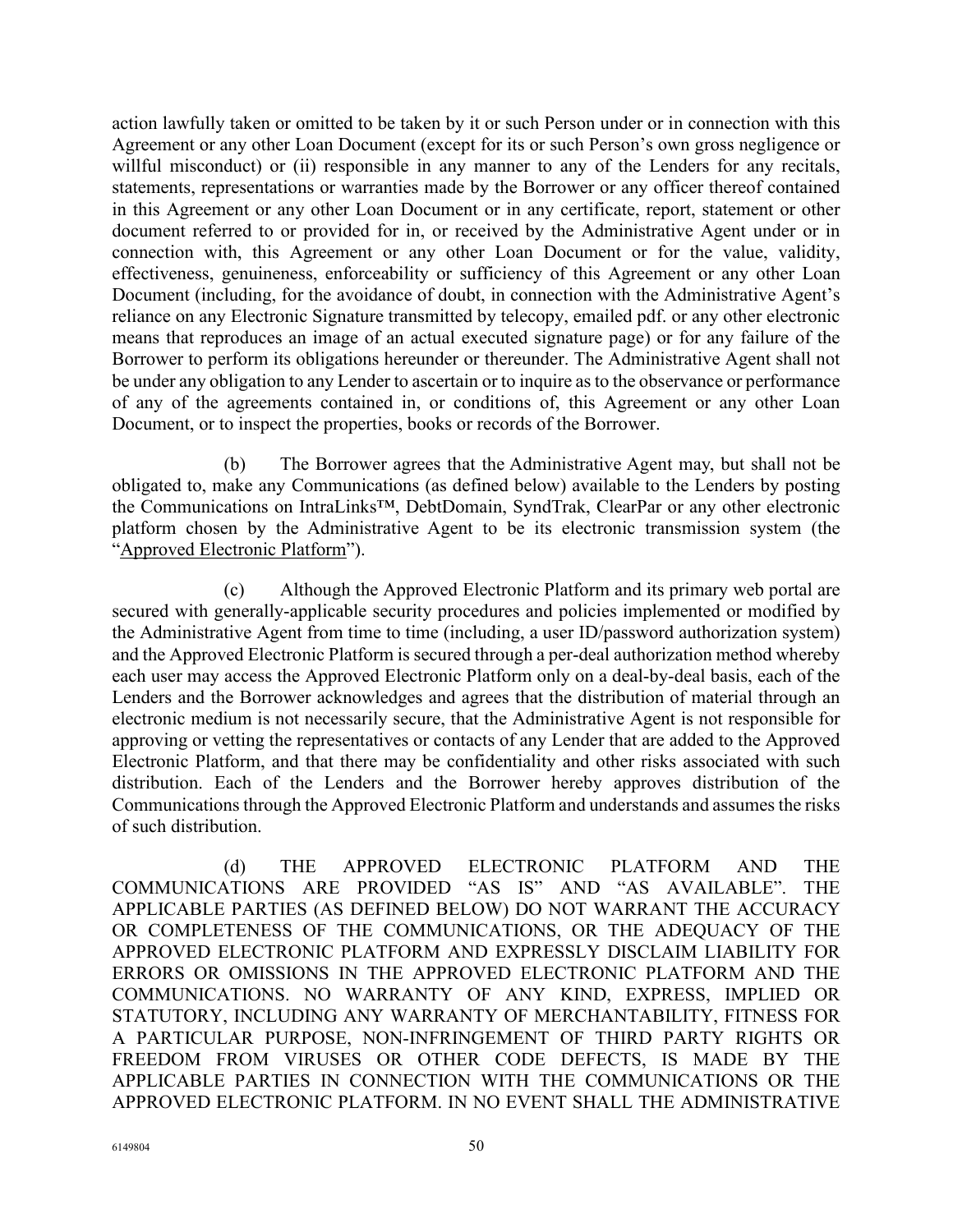AGENT OR ANY OF ITS RESPECTIVE RELATED PERSONS (COLLECTIVELY, "APPLICABLE PARTIES") HAVE ANY LIABILITY TO THE BORROWER, ANY LENDER OR ANY OTHER PERSON OR ENTITY FOR DAMAGES OF ANY KIND, INCLUDING DIRECT OR INDIRECT, SPECIAL, EXEMPLARY, INCIDENTAL OR CONSEQUENTIAL DAMAGES, LOSSES OR EXPENSES (WHETHER IN TORT, CONTRACT OR OTHERWISE) ARISING OUT OF THE BORROWER'S, ANY LENDER'S OR THE ADMINISTRATIVE AGENT'S TRANSMISSION OF COMMUNICATIONS THROUGH THE INTERNET OR THE APPROVED ELECTRONIC PLATFORM.

(e) "Communications" means, collectively, any notice, demand, communication, information, document or other material provided by or on behalf of the Borrower pursuant to any Loan Document or the transactions contemplated therein which is distributed by the Administrative Agent or any Lender by means of electronic communications pursuant to this Section, including through an Approved Electronic Platform.

(f) Each Lender agrees that notice to it (as provided in the next sentence) specifying that Communications have been posted to the Approved Electronic Platform shall constitute effective delivery of the Communications to such Lender for purposes of the Loan Documents. Each Lender agrees (i) to notify the Administrative Agent in writing (which could be in the form of electronic communication) from time to time of such Lender's email address to which the foregoing notice may be sent by electronic transmission and (ii) that the foregoing notice may be sent to such email address.

(g) Each of the Lenders and the Borrower agrees that the Administrative Agent may, but (except as may be required by applicable law) shall not be obligated to, store the Communications on the Approved Electronic Platform in accordance with the Administrative Agent's generally applicable document retention procedures and policies.

Nothing herein shall prejudice the right of the Administrative Agent or any Lender to give any notice or other communication pursuant to any Loan Document in any other manner specified in such Loan Document.

8.4 Reliance by Administrative Agent. The Administrative Agent shall be entitled to rely, and shall be fully protected in relying, upon any Note, writing, resolution, notice, consent, certificate, affidavit, letter, telecopy, telex or teletype message, statement, order or other document or conversation reasonably believed by it to be genuine and correct and to have been signed, sent or made by the proper Person or Persons and upon advice and statements of legal counsel (including, without limitation, counsel to the Borrower), independent accountants and other experts selected by the Administrative Agent. The Administrative Agent may deem and treat the payee of any Note as the owner thereof for all purposes unless a written notice of assignment, negotiation or transfer thereof shall have been filed with the Administrative Agent. The Administrative Agent shall be fully justified in failing or refusing to take any action under this Agreement or any other Loan Document unless it shall first receive such advice or concurrence of the Required Lenders as it deems appropriate or it shall first be indemnified to its satisfaction by the Lenders against any and all liability and expense which may be incurred by it by reason of taking or continuing to take any such action. The Administrative Agent shall in all cases be fully protected in acting, or in refraining from acting, under this Agreement and the other Loan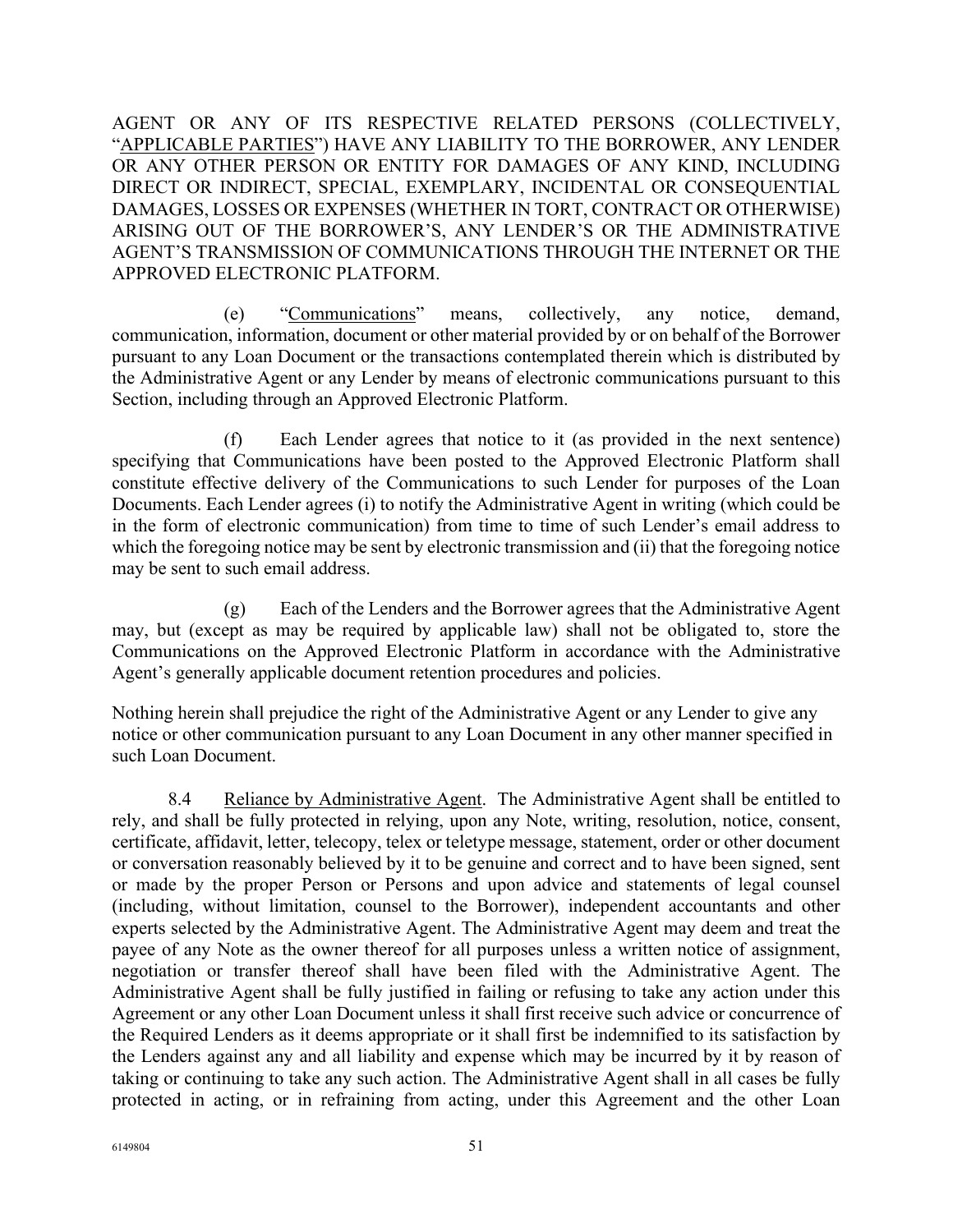Documents in accordance with a request of the Required Lenders or all of the Lenders, as applicable, and such request and any action taken or failure to act pursuant thereto shall be binding upon all the Lenders and all future holders of the Loans.

8.5 Notice of Default. The Administrative Agent shall not be deemed to have knowledge or notice of the occurrence of any Default or Event of Default hereunder unless the Administrative Agent has received notice from a Lender or the Borrower referring to this Agreement, describing such Default or Event of Default and stating that such notice is a "notice of default". In the event that the Administrative Agent receives such a notice, the Administrative Agent shall give notice thereof to the Lenders. The Administrative Agent shall take such action with respect to such Default or Event of Default as shall be reasonably directed by the Required Lenders or all of the Lenders, as applicable; provided that unless and until the Administrative Agent shall have received such directions, the Administrative Agent may (but shall not be obligated to) take such action, or refrain from taking such action, with respect to such Default or Event of Default as it shall deem advisable in the best interests of the Lenders.

8.6 Acknowledgments of Lenders. (a) Each Lender expressly acknowledges that neither the Administrative Agent nor any of its officers, directors, employees, agents, attorneysin-fact or Affiliates has made any representations or warranties to it and that no act by the Administrative Agent hereinafter taken, including any review of the affairs of the Borrower, shall be deemed to constitute any representation or warranty by the Administrative Agent to any Lender. Each Lender represents and warrants that (i) the Loan Documents set forth the terms of a commercial lending facility, (ii) it is engaged in making, acquiring or holding commercial loans in the ordinary course of business, and not for the purpose of purchasing, acquiring or holding any other type of financial instrument (and each Lender agrees not to assert a claim in contravention of the foregoing), (iii) it has, independently and without reliance upon the Administrative Agent, any arranger, any syndication agent, any documentation agent or any other Lender, or any of the Related Persons of any of the foregoing, and based on such documents and information as it has deemed appropriate, made its own credit analysis and decision to enter into this Agreement as a Lender, and to make, acquire or hold Loans hereunder and (iv) it is sophisticated with respect to decisions to make, acquire and/or hold commercial loans and either it, or the Person exercising discretion in making its decision to make, acquire and/or hold such commercial loans, is experienced in making, acquiring or holding such commercial loans. Each Lender also acknowledges that it will, independently and without reliance upon the Administrative Agent, any arranger any syndication agent, any documentation agent or any other Lender, or any of the Related Persons of any of the foregoing, and based on such documents and information (which may contain material, non-public information within the meaning of the United States securities laws concerning the Borrowers and their Affiliates) as it shall from time to time deem appropriate, continue to make its own decisions in taking or not taking action under or based upon this Agreement, any other Loan Document or any related agreement or any document furnished hereunder or thereunder.

(b) Each Lender, by delivering its signature page to this Agreement on the Closing Date, or delivering its signature page to an Assignment and Acceptance pursuant to Section 9.6(c) or any other Loan Document pursuant to which it shall become a Lender hereunder, shall be deemed to have acknowledged receipt of, and consented to and approved, each Loan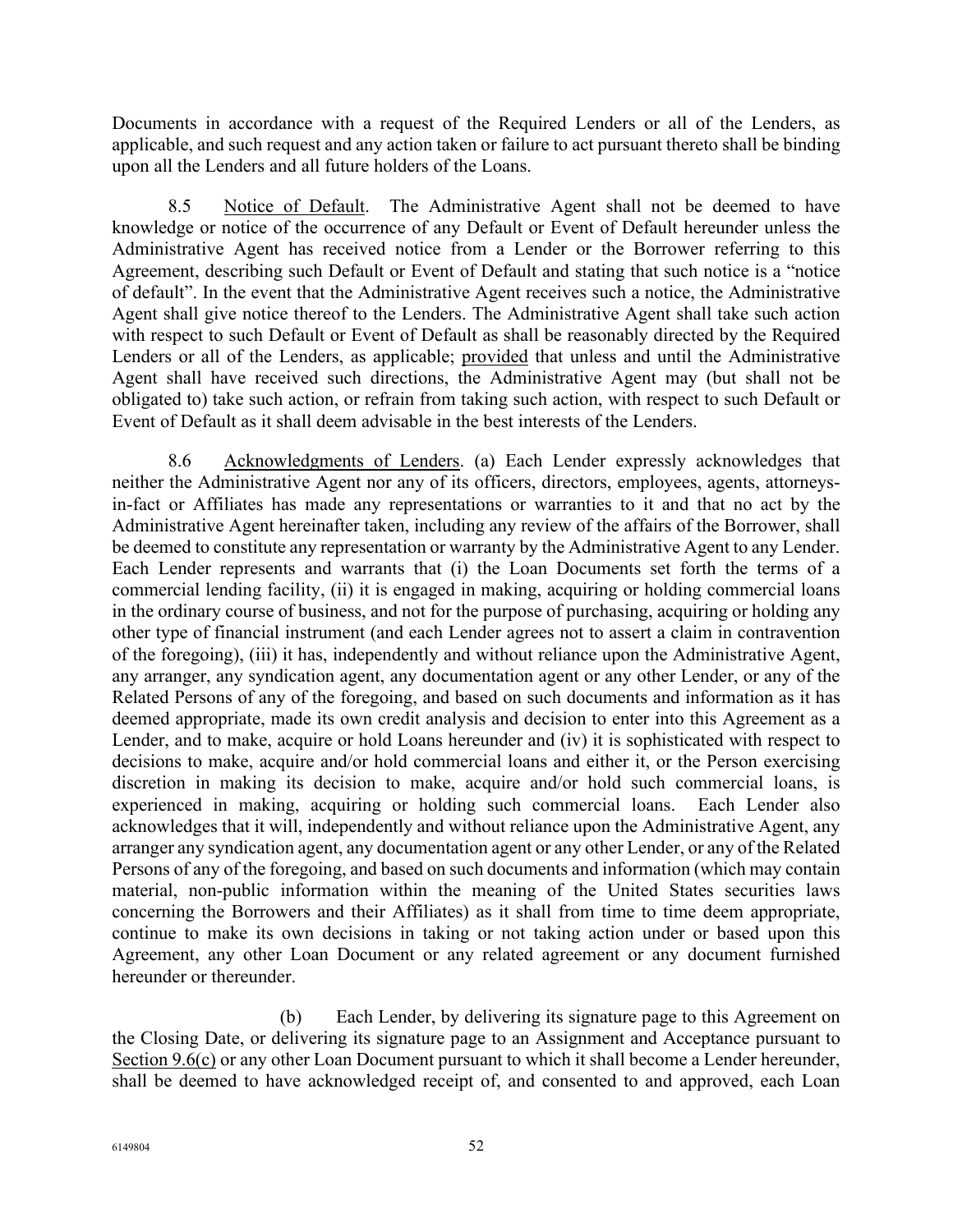Document and each other document required to be delivered to, or be approved by or satisfactory to, the Administrative Agent or the Lenders on the Closing Date.

(c) (i) Each Lender hereby agrees that  $(x)$  if the Administrative Agent notifies such Lender that the Administrative Agent has determined in its sole discretion that any funds received by such Lender from the Administrative Agent or any of its Affiliates (whether as a payment, prepayment or repayment of principal, interest, fees or otherwise; individually and collectively, a "Payment") were erroneously transmitted to such Lender (whether or not known to such Lender), and demands the return of such Payment (or a portion thereof), such Lender shall promptly, but in no event later than one Business Day thereafter, return to the Administrative Agent the amount of any such Payment (or portion thereof) as to which such a demand was made in same day funds, together with interest thereon in respect of each day from and including the date such Payment (or portion thereof) was received by such Lender to the date such amount is repaid to the Administrative Agent at the greatest of the Federal Funds Effective Rate, the Overnight Bank Funding Rate and a rate determined by the Administrative Agent in accordance with banking industry rules on interbank compensation from time to time in effect, and (y) to the extent permitted by applicable law, such Lender shall not assert, and hereby waives, as to the Administrative Agent, any claim, counterclaim, defense or right of set-off or recoupment with respect to any demand, claim or counterclaim by the Administrative Agent for the return of any Payments received, including without limitation any defense based on "discharge for value" or any similar doctrine. A notice of the Administrative Agent to any Lender under this Section 8.6(c) shall be conclusive, absent manifest error.

(ii) Each Lender hereby further agrees that if it receives a Payment from the Administrative Agent or any of its Affiliates (x) that is in a different amount than, or on a different date from, that specified in a notice of payment sent by the Administrative Agent (or any of its Affiliates) with respect to such Payment (a "Payment Notice") or (y) that was not preceded or accompanied by a Payment Notice, it shall be on notice, in each such case, that an error has been made with respect to such Payment. Each Lender agrees that, in each such case, or if it otherwise becomes aware a Payment (or portion thereof) may have been sent in error, such Lender shall promptly notify the Administrative Agent of such occurrence and, upon demand from the Administrative Agent, it shall promptly, but in no event later than one Business Day thereafter, return to the Administrative Agent the amount of any such Payment (or portion thereof) as to which such a demand was made in same day funds, together with interest thereon in respect of each day from and including the date such Payment (or portion thereof) was received by such Lender to the date such amount is repaid to the Administrative Agent at the greatest of the Federal Funds Effective Rate, the Overnight Bank Funding Rate and a rate determined by the Administrative Agent in accordance with banking industry rules on interbank compensation from time to time in effect.

(iii) Each Borrower hereby agrees that (x) in the event an erroneous Payment (or portion thereof) is not recovered from any Lender that has received such Payment (or portion thereof) for any reason, the Administrative Agent shall be subrogated to all the rights of such Lender with respect to such amount and (y) an erroneous Payment shall not pay, prepay, repay, discharge or otherwise satisfy any Obligations owed by such Borrower.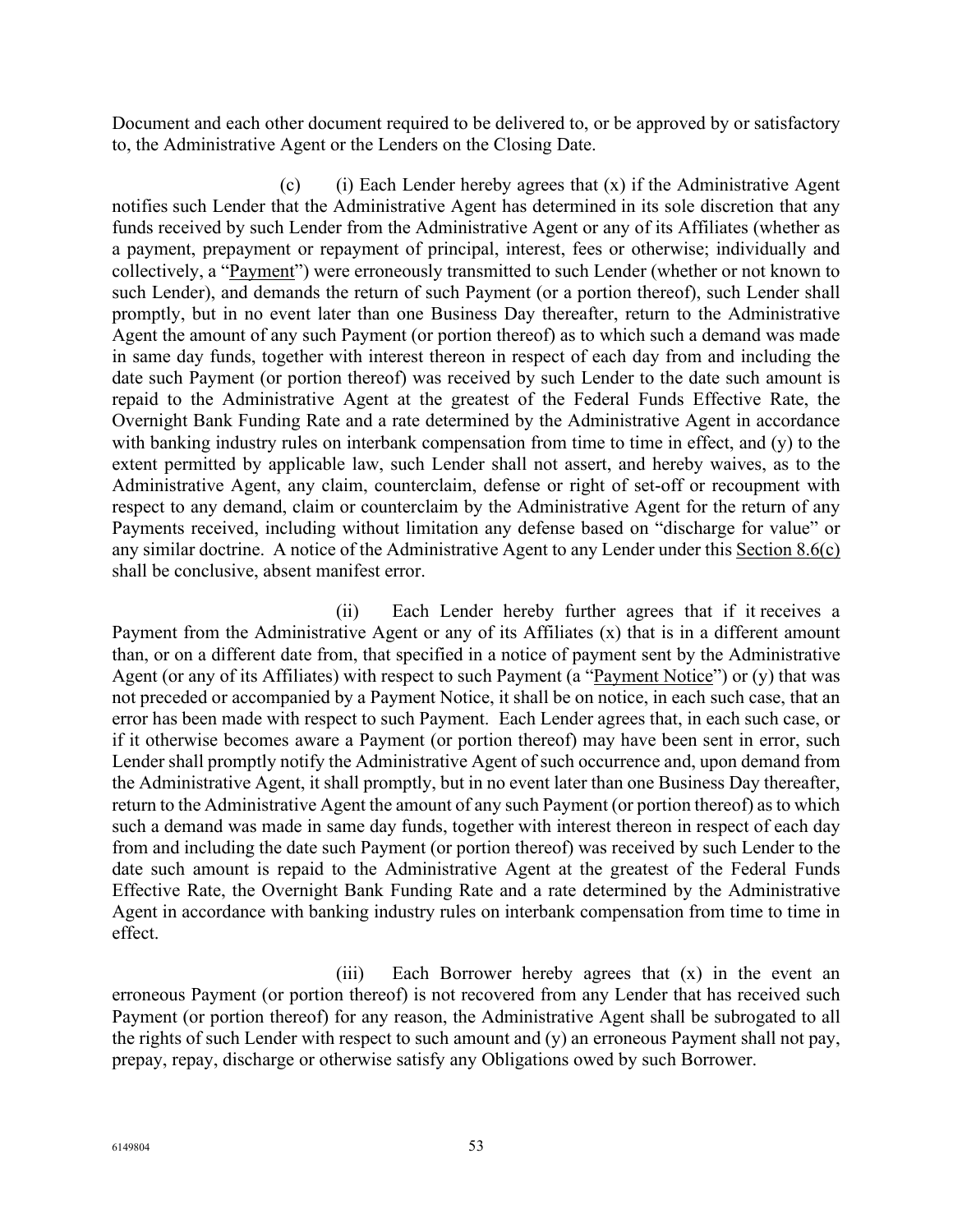(iv) Each party's obligations under this Section 8.6(c) shall survive the resignation or replacement of the Administrative Agent or any transfer of rights or obligations by, or the replacement of, a Lender, the termination of the Commitments or the repayment, satisfaction or discharge of all Obligations under any Loan Document.

8.7 Indemnification. The Lenders agree to indemnify the Administrative Agent in its capacity as such (to the extent not reimbursed by the Borrower and without limiting the obligation of the Borrower to do so), ratably according to their respective Commitment Percentages in effect on the date on which indemnification is sought (or, if indemnification is sought after the date upon which the Commitments shall have terminated and the Loans shall have been paid in full, ratably in accordance with their Commitment Percentages immediately prior to such date), from and against any and all liabilities, obligations, losses, damages, penalties, actions, judgments, suits, costs, expenses or disbursements of any kind whatsoever which may at any time (including, without limitation, at any time following the payment of the Loans) be imposed on, incurred by or asserted against the Administrative Agent in any way relating to or arising out of the Commitments, this Agreement, any of the other Loan Documents or any documents contemplated by or referred to herein or therein or the transactions contemplated hereby or thereby or any action taken or omitted by the Administrative Agent under or in connection with any of the foregoing; provided that no Lender shall be liable for the payment of any portion of such liabilities, obligations, losses, damages, penalties, actions, judgments, suits, costs, expenses or disbursements resulting solely from the Administrative Agent's gross negligence or willful misconduct. The agreements in this Section shall survive termination of this Agreement and the repayment of the Loans and all other amounts payable hereunder.

8.8 Administrative Agent in Its Individual Capacity. The Administrative Agent and its Affiliates may make loans to, accept deposits from and generally engage in any kind of business with the Borrower as though the Administrative Agent were not the Administrative Agent hereunder and under the other Loan Documents. With respect to the Loans made by it, the Administrative Agent shall have the same rights and powers under this Agreement and the other Loan Documents as any Lender and may exercise the same as though it were not the Administrative Agent, and the terms "Lender" and "Lenders" shall include the Administrative Agent in its individual capacity.

8.9 Successor Administrative Agent. The Administrative Agent may resign as Administrative Agent upon ten (10) Business Days' notice to the Lenders and the Borrower; provided that absent the existence and continuation of an Event of Default hereunder, such resignation shall not become effective without the prior written consent of the Borrower, which shall not be unreasonably denied. If the Administrative Agent shall resign as Administrative Agent under this Agreement and the other Loan Documents, then the Required Lenders shall appoint from among the Lenders a successor agent for the Lenders whereupon such successor agent shall succeed to the rights, powers and duties of the Administrative Agent, and the term "Administrative Agent" shall mean such successor agent effective upon such appointment and approval, and the former Administrative Agent's rights, powers and duties as Administrative Agent shall be terminated, without any other or further act or deed on the part of such former Administrative Agent or any of the parties to this Agreement or any holders of the Loans. After any retiring Administrative Agent's resignation as Administrative Agent, the provisions of this Section 8 shall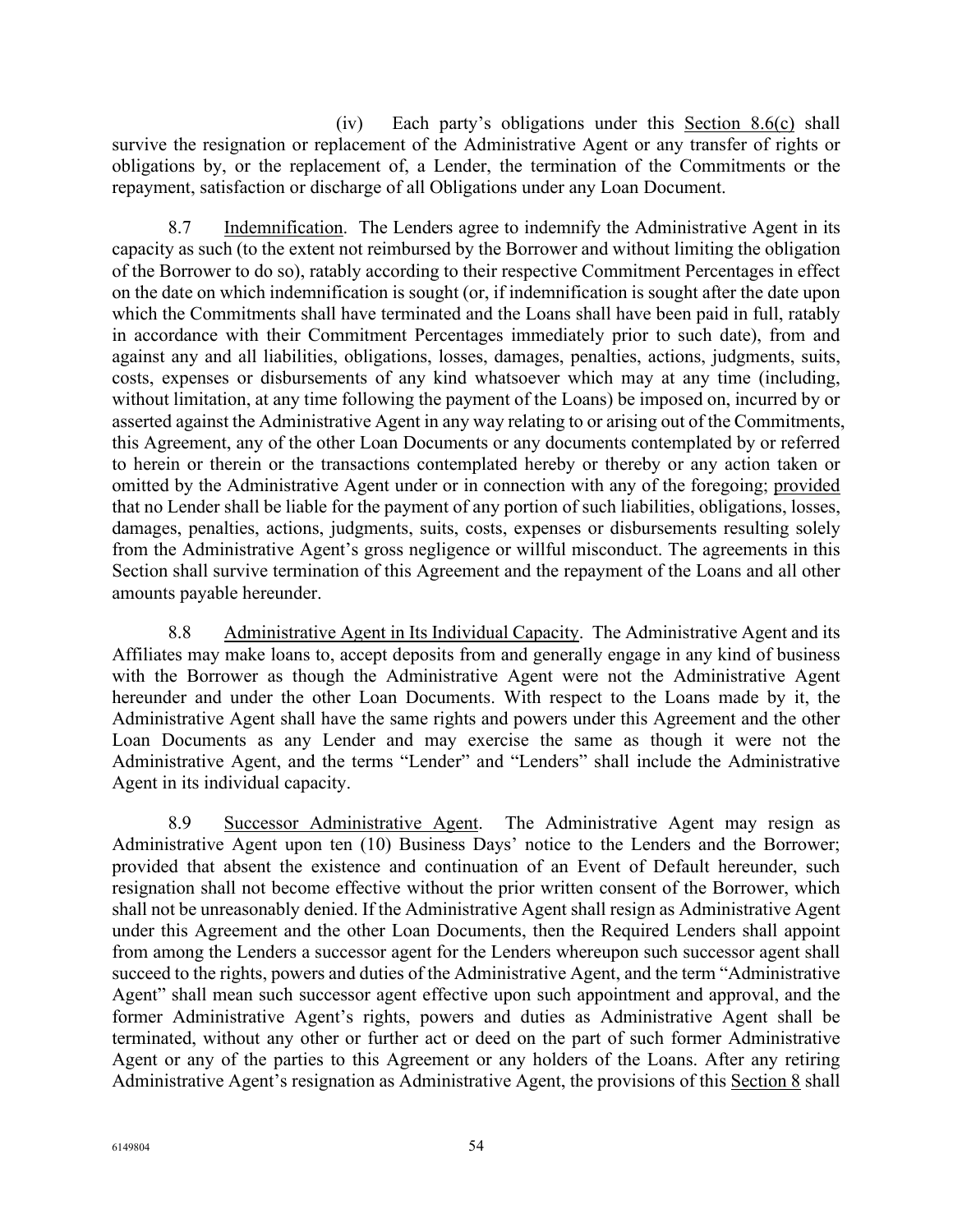inure to its benefit as to any actions taken or omitted to be taken by it while it was Administrative Agent under this Agreement and the other Loan Documents.

### SECTION 9. MISCELLANEOUS

9.1 Amendments and Waivers. (a) Subject to Sections 2.14(b), (c) and (d) and Section 9.1(b) below, neither this Agreement nor any other Loan Document, nor any terms hereof or thereof, may be amended, supplemented or modified except in accordance with the provisions of this Section. The Required Lenders may, or, with the written consent of the Required Lenders, the Administrative Agent may, from time to time, (a) enter into with the Borrower written amendments, supplements or modifications hereto and to the other Loan Documents for the purpose of adding any provisions to this Agreement or the other Loan Documents or changing in any manner the rights of the Lenders or of the Borrower hereunder or thereunder or (b) waive, on such terms and conditions as the Required Lenders or the Administrative Agent, as the case may be, may specify in such instrument, any of the requirements of this Agreement or the other Loan Documents or any Default or Event of Default and its consequences; provided, however, that no such waiver and no such amendment, supplement or modification shall (i) reduce the amount or extend the scheduled date of maturity of any Loan or of any installment thereof, or reduce the stated rate of any interest or fee payable hereunder or extend the scheduled date of any payment thereof or increase the amount or extend the expiration date of any Lender's Commitment, in each case without the consent of each Lender affected thereby, or (ii) amend, modify or waive any provision of this Section 9.1 or reduce the percentage specified in, or amend, the definition of Required Lenders, or consent to the assignment or transfer by the Borrower of any of its rights and obligations under this Agreement and the other Loan Documents, in each case without the written consent of all the Lenders, or (iii) amend, waive or modify the first two sentences of Section 2.9(a), in each case without the written consent of all the Lenders, or (iv) amend, waive or modify Section 2.6(b) without the written consent of all the Lenders, or (v) amend, waive or modify Section 6.1 without the written consent of all the Lenders, or (vi) amend, modify or waive any provision of Section 8 without the written consent of the then Administrative Agent. Any such waiver and any such amendment, supplement or modification shall be effective in the specific instance and for the specific purpose for which given. This Section 9.1 is subject to the proviso that a Defaulting Lender's vote shall not be included except that (i) such Defaulting Lender's Commitment may not be increased or extended without its consent and (ii) the principal amount of, or interest or fees payable on, Loans may not be reduced or excused or the scheduled date of payment may not be postponed as to such Defaulting Lender without such Defaulting Lender's consent.

(b) If the Administrative Agent and the Borrower acting together identify any ambiguity, omission, mistake, typographical error or other defect in any provision of this Agreement or any other Loan Document, then the Administrative Agent and the Borrower shall be permitted to amend, modify or supplement such provision to cure such ambiguity, omission, mistake, typographical error or other defect, and such amendment shall become effective without any further action or consent of any other party to this Agreement.

9.2 Notices. All notices, requests and demands to or upon the respective parties hereto to be effective shall be in writing (which writing may be in the form of a facsimile transmission), and, unless otherwise expressly provided herein, shall be deemed to have been duly given or made when delivered, or five days after being deposited in the mail, postage prepaid, or, in the case of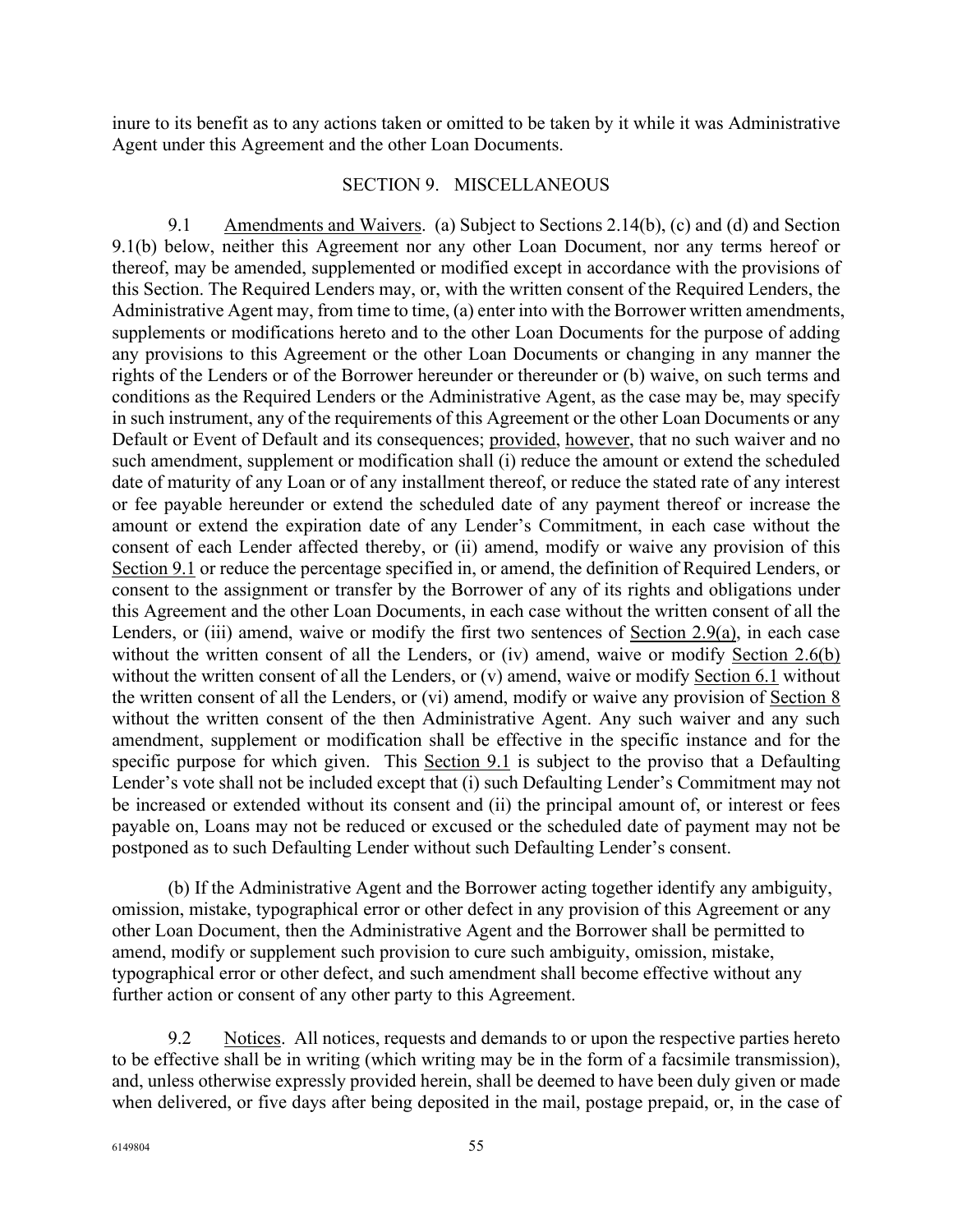facsimile notice, when transmitted, with written confirmation of transmission obtained, addressed as follows in the case of the Borrower and the Administrative Agent, or to such other address as may be hereafter notified by the respective parties hereto:

KA Fund Advisors, LLC 811 Main Street, 14th Floor Houston, TX 77002 Attention: Terry A. Hart Facsimile: 713-655-7359

To the Borrower: To the Administrative Agent:

JPMorgan Chase Bank, N.A. 500 Stanton Christiana Rd. NCC5 / 1st Floor Newark, DE 19713 Attention: Loan & Agency Services Group Tel: 302-634-7061 Fax: 302-634-4733 Email: [jeffrey.lenhard@chase.com](mailto:jeffrey.lenhard@chase.com)

with a copy to:

Pryor Cashman LLP 7 Times Square, Third Floor New York, NY 10036-6569 Facsimile No.: (212) 326-0806 Attention: Lawrence Remmel

provided that any notice, request or demand to or upon the Administrative Agent or the Lenders pursuant to Section 2.2, 2.4, 2.6, 2.9(b), or 2.13(a) shall not be effective until received.

9.3 No Waiver; Cumulative Remedies. No failure to exercise and no delay in exercising, on the part of any party hereto, any right, remedy, power or privilege hereunder or under the other Loan Documents shall operate as a waiver thereof; nor shall any single or partial exercise of any right, remedy, power or privilege hereunder preclude any other or further exercise thereof or the exercise of any other right, remedy, power or privilege. The rights, remedies, powers and privileges herein provided are cumulative and not exclusive of any rights, remedies, powers and privileges provided by law.

9.4 Survival of Representations and Warranties. All representations and warranties made hereunder, in the other Loan Documents and in any document, certificate or statement delivered pursuant hereto or in connection herewith shall survive the execution and delivery of this Agreement and the making of the Loans hereunder.

9.5 Payment of Expenses and Taxes; Indemnification, Etc. (a) The Borrower agrees (i) to reimburse the Administrative Agent for its reasonable out-of-pocket costs and expenses incurred in connection with the development, preparation and execution of, and any amendment, supplement or modification to, this Agreement and the other Loan Documents and any other documents prepared in connection herewith or therewith, and the consummation and administration of the transactions contemplated hereby and thereby, including, without limitation,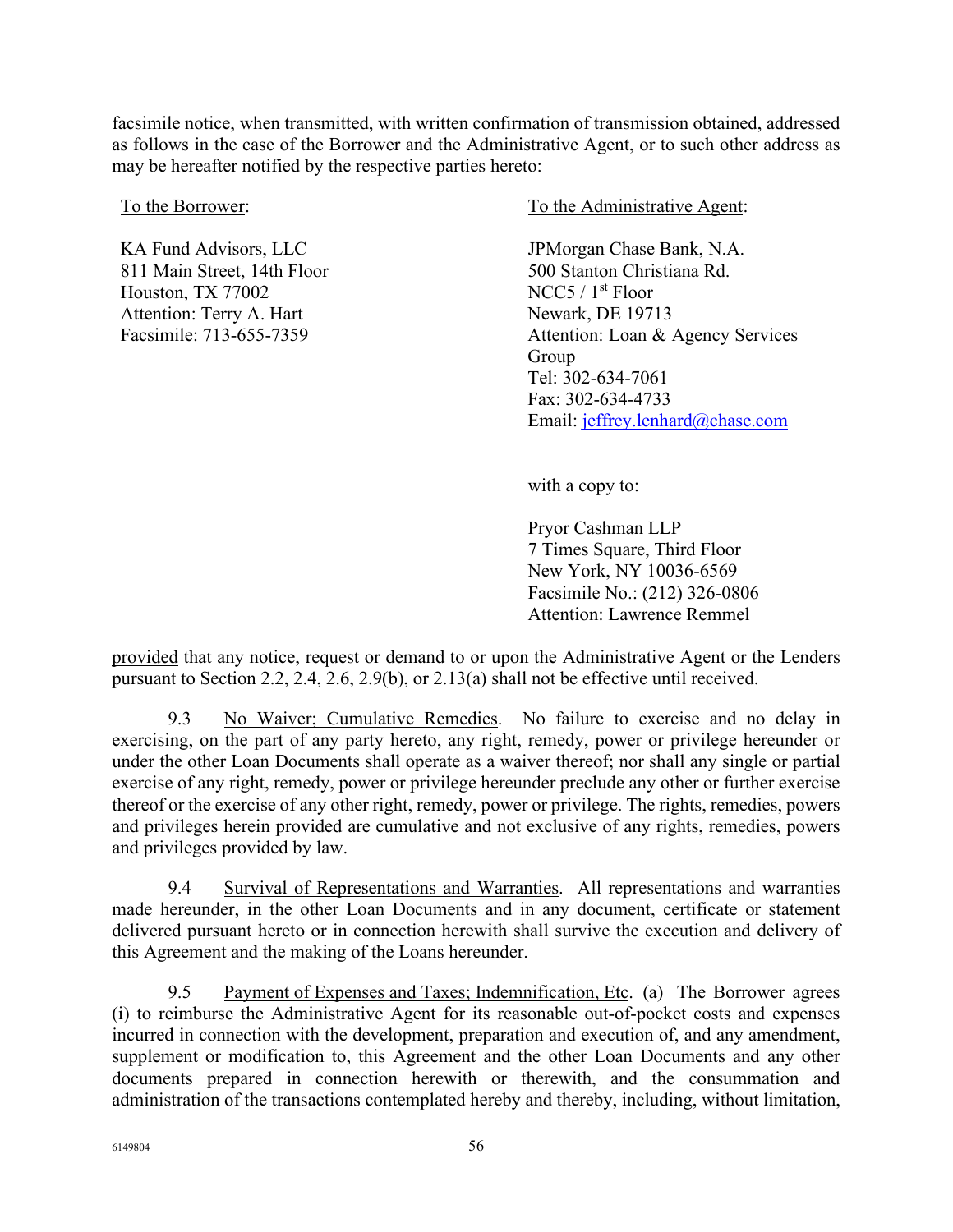the reasonable fees and disbursements of counsel to the Administrative Agent, and (ii) to reimburse each Lender and the Administrative Agent for all its costs and expenses incurred in connection with the enforcement or preservation of any rights under this Agreement with respect to the Borrower, the other Loan Documents and any such other documents, including, without limitation, the reasonable fees and disbursements of counsel to each Lender and of counsel to the Administrative Agent.

(b) Limitation of Liability. To the extent permitted by applicable law, the Borrower shall not assert, and hereby waives, any claim against the Administrative Agent and any Lender, and any Related Party of any of the foregoing Persons (each such Person a "Lender-Related Person") for any Liabilities arising from the use by others of information or other materials obtained through electronic, telecommunications or other information transmission systems (including the internet); provided, further, that the foregoing shall not relieve the Administrative Agent or any Lender from liability resulting from its gross negligence or willful misconduct as determined by a court of competent jurisdiction by final and non-appealable judgment. To the extent permitted by applicable law, no party hereto shall assert, and each such party hereby waives, any Liabilities against any other party hereto, on any theory of liability, for exemplary, special, indirect, consequential or punitive damages (as opposed to direct or actual damages) arising out of, in connection with, or as a result of, this Agreement, any other Loan Document, or any agreement or instrument contemplated hereby or thereby, the transactions contemplated hereby, any Loan or the use of the proceeds thereof; provided that, nothing in this Section 9.5(b) shall relieve the Borrower of any obligation it may have to indemnify an Indemnitee, as provided in Section 9.5(c), against any exemplary, special, indirect, consequential or punitive damages asserted against such Indemnitee by a third party.

(c) Indemnity. The Borrower agrees to indemnify and hold each Lender and the Administrative Agent harmless, from, any and all recording and filing fees and any and all liabilities with respect to, or resulting from any delay in paying, stamp, excise and other taxes, if any, which may be payable or determined to be payable in connection with the execution and delivery of, or consummation or administration of any of the transactions contemplated by, or any amendment, supplement or modification of, or any waiver or consent under or in respect of, this Agreement, the other Loan Documents and any such other documents with respect to the Borrower, and to indemnify and hold each Lender and the Administrative Agent (and their respective affiliates, directors, officers, agents and employees (collectively with the Administrative Agent and the Lenders, the "Indemnified Parties")) harmless from and against any and all other liabilities, obligations, losses, claims, damages, penalties, actions, judgments, suits, reasonable costs, reasonable out-of-pocket expenses or disbursements of any kind or nature whatsoever (including but not limited to reasonable attorney's fees and settlement costs) arising directly or indirectly from or in connection with the execution, delivery, enforcement, performance and administration of this Agreement, the other Loan Documents and any such other documents, from the Borrower's use of proceeds or the commitment, from failure of the Borrower to comply with rules, regulations and laws regarding the business of mutual funds, from false or incorrect representations or warranties or other information provided in connection with this Agreement, or from failure of the Borrower to comply with covenants in a timely manner (all the foregoing in this Section 9.5 (c), collectively, the "indemnified liabilities"), provided, that the Borrower shall have no obligation hereunder to any Indemnified Party with respect to indemnified liabilities arising from (A) with respect to any Indemnified Party, the gross negligence or willful misconduct of such Indemnified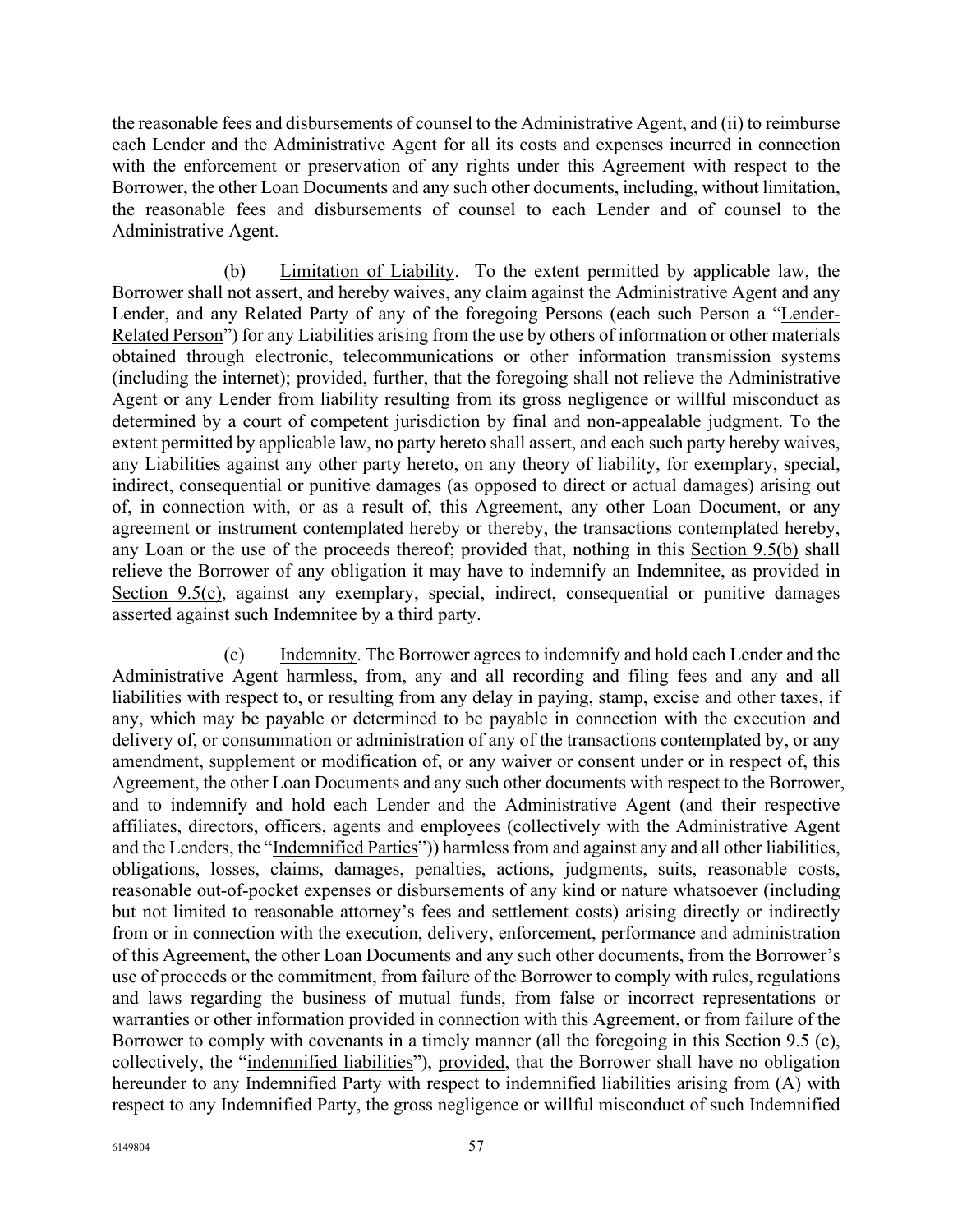Party as finally determined in a nonappealable judgment by a court of competent jurisdiction, (B) disputes arising between or among the Lenders and the Administrative Agent, or (C) with respect to any such Indemnified Party, the failure of such Indemnified Party (and its Affiliates) to comply with any Requirement of Law.

(d) Each Lender severally agrees to pay any amount required to be paid by the Borrower under paragraphs (a), (b) or (c) of this Section 9.5 to the Administrative Agent and each Related Party of any of the foregoing Persons (each, an "Agent-Related Person") (to the extent not reimbursed by such Borrower and without limiting the obligation of the Borrower to do so), ratably according to their respective Commitment Percentage in effect on the date on which such payment is sought under this Section (or, if such payment is sought after the date upon which the Commitments shall have terminated and the Loans shall have been paid in full, ratably in accordance with such Commitment Percentage immediately prior to such date), from and against any and all Liabilities and related expenses, including the fees, charges and disbursements of any kind whatsoever that may at any time (whether before or after the payment of the Loans) be imposed on, incurred by or asserted against such Agent-Related Person in any way relating to or arising out of the Commitments, this Agreement, any of the other Loan Documents or any documents contemplated by or referred to herein or therein or the transactions contemplated hereby or thereby or any action taken or omitted by such Agent-Related Person under or in connection with any of the foregoing; provided that the unreimbursed expense or Liability or related expense, as the case may be, was incurred by or asserted against such Agent-Related Person in its capacity as such; provided further that no Lender shall be liable for the payment of any portion of such Liabilities, costs, expenses or disbursements that are found by a final and nonappealable decision of a court of competent jurisdiction to have resulted primarily from such Agent-Related Party's gross negligence or willful misconduct. The agreements in this Section shall survive the termination of this Agreement and the repayment of the Loans and all other amounts payable hereunder.

(e) Payments. All amounts due under this Section 9.5(e) shall be payable not later than 10 days after written demand therefor (which demand shall include a statement describing in reasonable detail the basis for making such demand).

(f) The agreements in this Section 9.5 shall survive the termination of this Agreement and the payment of the Loans and all other amounts payable hereunder.

9.6 Successors and Assigns; Participations and Assignments. (a) This Agreement shall be binding upon and inure to the benefit of the Borrower, the Lenders, the Administrative Agent and their respective successors and assigns, except that the Borrower may not assign or transfer any of its rights or obligations under this Agreement without the prior written consent of each Lender.

(b) Any Lender may, in the ordinary course of its commercial banking business and in accordance with Applicable Laws, at any time sell to one or more Persons (other than natural Persons (or a holding company, investment vehicle or trust for, or owned and operated by or for the primary benefit of, a natural Person), Borrower or Borrower's Affiliates and Subsidiaries) as permitted by law ("Participants") participating interests in any Loan owing to such Lender, any Commitment of such Lender or any other interest of such Lender hereunder and under the other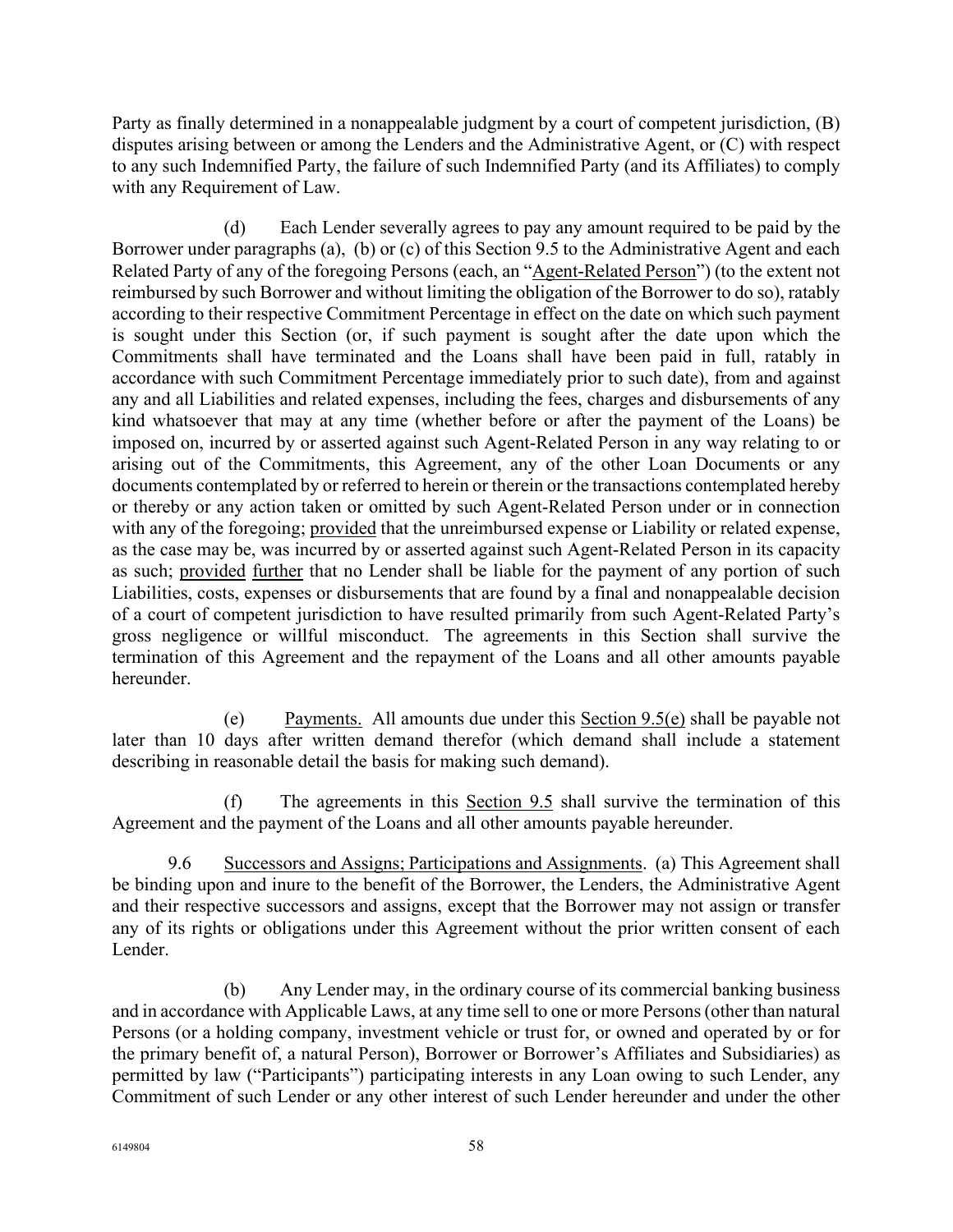Loan Documents. In the event of any such sale by a Lender of a participating interest to a Participant, such Lender's obligations under this Agreement to the other parties to this Agreement shall remain unchanged, such Lender shall remain solely responsible for the performance thereof, such Lender shall remain the holder of any such Loan for all purposes under this Agreement and the other Loan Documents, and the Borrower and the Administrative Agent shall continue to deal solely and directly with such Lender in connection with such Lender's rights and obligations under this Agreement and the other Loan Documents. Any agreement pursuant to which any Lender may grant such a participating interest shall provide that such Lender shall retain the sole right and responsibility to enforce the obligations of the Borrower hereunder including the right to approve any amendment, modification or waiver of any provision of this Agreement; provided that such participation agreement may provide that (i) such Lender will not agree to any modification, amendment or waiver of this Agreement described in clause (i) of the proviso in Section 9.1 without the consent of the Participant and (ii) the Participant may obtain voting rights limited to changes in respect of the principal amount, interest rates, fees and term of the Loans. The Borrower agrees that if amounts outstanding under this Agreement are due or unpaid, or shall have been declared or shall have become due and payable upon the occurrence of an Event of Default, each Participant shall, to the maximum extent permitted by Applicable Laws, be deemed to have the right of setoff in respect of its participating interest in amounts owing under this Agreement to the same extent as if the amount of its participating interest were owing directly to it as a Lender under this Agreement, provided that, in purchasing such participating interest, such Participant shall be deemed to have agreed to share with the Lenders the proceeds thereof as provided in Section 9.7(a) as fully as if it were a Lender hereunder. The Borrower also agrees that each Participant shall be entitled to the benefits of Sections 2.10 and 2.11 with respect to its participation in the Commitments and the Loans outstanding from time to time as if it was a Lender; provided that, in the case of Section 2.11, such Participant shall have complied with the requirements of said Section and provided, further, that no Participant shall be entitled to receive any greater amount pursuant to any such Section than the transferor Lender would have been entitled to receive in respect of the amount of the participation transferred by such transferor Lender to such Participant had no such transfer occurred. Each Lender that sells a participation shall, acting solely for this purpose as a non-fiduciary agent of the Borrower, maintain a register on which it enters the name and address of each Participant and the principal amounts (and stated interest) of each Participant's interest in the obligations under the Agreement (the "Participant Register"); provided that no Lender shall have any obligation to disclose all or any portion of the Participant Register (including the identity of any Participant or any information relating to a Participant's interest in any Commitments, Loans or its other obligations under any Loan Document) to any Person except to the extent that such disclosure is necessary to establish that such Commitment, Loan or other obligation is in registered form under Section 5f.103-1(c) of the United States Treasury Regulations. The entries in the Participant Register shall be conclusive absent manifest error, and each Person whose name is recorded in the Participant Register shall be treated as the owner of such participation for all purposes of this Agreement notwithstanding any notice to the contrary. For the avoidance of doubt, the Administrative Agent (in its capacity as Administrative Agent) shall have no responsibility for maintaining a Participant Register.

(c) Any Lender may, in the ordinary course of its commercial banking business and in accordance with Applicable Law, at any time and from time to time assign to any Lender or any Affiliate thereof that is an Eligible Lender or, with the consent of the Administrative Agent and (so long as no Event of Default shall have occurred and be continuing) the Borrower (not to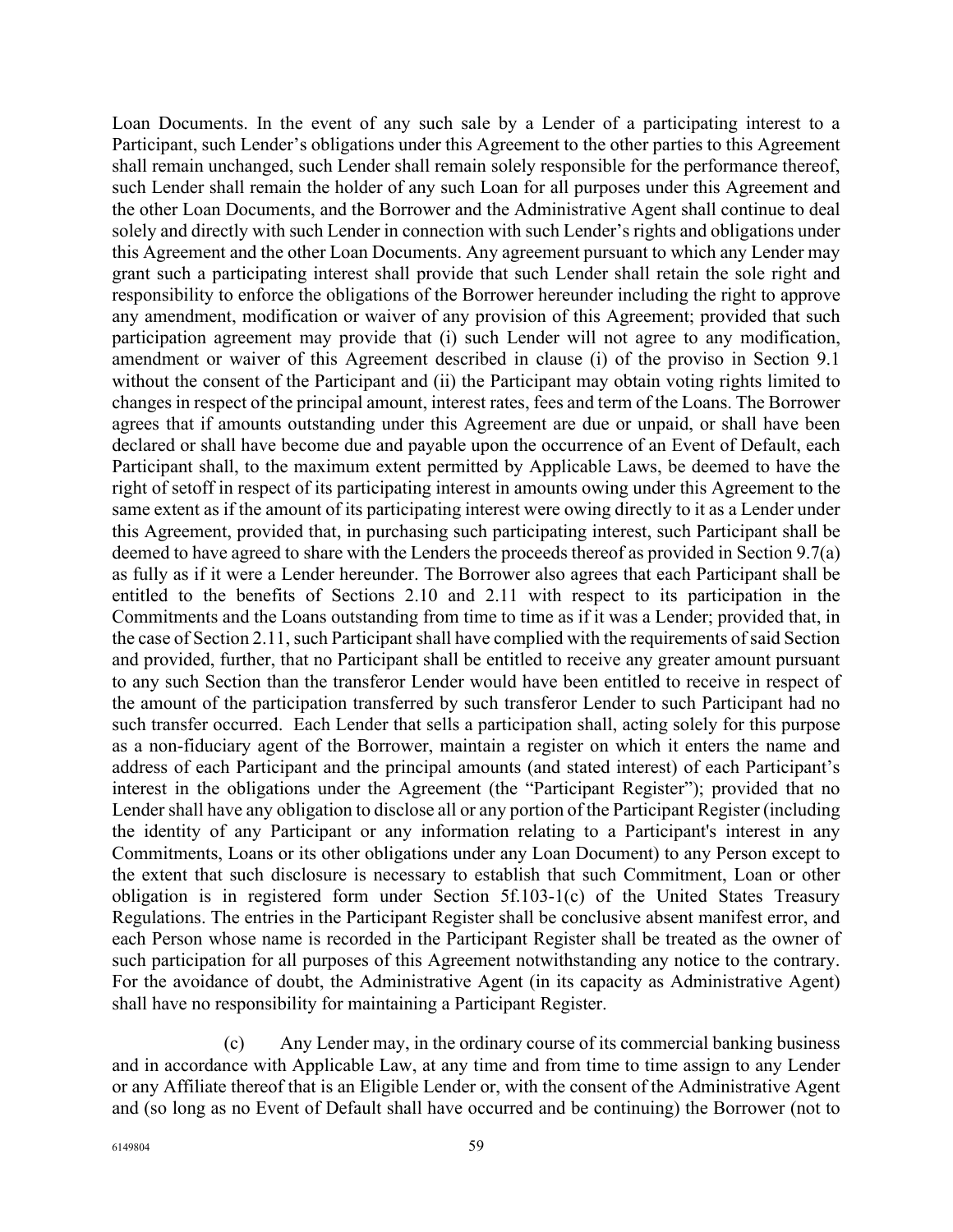be unreasonably withheld or delayed), to an additional Eligible Lender (an "Assignee") all or any part of its rights and obligations under this Agreement and the other Loan Documents pursuant to an Assignment and Acceptance, substantially in the form of Exhibit 9.6(c), executed by such Assignee, such assigning Lender (and the Administrative Agent) and delivered to the Administrative Agent for its acceptance and recording in the Register; provided, however, that, unless waived by the Administrative Agent, such assignments must be in amounts of at least \$1,000,000 (or, in the case of an Assignment and Acceptance covering all or the remaining portion of an assigning Lender's rights and obligations under this Agreement, all of such lesser amount). Upon such execution, delivery, acceptance and recording, from and after the effective date determined pursuant to such Assignment and Acceptance, (x) the Assignee thereunder shall be a party hereto and, to the extent provided in such Assignment and Acceptance, have the rights and obligations of a Lender hereunder with a Commitment as set forth therein, and (y) the assigning Lender thereunder shall, to the extent provided in such Assignment and Acceptance, be released from its obligations under this Agreement.

(d) The Administrative Agent, on behalf of the Borrower, shall maintain at the address of the Administrative Agent referred to in Section 9.2 a copy of each Assignment and Acceptance delivered to it and a register (the "Register") for the recordation of the names and addresses of the Lenders and the Commitment of, and principal amount of the Loans owing to, each Lender from time to time. The entries in the Register shall be conclusive, in the absence of manifest error, and the Borrower, the Administrative Agent and the Lenders may (and, in the case of any Loan or other obligation hereunder not evidenced by a Note, shall) treat each Person whose name is recorded in the Register as the owner of a Loan or other obligation hereunder as the owner thereof for all purposes of this Agreement and the other Loan Documents, notwithstanding any notice to the contrary. Any assignment of any Loan or other obligation hereunder not evidenced by a Note shall be effective only upon appropriate entries with respect thereto being made in the Register. The Register shall be available for inspection by the Borrower or any Lender at any reasonable time and from time to time upon reasonable prior notice.

(e) Upon its receipt of an Assignment and Acceptance executed by an assigning Lender and an Assignee (and the Administrative Agent) together with payment by the assigning Lender or Assignee to the Administrative Agent of a registration and processing fee of \$3,000 (for which the Borrower shall not have an obligation to reimburse unless such assignment is made pursuant to Section 2.12(b)), the Administrative Agent shall (i) promptly accept such Assignment and Acceptance and (ii) on the effective date determined pursuant thereto record the information contained therein in the Register and give notice of such acceptance and recordation to the Lenders and the Borrower.

(f) The Borrower authorizes each Lender to disclose to any Participant or Assignee (each, a "Transferee") and any prospective Transferee any and all financial information in such Lender's possession concerning the Borrower and its Affiliates which has been delivered to such Lender by or on behalf of the Borrower pursuant to this Agreement or which has been delivered to such Lender by or on behalf of the Borrower in connection with such Lender's credit evaluation of the Borrower and its Affiliates prior to becoming a party to this Agreement.

(g) For avoidance of doubt, the parties to this Agreement acknowledge that the provisions of this Section concerning assignments of Loans and Notes relate only to absolute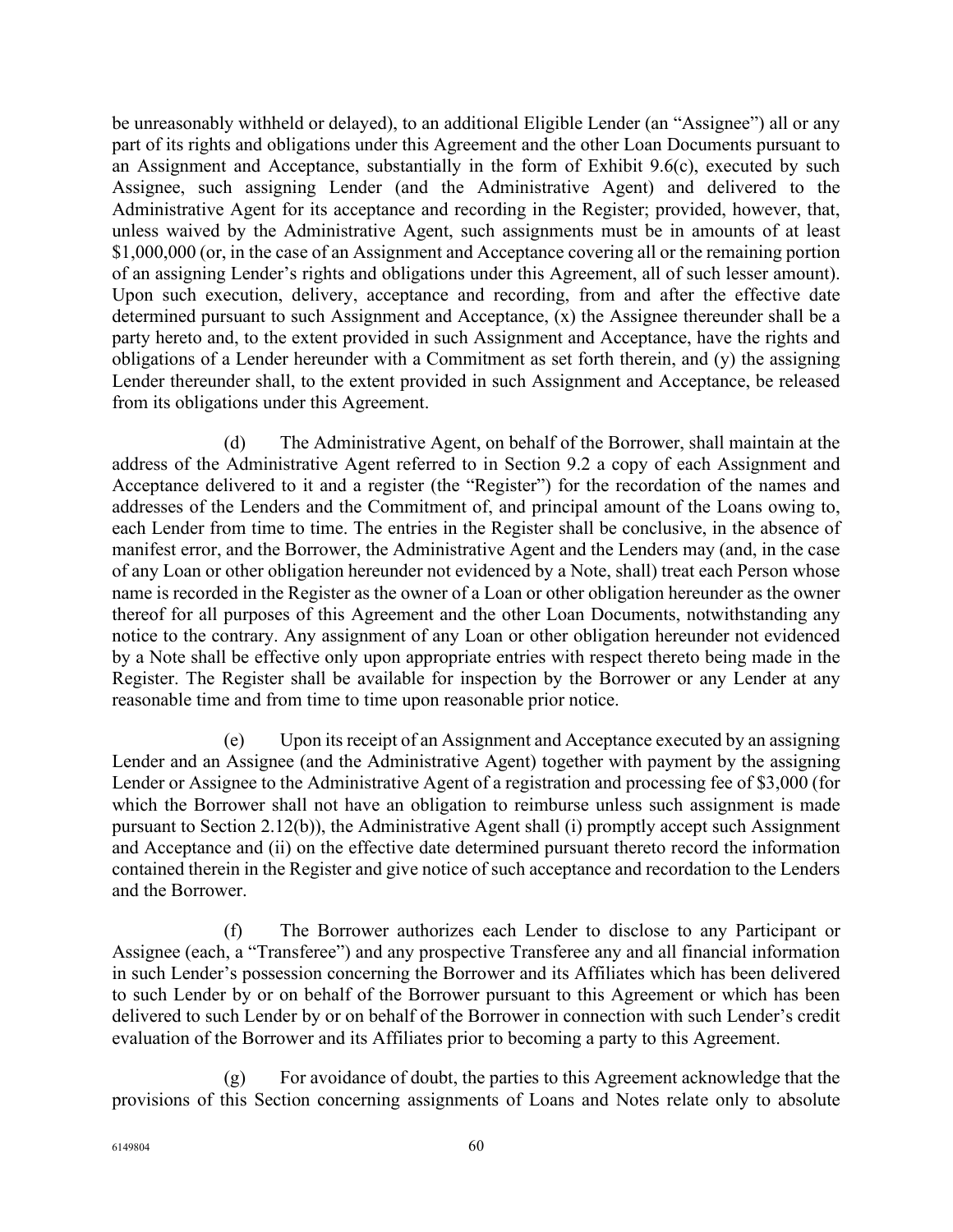assignments and that such provisions do not prohibit assignments creating security interests, including, without limitation, any pledge or assignment by a Lender of any Loan or Note to any Federal Reserve Bank in accordance with Applicable Law.

9.7 Adjustments; Set-off. (a) If any Lender (a "Benefited Lender") shall at any time receive any payment of all or part of its Loans, or interest thereon, or receive any collateral in respect thereof (whether voluntarily or involuntarily, by set-off, pursuant to events or proceedings of the nature referred to in Section 7(e), or otherwise), in a greater proportion than any such payment to or collateral received by any other Lender, if any, in respect of such other Lender's Loans, or interest thereon, such Benefited Lender shall purchase for cash from the other Lenders a participating interest in such portion of each such other Lender's Loan, or shall provide such other Lenders with the benefits of any such collateral, or the proceeds thereof, as shall be necessary to cause such Benefited Lender to share the excess payment or benefits of such collateral or proceeds ratably with each of the Lenders; provided, however, that if all or any portion of such excess payment or benefits is thereafter recovered from such Benefited Lender, such purchase shall be rescinded, and the purchase price and benefits returned, to the extent of such recovery, but without interest; provided further that the provisions of this paragraph shall not be construed to apply to any payment obtained by a Lender as consideration for the assignment of or sale of a participation in any of its Loans to any assignee or participant.

(b) In addition to any rights and remedies of the Lenders provided by law, each Lender shall have the right, without prior notice to the Borrower, any such notice being expressly waived by the Borrower to the extent permitted by Applicable Law, upon any amount becoming due and payable by the Borrower hereunder (whether at the stated maturity, by acceleration or otherwise) to set-off and appropriate and apply against such amount any and all deposits (general or special, time or demand, provisional or final), in any currency, and any other credits, indebtedness or claims, in any currency, in each case whether direct or indirect, absolute or contingent, matured or unmatured, at any time held or owing by such Lender or any branch or agency thereof to or for the credit or the account of the Borrower. Each Lender agrees promptly to notify the Borrower and the Administrative Agent after any such set-off and application made by such Lender, provided that the failure to give such notice shall not affect the validity of such setoff and application.

9.8 Counterparts. (a) This Agreement may be executed by one or more of the parties to this Agreement on any number of separate counterparts (including by facsimile or pdf transmission), and all of said counterparts taken together shall be deemed to constitute one and the same instrument. A set of the copies of this Agreement signed by all the parties shall be lodged with Investment Manager and the Administrative Agent.

(b) Delivery of an executed counterpart of a signature page of (x) this Agreement, (y) any other Loan Document and/or (z) any document, amendment, approval, consent, information, notice (including, for the avoidance of doubt, any notice delivered pursuant to Section 9.2), certificate, request, statement, disclosure or authorization related to this Agreement, any other Loan Document and/or the transactions contemplated hereby and/or thereby (each an "Ancillary Document") that is an Electronic Signature transmitted by telecopy, emailed pdf. or any other electronic means that reproduces an image of an actual executed signature page shall be effective as delivery of a manually executed counterpart of this Agreement, such other Loan Document or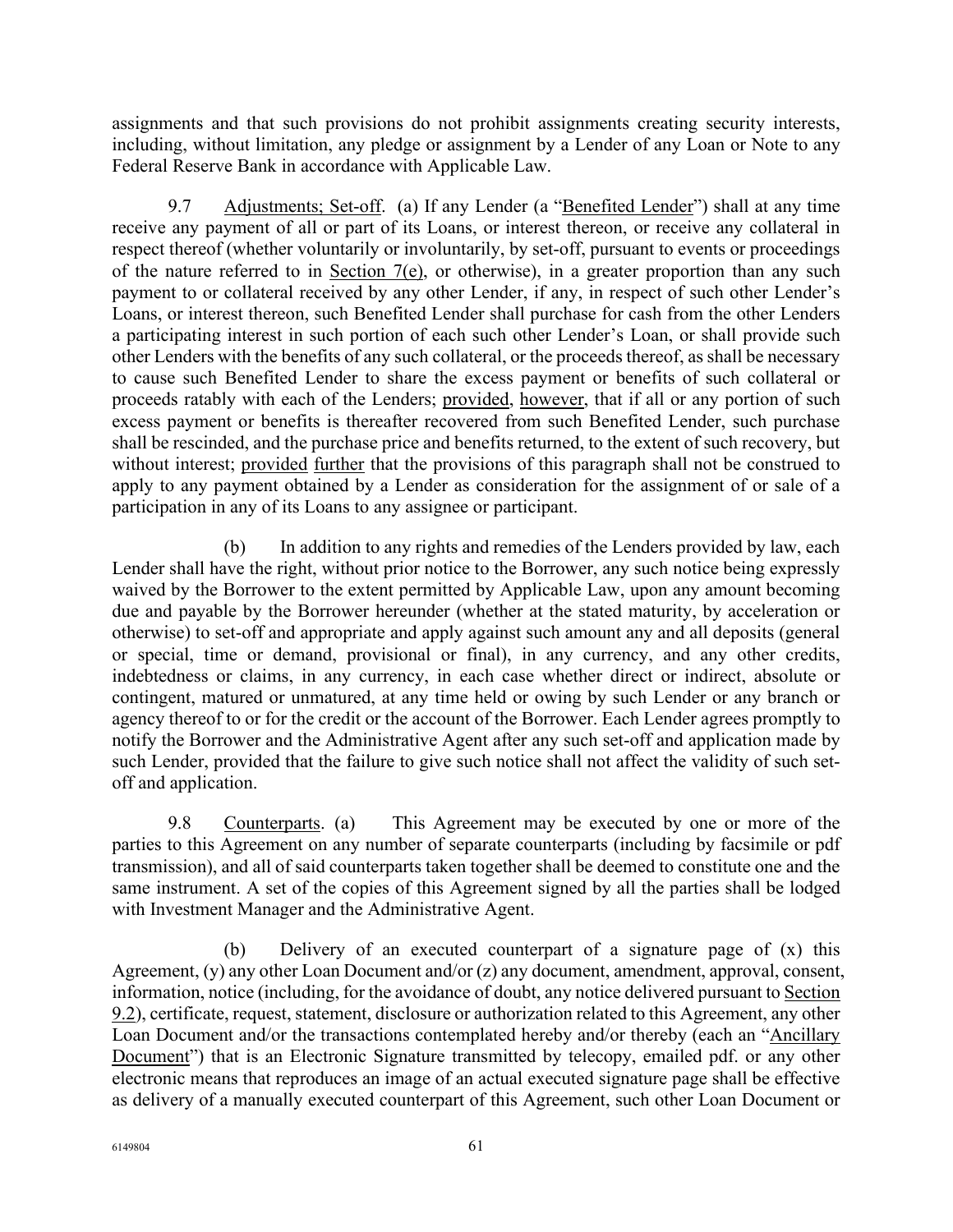such Ancillary Document, as applicable. The words "execution," "signed," "signature," "delivery," and words of like import in or relating to this Agreement, any other Loan Document and/or any Ancillary Document shall be deemed to include Electronic Signatures, deliveries or the keeping of records in any electronic form (including deliveries by telecopy, emailed pdf. or any other electronic means that reproduces an image of an actual executed signature page), each of which shall be of the same legal effect, validity or enforceability as a manually executed signature, physical delivery thereof or the use of a paper-based recordkeeping system, as the case may be; provided that nothing herein shall require the Administrative Agent to accept Electronic Signatures in any form or format without its prior written consent and pursuant to procedures approved by it; provided, further, without limiting the foregoing, (i) to the extent the Administrative Agent has agreed to accept any Electronic Signature, the Administrative Agent and each of the Lenders shall be entitled to rely on such Electronic Signature purportedly given by or on behalf of the Borrower without further verification thereof and without any obligation to review the appearance or form of any such Electronic Signature and (ii) upon the request of the Administrative Agent or any Lender, any Electronic Signature shall be promptly followed by a manually executed counterpart. Without limiting the generality of the foregoing, the Borrower hereby (i) agrees that, for all purposes, including without limitation, in connection with any workout, restructuring, enforcement of remedies, bankruptcy proceedings or litigation among the Administrative Agent, the Lenders, and the Borrower, Electronic Signatures transmitted by telecopy, emailed pdf. or any other electronic means that reproduces an image of an actual executed signature page and/or any electronic images of this Agreement, any other Loan Document and/or any Ancillary Document shall have the same legal effect, validity and enforceability as any paper original, (ii) the Administrative Agent and each of the Lenders may, at its option, create one or more copies of this Agreement, any other Loan Document and/or any Ancillary Document in the form of an imaged electronic record in any format, which shall be deemed created in the ordinary course of such Person's business, and destroy the original paper document (and all such electronic records shall be considered an original for all purposes and shall have the same legal effect, validity and enforceability as a paper record), (iii) waives any argument, defense or right to contest the legal effect, validity or enforceability of this Agreement, any other Loan Document and/or any Ancillary Document based solely on the lack of paper original copies of this Agreement, such other Loan Document and/or such Ancillary Document, respectively, including with respect to any signature pages thereto and (iv) waives any claim against any Related Party of any Lender for any Liabilities arising solely from the Administrative Agent's and/or any Lender's reliance on or use of Electronic Signatures and/or transmissions by telecopy, emailed pdf. or any other electronic means that reproduces an image of an actual executed signature page, including any Liabilities arising as a result of the failure of the Borrower to use any available security measures in connection with the execution, delivery or transmission of any Electronic Signature.

9.9 Severability. Any provision of this Agreement which is prohibited or unenforceable in any jurisdiction shall, as to such jurisdiction, be ineffective to the extent of such prohibition or unenforceability without invalidating the remaining provisions hereof, and any such prohibition or unenforceability in any jurisdiction shall not invalidate or render unenforceable such provision in any other jurisdiction.

9.10 Integration. This Agreement and the other Loan Documents represent the agreement of the Borrower, the Administrative Agent and the Lenders with respect to the subject matter hereof, and there are no promises, undertakings, representations or warranties by the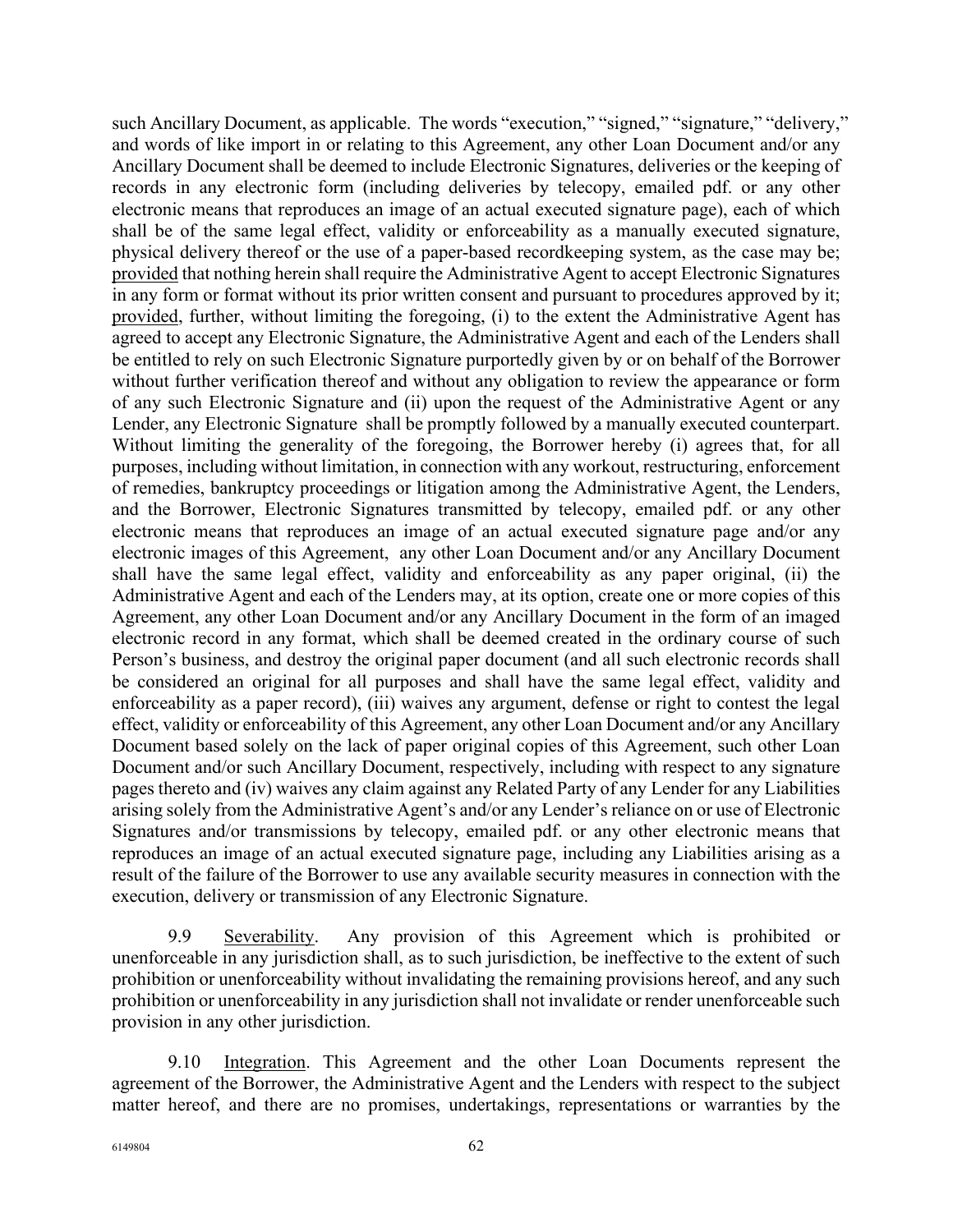Administrative Agent or any Lender relative to subject matter hereof not expressly set forth or referred to herein or in the other Loan Documents.

9.11 GOVERNING LAW. THIS AGREEMENT AND THE RIGHTS AND OBLIGATIONS OF THE PARTIES HEREUNDER SHALL BE GOVERNED BY, AND CONSTRUED AND INTERPRETED IN ACCORDANCE WITH, THE SUBSTANTIVE LAW OF THE STATE OF NEW YORK.

9.12 Submission To Jurisdiction; Waivers. The Borrower hereby irrevocably and unconditionally:

(a) submits for itself and its property in any legal action or proceeding relating to this Agreement and the other Loan Documents to which it is a party, or for recognition and enforcement of any judgment in respect thereof, to the non-exclusive general jurisdiction of the Courts of the County of New York, in the State of New York, the courts of the United States of America for the Southern District of New York, and appellate courts from any thereof;

(b) consents that any such action or proceeding may be brought in such courts and waives any objection that it may now or hereafter have to the venue of any such action or proceeding in any such court or that such action or proceeding was brought in an inconvenient court and agrees not to plead or claim the same;

(c) agrees that service of process in any such action or proceeding may be effected by mailing a copy thereof by registered or certified mail (or any substantially similar form of mail), postage prepaid, to the Borrower at its address set forth in Section 9.2 or at such other address of which the Administrative Agent shall have been notified pursuant thereto;

(d) agrees that nothing herein shall affect the right of any party hereto to effect service of process in any other manner permitted by law or shall limit the right of any party hereto to sue in any other jurisdiction; and

(e) waives, to the maximum extent not prohibited by law, any right it may have to claim or recover in any legal action or proceeding referred to in this Section any special, indirect, exemplary, punitive or consequential damages.

9.13 Acknowledgments. The Borrower hereby acknowledges that:

(a) it has been advised by counsel in the negotiation, execution and delivery of this Agreement and the other Loan Documents;

(b) neither the Administrative Agent nor any Lender has any fiduciary relationship with or duty to the Borrower arising out of or in connection with this Agreement or any of the other Loan Documents, and the relationship between Administrative Agent and Lenders, on one hand, and the Borrower, on the other hand, in connection herewith or therewith is solely that of debtor and creditor; and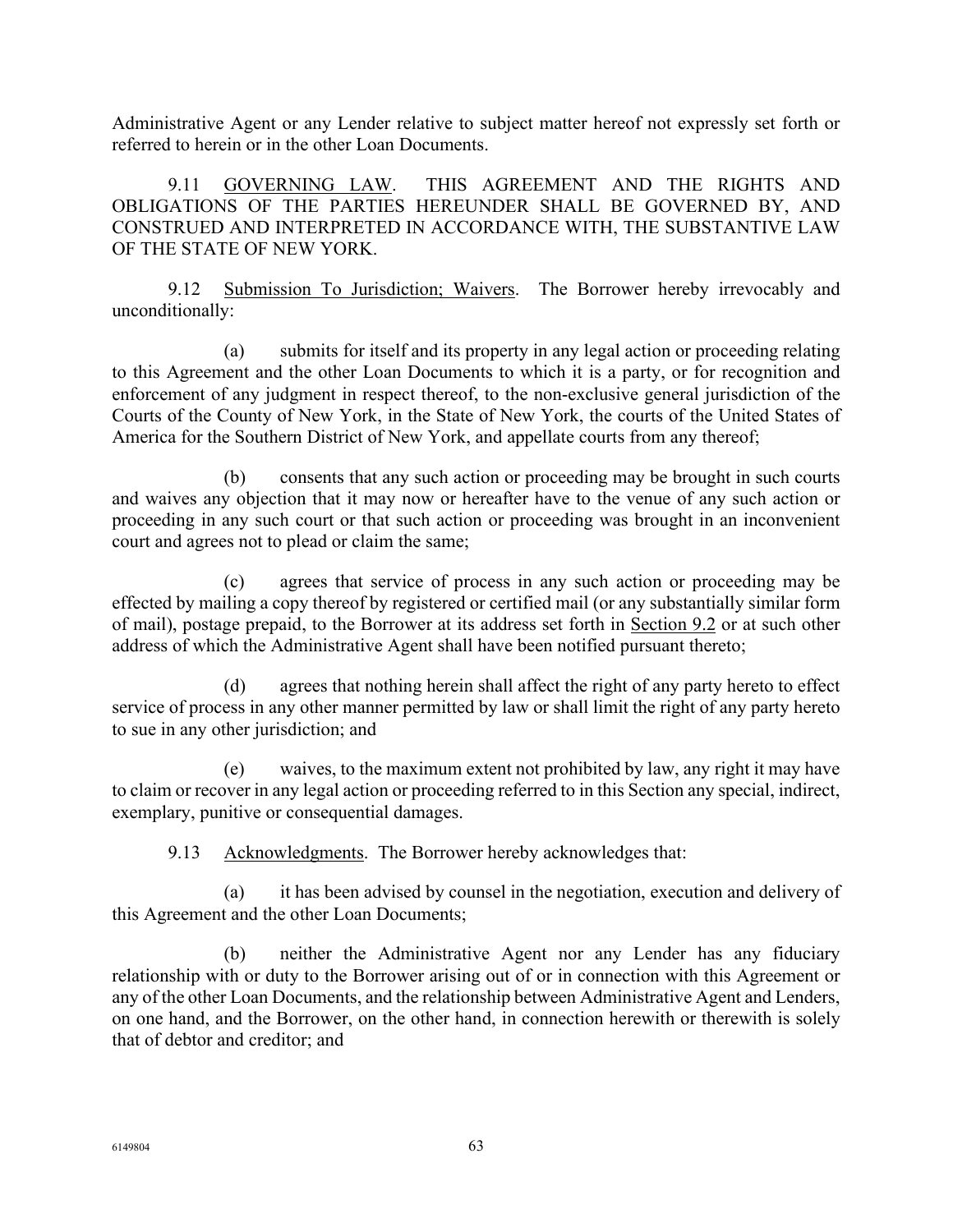(c) no joint venture is created hereby or by the other Loan Documents or otherwise exists by virtue of the transactions contemplated hereby among the Lenders or among the Borrower and the Lenders.

9.14 WAIVERS OF JURY TRIAL. THE BORROWER, THE ADMINISTRATIVE AGENT AND THE LENDERS EACH HEREBY IRREVOCABLY AND UNCONDITIONALLY WAIVES TRIAL BY JURY IN ANY LEGAL ACTION OR PROCEEDING RELATING TO THIS AGREEMENT OR ANY OTHER LOAN DOCUMENT AND FOR ANY COUNTERCLAIM THEREIN.

9.15 Waiver of Conflicts; Confidentiality; Integration. (a) The Borrower, acknowledge that each of the Administrative Agent and each Lender and their respective affiliates (collectively, the "Bank Parties") may be providing debt financing, equity capital or other services (including financial advisory services) to other companies in respect of which the Borrower may have conflicting interests regarding the transactions described herein and otherwise. The Bank Parties will not use Confidential Information obtained from the Borrower by virtue of the transactions contemplated by this Agreement or their other relationships with the Borrower in connection with the performance by each of the Bank Parties of services for other companies, and each of the Bank Parties will not furnish any such Confidential Information to other companies. The Borrower also acknowledge that no Bank Party has any obligation to use in connection with the transactions contemplated by this Agreement, or to furnish to the Borrower, confidential information obtained from other companies.

(b) For purposes of this Section, "Confidential Information" shall mean all information received from the Borrower or Investment Manager relating to any of them or their business, other than any such information, that is available to the Administrative Agent or any Lender on a nonconfidential basis other than as a result of a breach of this Agreement. Each of the Administrative Agent and each Lender agrees to maintain the confidentiality of, and not to use the Confidential Information, except that Confidential Information may be disclosed (i) to its and its Affiliates' directors, officers, employees, agents, and service providers, including, without limitation, accountants, legal counsel and other advisors for purposes relating to the transactions contemplated by this Agreement or for conducting legitimate audits (it being understood that the Persons to whom such disclosure is made will be informed of the confidential nature of such Confidential Information and will have agreed to keep such Confidential Information confidential), (ii) to the extent requested by any legal, regulatory or self-regulatory authority having or claiming jurisdiction over such Person, (iii) to the extent required by Applicable Laws or by any subpoena or similar legal process, (iv) to any other party to this Agreement for purposes relating to the transactions contemplated hereby, (v) in connection with the exercise of any remedies hereunder or any suit, action or proceeding relating to this Agreement or the enforcement of rights hereunder, (vi) subject to an agreement containing provisions substantially the same as those of this subsection, to any Assignee of or Participant in, or any prospective Assignee of or Participant in, any of its rights under this Agreement, (vii) any actual or prospective counterparty (or its advisors) to any swap or derivative transaction relating to the Borrower and its obligations, or (viii) with the written consent of the Borrower. Any person required to maintain the confidentiality of Confidential Information as provided in this Section shall be considered to have complied with its obligation to do so if such Person has exercised the same degree of care to maintain the confidentiality of such Confidential Information as such Person would accord to its own confidential information.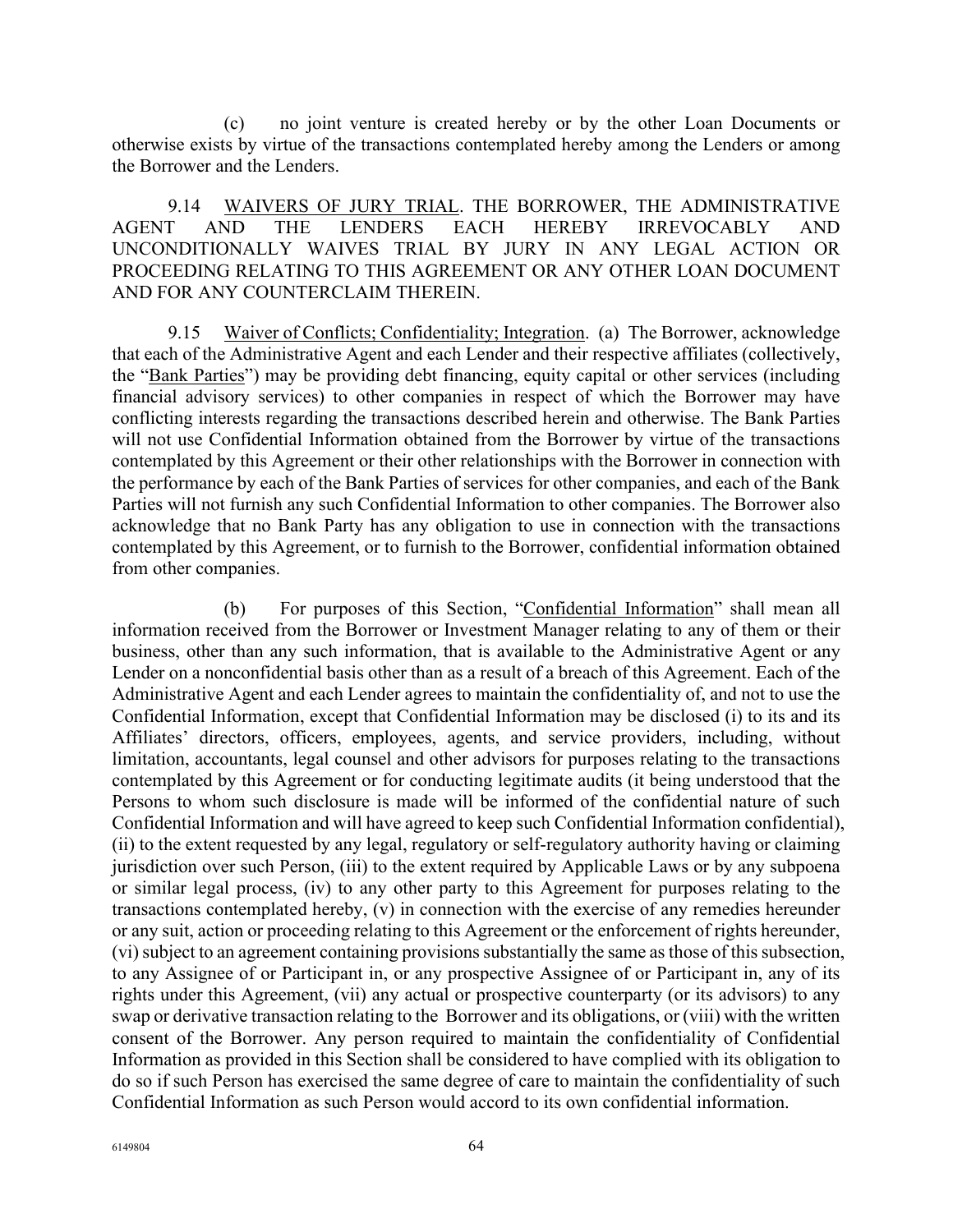(c) This Agreement and the other Loan Documents represent the entire agreement of the Borrower, the Administrative Agent and the Lenders with respect to the subject matter hereof, and there are no promises, undertakings, representations or warranties by the Administrative Agent or any Lender relative to the subject matter hereof not expressly set forth or referred to herein or in the other Loan Documents.

9.16 Non-Recourse. The Administrative Agent and the Lenders hereby agree for the benefit of the Investment Manager and each and every shareholder, trustee, director and officer of the Investment Manager, the Borrower and any successor, assignee, heir, estate, executor, administrator or personal representative of any such shareholder, Trustee, director and officer (a "Non-Recourse Person") that: (a) no Non-Recourse Person shall have any personal liability for any obligation of the Borrower under this Agreement or any Loan Document or any other instrument or document delivered pursuant hereto or thereto (except, in the case of any shareholder, to the extent of its investment in the Borrower); (b) no claim against any Non-Recourse Person may be made for any obligation of the Borrower under this Agreement or any Loan Document or other instrument or document delivered pursuant hereto or thereto, whether for payment of principal of, or interest on, the Loans or for any fees, expense, or other amounts payable by the Borrower hereunder or thereunder, or otherwise; and (c) the obligations of the Borrower under this Agreement or any Loan Document or other instrument or document delivered pursuant hereto or thereto are enforceable solely against the Borrower and its properties and assets.

9.17 PATRIOT Act. (a) Each Lender hereby notifies the Borrower that pursuant to the requirements of the Patriot Act, it is required to obtain, verify and record information that identifies Borrower, which information includes the name and address of the Borrower and other information that will allow such Lender to identify the Borrower in accordance with the Patriot Act. The Borrower will provide such information promptly upon the request of such Lender.

(b) Additionally, the Borrower will provide such information and documentation as reasonably requested by the Administrative Agent or any Lender from time to time for purposes of compliance with the Beneficial Ownership Regulation.

(c) The Borrower will provide promptly such additional financial and other information as the Administrative Agent or any Lender may from time to time reasonably request in order to comply with "know-your-customer" and other anti-terrorism, anti-money laundering and similar rules and regulations and related policies, including, without limitation, with respect to Borrower's Subsidiaries, which, in the case of Unrestricted Subsidiaries is obtainable by the Borrower using commercially reasonable efforts.

9.18 Acknowledgement and Consent to Bail-In of EEA and UK Financial Institutions. Notwithstanding anything to the contrary in any Loan Document or in any other agreement, arrangement or understanding among any such parties, each party hereto acknowledges that any liability of any Affected Financial Institution arising under any Loan Document may be subject to the Write-Down and Conversion Powers of the applicable Resolution Authority and agrees and consents to, and acknowledges and agrees to be bound by: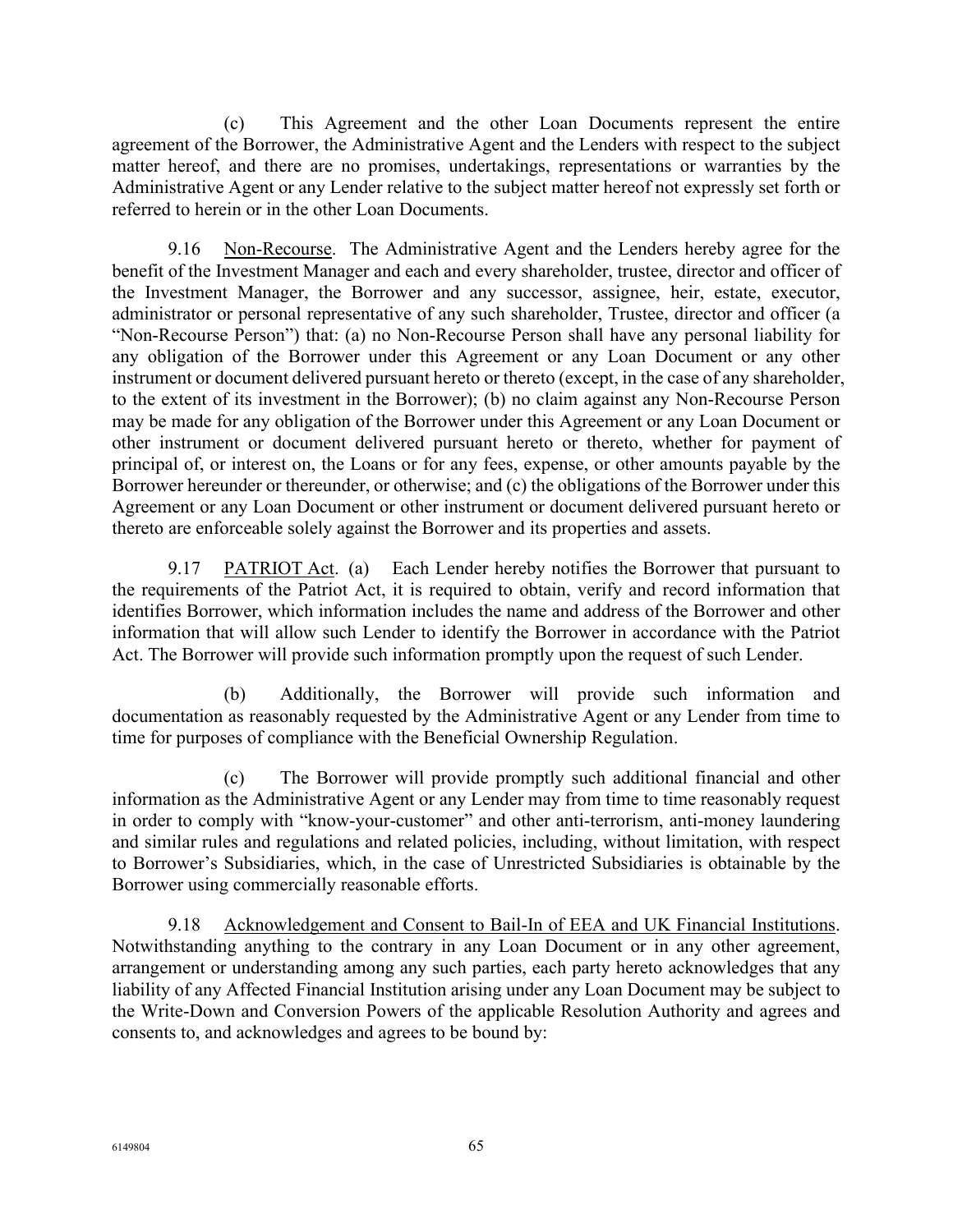(a) the application of any Write-Down and Conversion Powers by an the applicable Resolution Authority to any such liabilities arising hereunder which may be payable to it by any party hereto that is an Affected Financial Institution; and

(b) the effects of any Bail-In Action on any such liability, including, if applicable:

(i) a reduction in full or in part or cancellation of any such liability;

(ii) a conversion of all, or a portion of, such liability into shares or other instruments of ownership in such Affected Financial Institution, its parent entity, or a bridge institution that may be issued to it or otherwise conferred on it, and that such shares or other instruments of ownership will be accepted by it in lieu of any rights with respect to any such liability under this Agreement or any other Loan Document; or

(iii) the variation of the terms of such liability in connection with the exercise of the Write-Down and Conversion Powers of the applicable Resolution Authority.

9.19 Lender Representation. Each Lender hereby represents and warrants to the Borrower that it is an Eligible Lender. Each Lender will promptly notify the Borrower and the Administrative Agent if it is no longer an Eligible Lender.

*[Remainder of page intentionally blank; signature pages follow.]*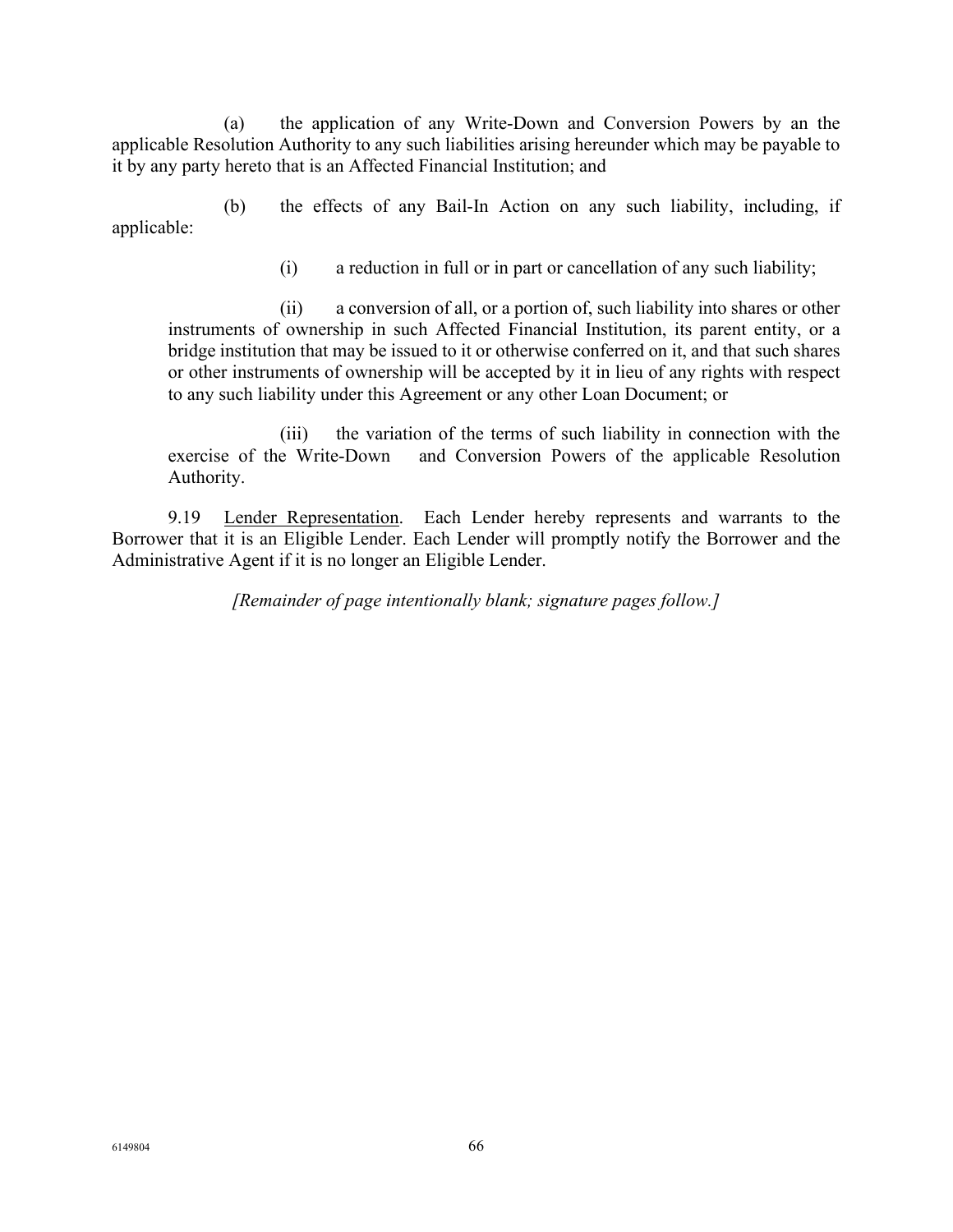# **SCHEDULE I COMMITMENTS**

| Name of Lender                        | Amount of Commitment |
|---------------------------------------|----------------------|
| JPMORGAN CHASE BANK, N.A.             | \$32,000,000         |
| BANK OF AMERICA, N.A.                 | \$31,200,000         |
| CITIBANK, N.A.                        | \$31,200,000         |
| <b>REGIONS BANK</b>                   | \$31,200,000         |
| <b>SUMITOMO MITSUI BANKING</b>        | \$31,200,000         |
| <b>CORPORATION</b>                    |                      |
| <b>U.S. BANK NATIONAL ASSOCIATION</b> | \$31,200,000         |
| <b>STIFEL BANK &amp; TRUST</b>        | \$12,000,000         |
| <b>TOTAL</b>                          | \$200,000,000        |
|                                       |                      |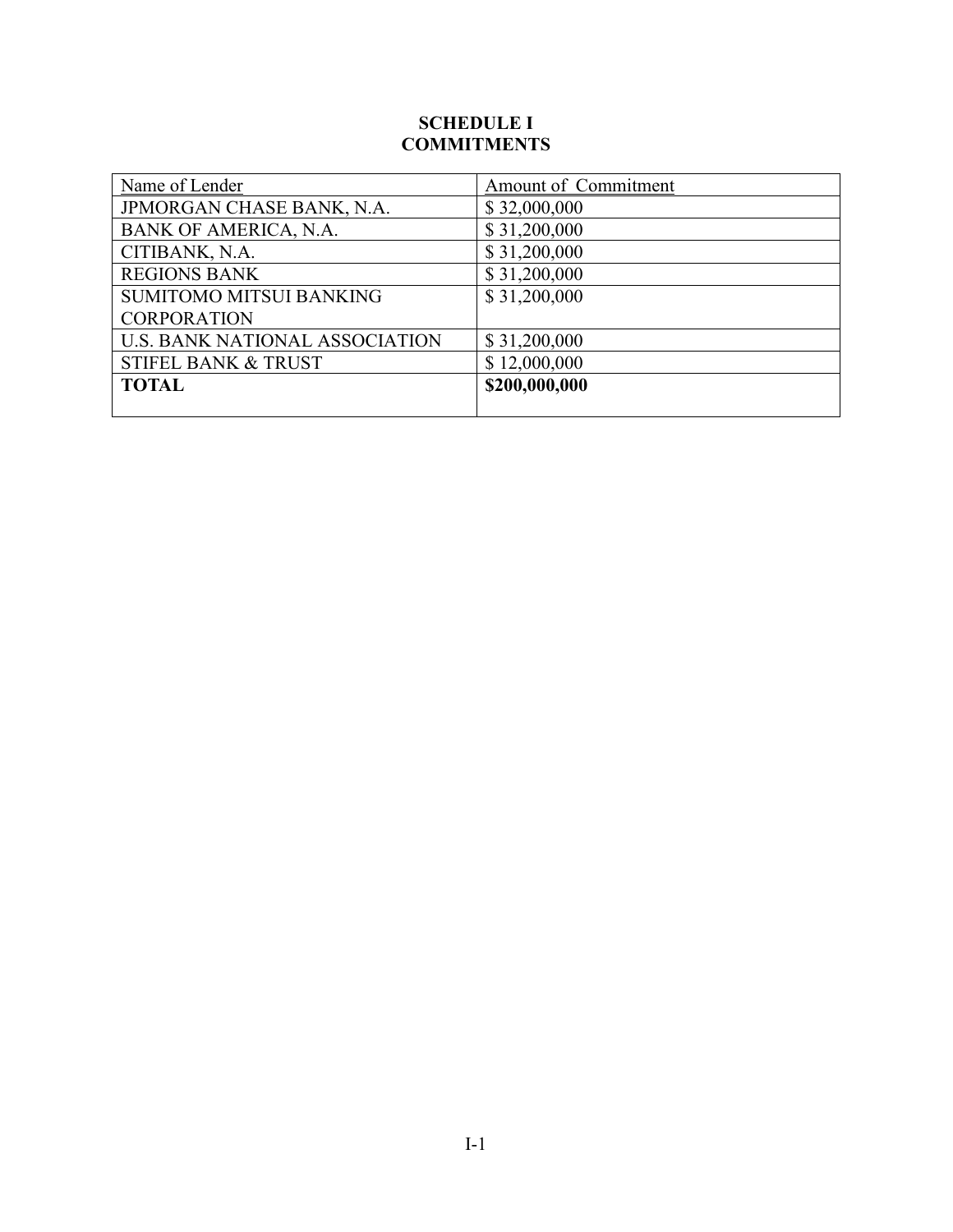### **EXHIBIT 2.5(e)**

### **FORM OF NOTE**

 $\mathbb{S}$ 

New York, New York  $.20$ 

FOR VALUE RECEIVED, **KAYNE ANDERSON ENERGY INFRASTRUCTURE FUND, INC.**, a Maryland corporation, registered as a closed-end management investment company under the Investment Company Act of 1940 (the "Borrower"), hereby unconditionally promises to pay to the order of  $\Box$ , at the office of JPMorgan Chase Bank, N.A., as administrative agent for the Lenders (the "Lenders") under the Credit Agreement, as hereinafter defined (in such capacity, the "Administrative Agent"), in lawful money of the United States of America and in immediately available funds, on the Maturity Date the principal amount of (a) DOLLARS (\$), or, if less (b) the aggregate unpaid principal amount of all Loans made by the Lenders to the Borrower pursuant to Section 2.1 of the Credit Agreement, as hereinafter defined.

The undersigned further agrees to pay interest in like money at such office on the unpaid principal amount hereof from time to time from the Closing Date at the applicable rates per annum set forth in Section 2.7 of the Credit Agreement referred to below until any such amount shall become due and payable (whether at the stated maturity, by acceleration or otherwise), and thereafter on such overdue amount at the rate per annum set forth in Section 2.7(c) of the Credit Agreement until paid in full (both before and after judgment). Interest shall be payable in arrears on each applicable Interest Payment Date, commencing on the first such date to occur after the date hereof and terminating upon payment (including prepayment) in full of the unpaid principal amount hereof; provided that interest accruing on any overdue amount shall be payable on demand.

The holder of this Note is authorized to endorse on the schedule annexed hereto and made a part hereof the date, Type and amount of each Loan made by such Lender to the Borrower, each continuation thereof, each conversion of all or a portion thereof to another Type, the date and amount of each payment or prepayment of principal thereof and, in the case of Term Benchmark Loans, the length of each Interest Period with respect thereto, in each case pursuant to the Credit Agreement. Each such endorsement shall constitute prima facie evidence of the accuracy of the information endorsed. The failure to make any such endorsement shall not affect the obligations of the Borrower in respect of such Loan.

This Note (a) is one of the Notes referred to in the Fifth Amended and Restated Credit Agreement, dated as of February 25, 2022 (as amended, supplemented or otherwise modified from time to time, the "Credit Agreement"), among the Borrower, the Lenders and the Administrative Agent, (b) is subject to the provisions of the Credit Agreement and (c) is subject to optional and mandatory prepayment in whole or in part as provided in the Credit Agreement.

Upon the occurrence of one or more Events of Default, all amounts then remaining unpaid on this Note shall become, or may be declared to be, immediately due and payable, all as provided in the Credit Agreement.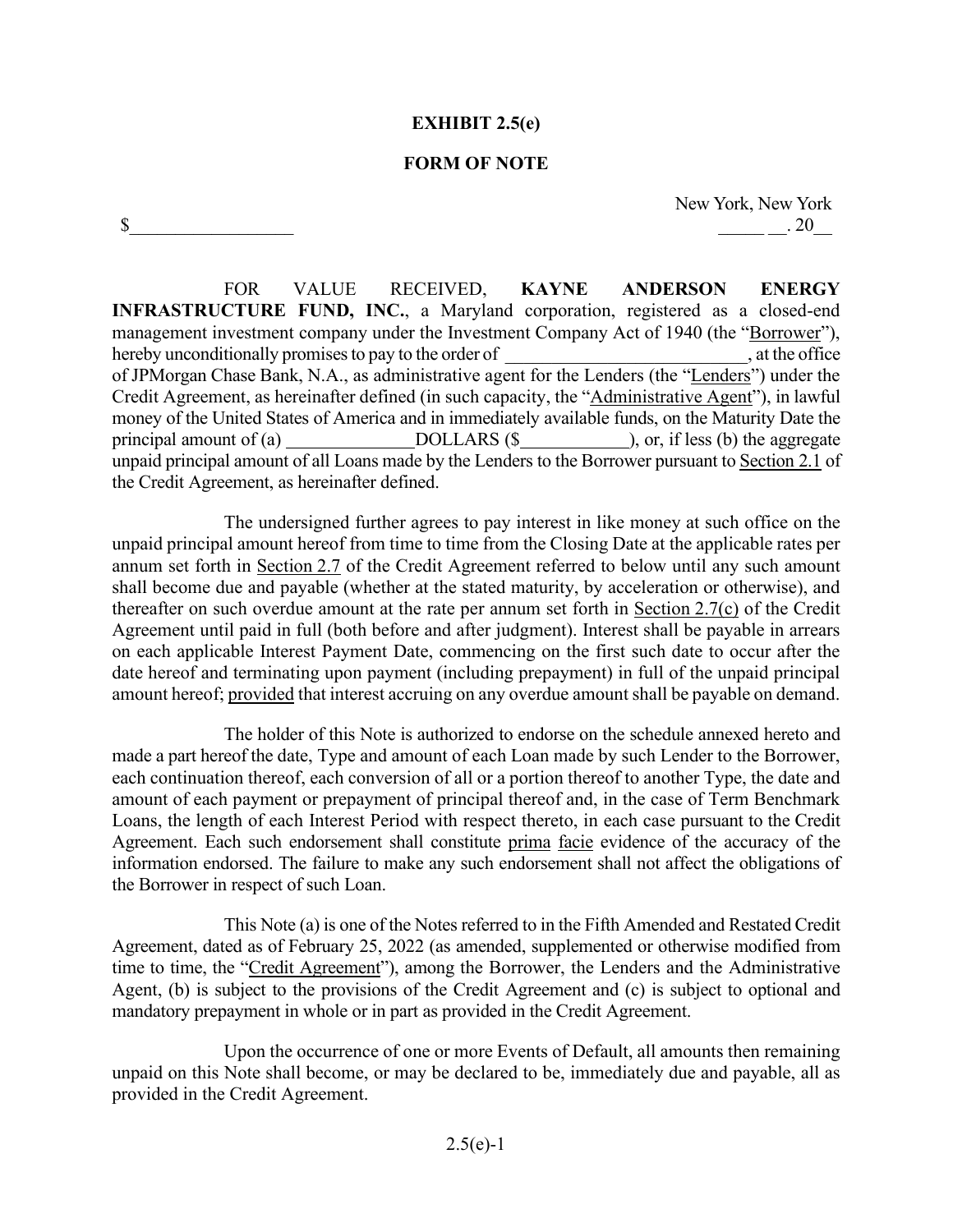All parties now and hereafter liable with respect to this Note, whether maker, principal, surety, guarantor, endorser or otherwise, hereby waive presentment, demand, protest and all other notices of any kind.

Unless otherwise defined herein, terms defined in the Credit Agreement and used herein shall have the meanings given to them in the Credit Agreement.

# **THIS NOTE SHALL BE GOVERNED BY, AND CONSTRUED AND INTERPRETED IN ACCORDANCE WITH, THE SUBSTANTIVE LAWS OF THE STATE OF NEW YORK.**

# **KAYNE ANDERSON ENERGY INFRASTRUCTURE FUND, INC.**

By:

Name: Title: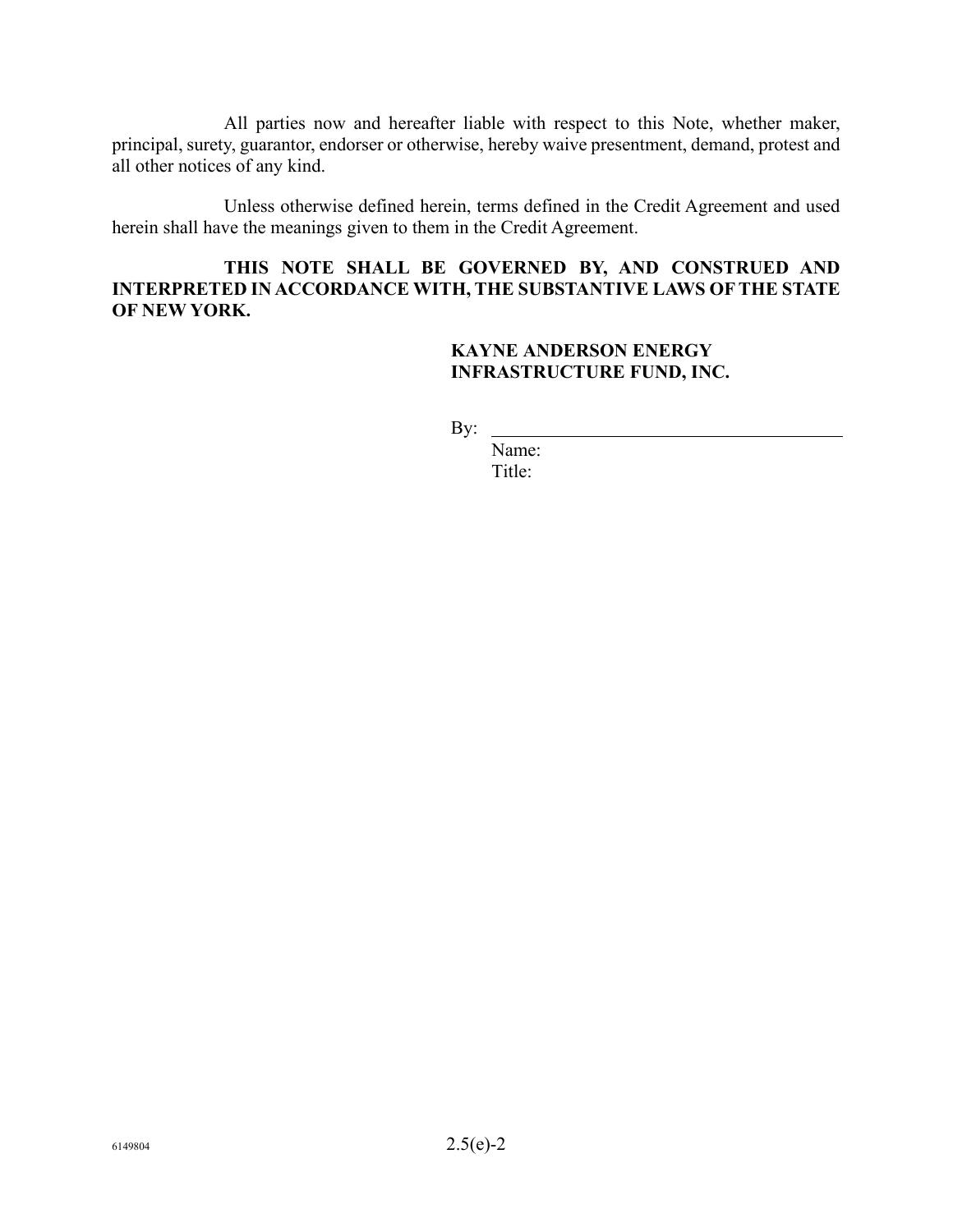# Schedule A to Note

# LOANS AND REPAYMENTS OF LOANS

|             |                        |                           | AMOUNT OF<br>PRINCIPAL OF     | <b>UNPAID</b><br>PRINCIPAL |                                   |
|-------------|------------------------|---------------------------|-------------------------------|----------------------------|-----------------------------------|
| <b>DATE</b> | TYPE OF<br><b>LOAN</b> | AMOUNT OF<br><b>LOANS</b> | <b>LOANS</b><br><b>REPAID</b> | <b>BALANCE</b><br>OF LOANS | <b>NOTATION</b><br><b>MADE BY</b> |
|             |                        |                           |                               |                            |                                   |
|             |                        |                           |                               |                            |                                   |
|             |                        |                           |                               |                            |                                   |
|             |                        |                           |                               |                            |                                   |
|             |                        |                           |                               |                            |                                   |
|             |                        |                           |                               |                            |                                   |
|             |                        |                           |                               |                            |                                   |
|             |                        |                           |                               |                            |                                   |
|             |                        |                           |                               |                            |                                   |
|             |                        |                           |                               |                            |                                   |
|             |                        |                           |                               |                            |                                   |
|             |                        |                           |                               |                            |                                   |
|             |                        |                           |                               |                            |                                   |
|             |                        |                           |                               |                            |                                   |
|             |                        |                           |                               |                            |                                   |
|             |                        |                           |                               |                            |                                   |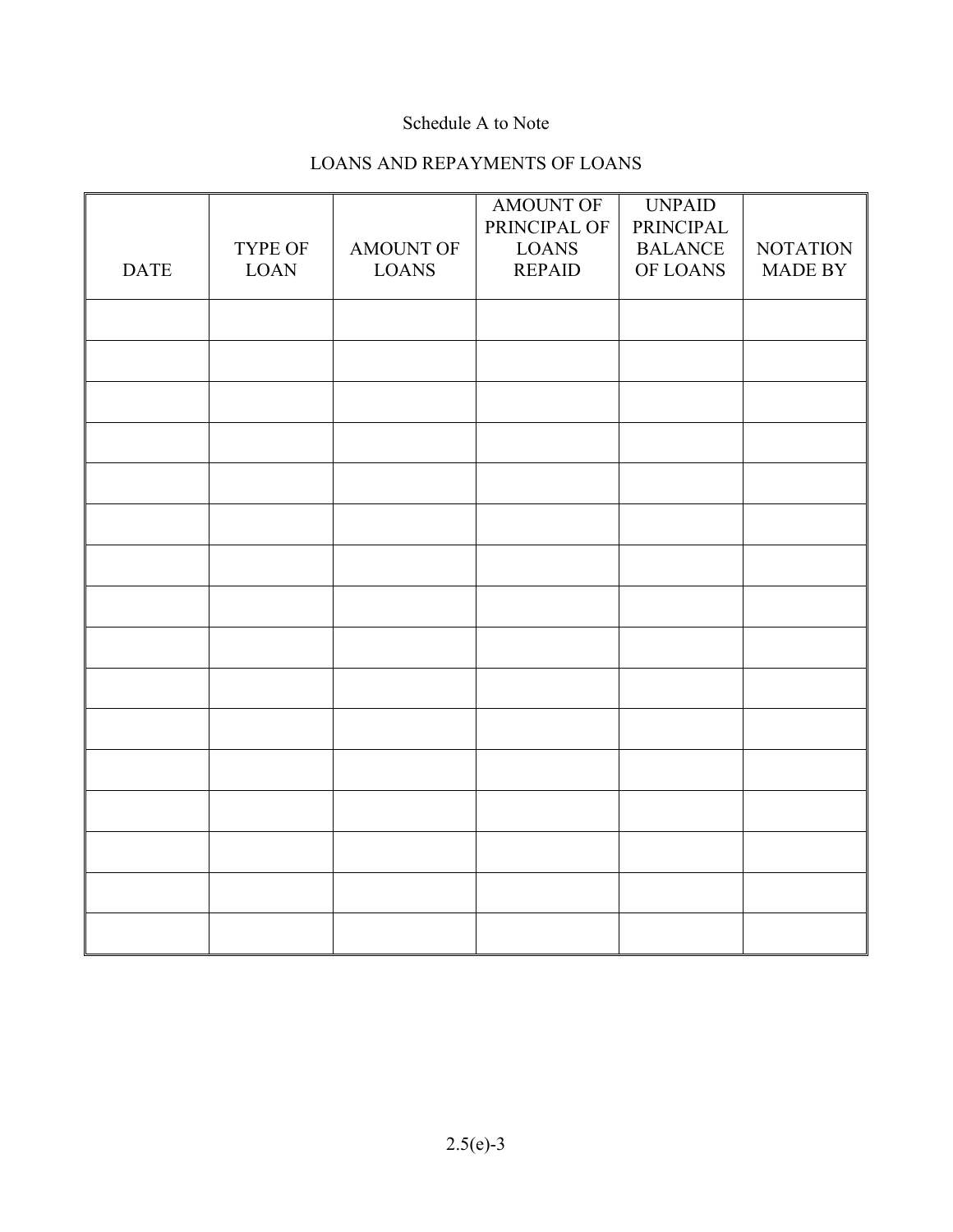### **EXHIBIT 9.6(c)**

#### **FORM OF ASSIGNMENT AND ACCEPTANCE**

Reference is made to the Fifth Amended and Restated Credit Agreement (the "Credit Agreement") dated as of February 25, 2022, by and among (i) **KAYNE ANDERSON ENERGY INFRASTRUCTURE FUND, INC.**, a Maryland corporation, registered as a closedend management investment company under the Investment Company Act of 1940 (the "Borrower"), (ii) the several banks and other financial institutions from time to time parties to this Agreement (the "Lenders") and (iii) JPMORGAN CHASE BANK, N.A., as administrative agent for the Lenders hereunder (in such capacity, the "Administrative Agent").

1. The Assignor hereby irrevocably sells and assigns to the Assignee without recourse to the Assignor, and the Assignee hereby irrevocably purchases and assumes from the Assignor without recourse to the Assignor, as of the Effective Date (as defined below) the interest described in Schedule 1 hereto (the "Assigned Interest") in and to the Assignor's rights and obligations under the Credit Agreement.

2. The Assignor (a) makes no representation or warranty and assumes no responsibility with respect to or in any connection with the Credit Agreement or with respect to the execution, legality, validity, enforceability, genuineness, sufficiency or value of the Credit Agreement, any other Loan Document or any other instrument or document furnished pursuant thereto, other than that the Assignor has not created any adverse claim upon the interest being assigned by it hereunder and that such interest is free and clear of any such adverse claim; (b) makes no representation or warranty and assumes no responsibility with respect to the financial condition of the Borrower, or any other obligor or the performance or observance by the Borrower, or any other obligor of any of their respective obligations under the Credit Agreement or any other Loan Document or any other instrument or document furnished pursuant hereto or thereto; and (c) attaches any Notes held by it evidencing the Assigned Interest and (i) requests that the Administrative Agent, upon request by the Assignee, exchange the attached Notes for a new Note or Notes payable to the Assignee and (ii) if the Assignor has retained any interest in the Assigned Interest, requests that the Administrative Agent exchange the attached Notes for a new Note or Notes payable to the Assignor, in each case in amounts which reflect the assignment being made hereby (and after giving effect to any other assignments which have become effective on the Effective Date).

3. The Assignee (a) represents and warrants that it is legally authorized to enter into this Assignment and Acceptance; (b) confirms that it has received a copy of the Credit Agreement, together with copies of such other documents and information as it has deemed appropriate to make its own credit analysis and decision to enter into this Assignment and Acceptance; (c) agrees that it will, independently and without reliance upon the Assignor, the Administrative Agent or any other Lender and based on such documents and information as it shall deem appropriate at the time, continue to make its own credit decisions in taking or not taking action under the Credit Agreement, the other Loan Documents or any other instrument or document furnished pursuant hereto or thereto; (d) appoints and authorizes the Administrative Agent to take such action as agent on its behalf and to exercise such powers and discretion under the Credit Agreement, the other Loan Documents or any other instrument or document furnished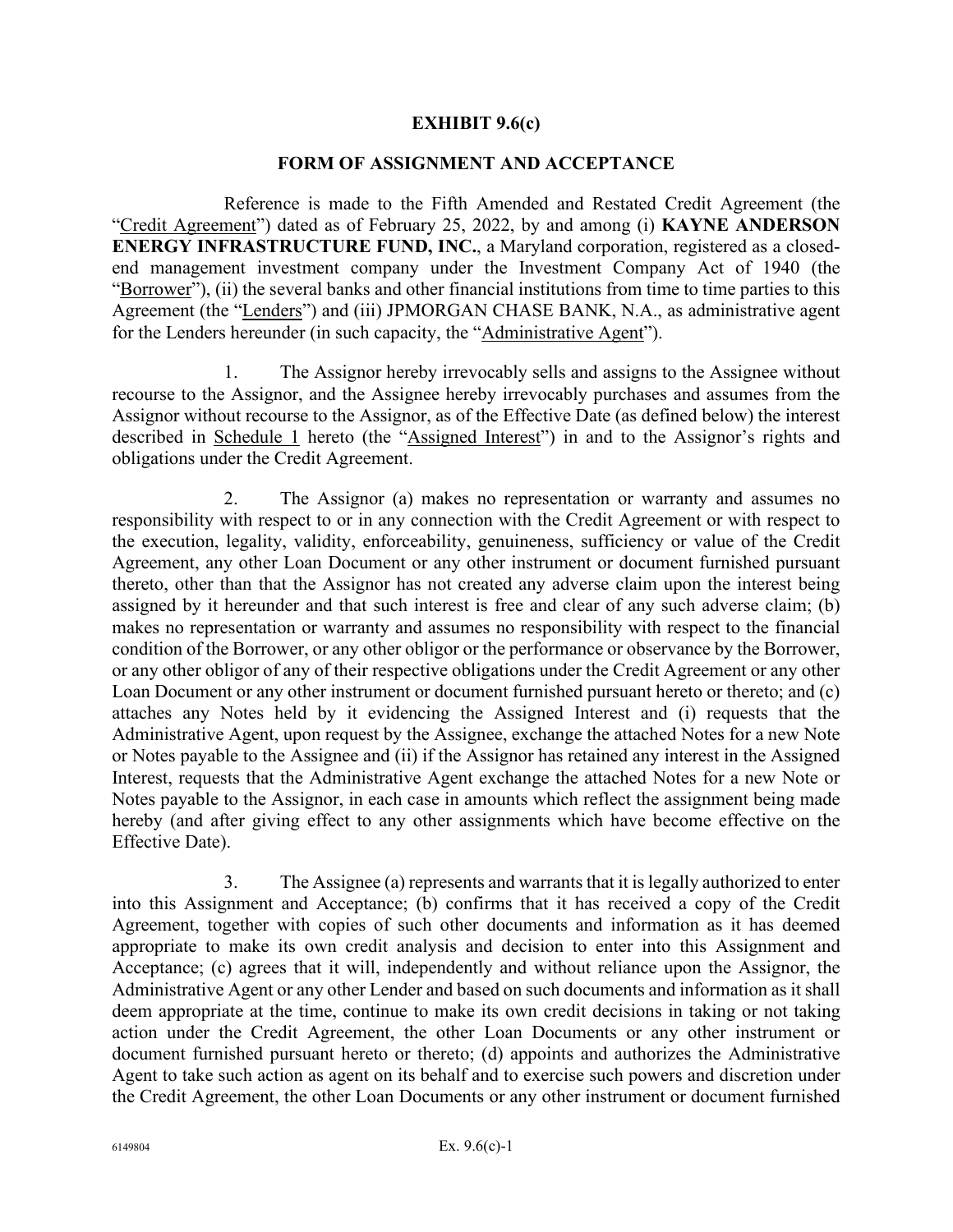pursuant hereto or thereto as are delegated to the Administrative Agent by the terms thereof, together with such powers as are incidental thereto; and (e) agrees that it will perform in accordance with its terms all the obligations which by the terms of the Credit Agreement are required to be performed by it as a Lender including, without limitation, its obligation pursuant to Section 2.11(b) of the Credit Agreement.

4. The effective date of this Assignment and Acceptance shall be (the "Effective Date"). Following the execution of this Assignment and Acceptance, it will be delivered to the Administrative Agent for acceptance by it and recording by the Administrative Agent pursuant to the Credit Agreement, effective as of the Effective Date (which shall not, unless otherwise agreed to by the Administrative Agent, be earlier than five Business Days after the date of such acceptance and recording by the Administrative Agent).

5. Upon such acceptance and recording, from and after the Effective Date, the Administrative Agent shall make all payments in respect of the Assigned Interest (including payments of principal, interest, fees and other amounts) to the Assignee whether such amounts have accrued prior to the Effective Date or accrue subsequent to the Effective Date. The Assignor and the Assignee shall make all appropriate adjustments in payments by the Administrative Agent for periods prior to the Effective Date or with respect to the making of this assignment directly between themselves.

6. From and after the Effective Date, (a) the Assignee shall be a party to the Credit Agreement and, to the extent provided in this Assignment and Acceptance, have the rights and obligations of a Lender thereunder and under the other Loan Documents and shall be bound by the provisions thereof and (b) the Assignor shall, to the extent provided in this Assignment and Acceptance, relinquish its rights and be released from its obligations under the Credit Agreement.

7. This Assignment and Acceptance shall be governed by and construed in accordance with the substantive laws of the State of New York.

**IN WITNESS WHEREOF,** the parties hereto have caused this Assignment and Acceptance to be executed as of the date first above written by their respective duly authorized officers on Schedule 1 hereto.